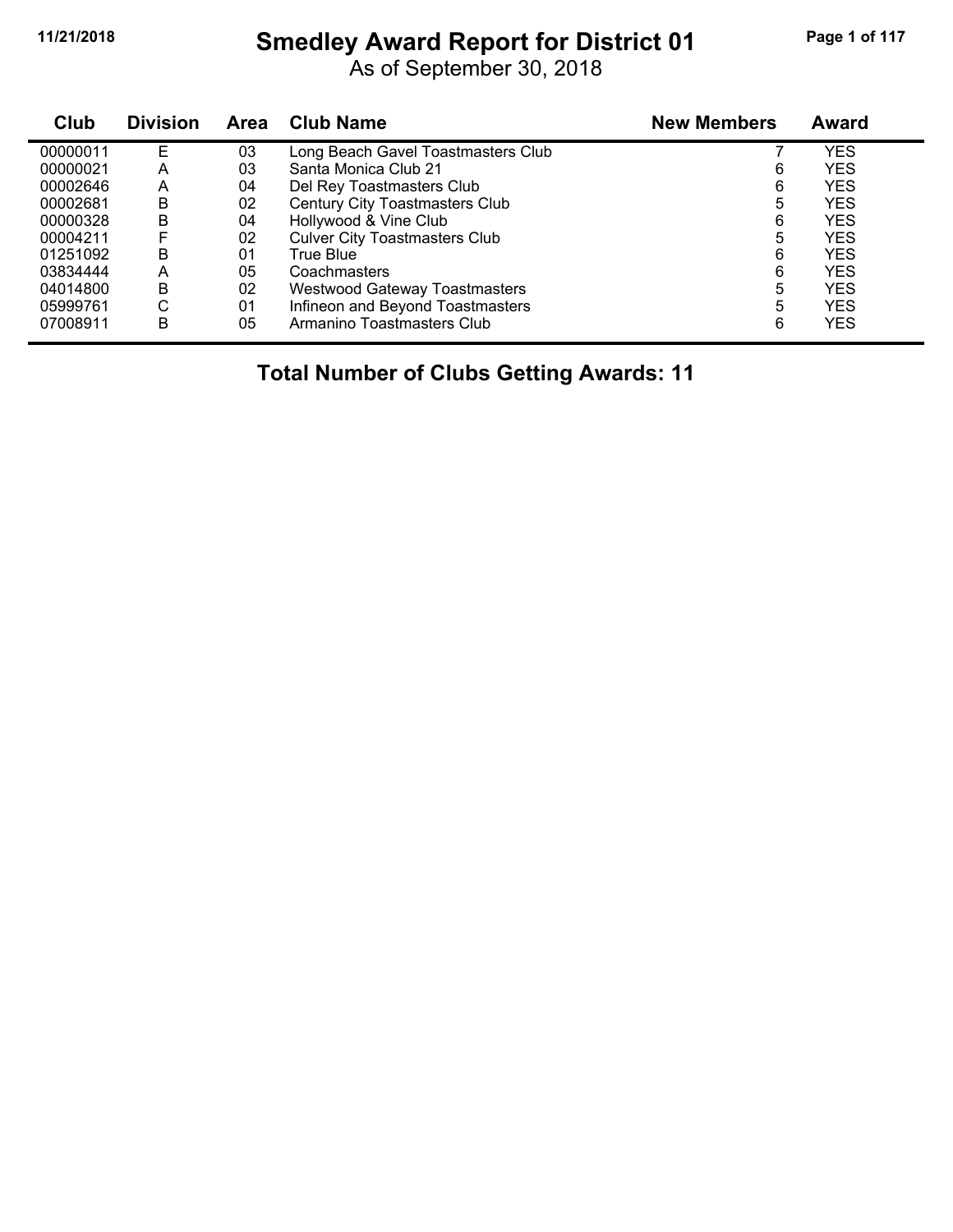# **11/21/2018 Smedley Award Report for District 02 Page 2 of 117**

As of September 30, 2018

| Club     | <b>Division</b> | Area | Club Name                        | <b>New Members</b> | Award |
|----------|-----------------|------|----------------------------------|--------------------|-------|
| 06571935 |                 |      | Amazon Toastmasters - Day 1      |                    | YES   |
| 00935462 |                 | 74   | Amazon Toastmasters Roxanne Club |                    | YES   |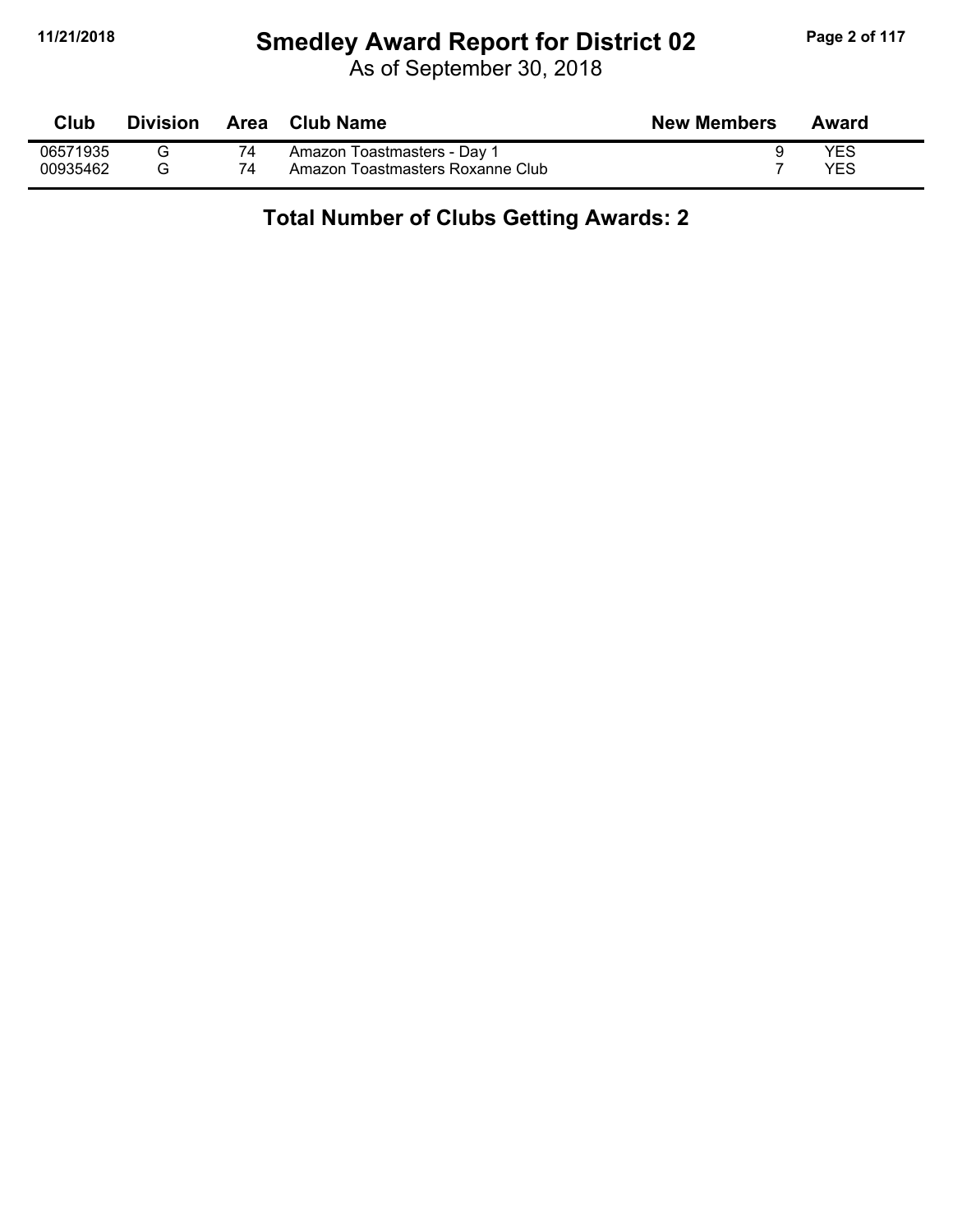#### **11/21/2018 Smedley Award Report for District 03 Page 3 of 117**

As of September 30, 2018

| Club     | <b>Division</b> | Area | Club Name                             | <b>New Members</b> | Award      |
|----------|-----------------|------|---------------------------------------|--------------------|------------|
| 00008343 | А               | 02   | <b>Platinum Club</b>                  |                    | YES        |
| 00005858 | C               | 03   | <b>Conquistador Toastmasters Club</b> | 6                  | <b>YES</b> |
| 00007185 |                 | 03   | Unity Speakers TM Club                |                    | <b>YES</b> |
| 00007381 | С               | 02   | <b>Tucson Toastmasters</b>            | 8                  | YES        |
| 00006350 | S               | 02   | New Horizons Toastmasters Club        | 5                  | YES        |
| 01930061 | А               | 02   | Petsmart Sit! Stay! Speak!            | 16                 | <b>YES</b> |
| 06003588 | S               | 04   | <b>Hope Toastmasters</b>              |                    | <b>YES</b> |
| 05732737 |                 | 05   | Junior League of Phoenix Toastmasters | 9                  | <b>YES</b> |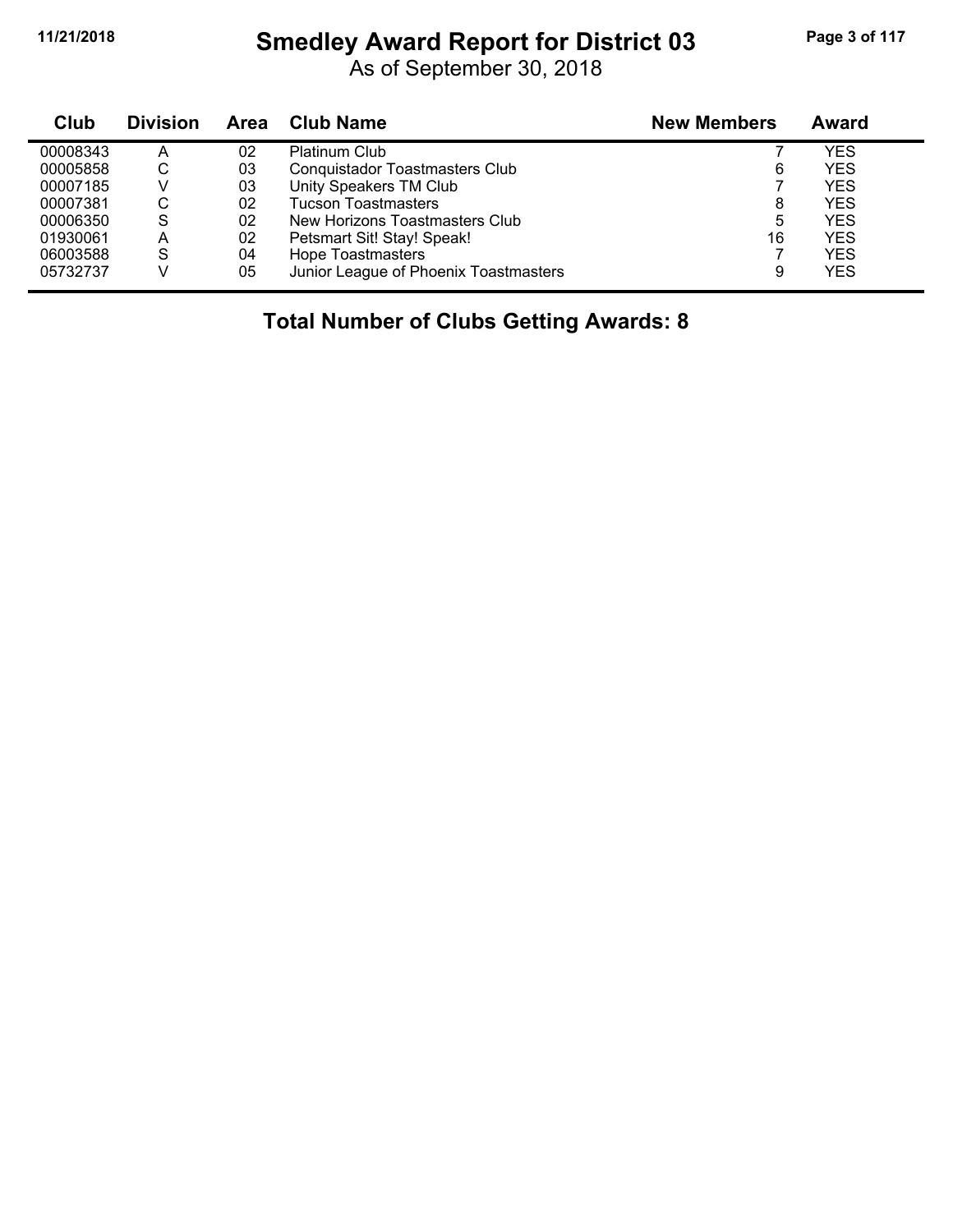# **11/21/2018 Smedley Award Report for District 04 Page 4 of 117**

As of September 30, 2018

| Club     | <b>Division</b> | <b>Area</b> | <b>Club Name</b>                    | <b>New Members</b> | <b>Award</b> |
|----------|-----------------|-------------|-------------------------------------|--------------------|--------------|
| 01567667 | F               | 01          | Global San Francisco Toastmasters   | 5                  | YES          |
| 03461760 | В               | 04          | San Mateo Storytellers              |                    | <b>YES</b>   |
| 05048242 | D               | 04          | Amazon Toastmasters - San Francisco |                    | <b>YES</b>   |
| 00001372 | Α               | 03          | Menlo Park Toastmasters Club        | 5                  | <b>YES</b>   |
| 00009913 | Α               | 02          | Electric Toasters Club              | 6                  | <b>YES</b>   |
| 00822664 | D               | 05          | Rainbow Toastmasters                | 5                  | <b>YES</b>   |
| 00006521 | С               | 04          | <b>SFAR Toastmasters Club</b>       | 5                  | <b>YES</b>   |
| 00006535 | D               | 01          | United We Speak Club                | 6                  | <b>YES</b>   |
| 01488281 | E               | 03          | Salesforce Toastmasters             | 9                  | <b>YES</b>   |
| 00004292 | D               | 03          | UC Oracles Toastmasters Club        | 12                 | <b>YES</b>   |
| 06659593 | ⌒<br>U          | 03          | 4th St. Corp Club                   | 6                  | YES          |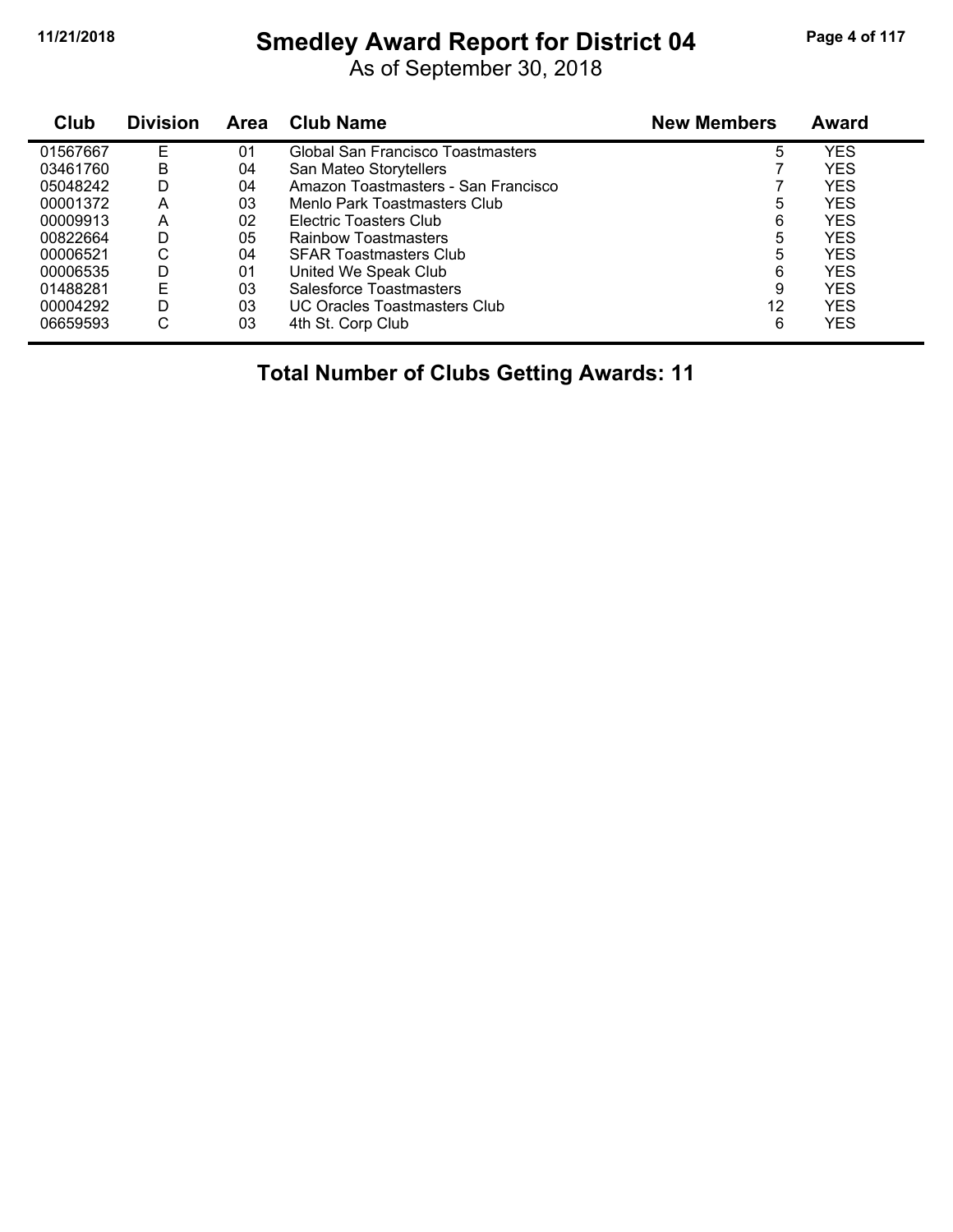# **11/21/2018 Smedley Award Report for District 05 Page 5 of 117**

As of September 30, 2018

| Club     | <b>Division</b> | Area | Club Name                                | <b>New Members</b> | Award      |  |
|----------|-----------------|------|------------------------------------------|--------------------|------------|--|
| 00000108 | S               | 01   | Chula Vista Club                         | 5                  | YES        |  |
| 00004725 | W               | 17   | <b>Scripps Outstanding Speakers Club</b> | 6                  | YES        |  |
| 00001144 |                 | 03   | Downtown Escondido Club                  |                    | <b>YES</b> |  |
| 00008424 | N               | 28   | <b>Watkins Wellness Toastmasters</b>     | 6                  | <b>YES</b> |  |
| 00002955 |                 | 10   | Poway-Black Mountain Club                | 6                  | <b>YES</b> |  |
| 01326475 | N               | 28   | North County Toastmasters                | 8                  | <b>YES</b> |  |
| 04834649 | W               | 29   | Mitchell                                 | 5                  | YES        |  |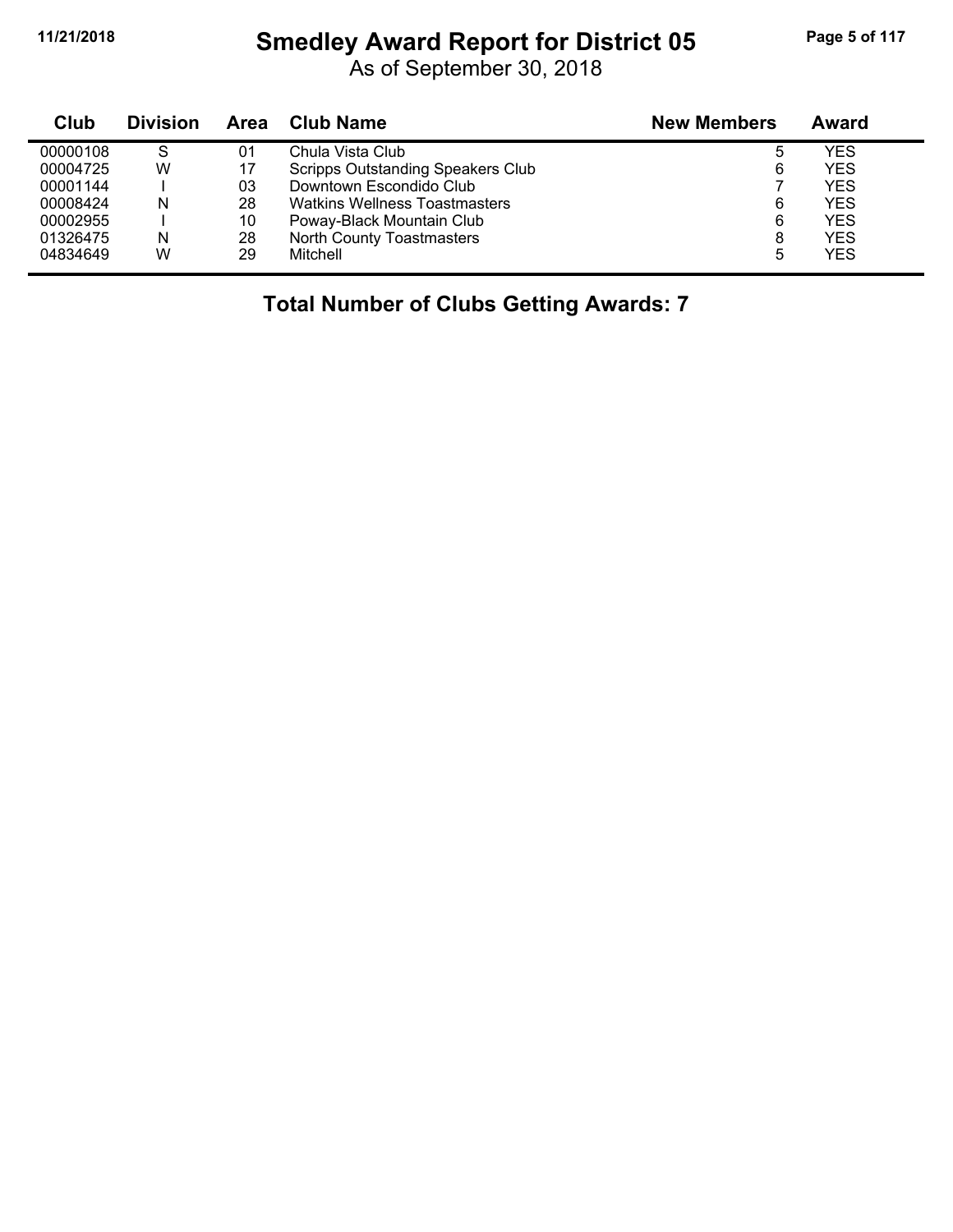# **11/21/2018 Smedley Award Report for District 06 Page 6 of 117**

As of September 30, 2018

| <b>Club</b> | Division | Area | <b>Club Name</b>      | <b>New Members</b> | Award |
|-------------|----------|------|-----------------------|--------------------|-------|
| 01505727    |          | 52   | <b>Bright Monday</b>  |                    | YES   |
| 00006540    |          | 22   | Tag Talk Toastmasters |                    | YES   |
| 06595587    |          | 22   | Red Spade Speakers    |                    | YES   |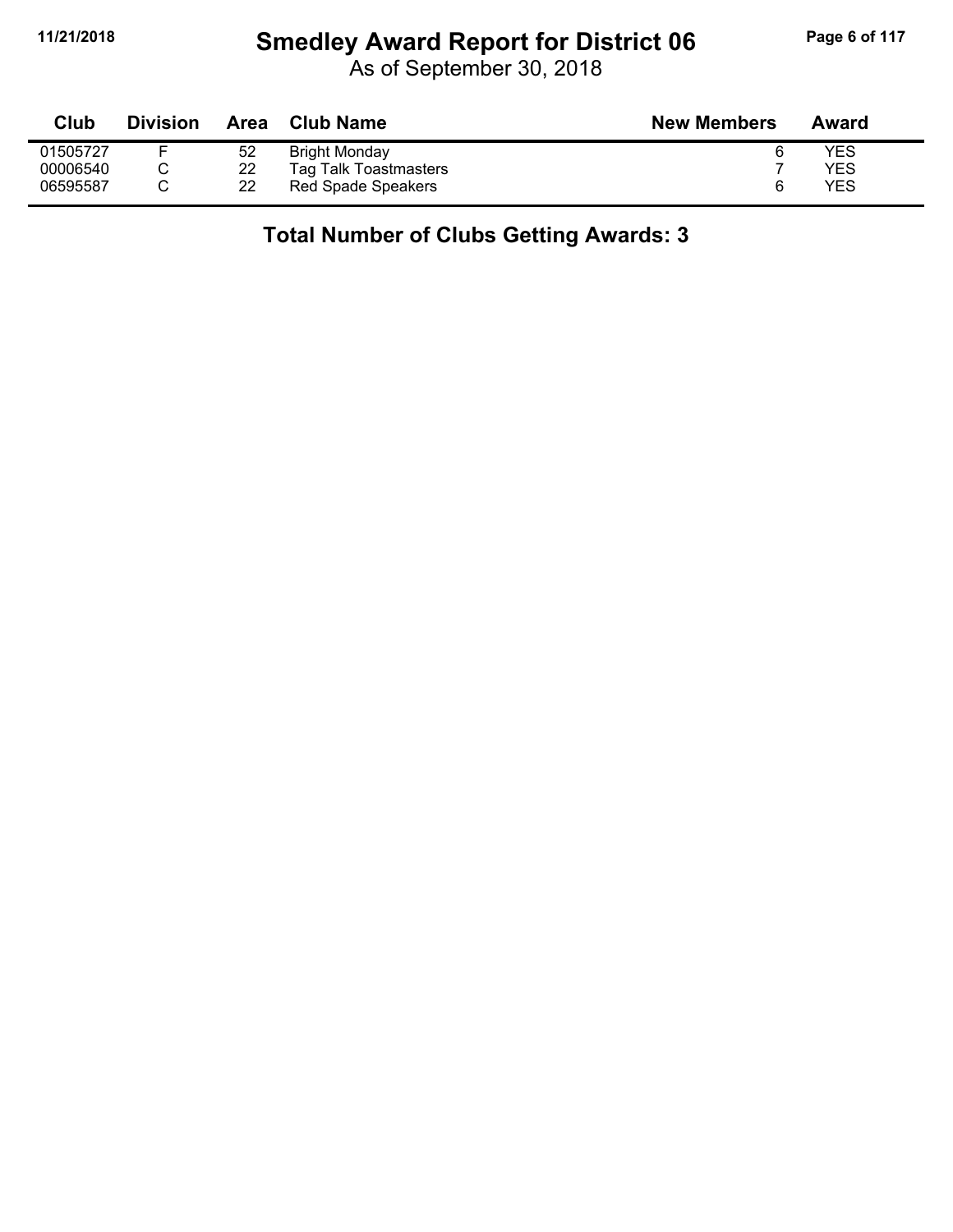# **11/21/2018 Smedley Award Report for District 07 Page 7 of 117**

As of September 30, 2018

| Club     | <b>Division</b> |    | Area Club Name             | <b>New Members</b> | Award      |
|----------|-----------------|----|----------------------------|--------------------|------------|
| 00702971 |                 | 74 | The University Club        |                    | YES        |
| 00000249 |                 | 12 | Coos Bay Toastmasters Club |                    | <b>YES</b> |
| 00002265 |                 | 73 | Essayons Club              | ∽                  | <b>YES</b> |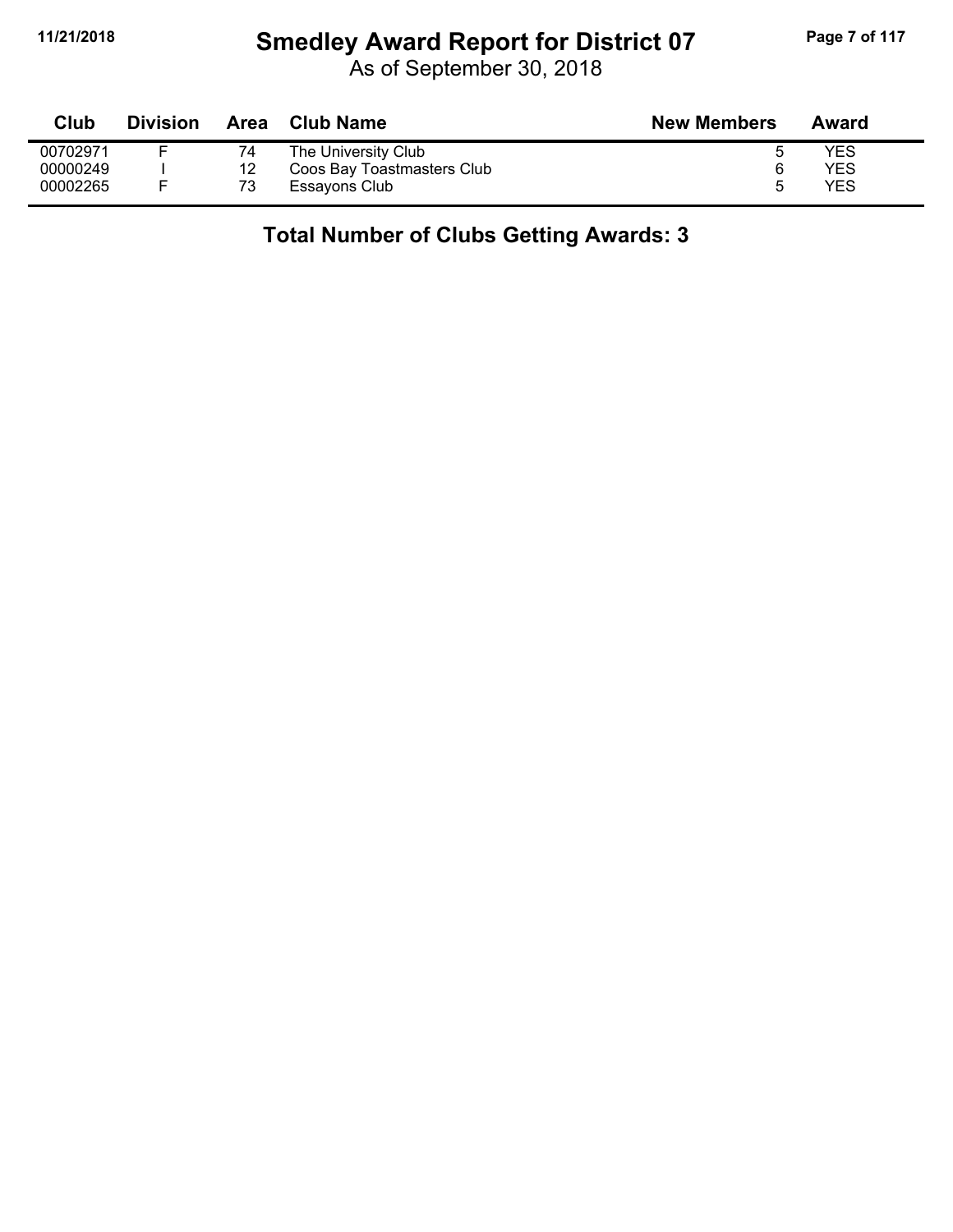# **11/21/2018 Smedley Award Report for District 08 Page 8 of 117**

As of September 30, 2018

| Club     | <b>Division</b> | Area | Club Name                            | <b>New Members</b> | Award |
|----------|-----------------|------|--------------------------------------|--------------------|-------|
| 00005061 |                 | 20   | Little Hills Toastmasters            |                    | YES   |
| 00006629 | Α               | 02   | Chesterfield Toastmasters Club       | 5                  | YES   |
| 04908054 |                 |      | <b>Central West End Toastmasters</b> | ี                  | YES   |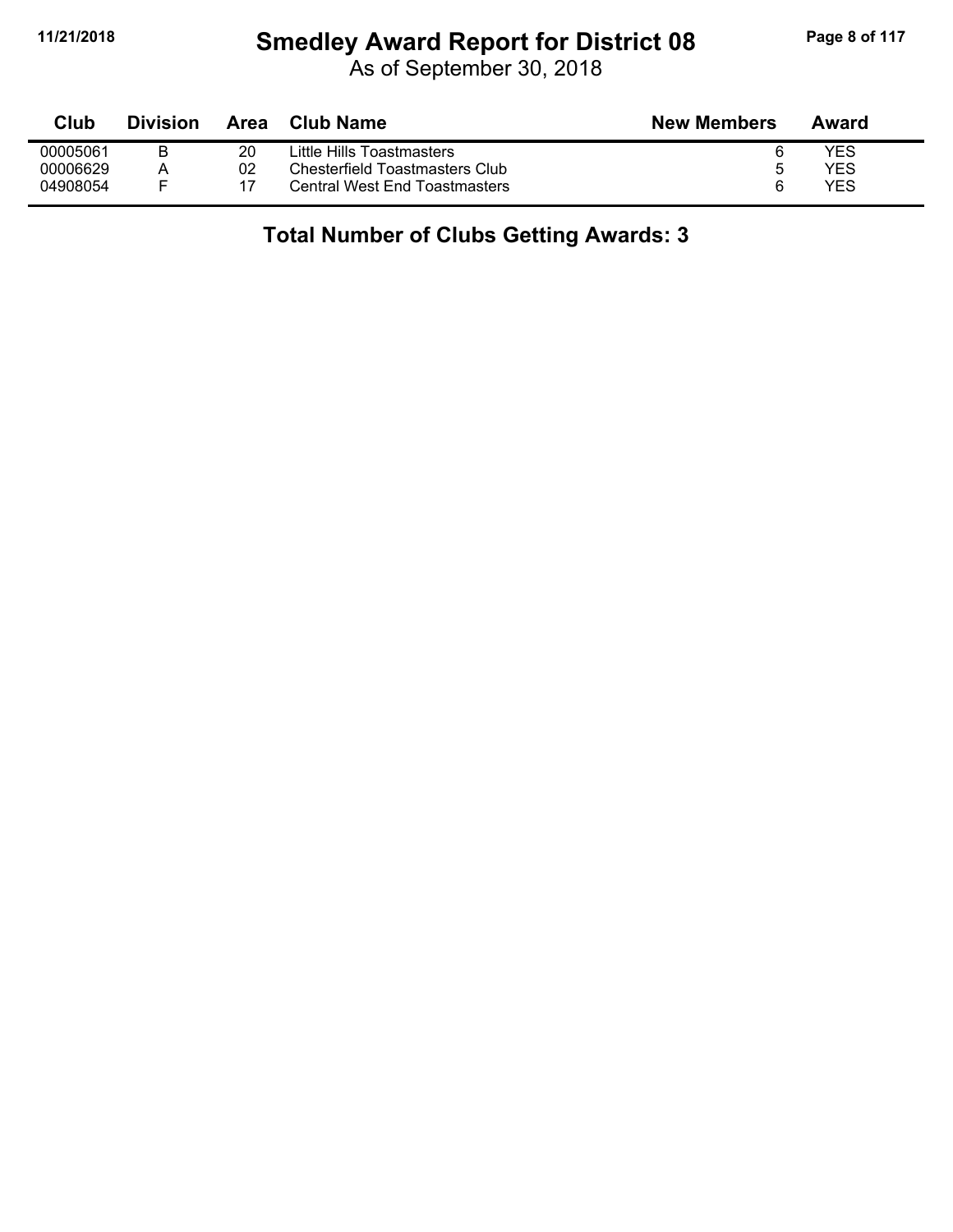# **11/21/2018 Smedley Award Report for District 09 Page 9 of 117**

| Club     | <b>Division</b> | <b>Area</b> | <b>Club Name</b>                           | <b>New Members</b> | Award |  |
|----------|-----------------|-------------|--------------------------------------------|--------------------|-------|--|
| 03704261 |                 | 02          | <b>Fairchild Toastmasters</b>              |                    | YES   |  |
| 00977217 |                 | 04          | Toastmasters International of Coyote Ridge |                    | YES   |  |
| 01010891 |                 | 04          | <b>Insiders</b>                            |                    | YES   |  |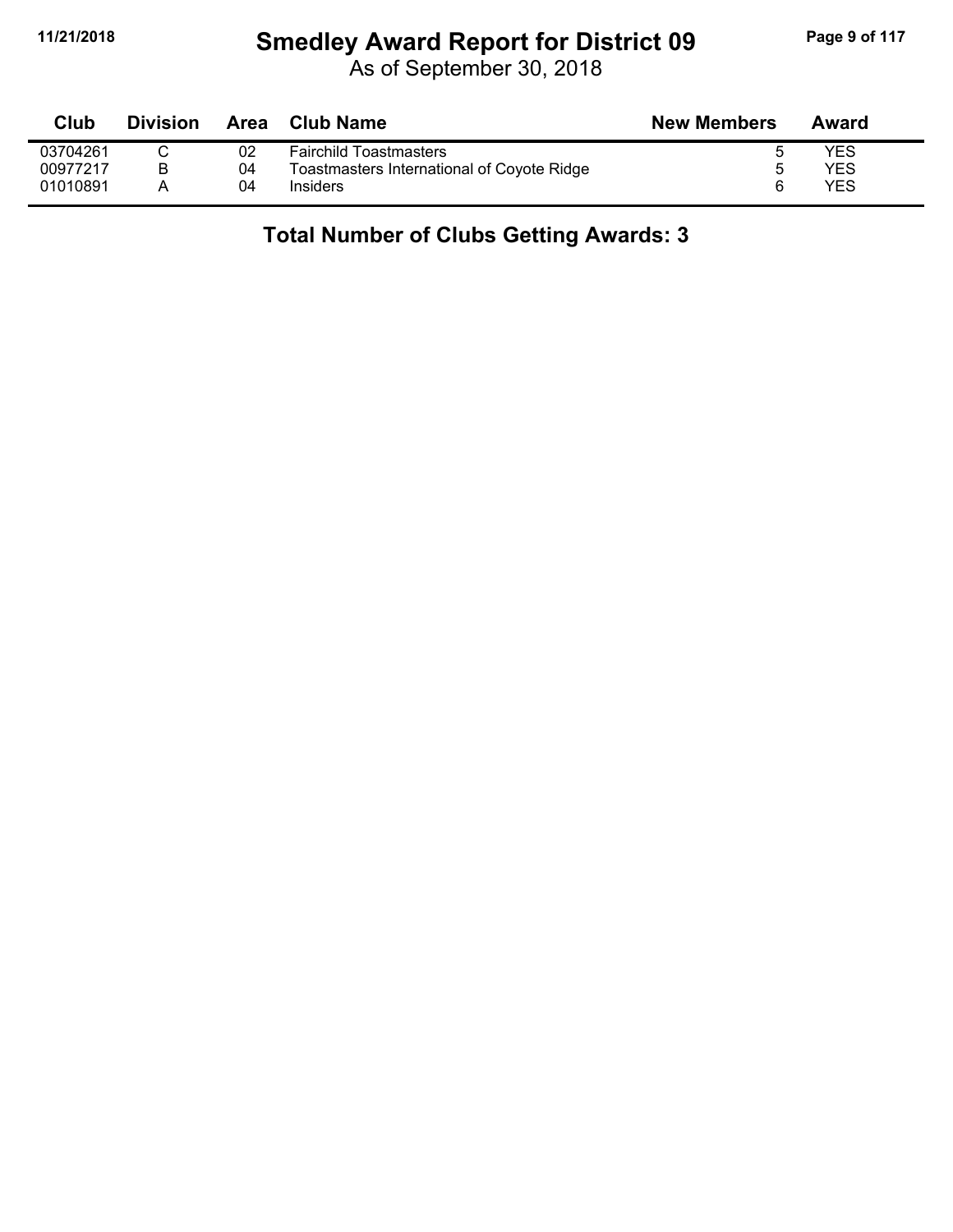# **11/21/2018 Smedley Award Report for District 10 Page 10 of 117**

As of September 30, 2018

| Club     | <b>Division</b> |                | Area Club Name              | <b>New Members</b> | Award |  |
|----------|-----------------|----------------|-----------------------------|--------------------|-------|--|
| 00871427 | w               | 4 <sup>1</sup> | Colorful Communicators Club |                    | YES   |  |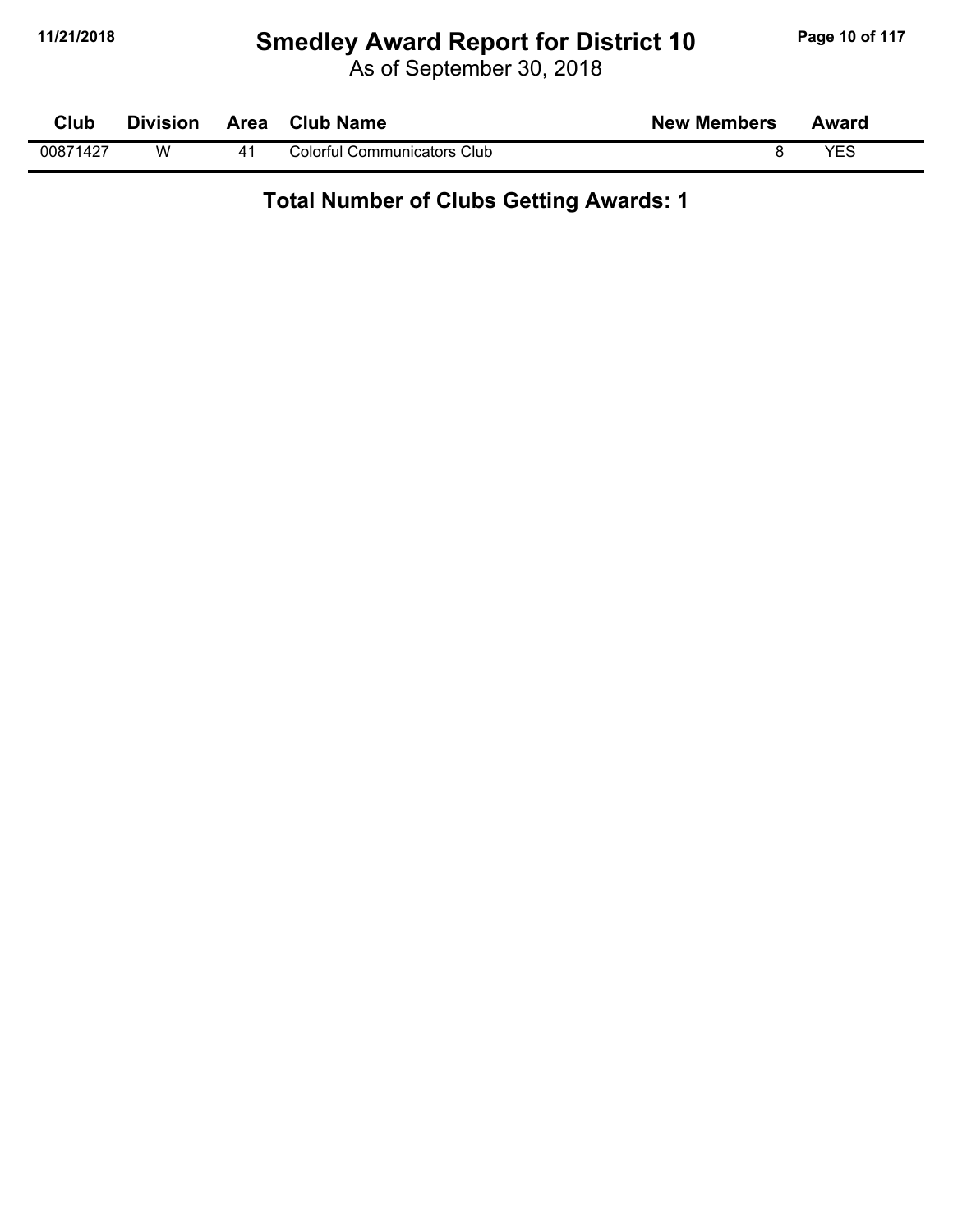# **11/21/2018 Smedley Award Report for District 11 Page 11 of 117**

As of September 30, 2018

| Club     | <b>Division</b> | Area | <b>Club Name</b>                   | <b>New Members</b> | Award      |
|----------|-----------------|------|------------------------------------|--------------------|------------|
| 00002481 |                 | 54   | Columbus Club                      | ь                  | YES        |
| 00008307 |                 | 62   | <b>Gilded Tongues Club</b>         | ხ                  | YES        |
| 01268920 |                 | 31   | Got Toast?                         | 6                  | YES        |
| 05419113 | Α               | 12   | <b>Toast Like A Champion Today</b> | 10                 | <b>YES</b> |
| 01588093 | Е               | 54   | <b>Power Speakers</b>              | 5                  | YES        |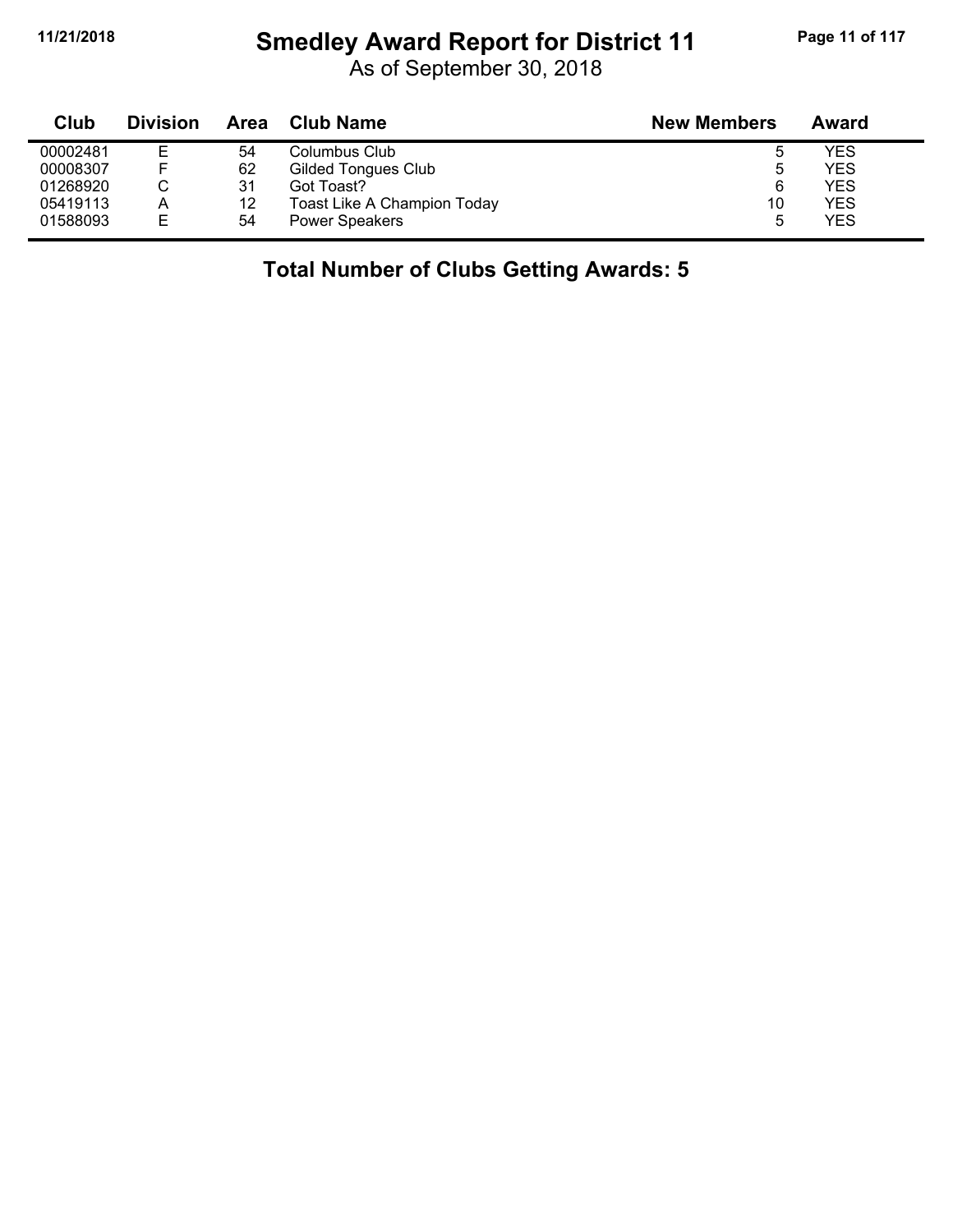#### **11/21/2018 Smedley Award Report for District 12 Page 12 of 117**

As of September 30, 2018

| Club     | <b>Division</b> | Area | Club Name                        | <b>New Members</b> | Award |
|----------|-----------------|------|----------------------------------|--------------------|-------|
| 00004199 |                 | 05   | The Confident Speakers Club      |                    | YES   |
| 01122263 | E.              | 04   | CHAT                             |                    | YFS   |
| 00008396 |                 | 04   | Palm Springs Toastmasters        |                    | YES   |
| 00916407 |                 | 01   | <b>Toastmasters of Riverside</b> |                    | YES   |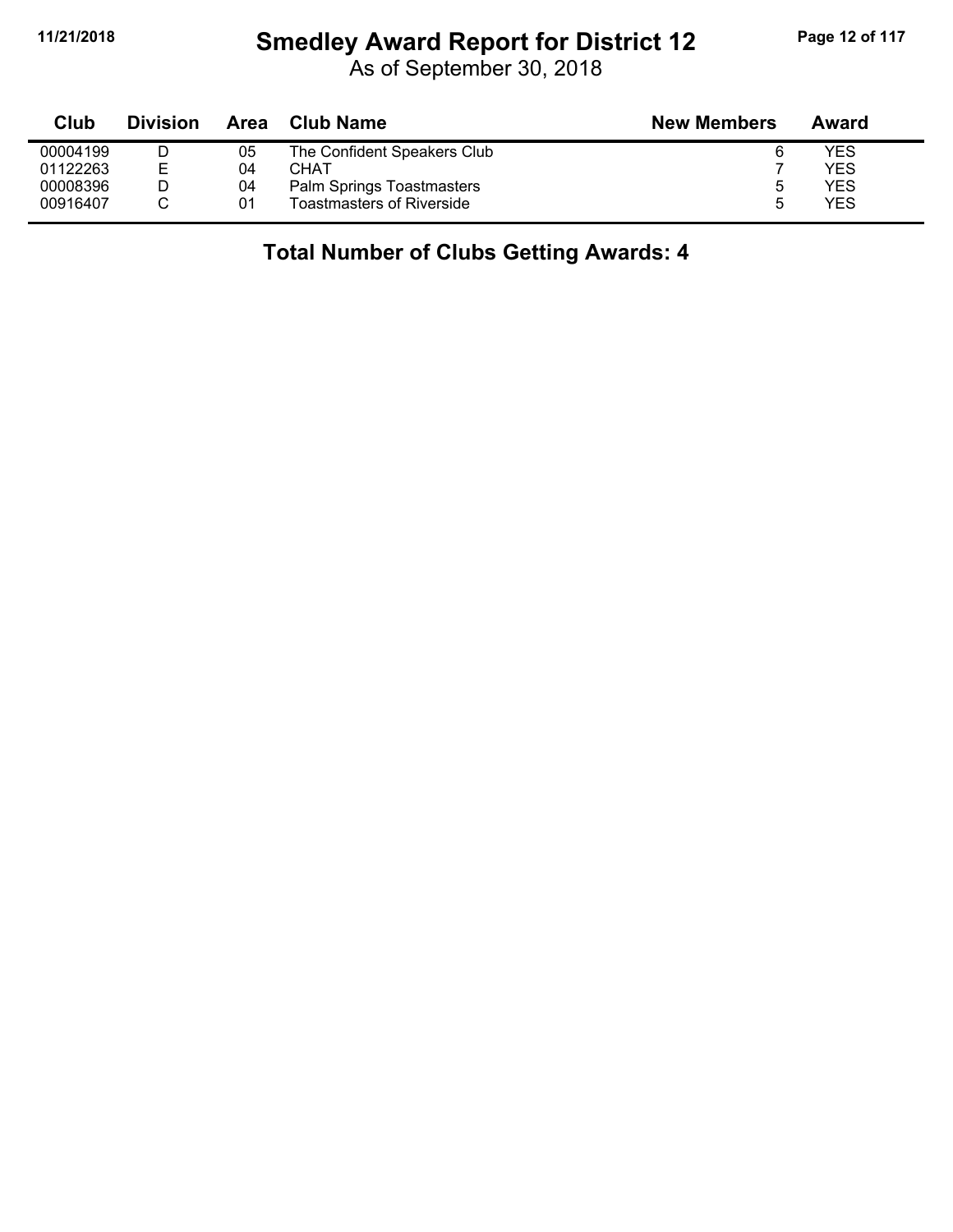# **11/21/2018 Smedley Award Report for District 13 Page 13 of 117**

As of September 30, 2018

| Club     | <b>Division</b> |    | Area Club Name                | <b>New Members</b> | Award |
|----------|-----------------|----|-------------------------------|--------------------|-------|
| 00000847 |                 | 04 | South Hills Toastmasters Club |                    | VEC   |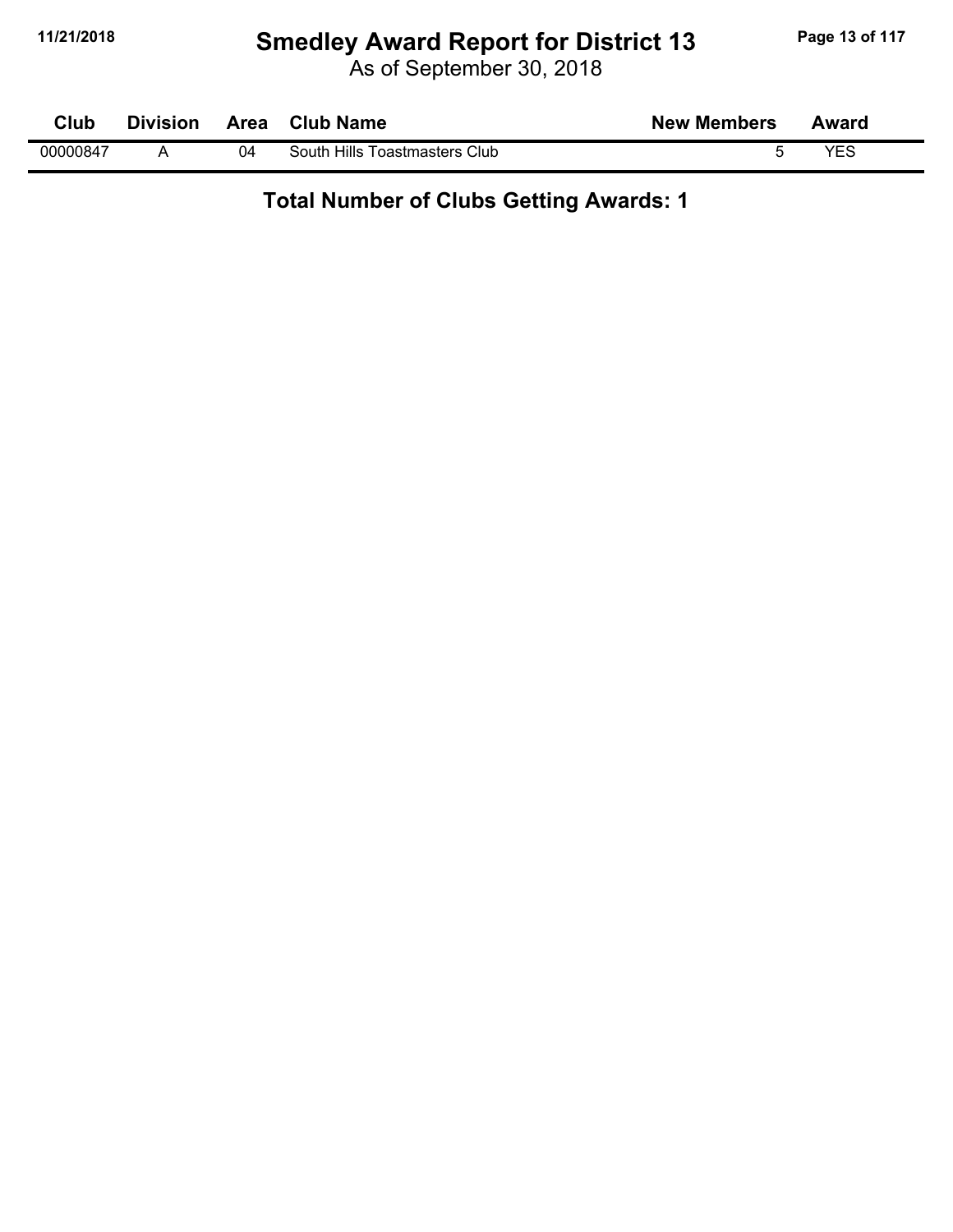#### **11/21/2018 Smedley Award Report for District 14 Page 14 of 117**

As of September 30, 2018

| Club     | <b>Division</b> | Area | <b>Club Name</b>                 | <b>New Members</b> | Award      |
|----------|-----------------|------|----------------------------------|--------------------|------------|
| 00005572 | н               | 81   | <b>Hostess City Toastmasters</b> |                    | YES        |
| 00002771 |                 | 31   | Dawn-Breakers Toastmasters Club  |                    | <b>YES</b> |
| 00620570 |                 | 41   | Peachtree City Toastmasters      | 6                  | <b>YES</b> |
| 04903022 | B               | 22   | <b>HOPES &amp; DREAMS</b>        |                    | <b>YES</b> |
| 06507216 |                 | 34   | Peace 4000                       |                    | <b>YES</b> |
| 07022247 |                 | 41   | PASA AUTOMASTERS                 |                    | <b>YES</b> |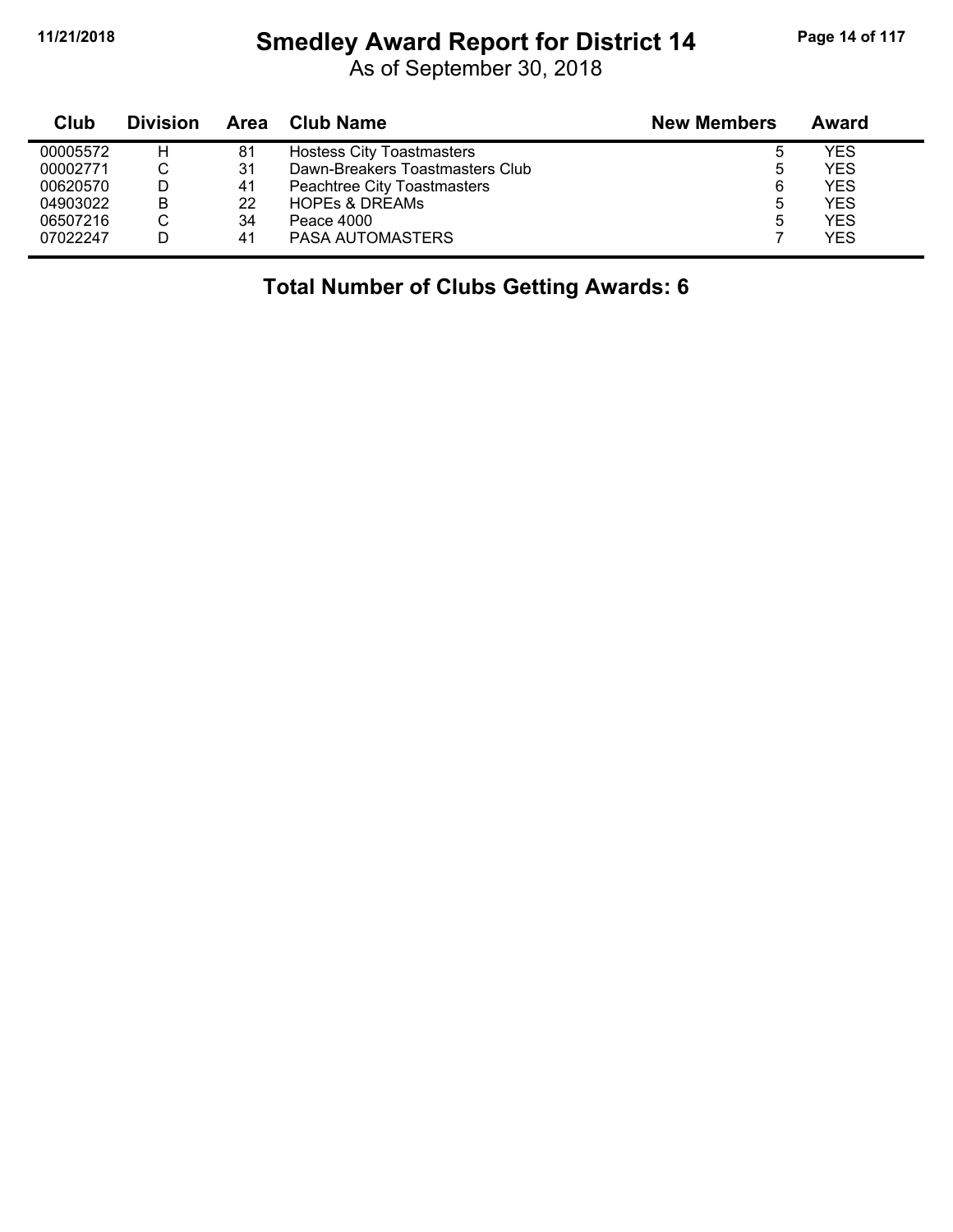# **11/21/2018 Smedley Award Report for District 15 Page 15 of 117**

As of September 30, 2018

| Club     | <b>Division</b> |    | Area Club Name              | <b>New Members</b> | Award |
|----------|-----------------|----|-----------------------------|--------------------|-------|
| 05347188 |                 |    | Cache Valley Toastmasters   |                    | YES   |
| 00006782 |                 | 03 | Park City Toastmasters Club | 10                 | YES   |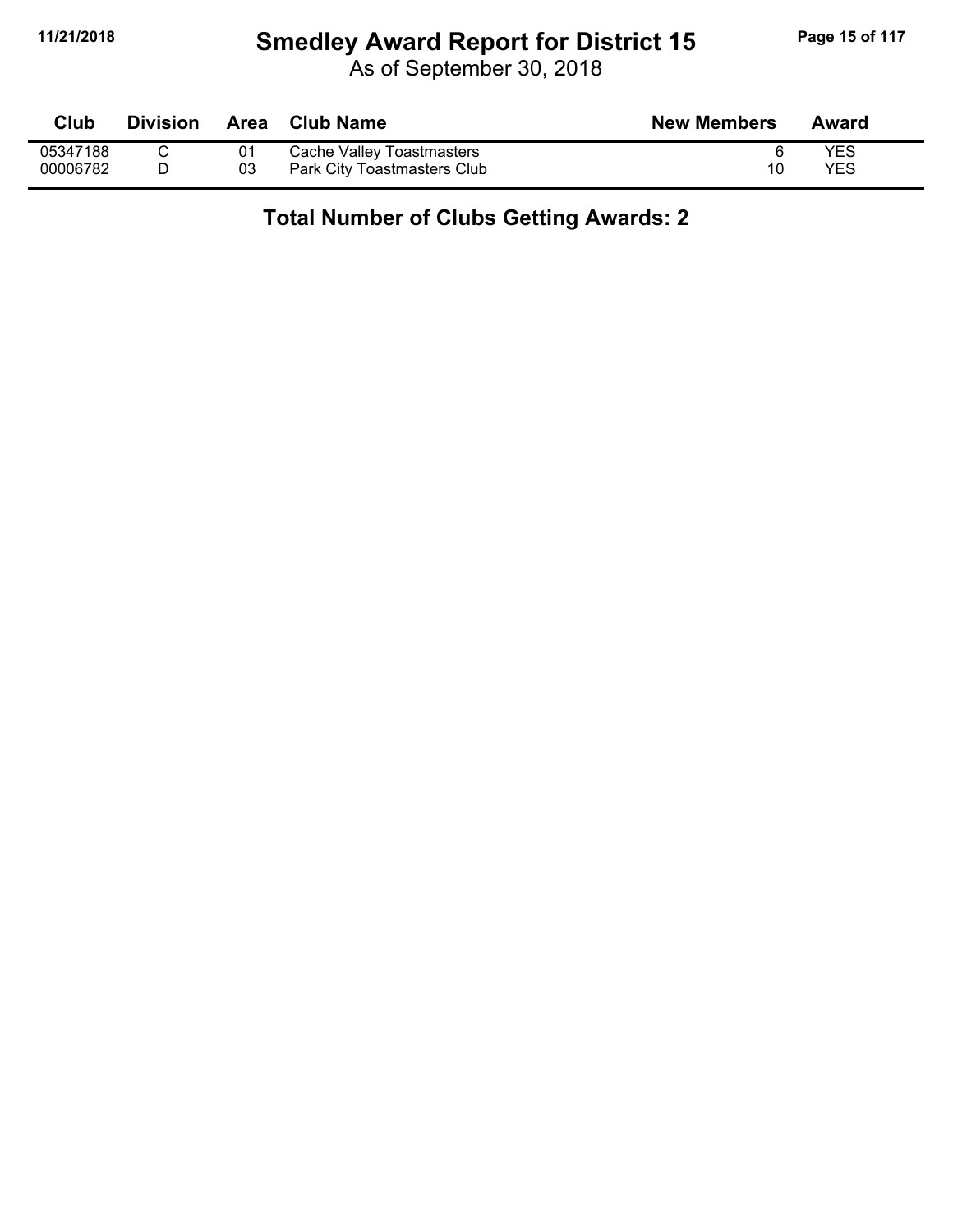# **11/21/2018 Smedley Award Report for District 16 Page 16 of 117**

As of September 30, 2018

| Club     | Division | Area | Club Name                    | <b>New Members</b> | Award |
|----------|----------|------|------------------------------|--------------------|-------|
| 00000576 |          | 02   | Stillwater Toastmasters Club |                    | YES   |
| 00005782 |          | 02   | Pacesetters Club             | 19                 | YES   |
| 05883027 |          | 01   | Hilti Tulsa                  | ี                  | YES   |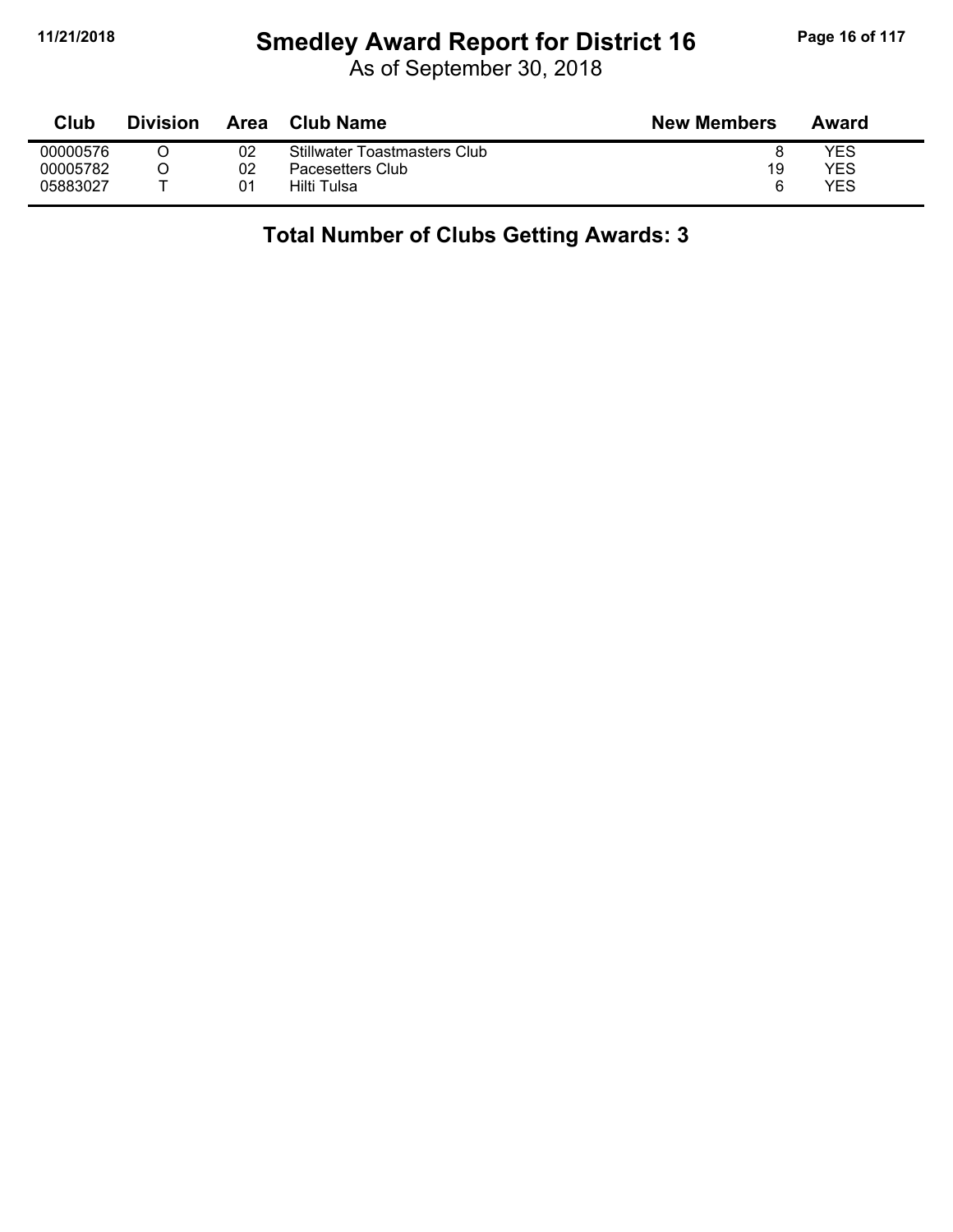#### **11/21/2018 Smedley Award Report for District 17 Page 17 of 117**

As of September 30, 2018

| Club     | <b>Division</b> |    | Area Club Name                      | <b>New Members</b> | Award      |  |
|----------|-----------------|----|-------------------------------------|--------------------|------------|--|
| 03903611 | Е               | 14 | <b>Perth Rainbow Toastmasters</b>   | 6                  | YES        |  |
| 00005491 | S               | 35 | Fremantle Gateway Toastmasters Club | 6                  | YES        |  |
| 01133609 | S               | 31 | <b>Canning Vale Toastmasters</b>    |                    | <b>YES</b> |  |
| 00006428 |                 | 02 | City of Perth Toastmasters Club     |                    | YES        |  |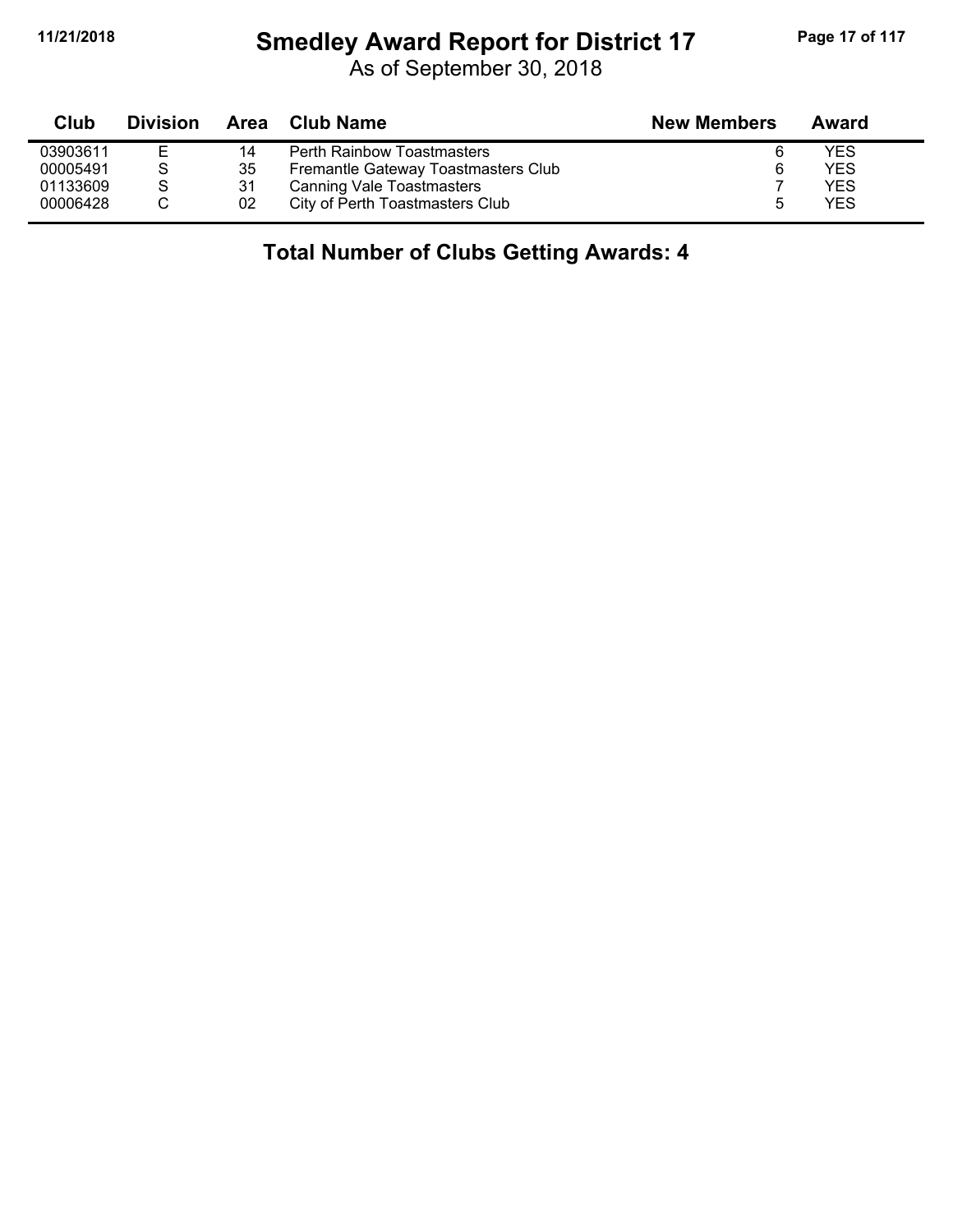#### **11/21/2018 Smedley Award Report for District 18 Page 18 of 117**

As of September 30, 2018

| Club     | <b>Division</b> | <b>Area</b> | Club Name                       | <b>New Members</b> | Award |
|----------|-----------------|-------------|---------------------------------|--------------------|-------|
| 01982149 |                 |             | Sallie Mae- Newark Toastmasters |                    | YES   |
| 00003160 |                 | 32          | Northrop Grumman Gaveliers Club |                    | YES   |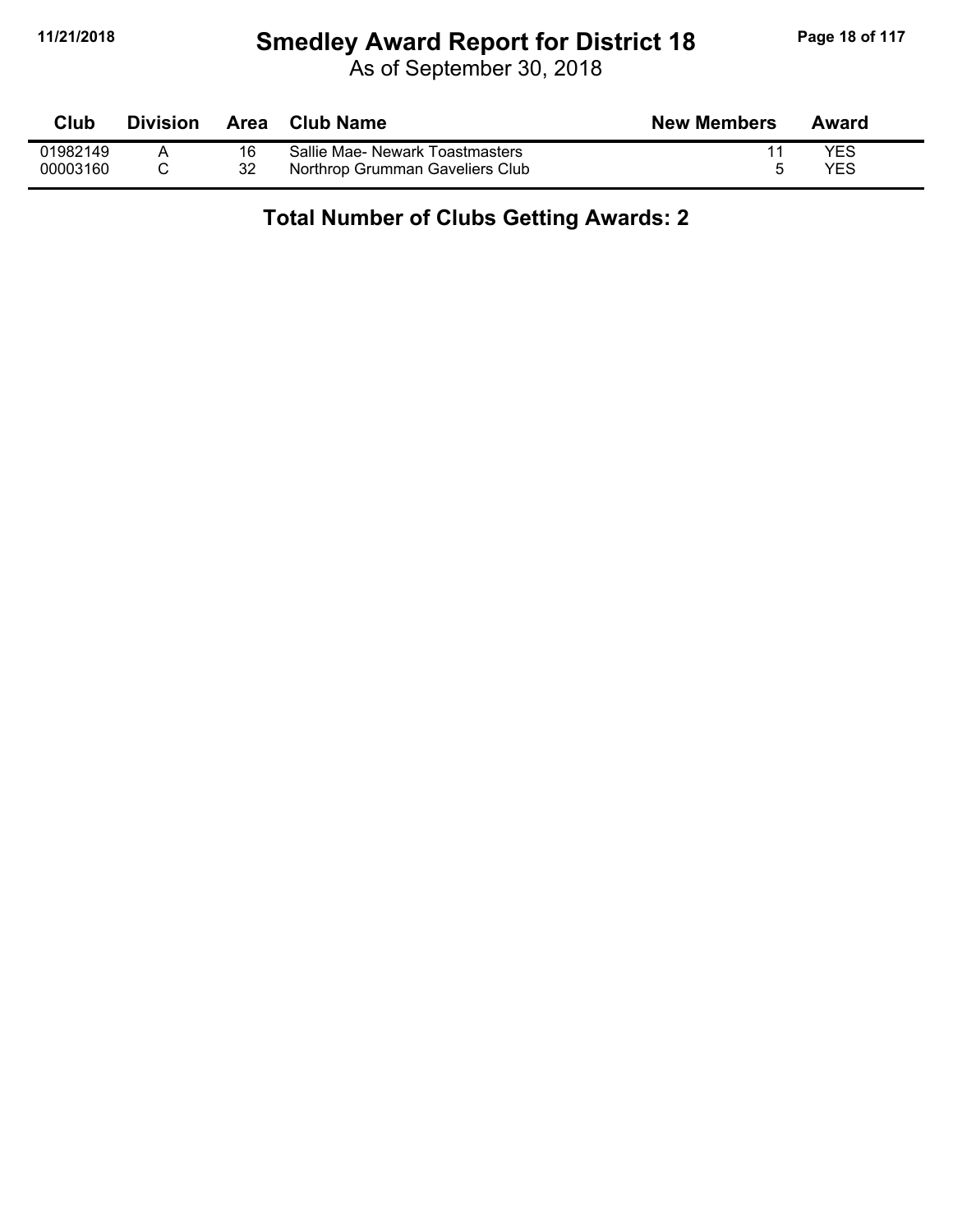# **11/21/2018 Smedley Award Report for District 20 Page 19 of 117**

As of September 30, 2018

| Club     | <b>Division</b> | <b>Area</b> | <b>Club Name</b>                              | <b>New Members</b> | <b>Award</b> |
|----------|-----------------|-------------|-----------------------------------------------|--------------------|--------------|
| 00002865 | F               | 21          | Kuwait Challengers Club                       | 7                  | <b>YES</b>   |
| 00649467 | F               | 25          | <b>Desert Pioneers</b>                        | 5                  | <b>YES</b>   |
| 00629603 | G               | 26          | Al-Soor                                       | 7                  | <b>YES</b>   |
| 00001599 | $\mathsf B$     | 14          | <b>Pakistan Community Toastmasters</b>        | 5                  | <b>YES</b>   |
| 01968105 | $\sf B$         | 14          | Noor Albahrain Toastmasters Club              | 6                  | <b>YES</b>   |
| 01150558 | G               | 30          | Al-Rayah                                      | 5                  | <b>YES</b>   |
| 01406515 | $\mathsf{C}$    | 02          | <b>TKS Toastmasters</b>                       | 6                  | <b>YES</b>   |
| 00603459 | D               | 09          | <b>WMC Toastmasters</b>                       | 5                  | <b>YES</b>   |
| 00006404 | B               | 12          | <b>KCA Toastmasters Club</b>                  | 5                  | <b>YES</b>   |
| 00008780 | B               | 13          | <b>BKS Toastmasters Club</b>                  | 5                  | <b>YES</b>   |
| 01255393 | F               | 22          | Kuwait Advanced                               | 5                  | <b>YES</b>   |
| 01045418 | Ε               | 20          | <b>AOU</b>                                    | 5                  | <b>YES</b>   |
| 01341999 | D               | 08          | <b>MJS Toastmasters Club</b>                  | 6                  | <b>YES</b>   |
| 01353726 | G               | 30          | <b>SERAYE</b>                                 | 6                  | <b>YES</b>   |
| 03894467 | C               | 01          | <b>Bahrain Elite Speakers Toastmasters</b>    | 5                  | <b>YES</b>   |
| 03625652 | F               | 24          | Life Principles                               |                    | <b>YES</b>   |
| 04702768 | B               | 14          | <b>Bahrain Eloquent Toastmasters</b>          | 5                  | <b>YES</b>   |
| 02924441 | A               | 07          | Pilipino sa Bansang Bahrain Toastmasters Club | 5                  | <b>YES</b>   |
| 05320765 | G               | 29          | Al-Tasamuh Toastmasters Club                  | 5                  | <b>YES</b>   |
| 01602963 | D               | 10          | Palakkad Toastmasters                         | 5                  | <b>YES</b>   |
| 03041786 | G               | 29          | Rawasi                                        | 5                  | <b>YES</b>   |
| 02414618 | $\mathsf{C}$    | 01          | Bahrain Arabic Toastmasters Club              | 5                  | <b>YES</b>   |
| 06739932 | F               | 25          | Khush-Bayan                                   | 5                  | <b>YES</b>   |
| 07011486 | F               | 21          | <b>KMEFIC Toastmasters</b>                    | 5                  | <b>YES</b>   |
| 06588452 | A               | 06          | Alwatan Toastmasters Club                     | 5                  | <b>YES</b>   |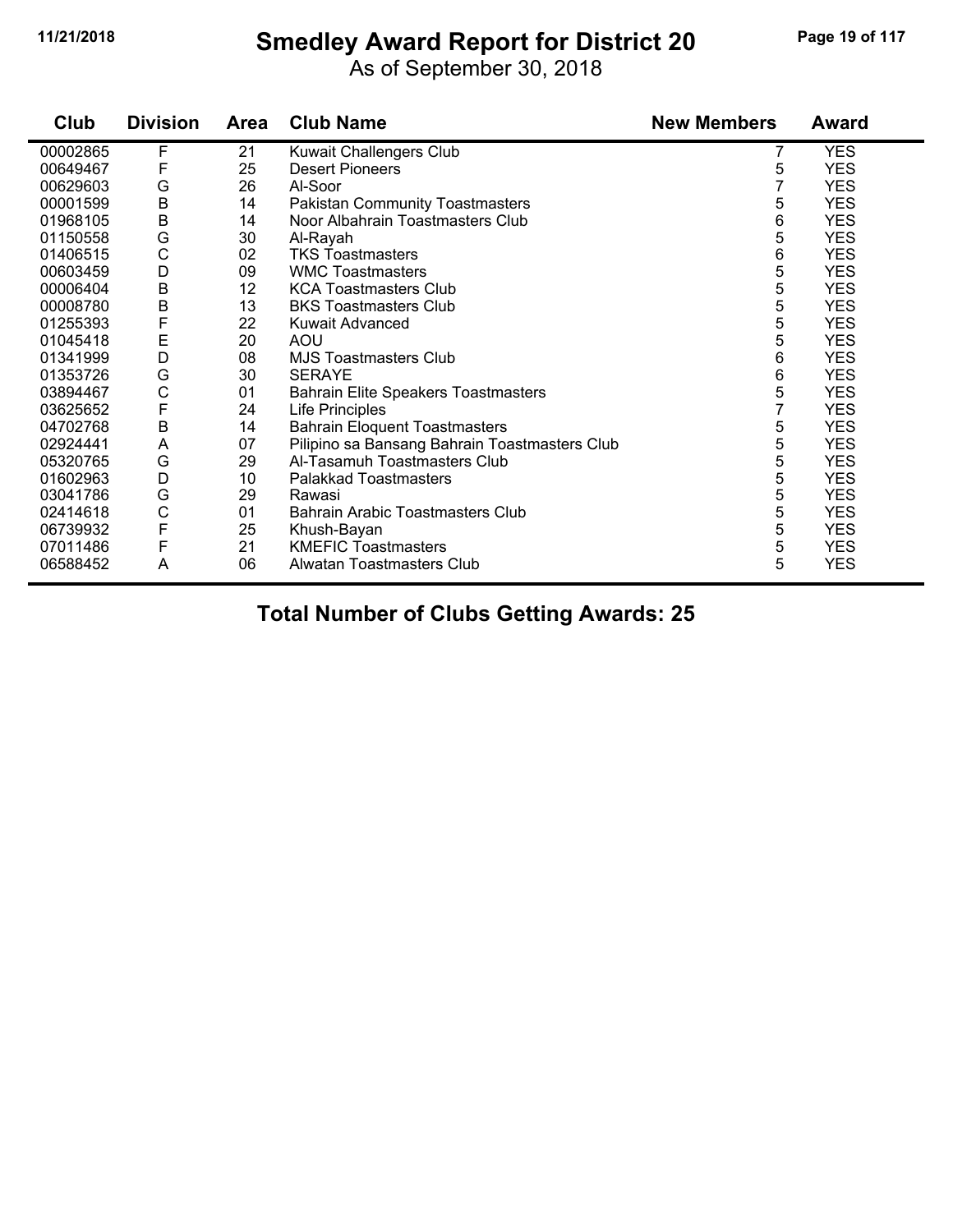# **11/21/2018 Smedley Award Report for District 22 Page 20 of 117**

As of September 30, 2018

| Club     | <b>Division</b> | Area | <b>Club Name</b>              | <b>New Members</b> | Award |
|----------|-----------------|------|-------------------------------|--------------------|-------|
| 00008315 |                 | 64   | Fed Masters Toastmasters Club |                    | YES   |
| 01483203 |                 | 14   | <b>BCBSKS Toastmasters</b>    | 10                 | YES   |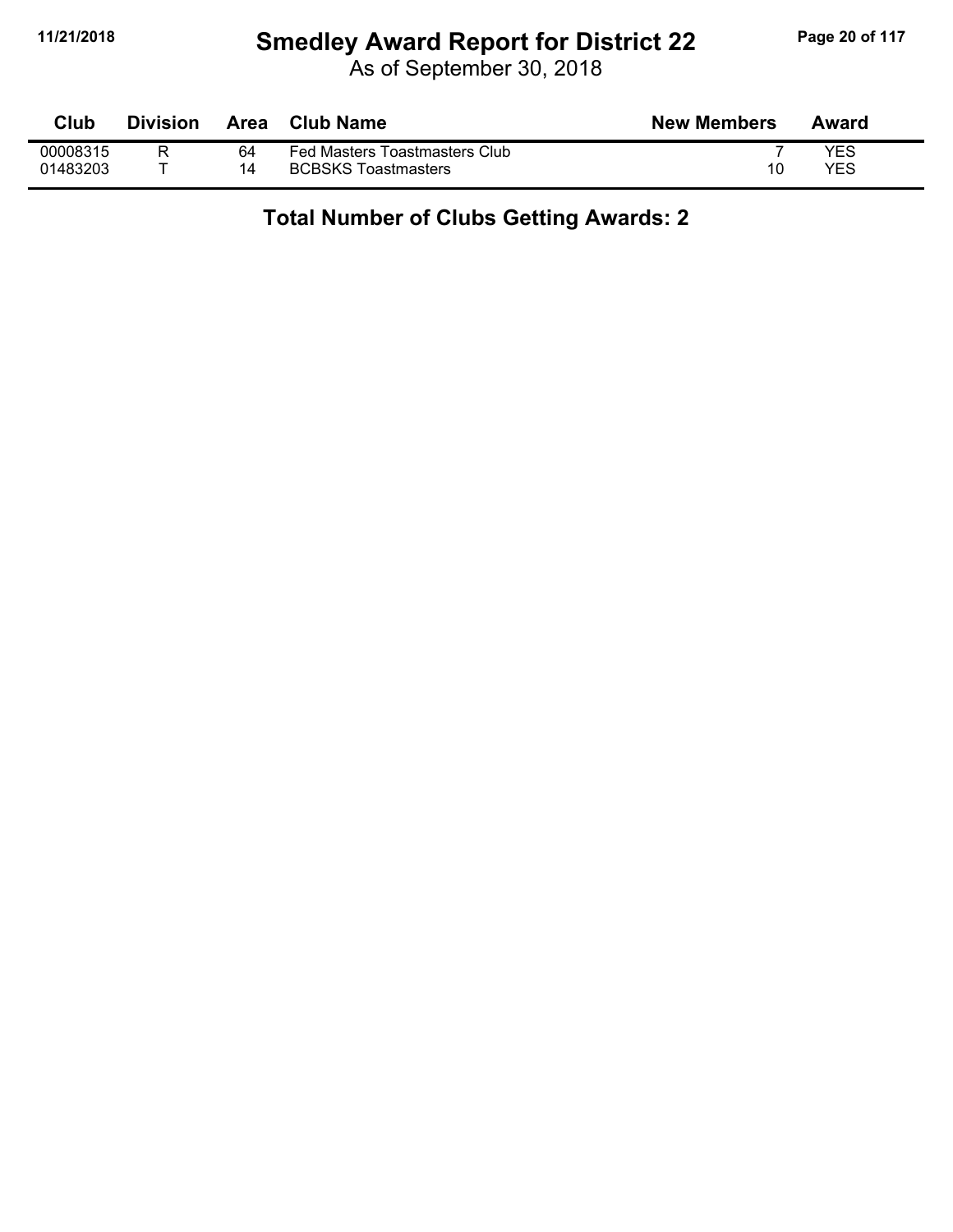# **11/21/2018 Smedley Award Report for District 23 Page 21 of 117**

As of September 30, 2018

| Club     | <b>Division</b> |    | Area Club Name           | <b>New Members</b> | Award |  |
|----------|-----------------|----|--------------------------|--------------------|-------|--|
| 01403886 |                 | 44 | ADP El Paso Toastmasters |                    | YES   |  |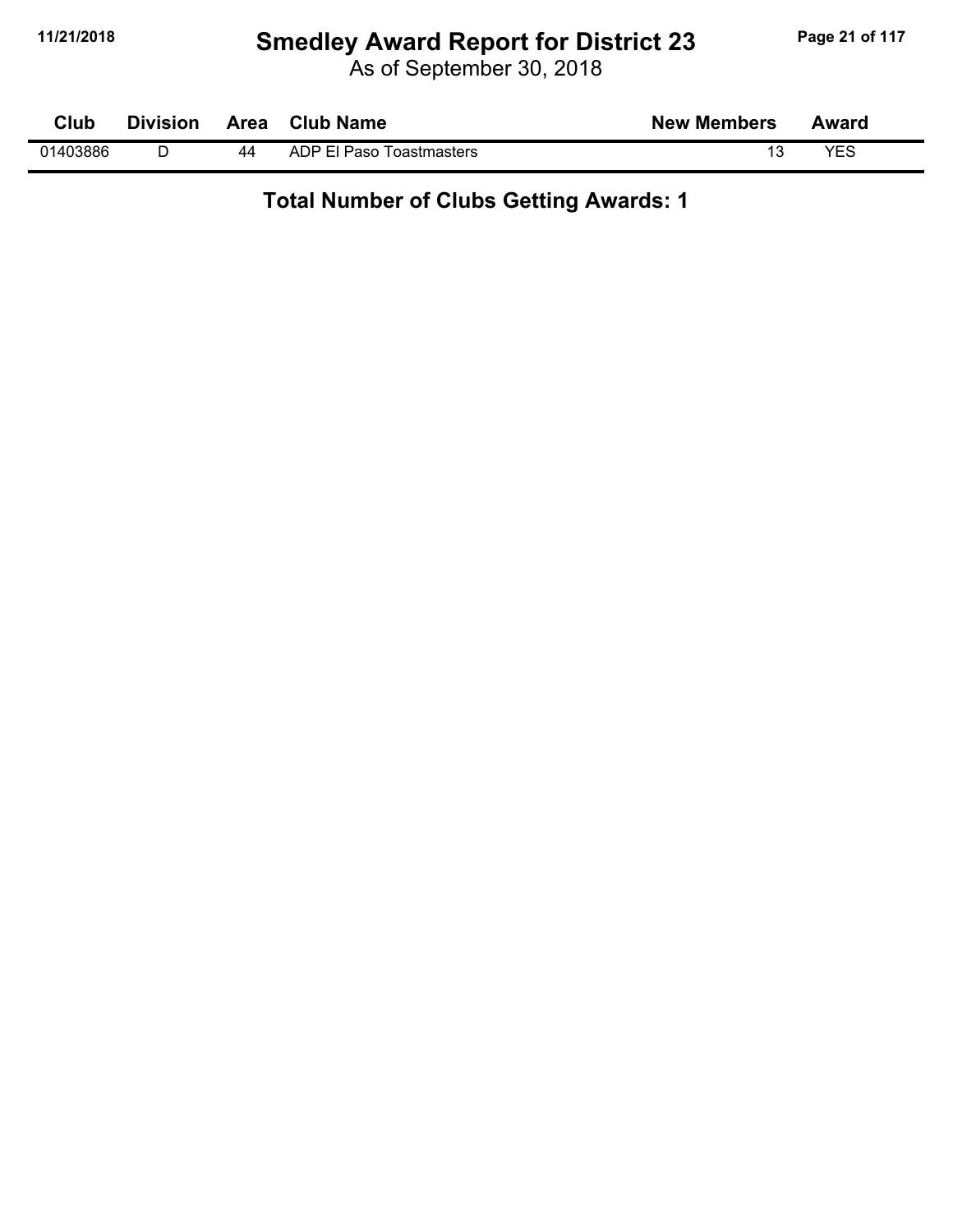# **11/21/2018 Smedley Award Report for District 24 Page 22 of 117**

As of September 30, 2018

| Club     | <b>Division</b> | Area | Club Name                           | <b>New Members</b> | Award |
|----------|-----------------|------|-------------------------------------|--------------------|-------|
| 02299389 |                 | 12   | See Us Speak                        |                    | YES   |
| 04772663 |                 |      | Tenaska Nebraska Toastmasters (TNT) |                    | YES   |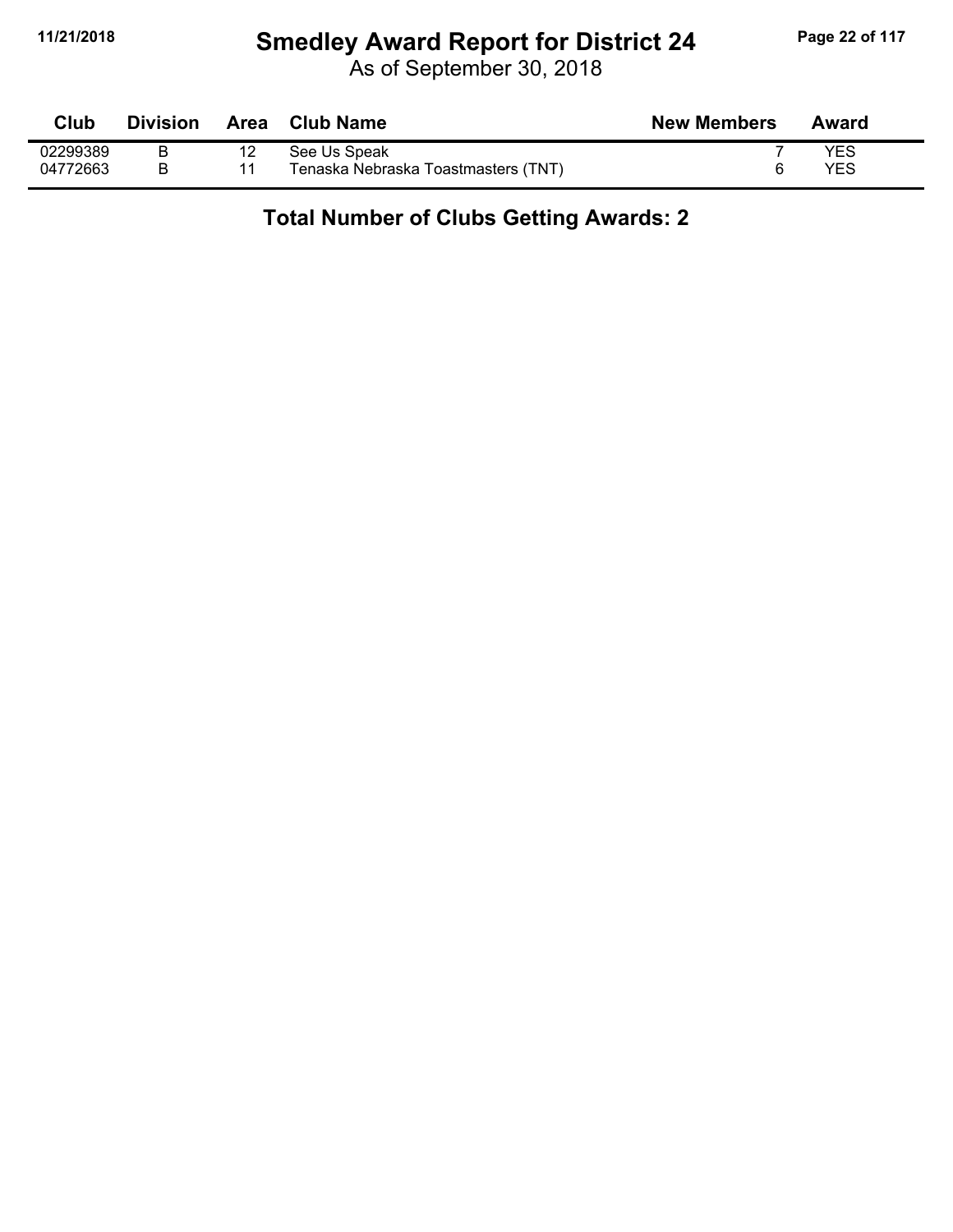# **11/21/2018 Smedley Award Report for District 25 Page 23 of 117**

As of September 30, 2018

| Club     | <b>Division</b> | Area | Club Name                      | <b>New Members</b> | Award |
|----------|-----------------|------|--------------------------------|--------------------|-------|
| 02992028 | D               | 41   | UNTHSC Toastmasters            |                    | YES   |
| 01737716 | B               | 23   | Crefmasters Toastmasters Club  | 5                  | YES   |
| 01082726 | Е               | 55   | Bethesda Toastmasters          | 5.                 | YES   |
| 00006191 | А               |      | Afterburners Club              | 6                  | YES   |
| 00008055 | G               | 74   | Las Colinas Communicators Club | :5                 | YES   |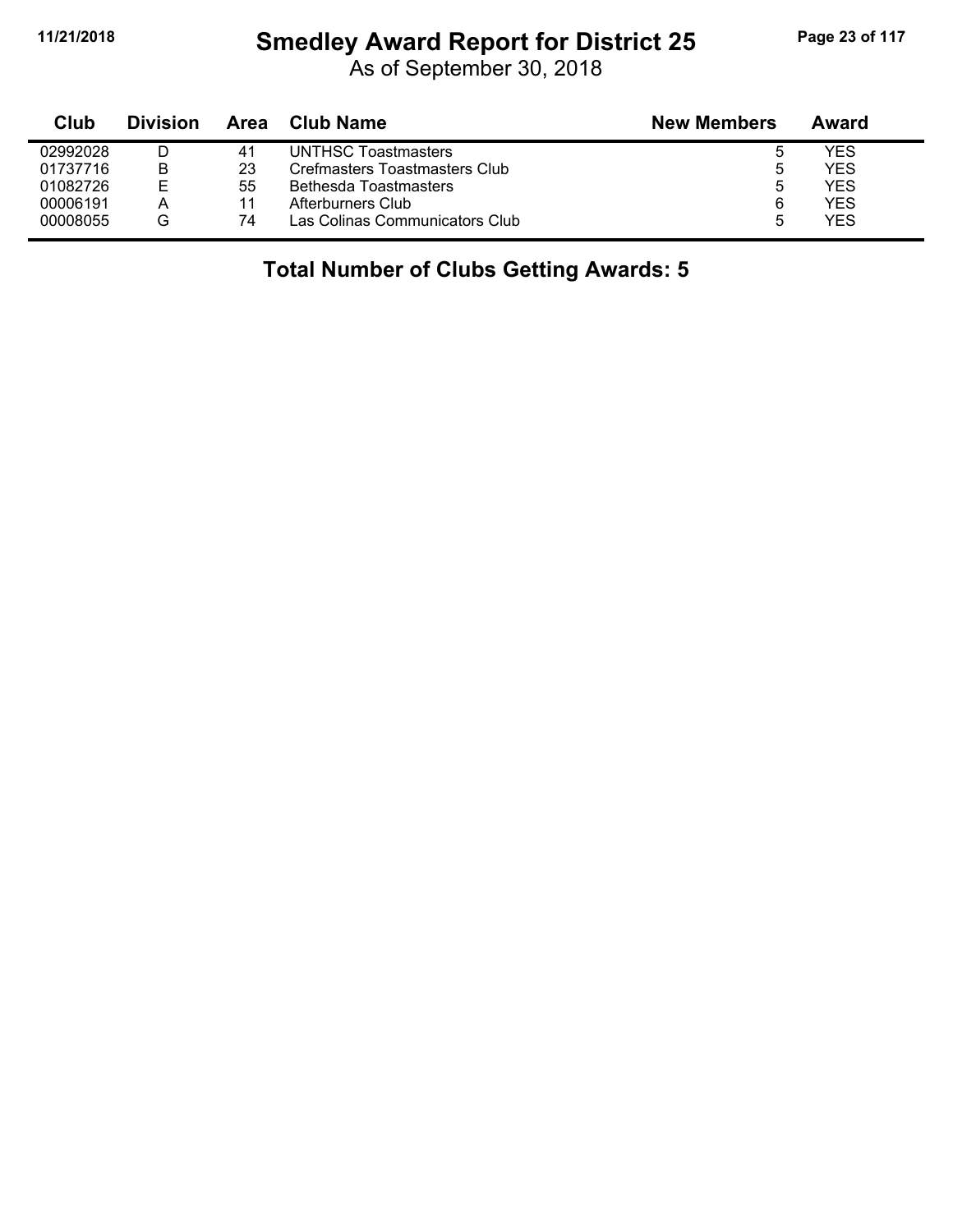#### **11/21/2018 Smedley Award Report for District 26 Page 24 of 117**

As of September 30, 2018

| Club     | <b>Division</b> | Area | <b>Club Name</b>                             | <b>New Members</b> | Award |
|----------|-----------------|------|----------------------------------------------|--------------------|-------|
| 00003044 | S               | 03   | Pikes Peak Toastmasters Club                 | 6                  | YES   |
| 00002242 | W               | 04   | <b>Thunderbolt Orators Club</b>              | ა                  | YES   |
| 00677476 |                 | 03   | Simply Speaking Toastmasters Club            | 5                  | YES   |
| 00003680 | M               | 05   | Castle Rock Toastmasters                     | 6                  | YES   |
| 04109334 | M               | 01   | <b>Eloquent Entrepreneurs</b>                | 5                  | YES   |
| 04800292 | Е               | 01   | Wattenberg Toastmasters Producing Excellence | b                  | YES   |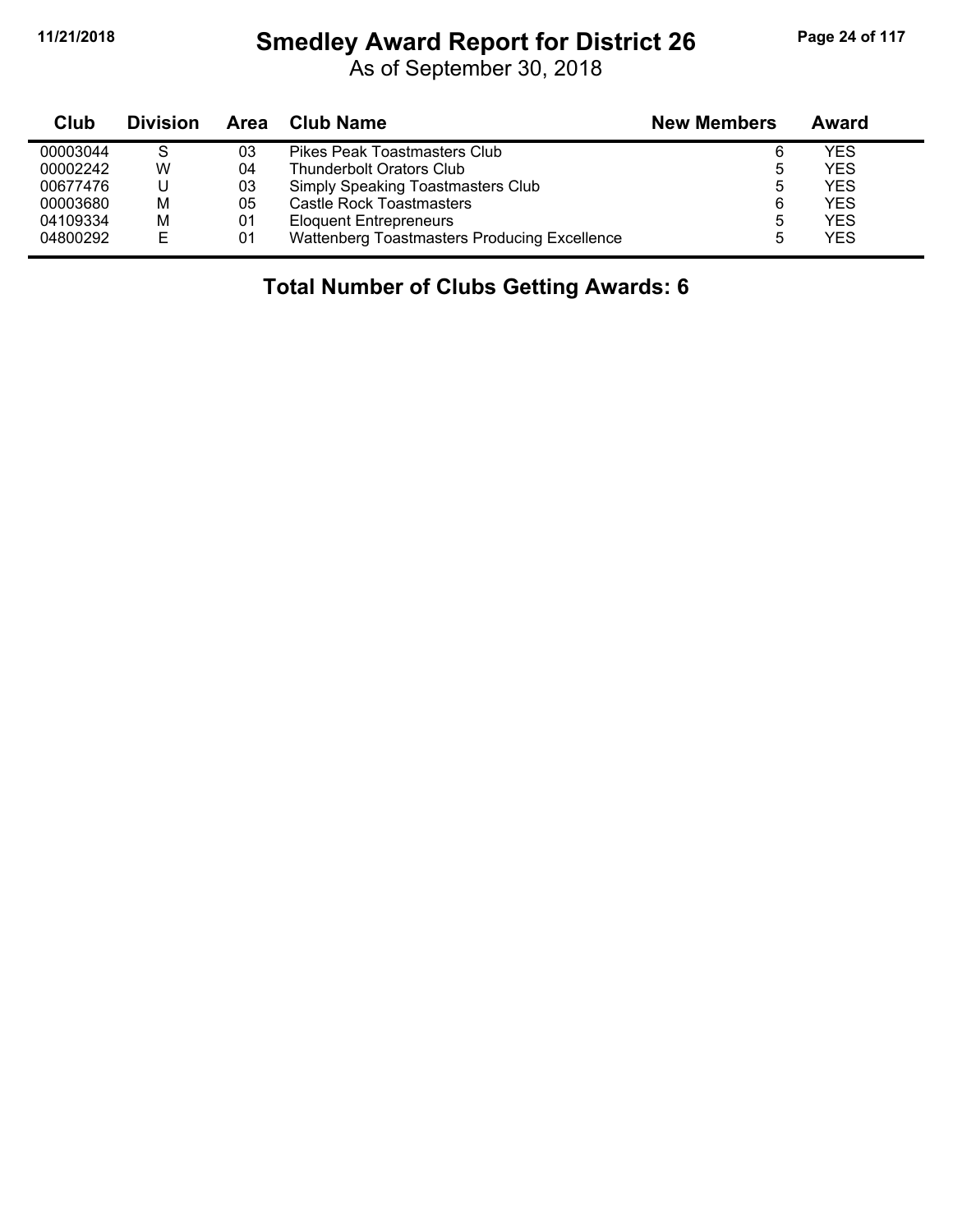# **11/21/2018 Smedley Award Report for District 27 Page 25 of 117**

As of September 30, 2018

| Club     | <b>Division</b> | Area | <b>Club Name</b>           | <b>New Members</b> | Award |
|----------|-----------------|------|----------------------------|--------------------|-------|
| 00007787 |                 | 42   | Lone Star Toastmasters     | đ                  | YES   |
| 00008211 |                 | 63   | Voices of SHRM Club_       | ა                  | YES   |
| 06588410 |                 | 24   | <b>ETRADE Toastmasters</b> | 20                 | YES   |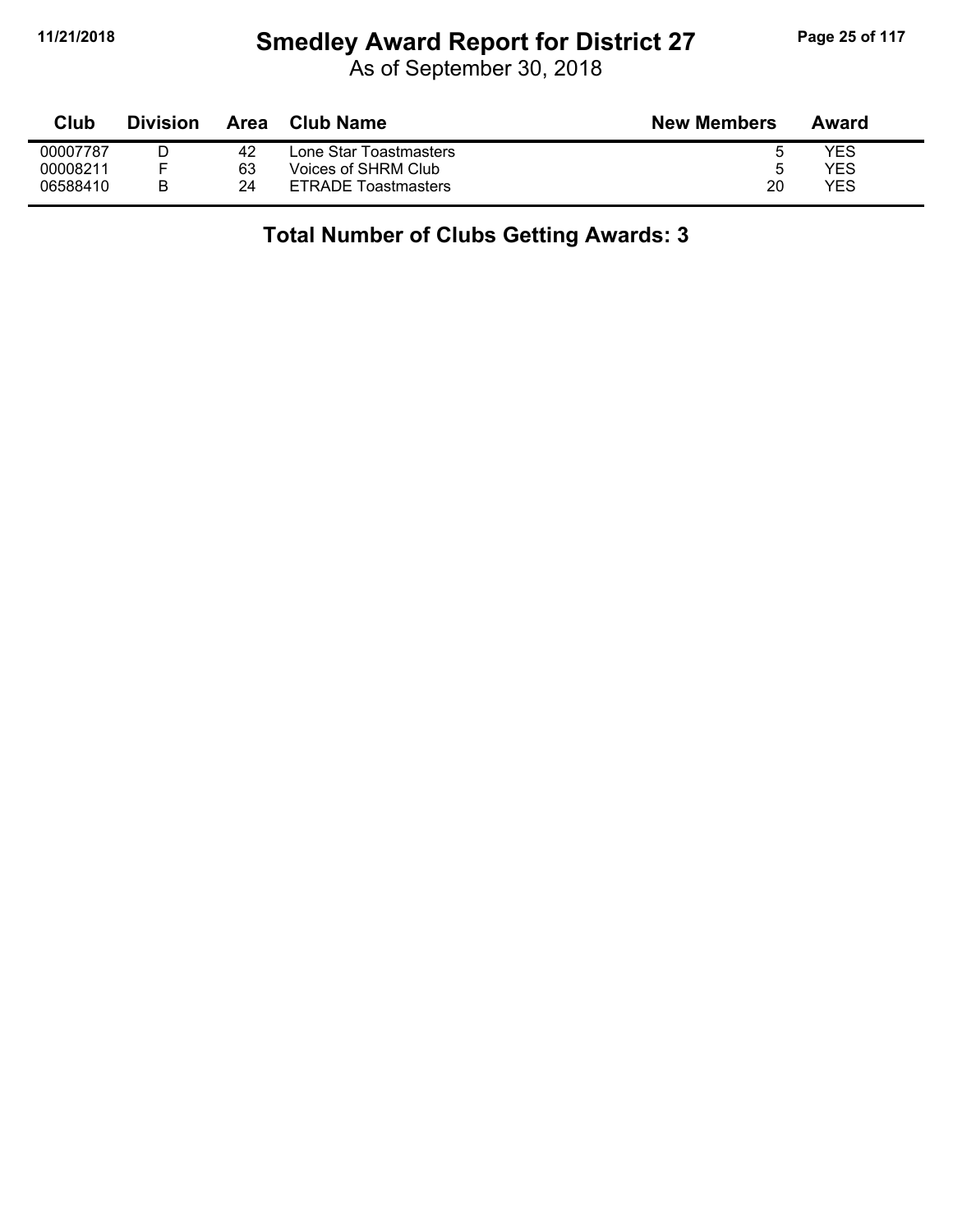# **11/21/2018 Smedley Award Report for District 28 Page 26 of 117**

As of September 30, 2018

| Club     | <b>Division</b> | <b>Area</b> | <b>Club Name</b>            | <b>New Members</b> | Award |
|----------|-----------------|-------------|-----------------------------|--------------------|-------|
| 00643490 |                 | 36          | Credible Communicators      |                    | YES   |
| 04391276 |                 | 18          | Royal Oak Toastmasters Club |                    | YES   |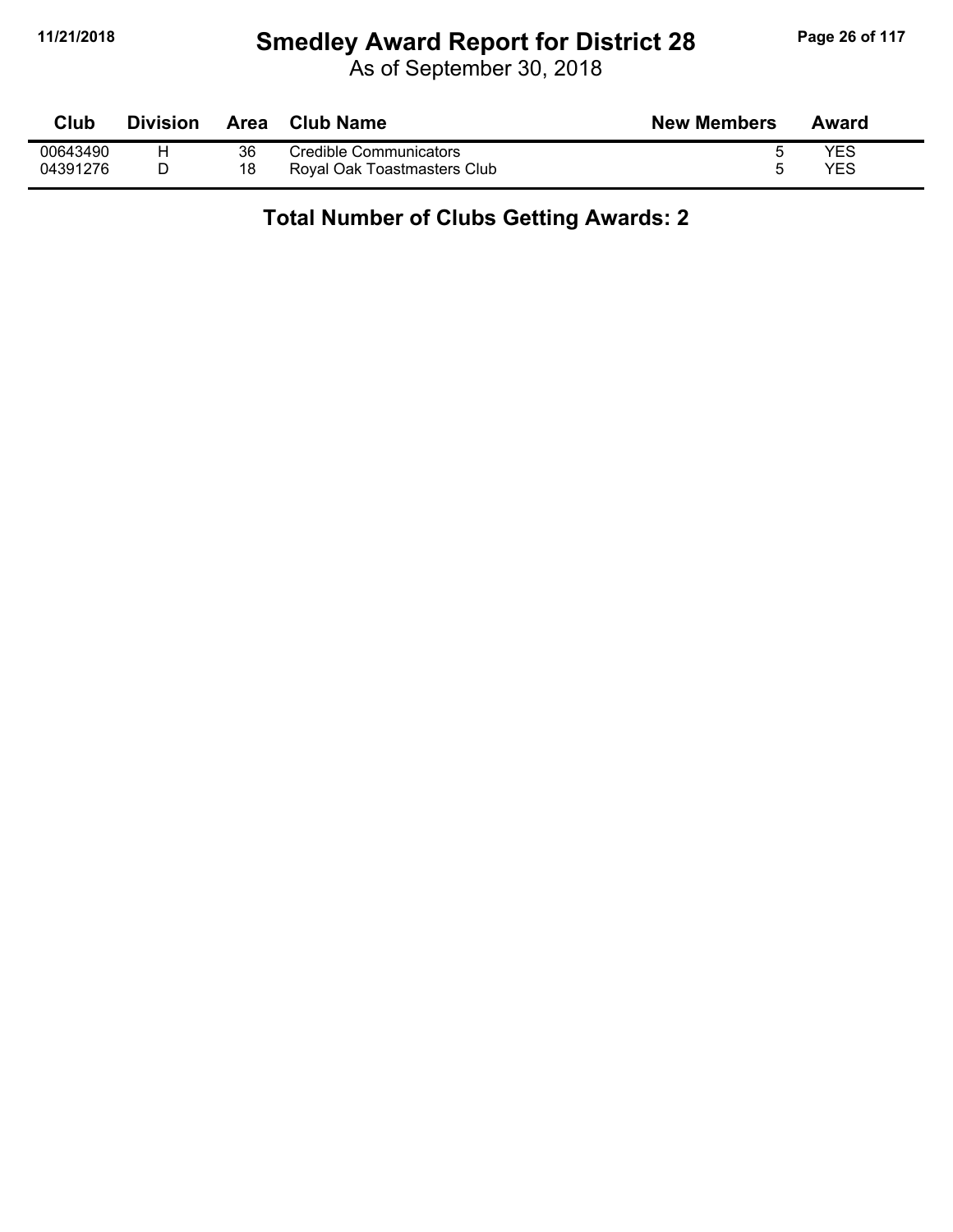# **11/21/2018 Smedley Award Report for District 29 Page 27 of 117**

As of September 30, 2018

| Club     | <b>Division</b> | Area | Club Name                                 | <b>New Members</b> | Award |
|----------|-----------------|------|-------------------------------------------|--------------------|-------|
| 01600912 | B               | 22   | Toast of Oakton                           | ა                  | YES   |
| 00912688 | F               | 63   | <b>Esperantos Toastmasters Club</b>       | 5                  | YES   |
| 00001973 | G               | 72   | <b>Prince William County Toastmasters</b> | 6                  | YES   |
| 00703053 | E               | 52   | Ashburn Toastmasters Club                 |                    | YES   |
| 00008820 |                 | 31   | Navygators Club                           | 6                  | YES   |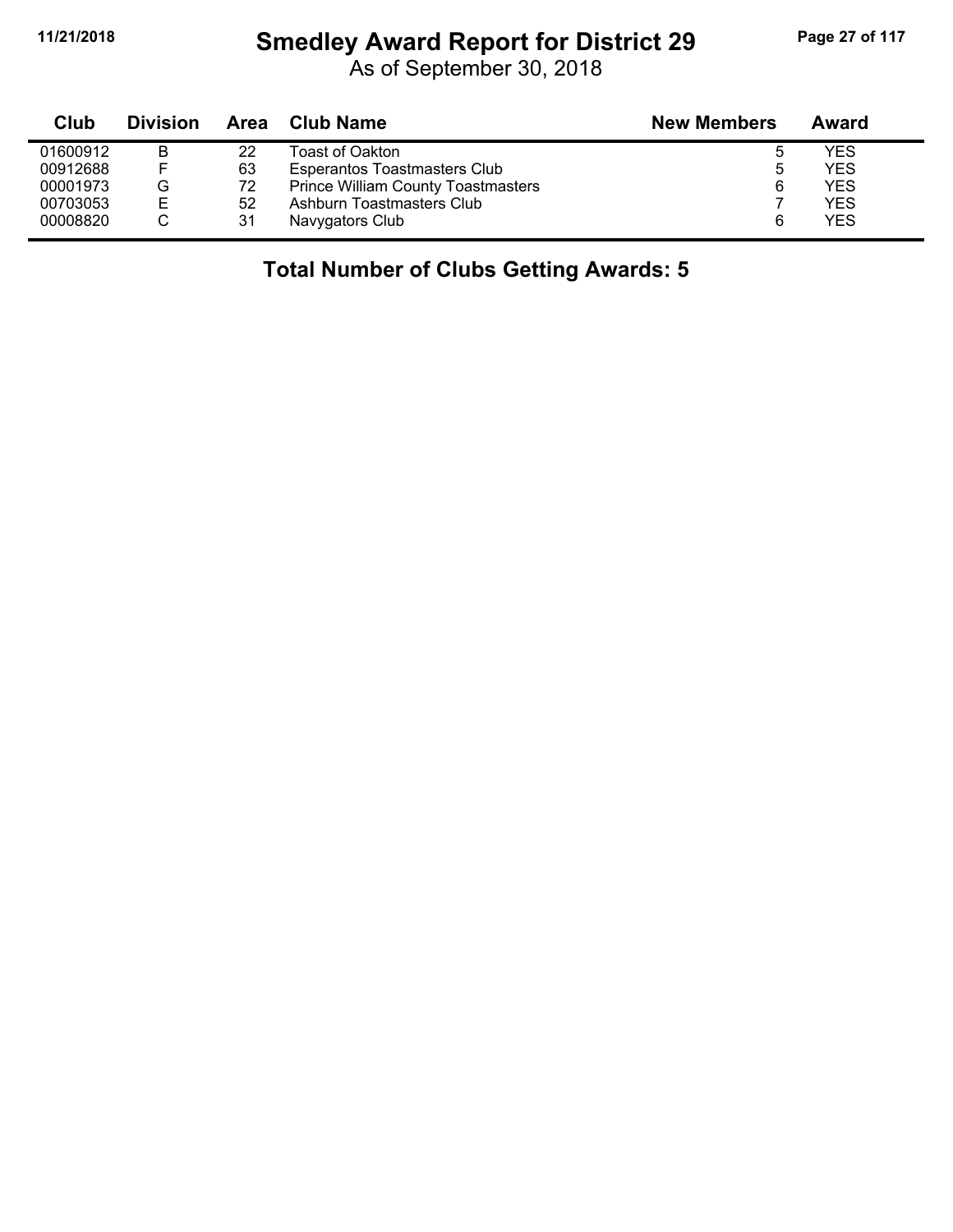# **11/21/2018 Smedley Award Report for District 30 Page 28 of 117**

As of September 30, 2018

| Club     | <b>Division</b> | Area | <b>Club Name</b>                             | <b>New Members</b> | Award |
|----------|-----------------|------|----------------------------------------------|--------------------|-------|
| 00002051 | W               | 72   | Naperville Toastmasters                      |                    | YES   |
| 00008294 | W               |      | <b>Saturday Morning Workout Toastmasters</b> |                    | YES   |
| 02674010 | W               | 73   | Be Confident Be Strong                       | 6                  | YES   |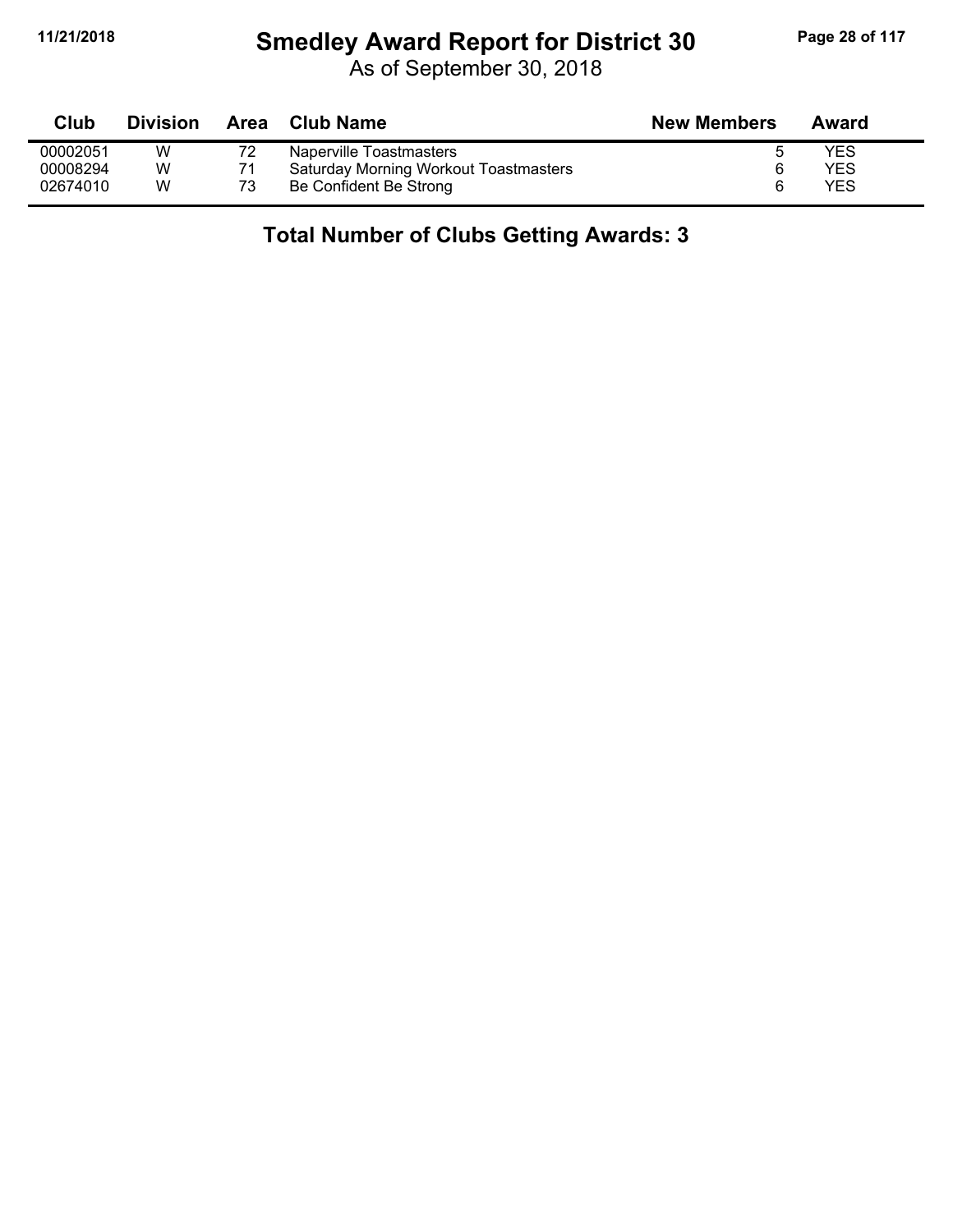$\blacksquare$ 

# **11/21/2018 Smedley Award Report for District 31 Page 29 of 117**

As of September 30, 2018

| Club     | <b>Division</b> | Area | Club Name                    | <b>New Members</b> | Award |
|----------|-----------------|------|------------------------------|--------------------|-------|
| 05018074 | н               | 86   | <b>Back Bay Toastmasters</b> |                    | YES   |
| 00001074 | Н               | 85   | <b>Boston Toastmasters</b>   | 11                 | YES   |
| 00006670 |                 | 33   | Speak Up Cambridge           |                    | YES   |
| 01295807 |                 | 32   | Somerville Toastmasters      |                    | YES   |
| 01098642 |                 | 34   | Harvard Toastmasters Club    | 5                  | YES   |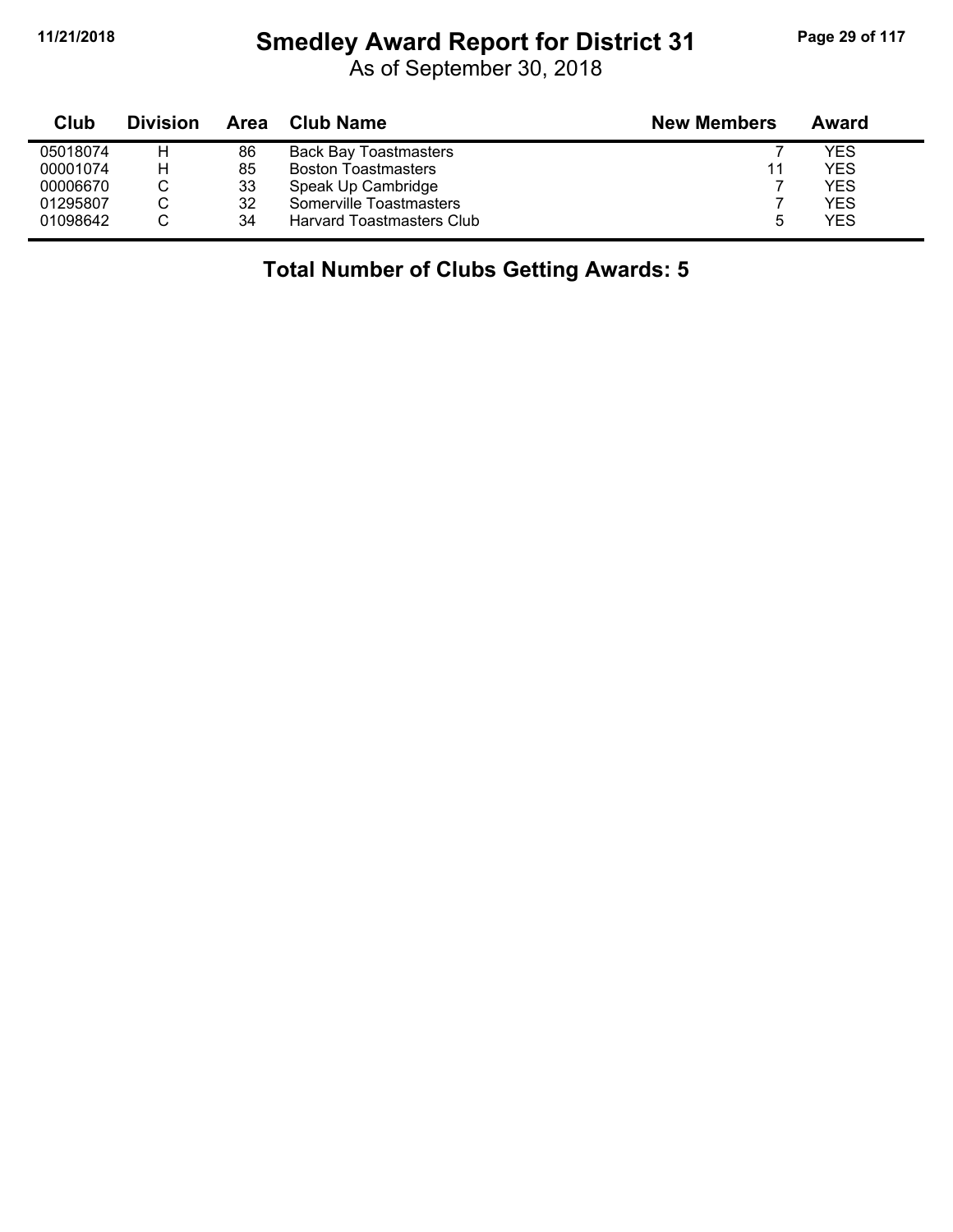# **11/21/2018 Smedley Award Report for District 32 Page 30 of 117**

As of September 30, 2018

| Club     | <b>Division</b> | Area | <b>Club Name</b>    | <b>New Members</b> | Award |
|----------|-----------------|------|---------------------|--------------------|-------|
| 00007342 |                 | 44   | Success Speaks Club |                    | VES   |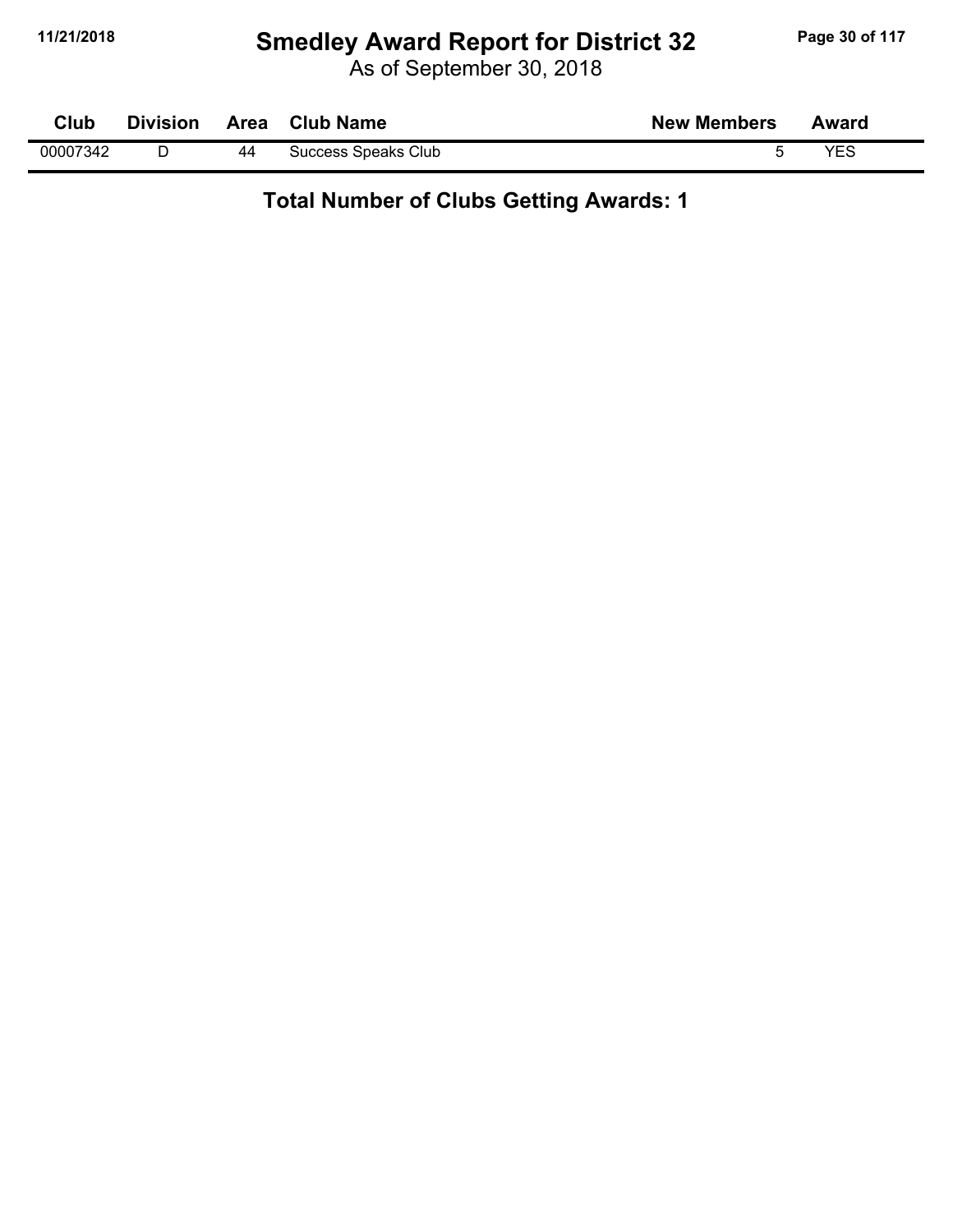#### **11/21/2018 Smedley Award Report for District 33 Page 31 of 117**

As of September 30, 2018

| Club     | <b>Division</b> | Area | <b>Club Name</b>            | <b>New Members</b> | <b>Award</b> |
|----------|-----------------|------|-----------------------------|--------------------|--------------|
| 01463122 | $\cap$<br>◡     | 01   | LV Tech Pros                | 5                  | YES          |
| 00869803 | ◡               | 04   | Viva Las Voices Club        | 9                  | <b>YES</b>   |
| 00009758 | κ               | 03   | Summerlin Toasters Club     | 5                  | YES          |
| 00001388 |                 | 05   | Daybreakers Club            | 5                  | YES          |
| 05413156 |                 | 01   | <b>Express Yourself</b>     | 6                  | YES          |
| 05785567 | н               | 03   | Southern Hills Toastmasters | 5                  | YES          |
| 05488398 |                 | 04   | <b>Pro Toastmasters</b>     | 5                  | YES          |
| 06829435 | А               | 05   | Arrangue                    | 5                  | YES          |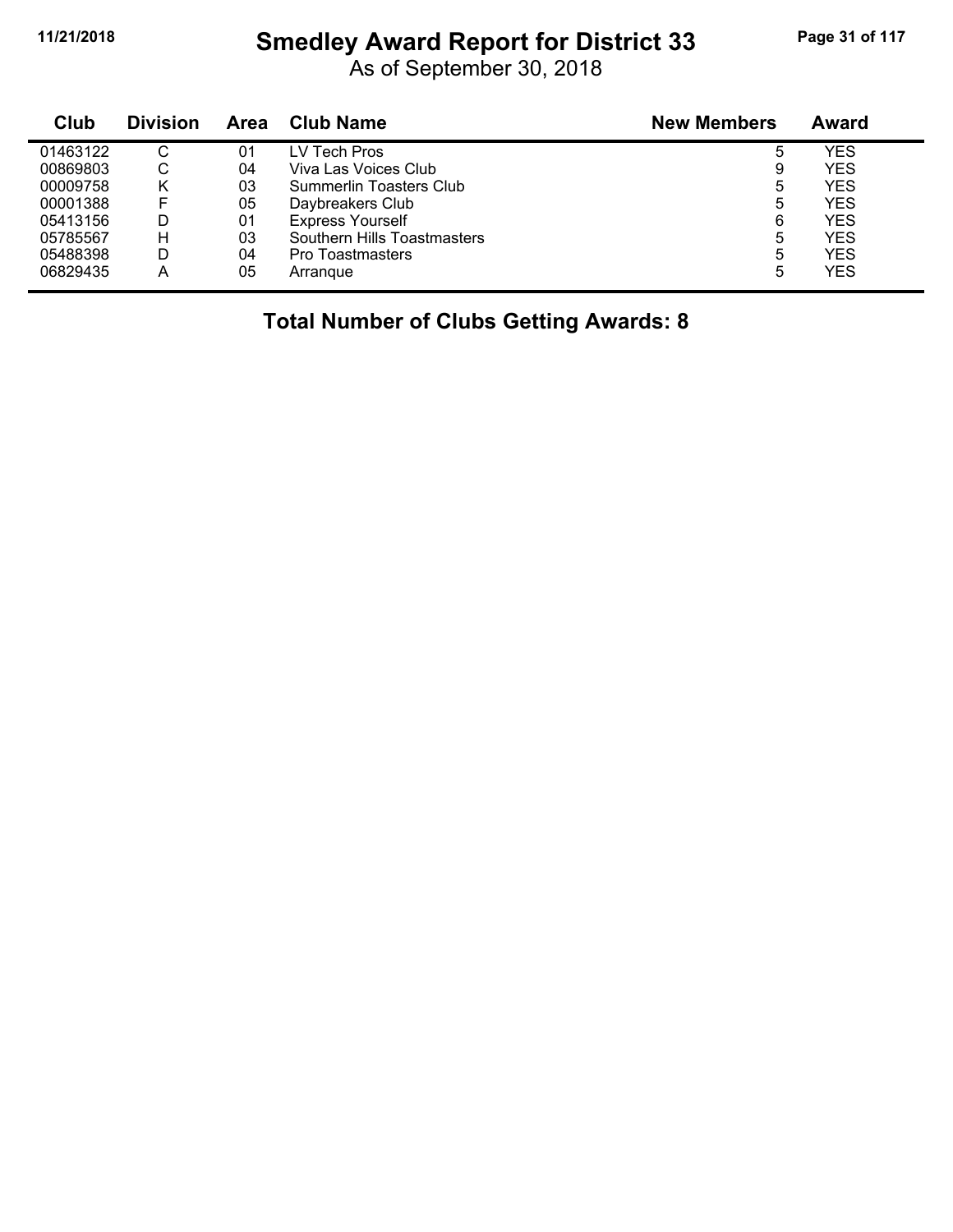# **11/21/2018 Smedley Award Report for District 34 Page 32 of 117**

As of September 30, 2018

| Club     | <b>Division</b> | <b>Area</b> | <b>Club Name</b>                           | <b>New Members</b> | <b>Award</b> |
|----------|-----------------|-------------|--------------------------------------------|--------------------|--------------|
| 06786314 | N               | 03          | <b>CCPGJ</b>                               | 10                 | <b>YES</b>   |
| 02334798 | Α               | 03          | * Ibero Puebla                             | 6                  | <b>YES</b>   |
| 05972544 | Ε               | 03          | Thrive Toastmasters Club                   | 6                  | <b>YES</b>   |
| 04777831 | O               | 03          | Continental Guadalajara Campus Santa Anita | 6                  | <b>YES</b>   |
| 03860379 | Е               | 01          | Club Cimarron Del Tecnologico De Monterrey | 8                  | <b>YES</b>   |
| 00003690 |                 | 01          | Magno Toastmasters Club                    | 6                  | <b>YES</b>   |
| 01378793 | G               | 04          | TMX                                        | 5                  | <b>YES</b>   |
| 01426271 | A               | 02          | Deloitte Ciudad de Mexico                  |                    | <b>YES</b>   |
| 00006617 | н               | 01          | Reforma Club                               | 6                  | <b>YES</b>   |
| 00001828 | O               | 01          | Guadalajara A.C. Club                      |                    | <b>YES</b>   |
| 00649273 |                 | 02          | Colliman Club                              | 6                  | <b>YES</b>   |
| 00000574 | Е               | 03          | Excelencia Club                            | 8                  | <b>YES</b>   |
| 00006009 | Α               | 01          | Club Nini Trevit                           | 5                  | <b>YES</b>   |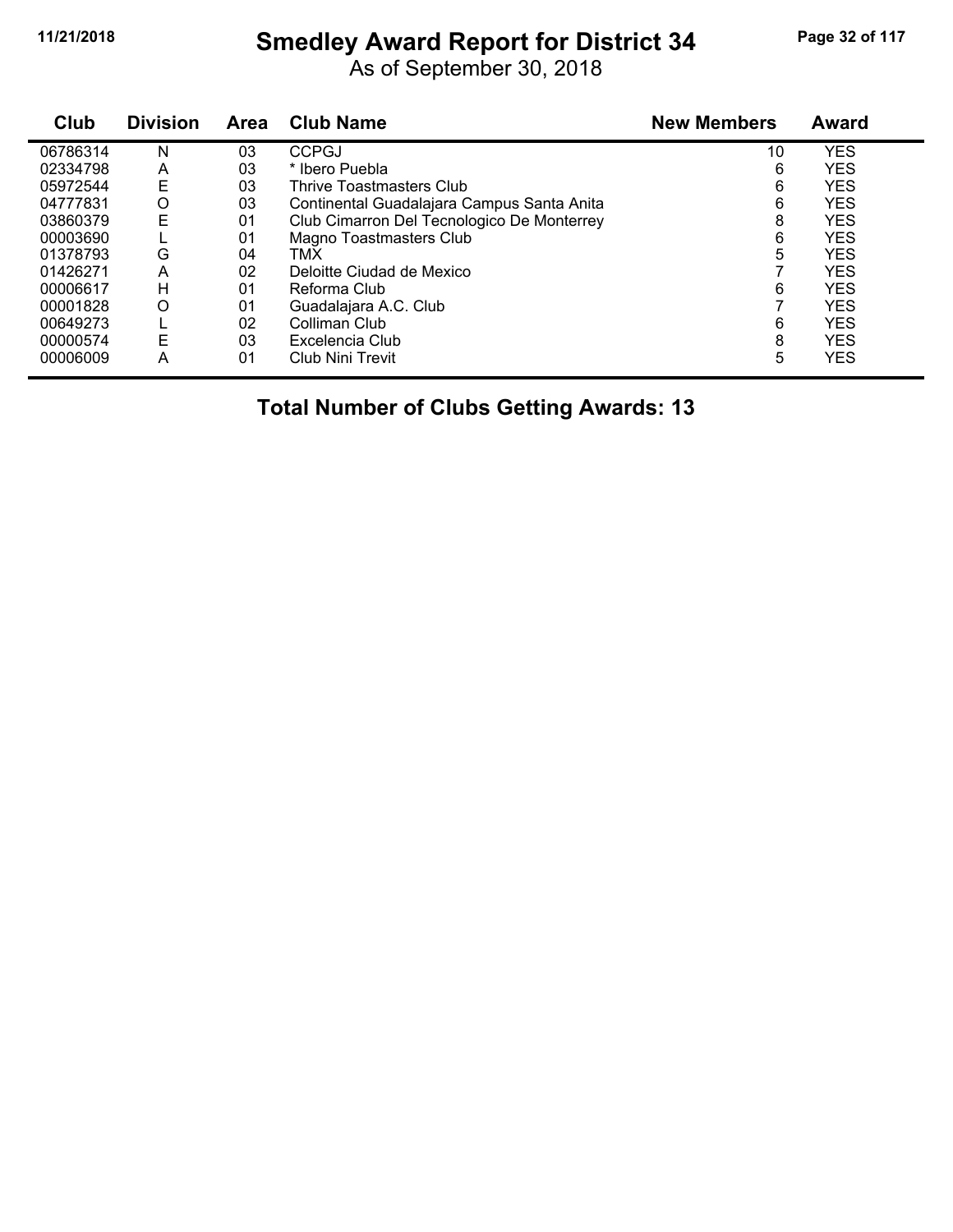# **11/21/2018 Smedley Award Report for District 35 Page 33 of 117**

As of September 30, 2018

| Club     | <b>Division</b> | <b>Area</b> | <b>Club Name</b>           | <b>New Members</b> | Award |
|----------|-----------------|-------------|----------------------------|--------------------|-------|
| 01416954 |                 | 03          | <b>Smokey's Sensations</b> |                    | YES   |
| 05946436 |                 | 02          | Toastmasters In Control    |                    | YES   |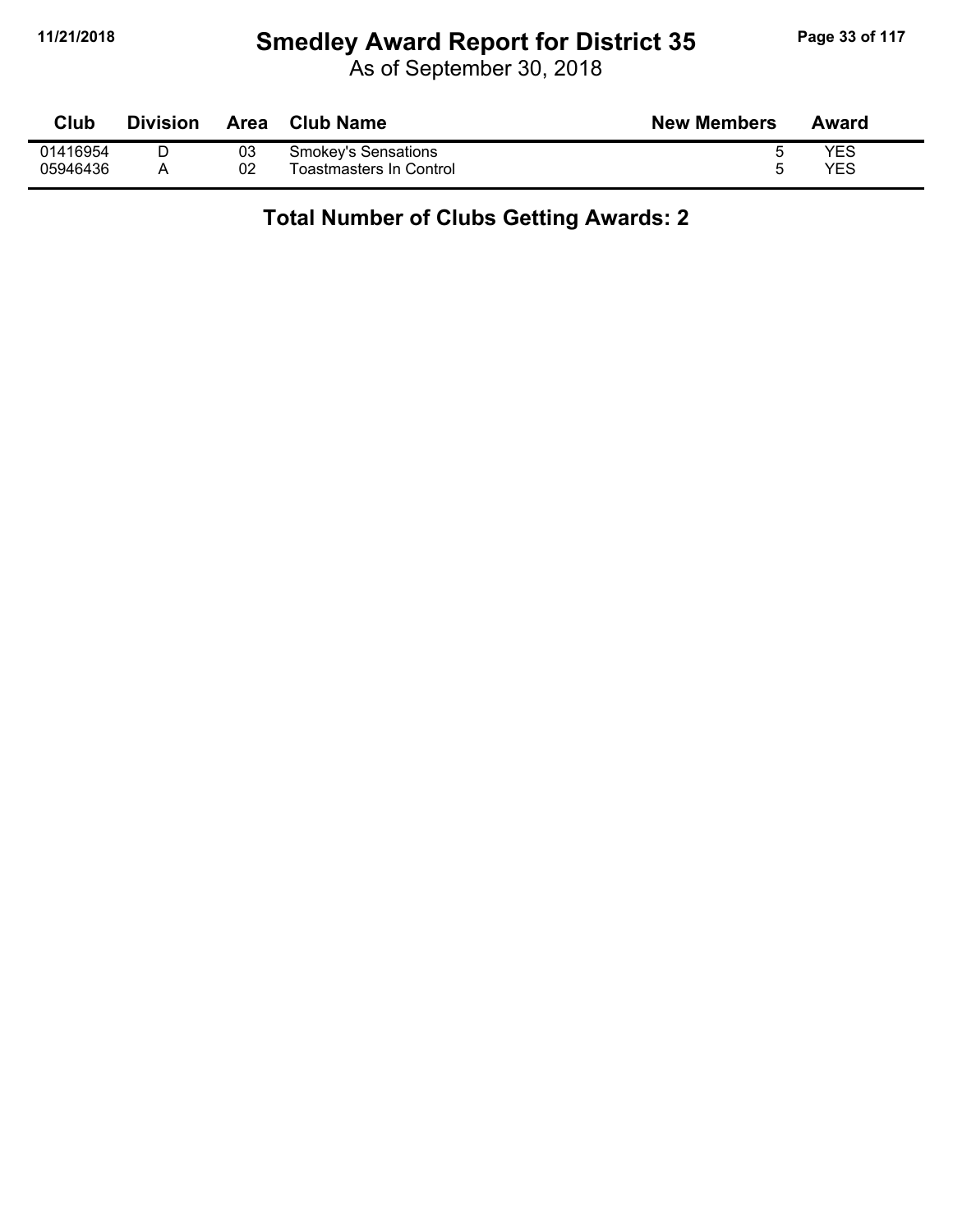#### **11/21/2018 Smedley Award Report for District 36 Page 34 of 117**

As of September 30, 2018

| Club     | <b>Division</b> | Area | Club Name                                  | <b>New Members</b> | Award |
|----------|-----------------|------|--------------------------------------------|--------------------|-------|
| 01408281 | А               | 12   | S.E.C. Toastmasters                        | 5                  | YES   |
| 00009898 | A               | 16   | Ambassadors Of Speech Club                 | 6                  | YES   |
| 00004153 | Ε               | 56   | <b>Town Center Talkers Club</b>            | 5                  | YES   |
| 00974224 | B               | 22   | <b>Mighty Motivators</b>                   | 8                  | YES   |
| 00002920 | С               | 32   | VA Gaveliers Club 2920                     | 6                  | YES   |
| 00009335 | С               | 32   | IDB Development Speakers Toastmasters Club | 5                  | YES   |
| 00005437 | E               | 55   | Vagabond Toastmasters Club                 | 5                  | YES   |
| 00004818 | E               | 54   | Gene Toasters Toastmasters Club            | 5                  | YES   |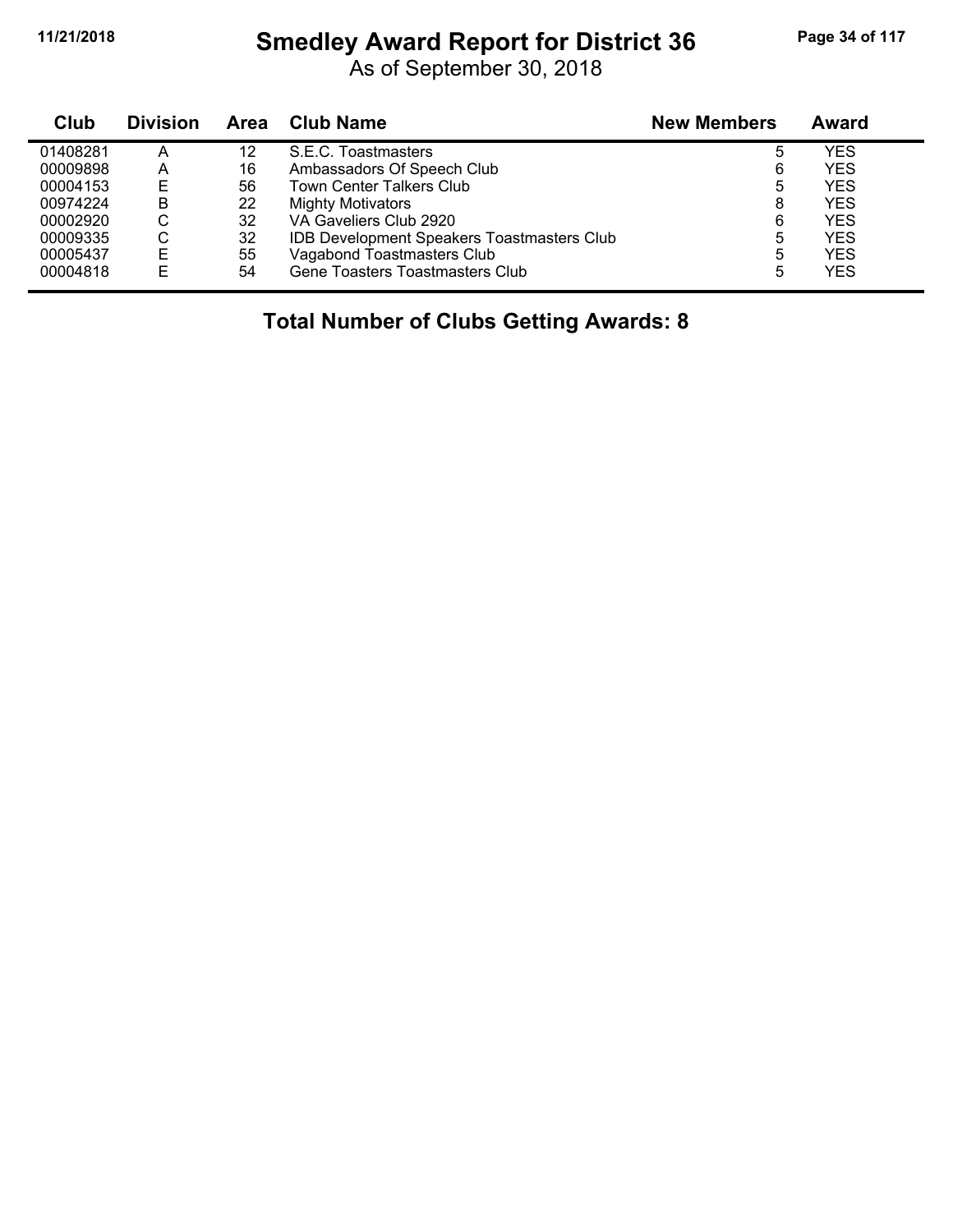# **11/21/2018 Smedley Award Report for District 37 Page 35 of 117**

As of September 30, 2018

| Club     | <b>Division</b> | <b>Area</b> | <b>Club Name</b>                                | <b>New Members</b> | Award      |
|----------|-----------------|-------------|-------------------------------------------------|--------------------|------------|
| 00000436 | A               | 01          | Asheville Toastmasters Club                     | 6                  | <b>YES</b> |
| 00001048 | G               | 61          | <b>Bell Tower Toastmasters Club</b>             | 5                  | <b>YES</b> |
| 00000241 | B               | 13          | Goldmine Toastmasters Club                      | 6                  | <b>YES</b> |
| 00739097 |                 | 84          | Raleigh Talkmasters Club                        |                    | <b>YES</b> |
| 00003971 | С               | 22          | Bank of America Uptown Toastmasters Club        |                    | YES        |
| 00001420 | C               | 23          | Queen City Toastmasters Club                    | 10                 | <b>YES</b> |
| 05891086 | D               | 34          | Charlotte NC-SYF Club                           | 5                  | <b>YES</b> |
| 03930367 |                 | 81          | StepUp Speakers' Circle                         | 5                  | <b>YES</b> |
| 02908799 | C               | 21          | Wells Fargo Stagecoach Speakers Uptown Charlott | 6                  | <b>YES</b> |
| 01557537 |                 | 86          | <b>Born Toastmasters</b>                        |                    | <b>YES</b> |
| 06849129 | D               | 34          | <b>PMMC Toastmasters</b>                        | 9                  | <b>YES</b> |
| 05740935 | н               | 75          | <b>Fujifilm Tech Talks</b>                      | 9                  | <b>YES</b> |
| 06101942 |                 | 82          | EY Tri <sup>^2</sup>                            | 5                  | <b>YES</b> |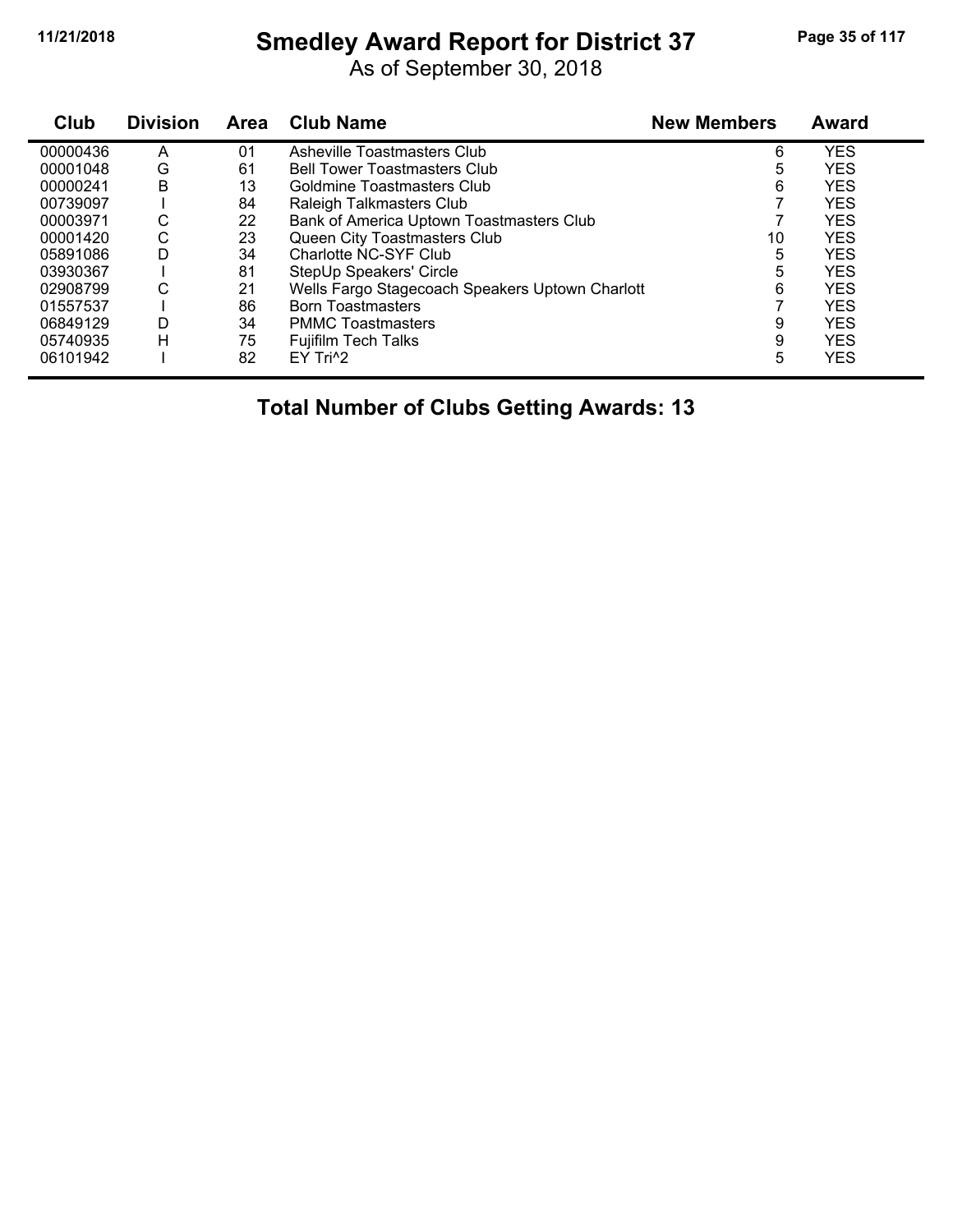# **11/21/2018 Smedley Award Report for District 38 Page 36 of 117**

As of September 30, 2018

| Club     | <b>Division</b> | Area | <b>Club Name</b>                         | <b>New Members</b> | <b>Award</b> |
|----------|-----------------|------|------------------------------------------|--------------------|--------------|
| 06655787 | А               | 14   | Sunflake Toastmasters                    | 8                  | YES          |
| 05633364 | D               | 43   | AAA Motor Mouths                         | 11                 | YES          |
| 04215555 | в               | 24   | Stand and Deliver ACFC Toastmasters Club |                    | YES          |
| 01772531 | в               | 20   | Coatesville VAMC Toastmasters            | 5                  | YES          |
| 01989281 | С               | 31   | Comcast HQ Toastmasters                  | 5                  | YES          |
| 02070356 | н               | 80   | <b>JBI Toastmasters</b>                  | 6                  | YES          |
| 00009669 | С               | 30   | Panorama Toastmasters Club               | 8                  | YES          |
| 00008841 | н               | 82   | Siemens Spring House Club                | 5                  | YES          |
| 00006120 | С               | 31   | Big Blue Club                            | 6                  | YES          |
| 00000946 | B               | 23   | <b>Chester County Toastmasters</b>       | 5                  | YES          |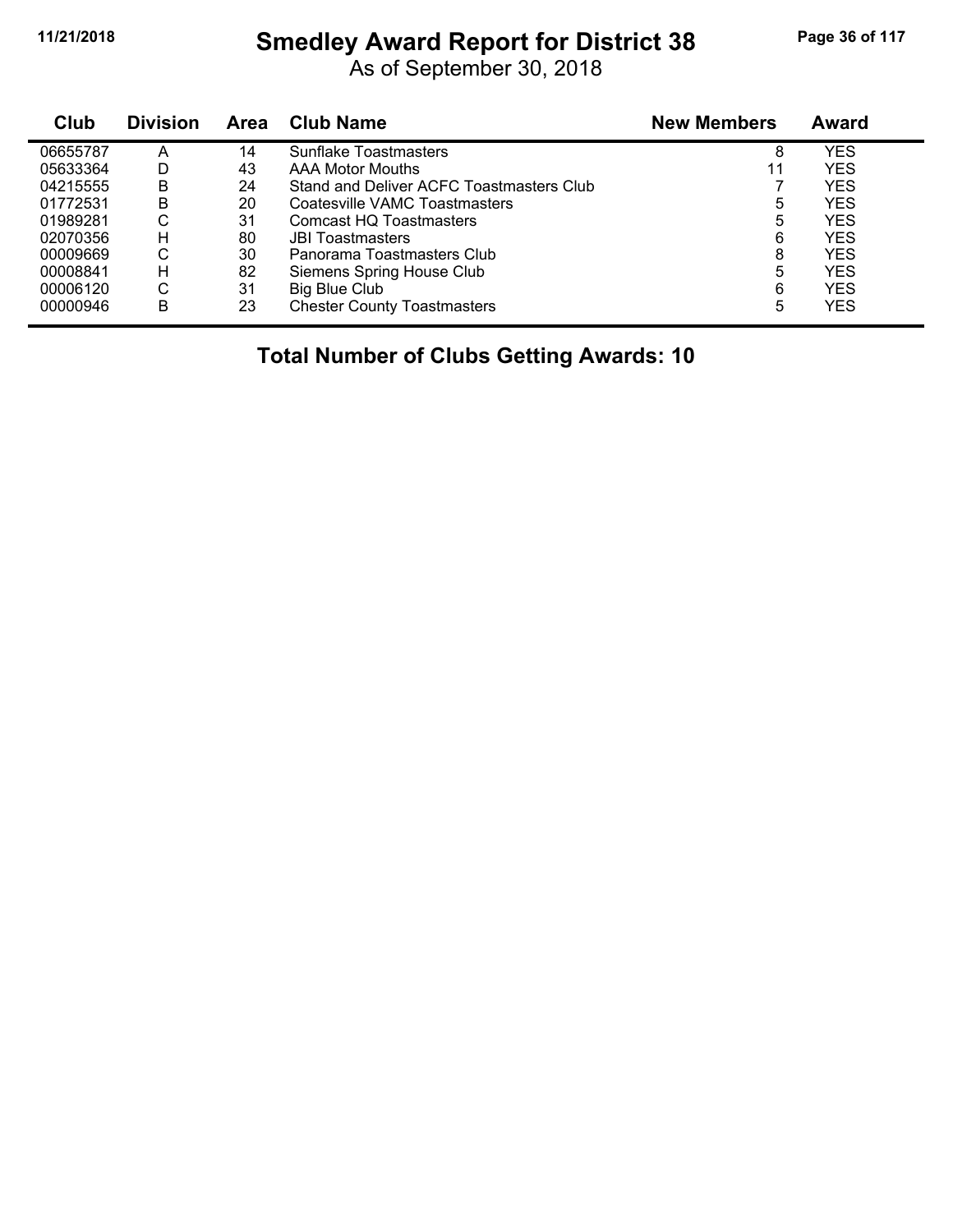#### **11/21/2018 Smedley Award Report for District 39 Page 37 of 117**

As of September 30, 2018

| <b>Club</b> | <b>Division</b> |    | Area Club Name                   | <b>New Members</b> | Award      |
|-------------|-----------------|----|----------------------------------|--------------------|------------|
| 00005014    |                 | 64 | Early Risers Toastmasters Club   |                    | <b>YES</b> |
| 01114291    |                 | 03 | <b>Fair Weather Toastmasters</b> |                    | <b>YES</b> |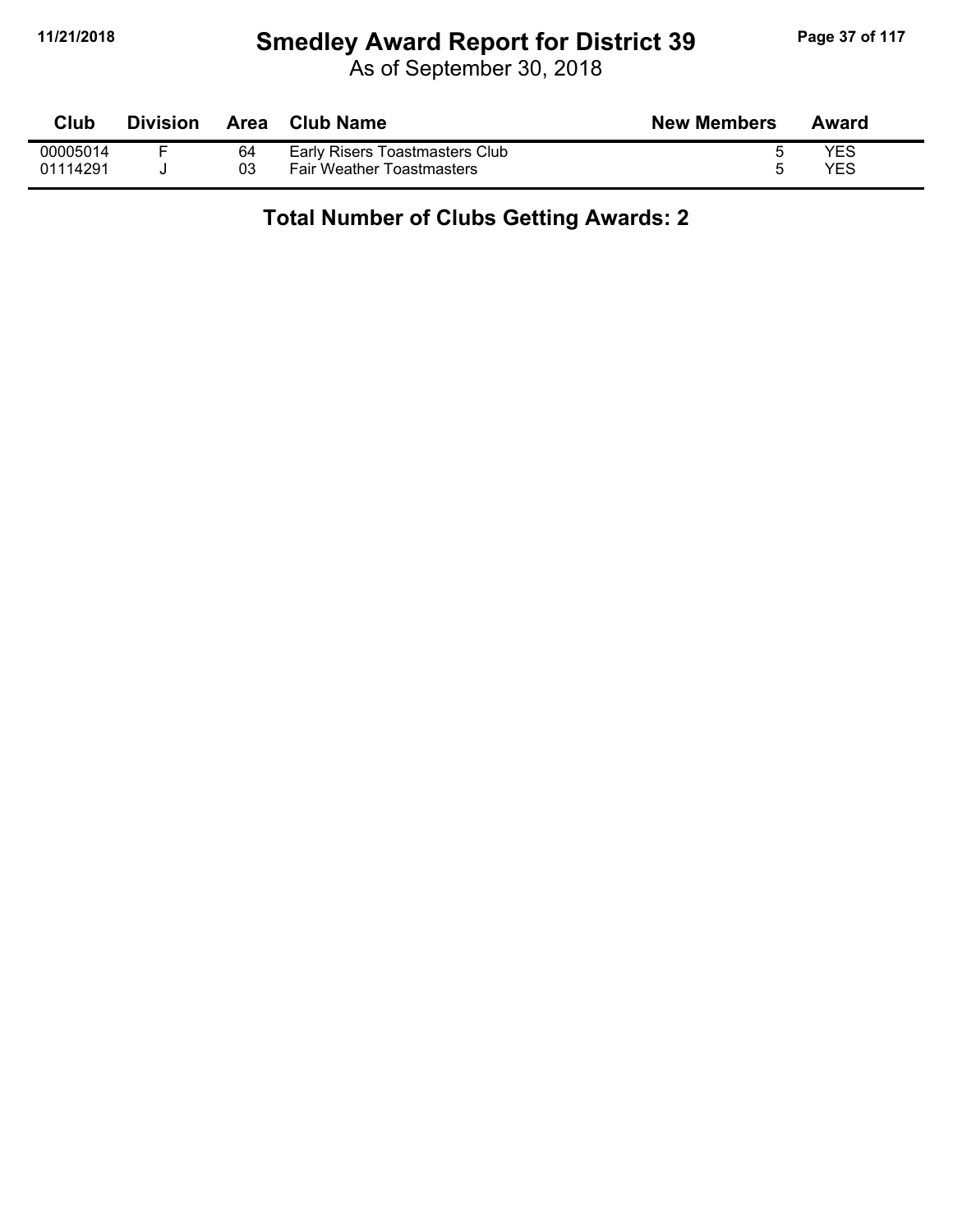# **11/21/2018 Smedley Award Report for District 40 Page 38 of 117**

As of September 30, 2018

| Club     | <b>Division</b> | Area | <b>Club Name</b>                    | <b>New Members</b> | Award      |
|----------|-----------------|------|-------------------------------------|--------------------|------------|
| 00006455 | G               | 63   | <b>Charleston Toastmasters</b>      | 5                  | YES        |
| 00007114 | U               | 25   | DFAS-CO Toastmasters Club           | 6                  | <b>YES</b> |
| 00001861 |                 | 31   | Mt. Auburn Toastmasters             | 5                  | <b>YES</b> |
| 00003459 |                 | 34   | <b>Great American Speakers Club</b> | 9                  | <b>YES</b> |
| 00003500 | С               | 25   | <b>AGOISSI Toastmasters Club</b>    | 5                  | <b>YES</b> |
| 02158270 | А               | 01   | <b>Heartbeat Toastmasters</b>       | 5                  | <b>YES</b> |
| 02289063 | С               | 21   | <b>Toast What Matters</b>           | 5                  | <b>YES</b> |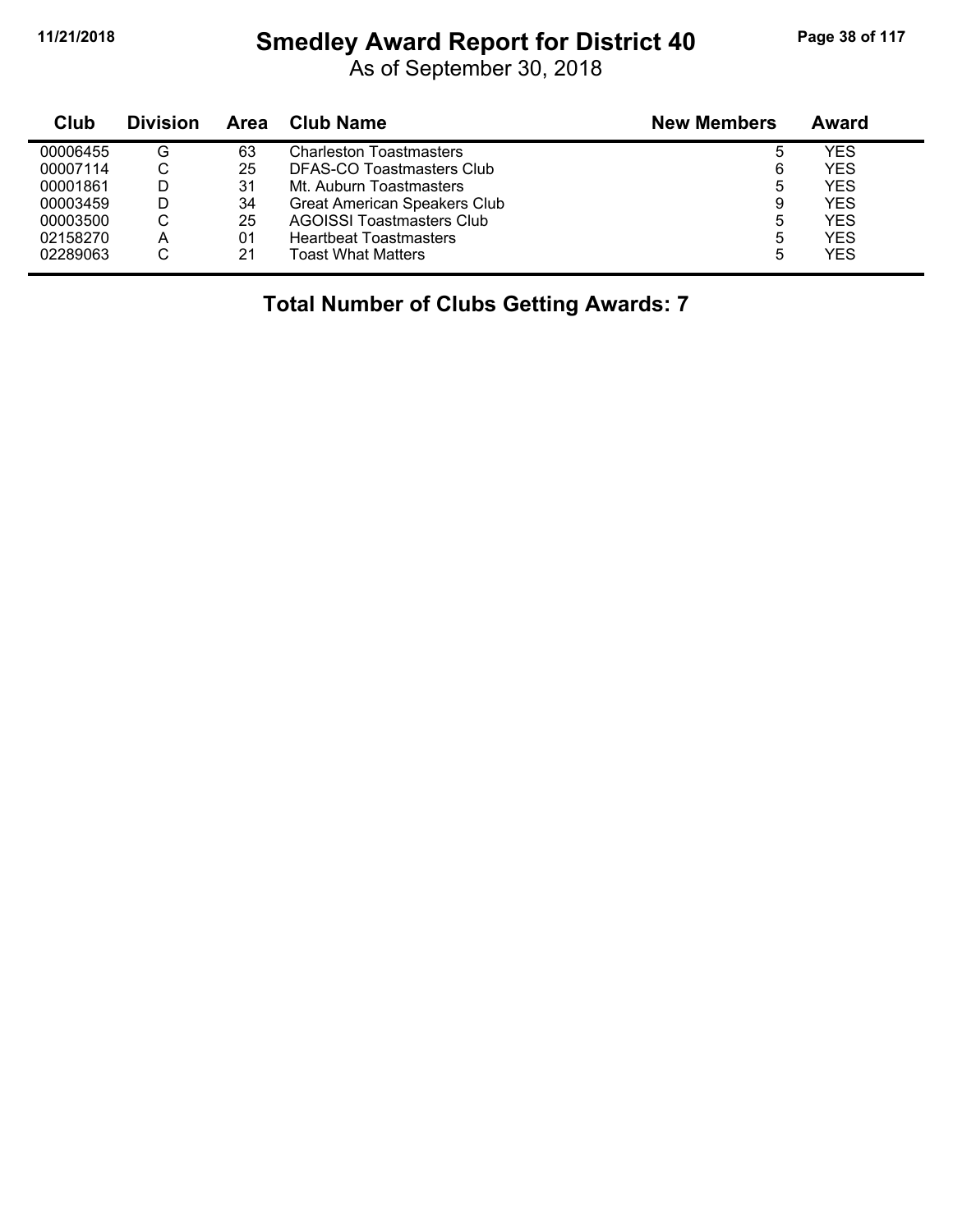#### **11/21/2018 Smedley Award Report for District 41 Page 39 of 117**

As of September 30, 2018

| Club     | <b>Division</b> | <b>Area</b> | <b>Club Name</b>                                     | <b>New Members</b> | <b>Award</b> |
|----------|-----------------|-------------|------------------------------------------------------|--------------------|--------------|
| 03154173 | B               | 03          | Chitkara University Toastmasters Club                | 24                 | <b>YES</b>   |
| 03454766 | Н               | 03          | <b>Pink City Toastmasters Club</b>                   | 8                  | <b>YES</b>   |
| 03401924 | A               | 03          | Shangrila Toastmasters                               | 5                  | <b>YES</b>   |
| 03591613 | F               | 01          | <b>AMPLIFY Toastmasters Club</b>                     | 8                  | <b>YES</b>   |
| 03281416 | E               | 02          | Central Delhi Toastmasters Club                      | 9                  | <b>YES</b>   |
| 03321031 | G               | 01          | Millennium City Toastmasters Club                    | 8                  | <b>YES</b>   |
| 01574616 | E               | 01          | Toastmasters Club of West Delhi                      | 5                  | <b>YES</b>   |
| 05506875 | F               | 01          | Gurgaon Leaders Toastmasters Club                    | 8                  | <b>YES</b>   |
| 05517955 | L               | 04          | <b>Faridabad Orators Toastmasters Club</b>           | 6                  | <b>YES</b>   |
| 05576185 | $\mathsf C$     | 01          | Noida Plus Toastmasters Club                         | $\overline{7}$     | <b>YES</b>   |
| 05739697 | D               | 05          | <b>IIM Lucknow Toastmasters</b>                      | 13                 | <b>YES</b>   |
| 06714070 |                 | 04          | Patna Toastmasters Club                              | 6                  | <b>YES</b>   |
| 06715252 | A               | 01          | <b>Tourism Toastmasters Club</b>                     | 6                  | <b>YES</b>   |
| 05680890 | E               | 03          | <b>Capital City Toastmasters</b>                     | 5                  | <b>YES</b>   |
| 05689878 | $\mathsf{I}$    | 03          | Hourglass, Toastmasters International - Nit Rourkel: | 8                  | <b>YES</b>   |
| 06842698 | D               | 05          | PSIT Kanpur Toastmasters Club                        | 8                  | <b>YES</b>   |
| 06770361 | A               | 01          | Rato Bangala Toastmasters Club                       | 8                  | <b>YES</b>   |
| 06771510 | Κ               | 04          | Elite Toastmasters Club                              | 6                  | <b>YES</b>   |
| 06745061 | D               | 01          | Shiv Nadar University Toastmasters Club              | 10                 | <b>YES</b>   |
| 02782369 | A               | 03          | Himalaya Toastmasters                                | 6                  | <b>YES</b>   |
| 02845360 | L               | 04          | <b>IIM Ranchi Toastmasters</b>                       | 35                 | <b>YES</b>   |
| 03939528 |                 | 03          | In-Steel Toastmasters                                | 9                  | <b>YES</b>   |
| 04069764 | Κ               | 03          | <b>IIM Calcutta</b>                                  | 7                  | <b>YES</b>   |
| 03719774 | G               | 05          | McDermott Speakers Toastmasters Club                 | 19                 | <b>YES</b>   |
| 03728191 | Α               | 03          | Laxmi Bank Toastmasters Club                         | 19                 | <b>YES</b>   |
| 05979501 | Κ               | 02          | VGSOM IIT Kgp Toastmasters Club                      | 8                  | <b>YES</b>   |
| 05954206 | Н               | 02          | Jaipur Toastmasters Club                             | 12                 | <b>YES</b>   |
| 05815798 | A               | 02          | Standard Chartered Bank Nepal Toastmasters Club      | 10                 | <b>YES</b>   |
| 05818576 | J               | 01          | Siliguri Foothills Toastmasters Club                 | 6                  | <b>YES</b>   |
| 05822078 | L               | 02          | <b>IMI New Delhi Toastmasters</b>                    | 38                 | <b>YES</b>   |
| 05859207 | Η               | 04          | <b>VGU Toastmasters</b>                              | 5                  | <b>YES</b>   |
| 05346753 | E               | 03          | Toastmasters Club of Speaking and Leadership         | 9                  | <b>YES</b>   |
| 05302525 | E               | 02          | Pro Orators Toastmasters Club                        | 6                  | <b>YES</b>   |
| 05163307 | E               | 04          | <b>IMT-G Toastmasters Club</b>                       | 7                  | <b>YES</b>   |
| 05168041 | G               | 04          | Gurgaon Orators Toastmasters Club                    | 10                 | <b>YES</b>   |
| 01496270 | Κ               | 01          | City of Joy Toastmasters Club                        | 5                  | <b>YES</b>   |
| 01179292 | Κ               | 04          | Kolkata Toastmasters Club                            | 8                  | <b>YES</b>   |
| 01200975 | F               | 05          | <b>Gurgaon Toastmasters Club</b>                     | 8                  | <b>YES</b>   |
| 01223942 | $\mathsf{C}$    | 02          | <b>TCS Maitree Noida 7 Toastmasters Club</b>         | 10                 | <b>YES</b>   |
| 01453281 | $\sf B$         | 03          | Ludhiana Toastmasters Club                           | 6                  | <b>YES</b>   |
| 00693315 | A               | 01          | <b>Everest Toastmasters Club</b>                     | 6                  | <b>YES</b>   |
| 00996285 | E               | 01          | <b>Toastmasters Club of Dwarka</b>                   | 5                  | <b>YES</b>   |
| 01039812 | D               | 04          | Adobe Toastmasters Club                              | 5                  | <b>YES</b>   |
| 01059126 | $\mathsf C$     | 04          | Noida Toastmasters Club                              | 10                 | <b>YES</b>   |
| 01286696 | G               | 05          | Fluorators                                           | 8                  | <b>YES</b>   |
| 01304416 | Κ               | 04          | <b>IBM Blue Voice Toastmasters Club</b>              | 5                  | <b>YES</b>   |
| 01309237 |                 | 01          | Infosys Toastmasters, Bhubaneswar                    | $\overline{7}$     | <b>YES</b>   |
| 01336137 | B               | 03          | Panchkula Toastmasters Club                          | $\overline{7}$     | <b>YES</b>   |
| 01098597 | B               | 01          | <b>Chandigarh Toastmasters Club</b>                  | 14                 | <b>YES</b>   |
| 01088097 | Κ               | 02          | <b>TCS Maitree Kolkata Toastmasters Club</b>         | 6                  | <b>YES</b>   |
| 01986106 | Η               | 04          | <b>VIT Toastmasters</b>                              | 5                  | <b>YES</b>   |
| 01381947 | Κ               | 03          | Salt Lake Toastmasters Club                          | 8                  | <b>YES</b>   |
| 06655852 | J               | 01          | <b>Siliguri Queens Toastmasters</b>                  | 5                  | <b>YES</b>   |
| 06642949 | L               | 01          | <b>Professional Speakers</b>                         | 8                  | <b>YES</b>   |
| 06672640 | F               | 01          | <b>Siemens Tales and Tellers</b>                     | 9                  | <b>YES</b>   |
| 06677200 | Κ               | 01          | <b>TCS Maitree Icon Toastmasters Club</b>            | 5                  | <b>YES</b>   |
| 06604796 | Η               | 01          | <b>Udaipur Toastmasters Club</b>                     | 6                  | <b>YES</b>   |
| 06649830 | L               | 02          | <b>IMI New Delhi Toastmasters</b>                    | 38                 | <b>YES</b>   |
| 07018389 | A               | 03          | <b>KUSOM</b>                                         | 5                  | <b>YES</b>   |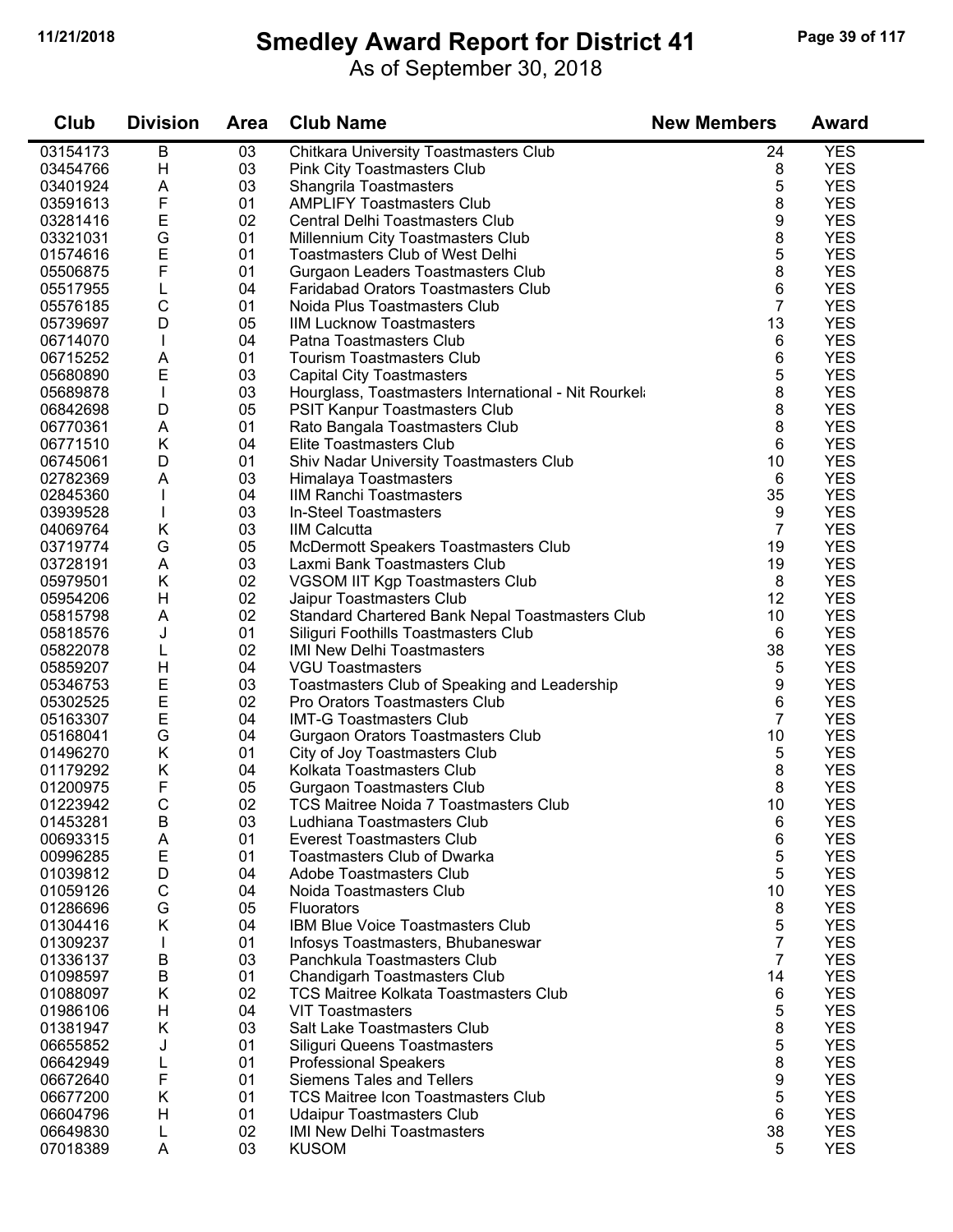# **11/21/2018 Smedley Award Report for District 41 Page 40 of 117**

As of September 30, 2018

| Club     | <b>Division</b> | Area | <b>Club Name</b>                              | <b>New Members</b> | Award      |
|----------|-----------------|------|-----------------------------------------------|--------------------|------------|
| 07010470 |                 | 02   | <b>TCS Maitree Pinnacle Toastmasters Club</b> | 8                  | YES        |
| 06923759 | Е               | 03   | Heart of Delhi NCR Speakers and Leaders       | 6                  | <b>YES</b> |
| 06976970 |                 | 03   | <b>Mastermind Toastmasters</b>                | 5                  | <b>YES</b> |
| 06461833 | E               | 04   | Indirapuram Toastmasters Club                 | 5                  | <b>YES</b> |
| 06044728 |                 | 05   | Lucknow Toastmasters Club                     |                    | <b>YES</b> |
| 06047689 | D               | 05   | <b>IIML Utthan Toastmasters Club</b>          | 27                 | <b>YES</b> |
| 07065867 | в               | 02   | Emerson Toastmasters Mohali                   | 23                 | <b>YES</b> |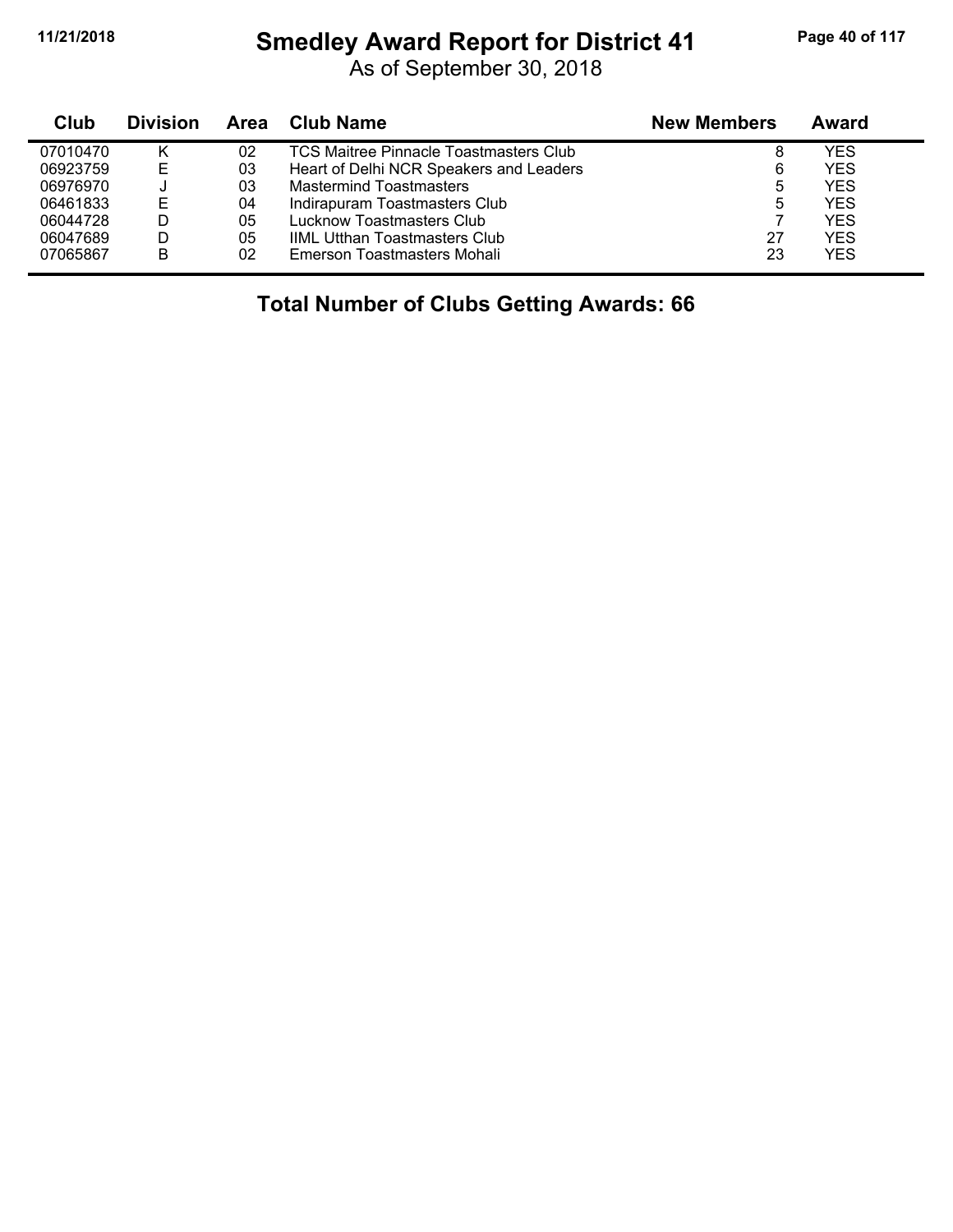# **11/21/2018 Smedley Award Report for District 42 Page 41 of 117**

As of September 30, 2018

| Club     | <b>Division</b> | Area | <b>Club Name</b>             | <b>New Members</b> | Award |
|----------|-----------------|------|------------------------------|--------------------|-------|
| 00007318 | ▃               | 06   | Speakmasters Club            |                    | YES   |
| 00003192 |                 | 25   | <b>Palliser Toastmasters</b> |                    | YES   |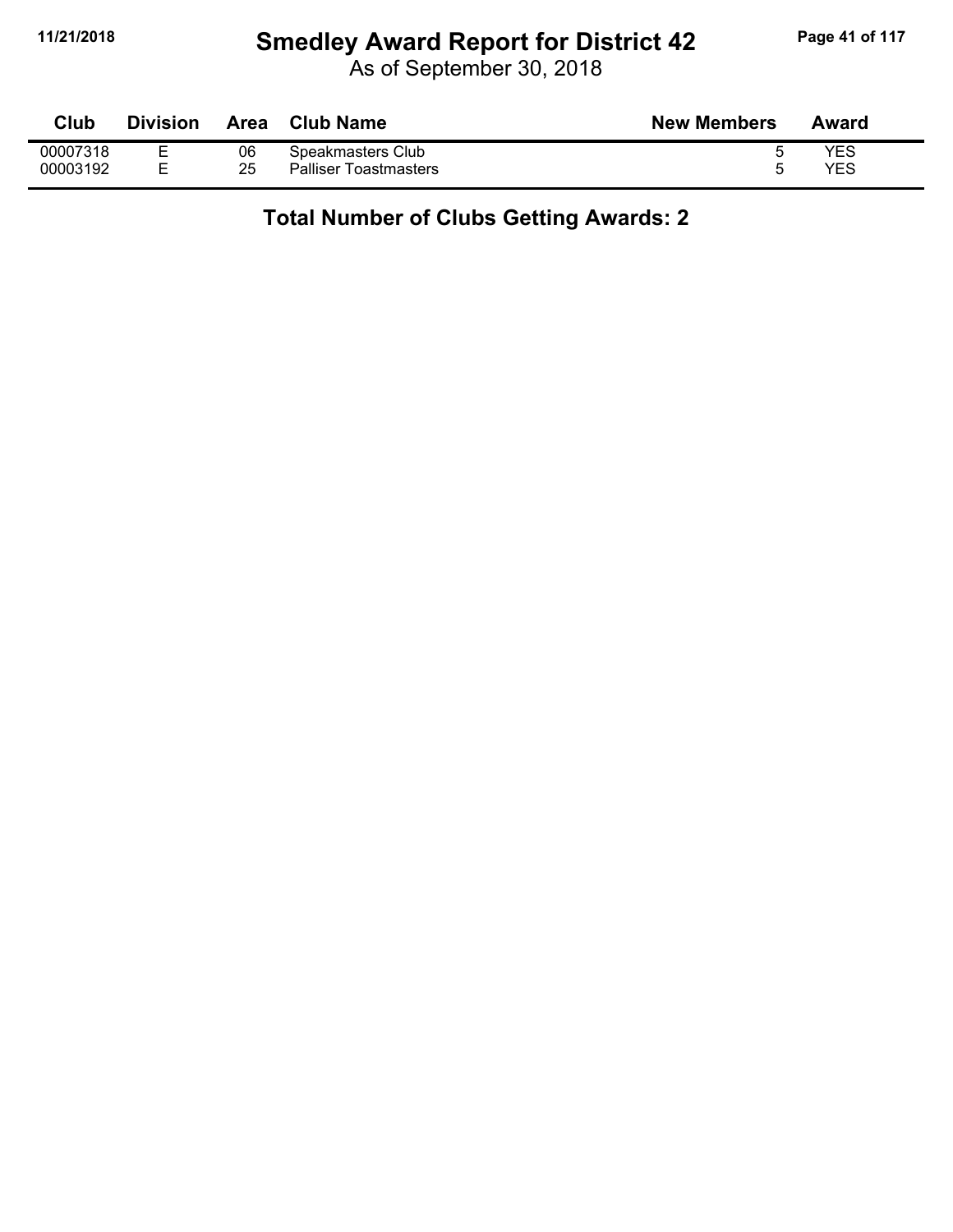$\blacksquare$ 

#### **11/21/2018 Smedley Award Report for District 43 Page 42 of 117**

As of September 30, 2018

| Club     | <b>Division</b> | Area | <b>Club Name</b>                      | <b>New Members</b> | Award      |
|----------|-----------------|------|---------------------------------------|--------------------|------------|
| 00006086 |                 | 01   | Daybreak Toastmasters Club            | đ                  | YES        |
| 00001589 |                 | 05   | Pacesetters Toastmasters Club         | ა                  | <b>YES</b> |
| 01320508 | F               | 02   | Save Money, Toast Better              | 6                  | YES        |
| 05477794 | E.              | 03   | Cognizant NWA Toastmasters Club       |                    | <b>YES</b> |
| 05726468 |                 | 04   | <b>Givers Gain Toastmasters</b>       | 5                  | YES        |
| 05550917 | E               | 02   | Reaching Beyond Advanced Toastmasters | 6                  | <b>YES</b> |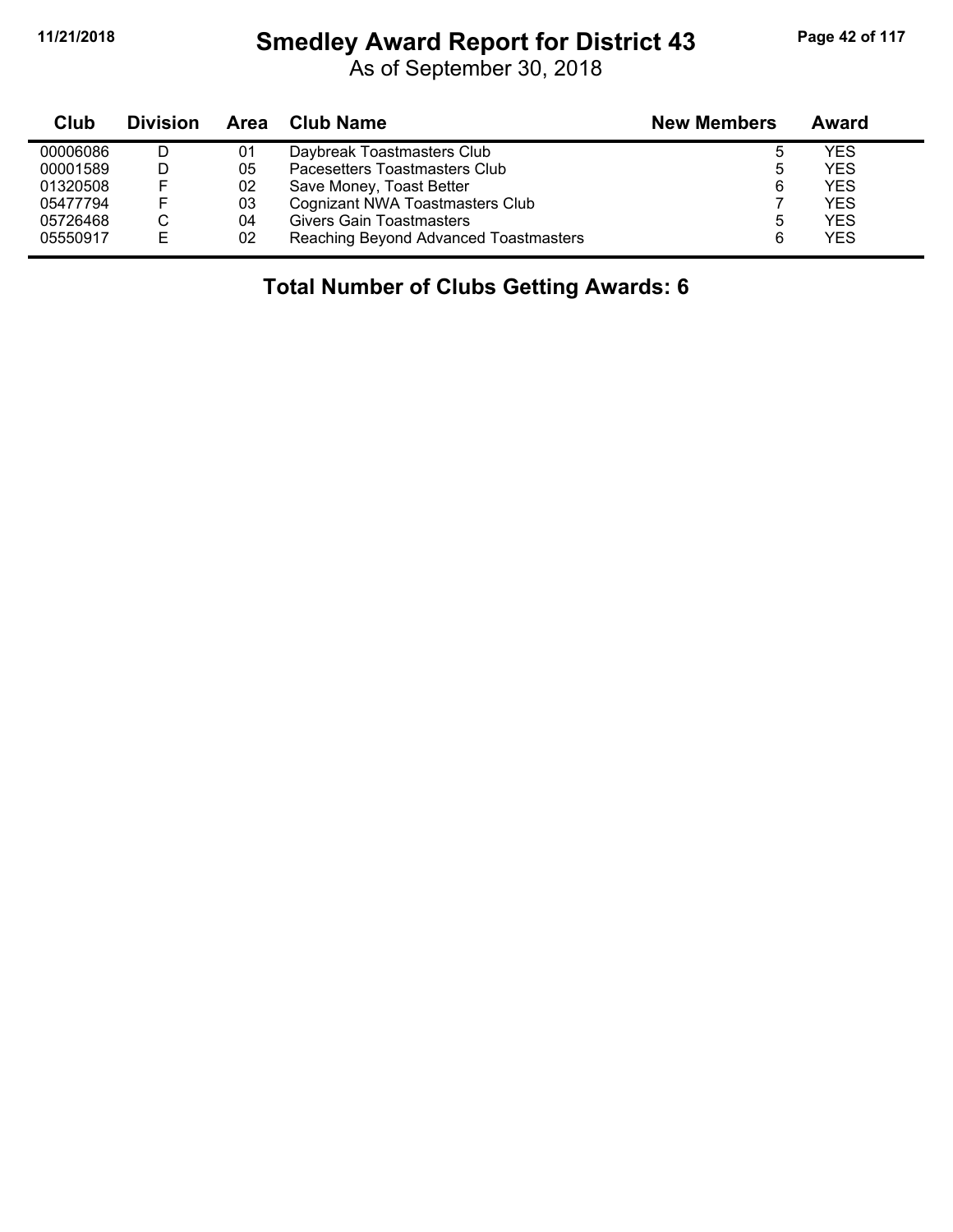# **11/21/2018 Smedley Award Report for District 44 Page 43 of 117**

As of September 30, 2018

| Club     | <b>Division</b> | Area | <b>Club Name</b>                           | <b>New Members</b> | <b>Award</b> |
|----------|-----------------|------|--------------------------------------------|--------------------|--------------|
| 05960884 | D               | 46   | Lincoln Financial Group                    | 12                 | <b>YES</b>   |
| 04675231 | н               | 82   | <b>Johns Creek Toastmasters</b>            | 6                  | <b>YES</b>   |
| 02878863 | A               | 14   | Manheim Atlanta Driving Force Toastmasters | 5                  | <b>YES</b>   |
| 01316000 | D               | 45   | <b>Rising Phoenix Toastmasters Club</b>    | 8                  | <b>YES</b>   |
| 00006458 | B               | 23   | The Real Thing Toastmasters                |                    | <b>YES</b>   |
| 00004218 | С               | 33   | <b>Techmasters Club</b>                    |                    | <b>YES</b>   |
| 00001520 | С               | 35   | <b>Buckhead Toastmasters</b>               | 5                  | <b>YES</b>   |
| 00004941 | G               | 75   | Alpharetta Club                            | 6                  | <b>YES</b>   |
| 00007789 | С               | 32   | <b>Herzing Toastmasters</b>                |                    | <b>YES</b>   |
| 00002195 | B               | 23   | 310 North Toastmasters Club                | 9                  | <b>YES</b>   |
| 00004343 | С               | 31   | Transit Talkers Club                       | 6                  | <b>YES</b>   |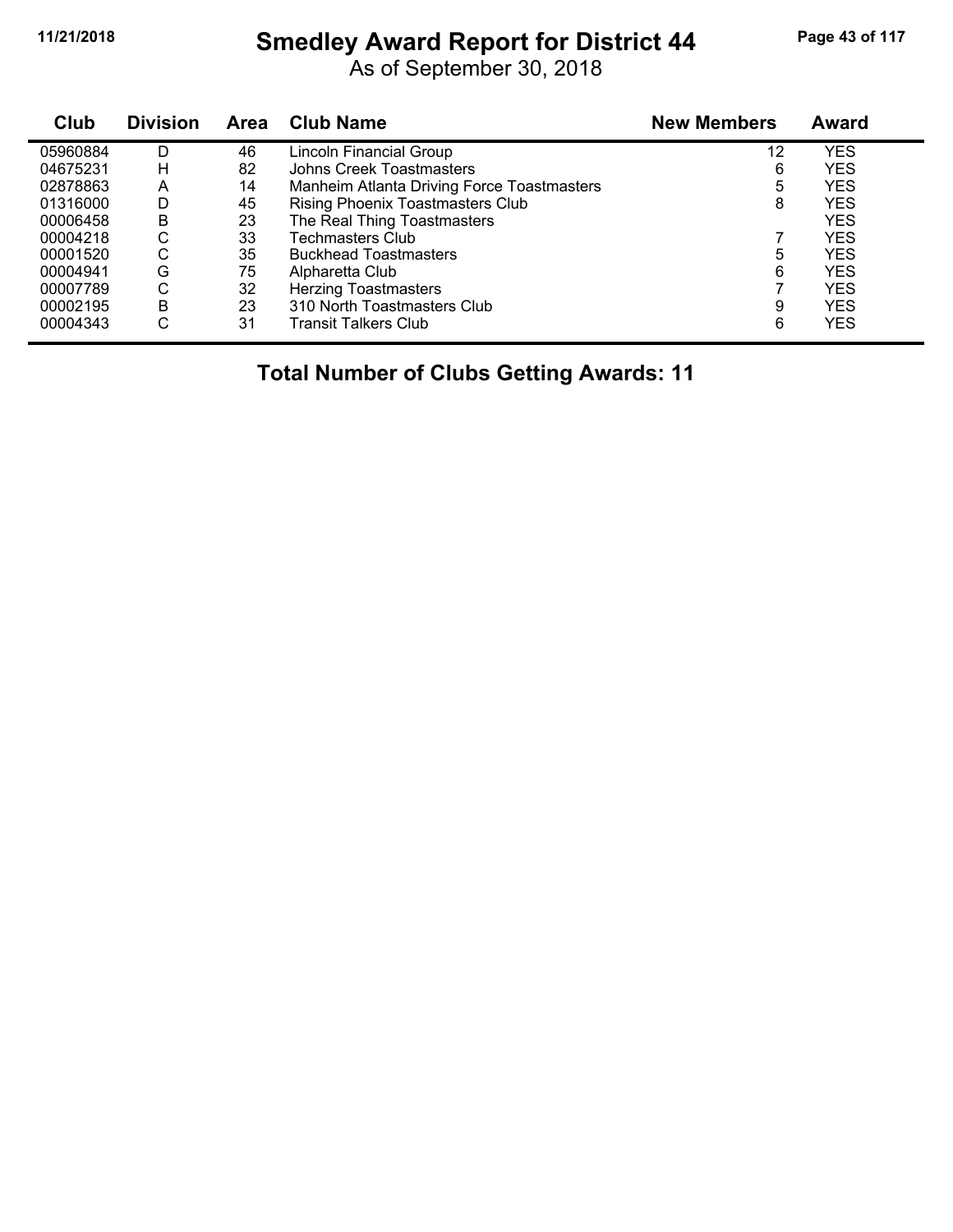#### **11/21/2018 Smedley Award Report for District 45 Page 44 of 117**

As of September 30, 2018

| Club     | <b>Division</b> | Area | Club Name                   | <b>New Members</b> | Award |
|----------|-----------------|------|-----------------------------|--------------------|-------|
| 00006954 | А               | 23   | Concord Toastmasters Club   |                    | YES   |
| 00821874 |                 | 01   | Dal Toastmasters            | 5                  | YES   |
| 04680273 | G               | 25   | <b>Merrimack Motivators</b> | 6                  | YES   |
| 06579211 | G               | 25   | Liberty Let's Talk          | 6                  | YES   |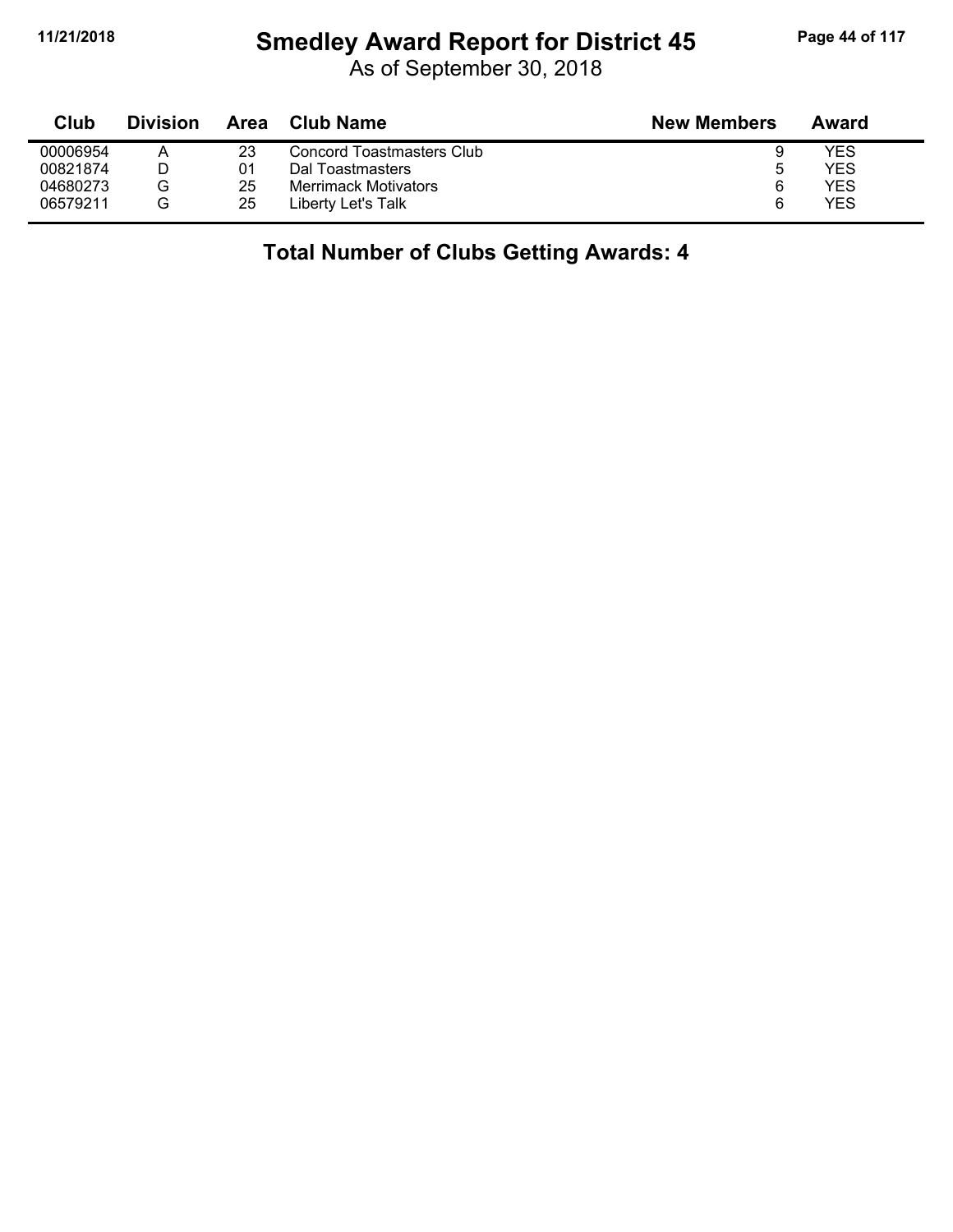#### **11/21/2018 Smedley Award Report for District 46 Page 45 of 117**

As of September 30, 2018

| Club     | <b>Division</b> | <b>Area</b> | <b>Club Name</b>                           | <b>New Members</b> | Award      |
|----------|-----------------|-------------|--------------------------------------------|--------------------|------------|
| 07021937 | С               | 36          | MetLife Whippany Toastmasters              | 8                  | <b>YES</b> |
| 03890961 | B               | 21          | Columbia University Toastmasters Club      | 18                 | <b>YES</b> |
| 03793452 | G               | 73          | JPMorgan Toastmasters NYC                  | 5                  | <b>YES</b> |
| 01833386 | E               | 56          | <b>BBH NY Talking Heads</b>                | 9                  | <b>YES</b> |
| 02560548 | C               | 33          | <b>EY NYC Toastmasters</b>                 | 11                 | <b>YES</b> |
| 04776065 | B               | 22          | Fordham Lincoln Center Toastmasters        | 9                  | <b>YES</b> |
| 06765848 | G               | 73          | Societe Generale Toastmasters, USA         | 6                  | <b>YES</b> |
| 01658771 | D               | 46          | <b>UNICEF USA Toastmasters</b>             | 11                 | <b>YES</b> |
| 00000334 | E               | 53          | <b>World Financial Center Toastmasters</b> | 6                  | <b>YES</b> |
| 00008685 | G               | 76          | Queens Best Club                           | 8                  | <b>YES</b> |
| 00993702 | H               | 82          | Powerhouse Speakers Club                   | 5                  | <b>YES</b> |
| 00005394 | G               | 77          | True Potential Toastmasters Club           | 5                  | <b>YES</b> |
| 00007692 | н               | 81          | Manhasset\Port Washington Toastmaster Club | 5                  | <b>YES</b> |
| 00002413 | н               | 85          | <b>Stony Brook Speech Wolves</b>           | 22                 | <b>YES</b> |
| 00001949 | F               | 63          | New York Toastmasters Club                 | 6                  | <b>YES</b> |
| 01213823 | F               | 63          | Metnyc                                     | 9                  | <b>YES</b> |
| 00000863 | A               | 15          | <b>Westchester Toastmasters</b>            | 5                  | <b>YES</b> |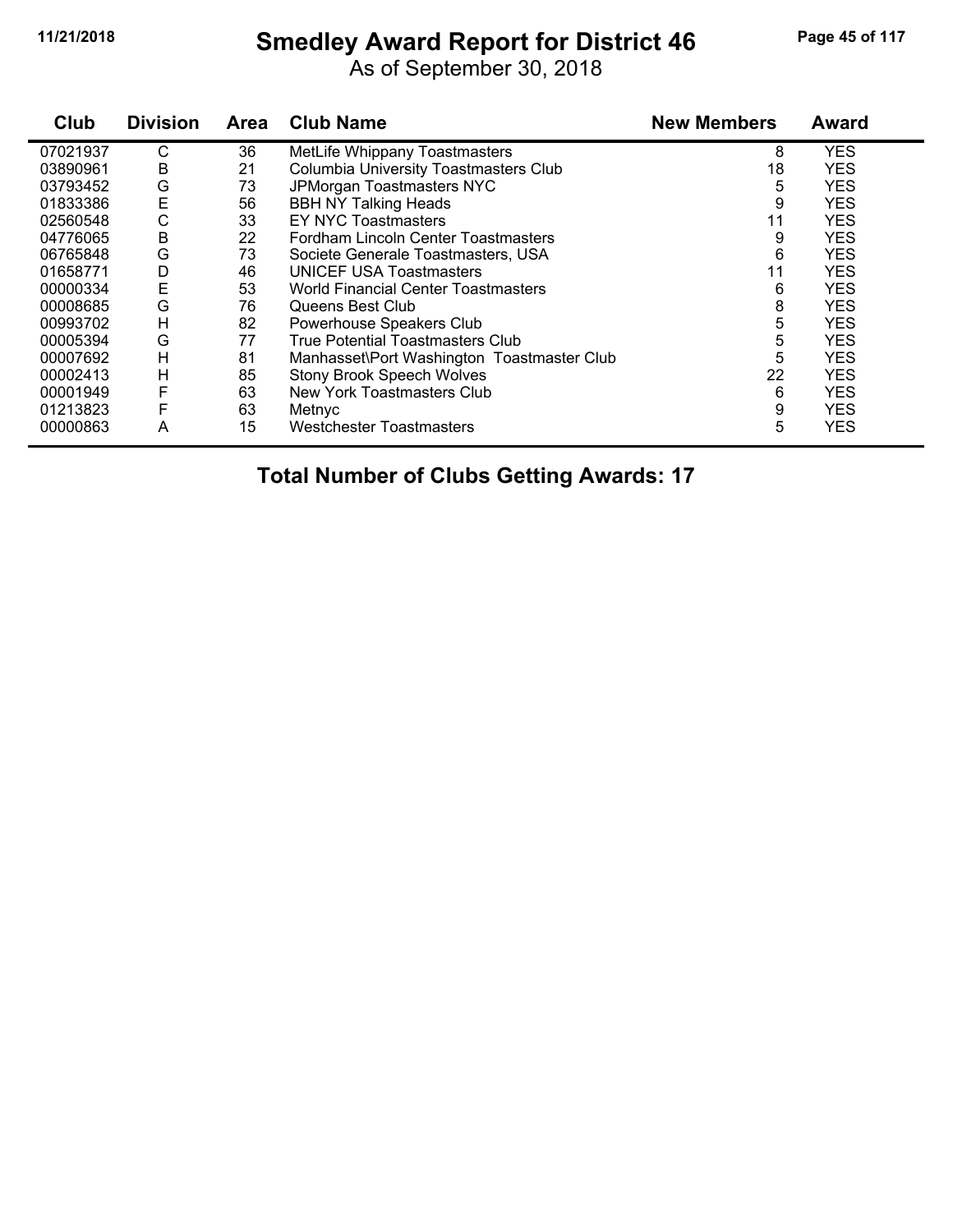# **11/21/2018 Smedley Award Report for District 47 Page 46 of 117**

As of September 30, 2018

| Club     | <b>Division</b> | <b>Area</b> | <b>Club Name</b>                      | <b>New Members</b> | <b>Award</b> |
|----------|-----------------|-------------|---------------------------------------|--------------------|--------------|
| 00002283 | Е               | 52          | Miracle Mile Toastmasters Club        | 5                  | <b>YES</b>   |
| 00009400 | B               | 22          | Toast of Las Olas                     | 6                  | <b>YES</b>   |
| 01261950 | A               | 11          | <b>Hollywood Toastmasters</b>         |                    | <b>YES</b>   |
| 01293723 | E               | 53          | Miami Beach Toastmasters              |                    | <b>YES</b>   |
| 00001425 |                 | 90          | <b>Freeport Eagles</b>                |                    | <b>YES</b>   |
| 01390883 | A               | 12          | <b>Saturday Fearless Toastmasters</b> | 5                  | <b>YES</b>   |
| 00009745 | B               | 23          | Motorola Communicators Club           | 5                  | <b>YES</b>   |
| 00590751 | B               | 20          | Sawgrass Toastmasters Club            | 5                  | <b>YES</b>   |
| 01770067 | D               | 41          | Secure Speakers Toastmaster Club      |                    | <b>YES</b>   |
| 01575030 | В               | 20          | <b>Club Power Speakers</b>            | 6                  | <b>YES</b>   |
| 01582184 | E               | 54          | <b>Grove-Gables Toastmasters</b>      | 5                  | <b>YES</b>   |
| 01513325 |                 | 92          | <b>Pinnacle Seekers</b>               | 5                  | <b>YES</b>   |
| 03299156 | С               | 31          | City of Delray Beach                  |                    | <b>YES</b>   |
| 06847742 | F               | 62          | B.U.T. Abaco Trail Blazers            | 5                  | <b>YES</b>   |
| 04345782 | С               | 32          | The Toastmasters Club At FAU          | 6                  | <b>YES</b>   |
| 02662937 | E               | 52          | Toastmasters at FIU Business          | 8                  | <b>YES</b>   |
| 02566217 | Α               | 12          | Freedom Speakers-Toastmasters         | 5                  | <b>YES</b>   |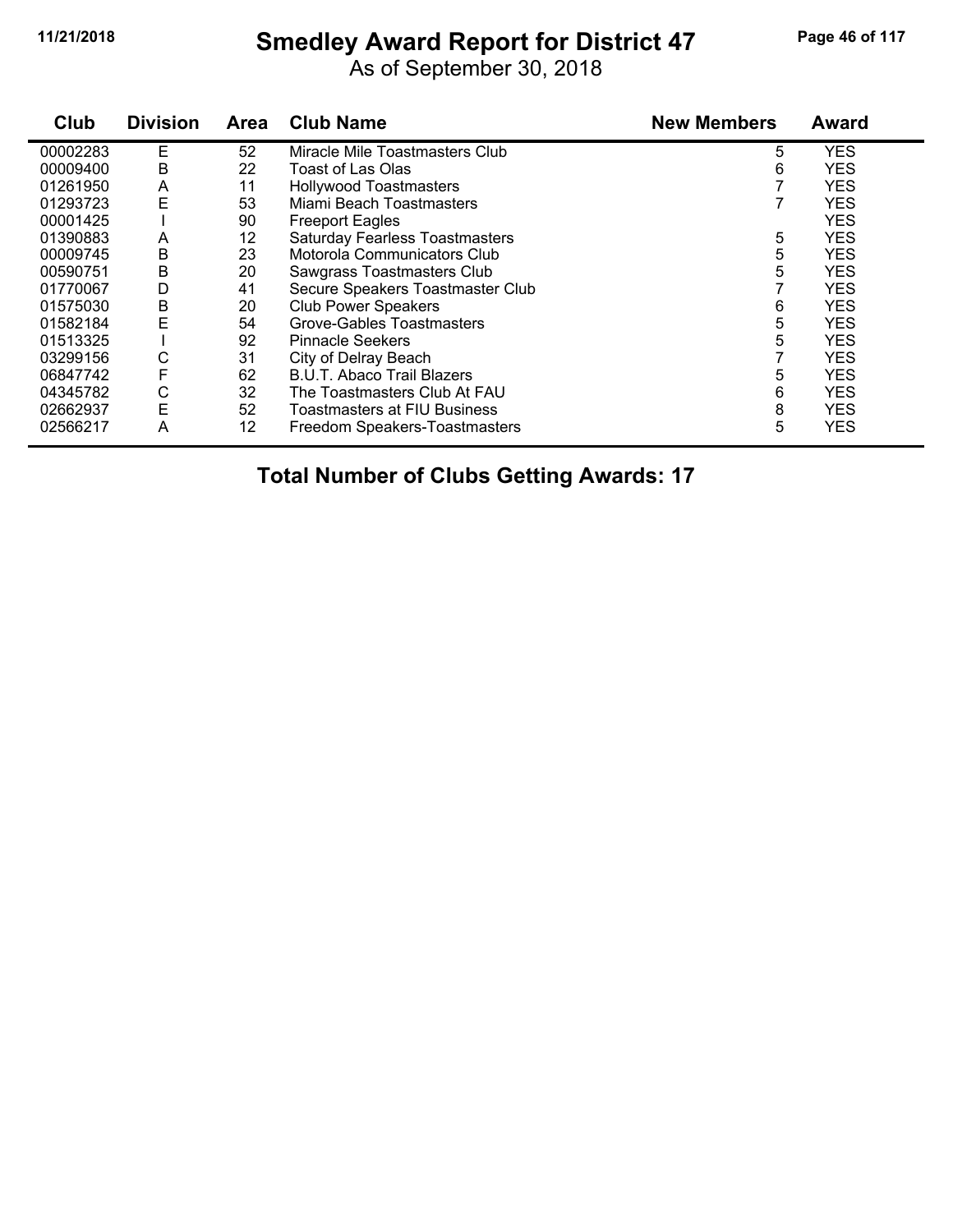#### **11/21/2018 Smedley Award Report for District 48 Page 47 of 117**

As of September 30, 2018

| Club     | <b>Division</b> | Area | Club Name                       | <b>New Members</b> | Award |
|----------|-----------------|------|---------------------------------|--------------------|-------|
| 02880832 |                 | 62   | <b>Gartner Sesquipedalians</b>  | ა                  | YES   |
| 00831439 |                 | 44   | Brandon Toastmasters Club @ HCC | 6                  | YES   |
| 01505394 | А               | 10   | Downtown St. Pete Toastmasters  | 10                 | YES   |
| 00002835 |                 | 64   | Naples Toastmasters Club        |                    | YES   |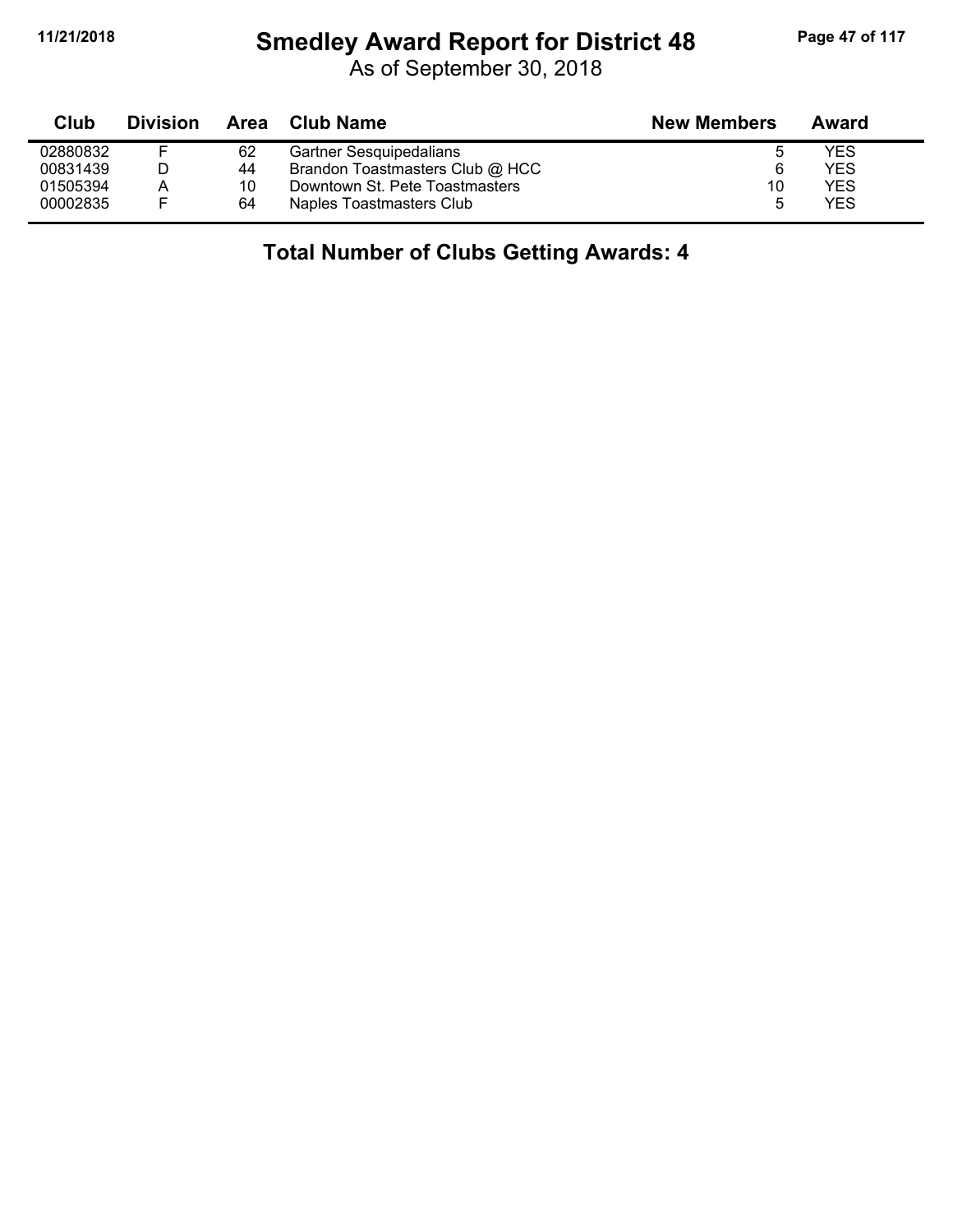#### **11/21/2018 Smedley Award Report for District 49 Page 48 of 117**

As of September 30, 2018

| Club     | <b>Division</b> | Area | Club Name                              | <b>New Members</b> | Award |
|----------|-----------------|------|----------------------------------------|--------------------|-------|
| 00003611 |                 | 06   | <b>Bancorp Toastmasters Club</b>       |                    | YES   |
| 00007356 |                 | 16   | Ho'oponopono Pa'ahao Toastmasters Club |                    | YES   |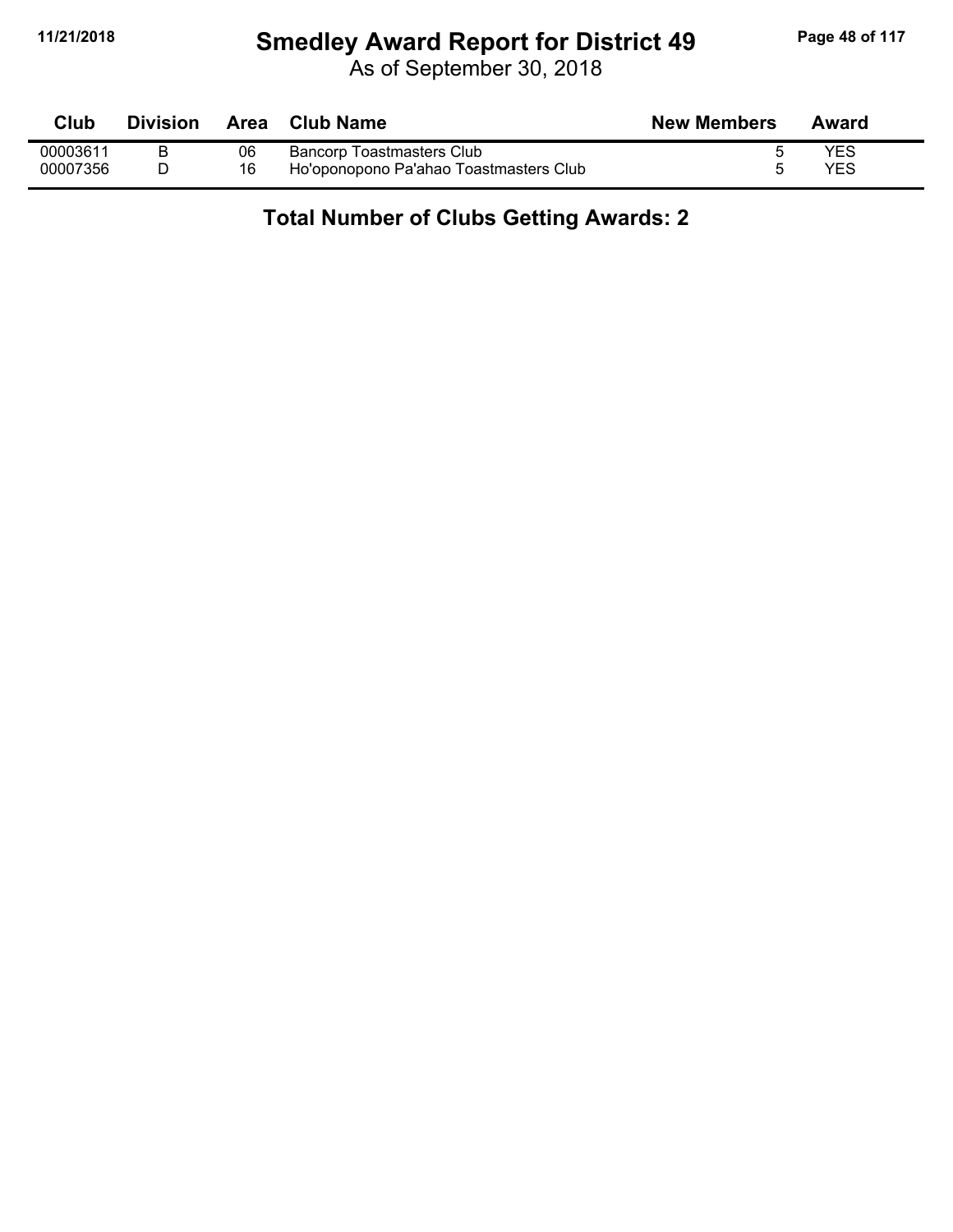# **11/21/2018 Smedley Award Report for District 50 Page 49 of 117**

As of September 30, 2018

| Club     | <b>Division</b> | <b>Area</b> | <b>Club Name</b>                        | <b>New Members</b> | Award      |
|----------|-----------------|-------------|-----------------------------------------|--------------------|------------|
| 00005928 | S               | 53          | <b>iTalk Toastmasters</b>               | 5                  | YES        |
| 00000713 | M               | 31          | Big D Toastmasters                      | 6                  | <b>YES</b> |
| 00008853 | S               | 51          | EY Young Guns Toastmasters Club         | 8                  | YES        |
| 00008631 | M               | 34          | Leadership Lambda Toastmasters Club     | 5                  | YES        |
| 03812934 | F               | 23          | <b>McKinney Motivators</b>              | 8                  | YES        |
| 05258000 | V               | 74          | Orators At UTD                          | 14                 | <b>YES</b> |
| 05869106 | F               | 23          | Dallas Speaks Plano                     |                    | YES        |
| 01565753 | v               | 76          | <b>JSOM Friday Toastmasters</b>         | 9                  | YES        |
| 07034388 | M               | 33          | <b>Toyota Performance Speakers</b>      | 6                  | YES        |
| 07011562 | м               | 32          | <b>TCB Richardson Toastmasters Club</b> | 5                  | YES        |
| 06990556 | S               | 53          | Armor Toastmasters                      |                    | YES        |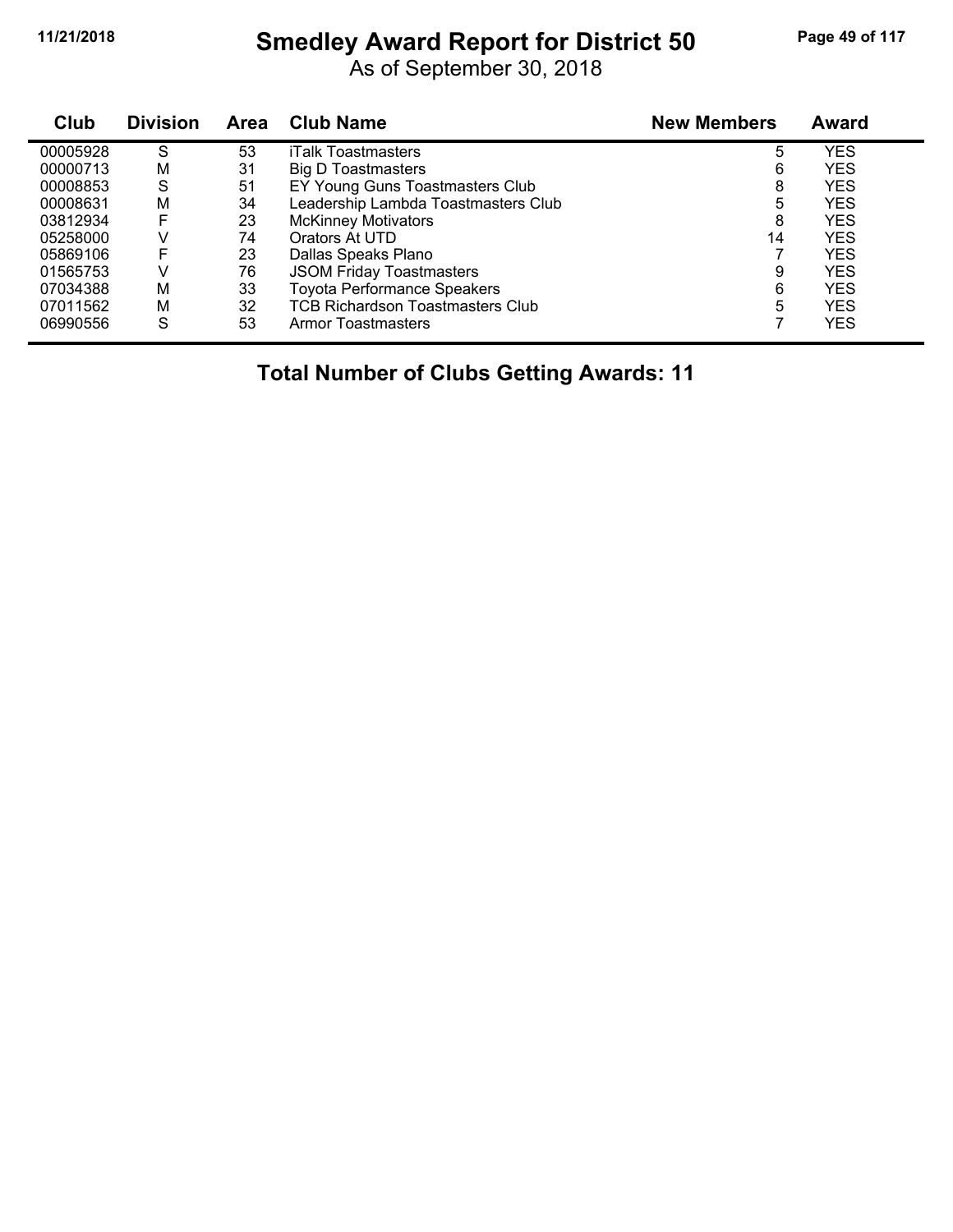# **11/21/2018 Smedley Award Report for District 51 Page 50 of 117**

As of September 30, 2018

| Club     | <b>Division</b> | Area | <b>Club Name</b>                       | <b>New Members</b> | Award      |
|----------|-----------------|------|----------------------------------------|--------------------|------------|
| 06892889 | N               | 05   | Intel KM-Force Toastmasters Club       |                    | <b>YES</b> |
| 03356385 | S               | 03   | Keysight Toastmasters Club             |                    | <b>YES</b> |
| 02363337 | P               | 01   | <b>MISC Toastmasters Club</b>          | 5                  | <b>YES</b> |
| 05873565 | P               | 04   | <b>BDO Toastmasters Club</b>           | 10                 | <b>YES</b> |
| 00950005 | w               | 06   | <b>Great Eastern Toastmasters Club</b> | 14                 | <b>YES</b> |
| 00001915 | P               | 04   | <b>ITC Bintang Toastmasters Club</b>   |                    | <b>YES</b> |
| 00001997 | Þ               | 01   | <b>TMIKL Toastmasters</b>              |                    | <b>YES</b> |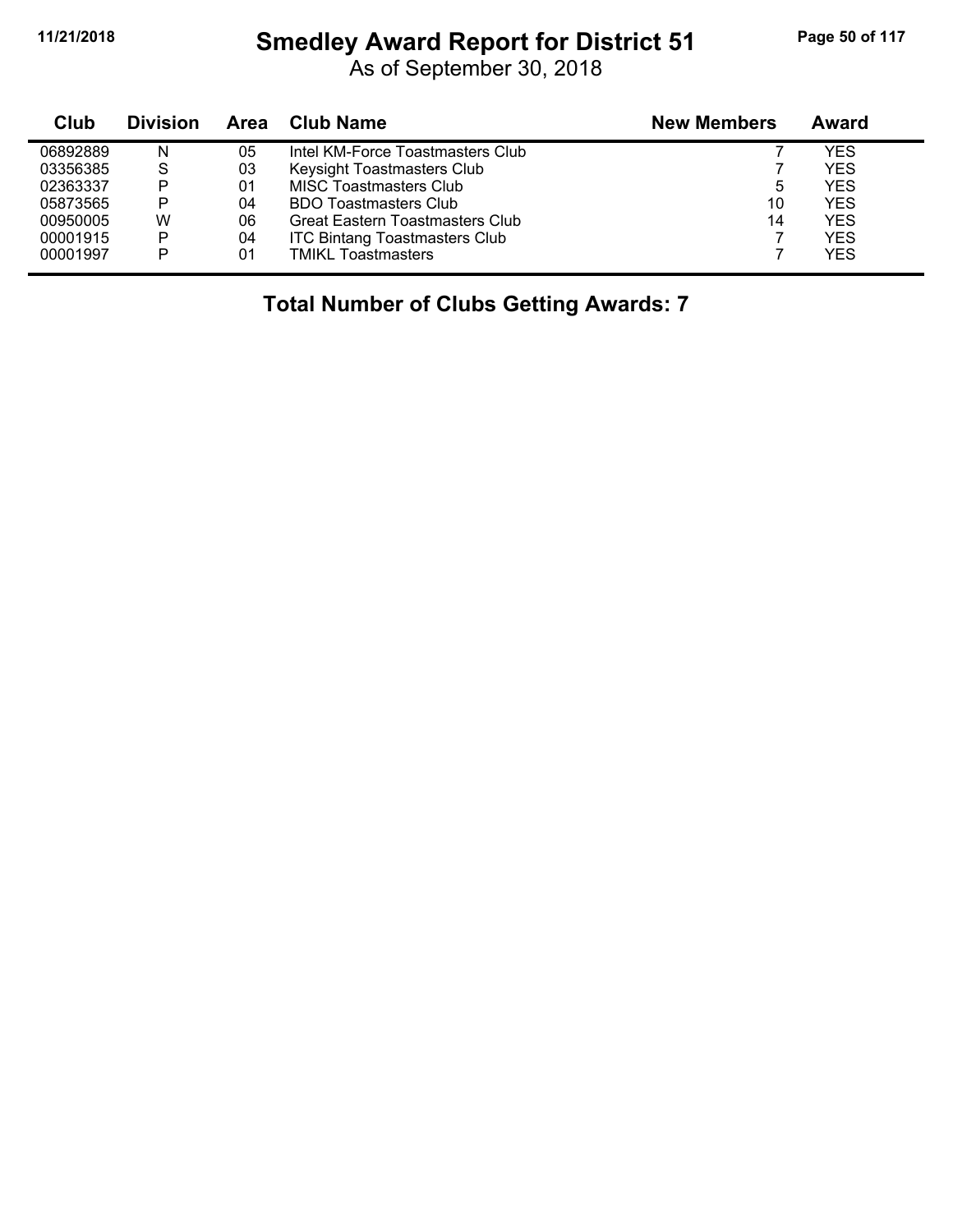# **11/21/2018 Smedley Award Report for District 52 Page 51 of 117**

As of September 30, 2018

| Club     | <b>Division</b> | Area | <b>Club Name</b>                       | <b>New Members</b> | Award      |  |
|----------|-----------------|------|----------------------------------------|--------------------|------------|--|
| 00002966 | А               | 10   | <b>Warner Center Toastmasters</b>      |                    | YES        |  |
| 00005522 | ◡               | 30   | <b>Motivated Toastmasters</b>          | 5                  | YES        |  |
| 02075630 | E               | 53   | <b>City West Toastmasters</b>          | 5                  | YES        |  |
| 05854908 | B               | 22   | Master Debaters                        | 17                 | YES        |  |
| 03729871 | B               | 22   | Neuro Orators Toastmasters Club        | 5                  | YES        |  |
| 02152150 | E               | 53   | CityMasters Plaza                      | 6                  | YES        |  |
| 07038414 | B               | 20   | <b>Medtronic Diabetes Toastmasters</b> | 6                  | <b>YES</b> |  |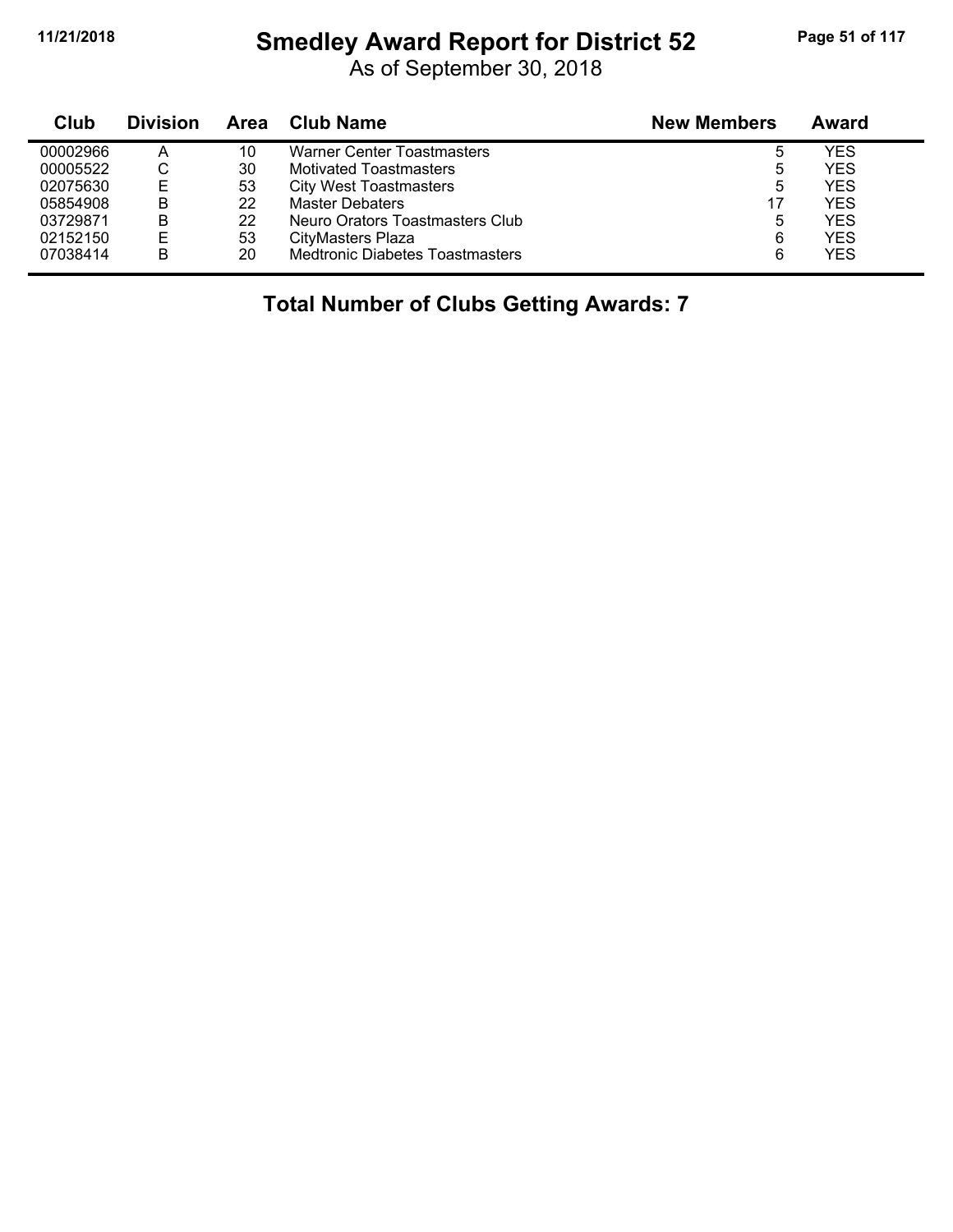# **11/21/2018 Smedley Award Report for District 53 Page 52 of 117**

As of September 30, 2018

| Club     | <b>Division</b> | Area | Club Name                            | <b>New Members</b> | Award      |
|----------|-----------------|------|--------------------------------------|--------------------|------------|
| 03993804 |                 |      | UTC Farm Springs Toastmasters Club   |                    | <b>YES</b> |
| 00000865 |                 | 32   | <b>Greater Stamford Toastmasters</b> | 6                  | YES        |
| 00008045 |                 | 64   | Talk It Up Toastmasters              | .5                 | <b>YES</b> |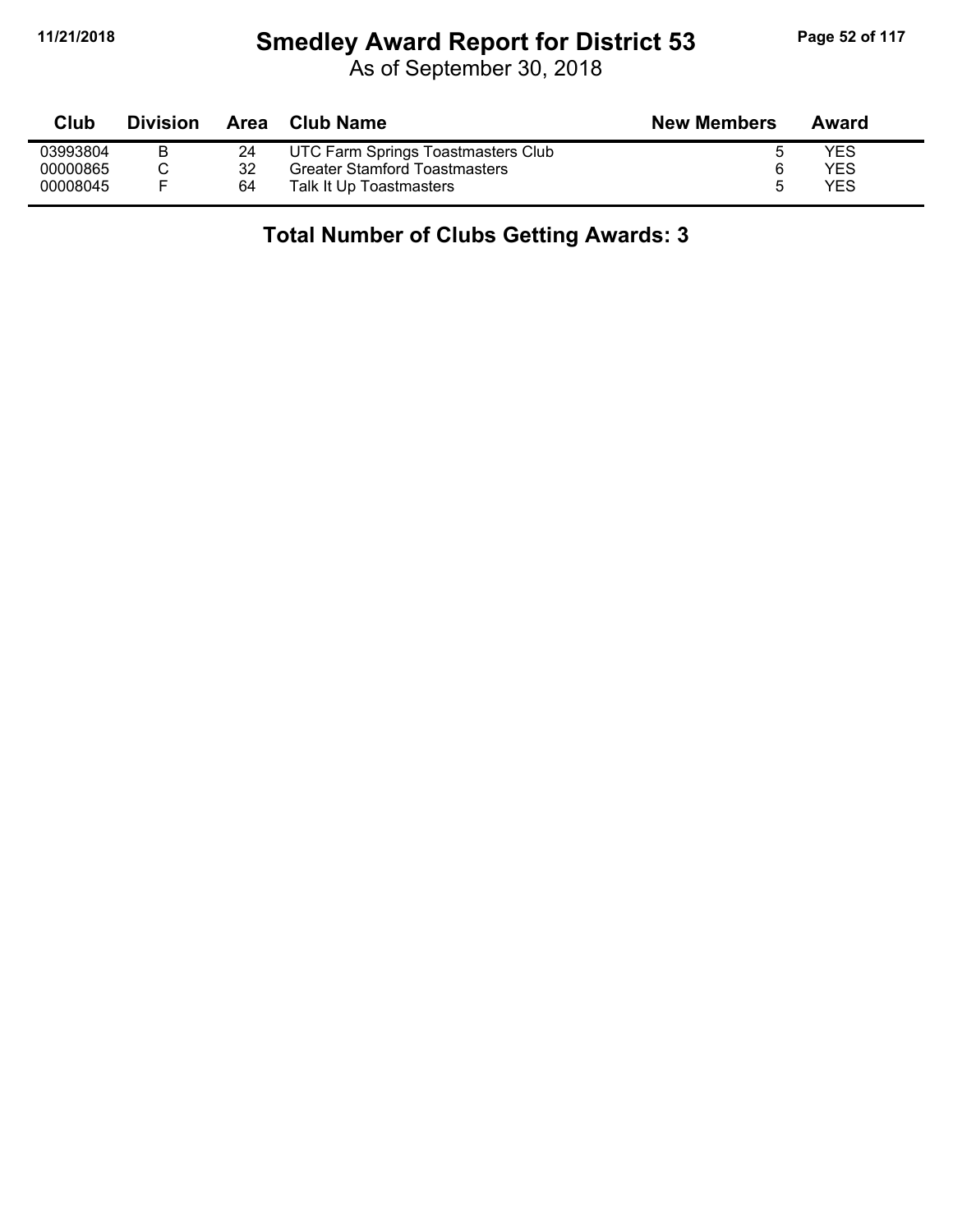# **11/21/2018 Smedley Award Report for District 55 Page 53 of 117**

As of September 30, 2018

| Club     | <b>Division</b> | <b>Area</b> | <b>Club Name</b>                  | <b>New Members</b> | <b>Award</b> |
|----------|-----------------|-------------|-----------------------------------|--------------------|--------------|
| 00000181 | G               | 34          | <b>USAA Toastmasters</b>          | 5                  | <b>YES</b>   |
| 00007616 |                 | 85          | Dell Toastmasters Club            | 5                  | <b>YES</b>   |
| 00001621 | F               | 23          | <b>Zachry Toastmasters</b>        | 5                  | <b>YES</b>   |
| 01403188 | G               | 32          | <b>River Talkers</b>              | 5                  | <b>YES</b>   |
| 01410377 | Κ               | 73          | <b>Toastmasters at Riverbend</b>  | 8                  | <b>YES</b>   |
| 00009724 | E               | 13          | Metro Toastmasters Club           | 11                 | <b>YES</b>   |
| 00590635 | K               | 71          | Lakeline Toastmasters             | 9                  | <b>YES</b>   |
| 00749617 | J               | 62          | <b>Community Club</b>             | 5                  | <b>YES</b>   |
| 00717018 | G               | 33          | Toastmasters of the Universe Club |                    | <b>YES</b>   |
| 00004256 | J               | 64          | Austin Toastmasters Club          |                    | <b>YES</b>   |
| 04011055 | Κ               | 74          | Sogeti Austin Toastmasters        | 5                  | <b>YES</b>   |
| 05954082 | E               | 13          | S.H.I.E.L.D. Toastmasters         |                    | <b>YES</b>   |
| 04094807 |                 | 55          | <b>Capital Metro Toastmasters</b> | 9                  | <b>YES</b>   |
| 06576025 |                 | 52          | <b>Brave Little Toastmasters</b>  | 5                  | <b>YES</b>   |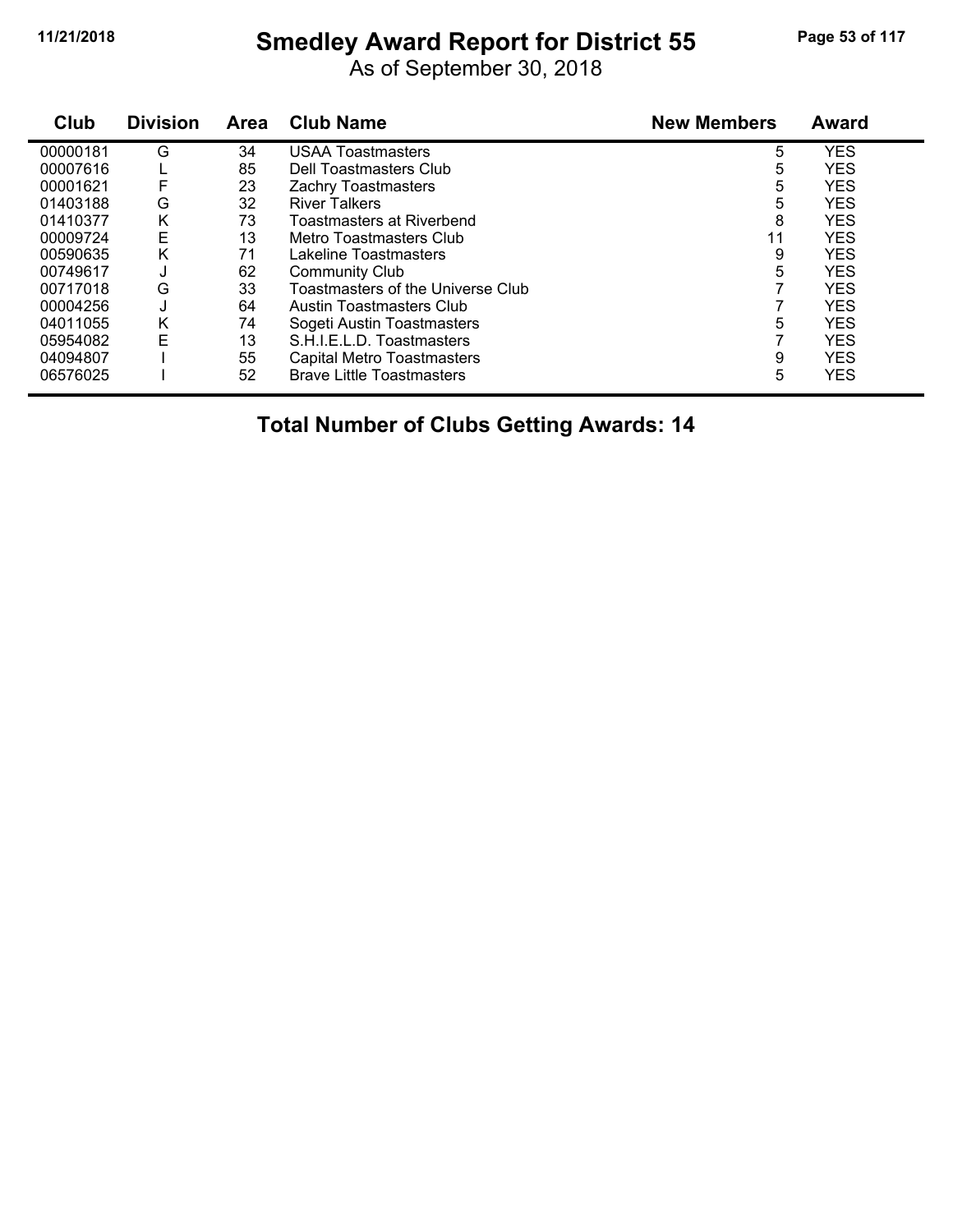# **11/21/2018 Smedley Award Report for District 56 Page 54 of 117**

As of September 30, 2018

| Club     | <b>Division</b> | <b>Area</b> | <b>Club Name</b>                     | <b>New Members</b> | <b>Award</b> |  |
|----------|-----------------|-------------|--------------------------------------|--------------------|--------------|--|
| 06596925 | N               | 25          | Phillips 66 HQ Toastmasters Club     | 8                  | <b>YES</b>   |  |
| 05512862 | N               | 24          | <b>KW Memorial Toastmasters</b>      | 16                 | <b>YES</b>   |  |
| 04641488 | Q               | 55          | MJ/MJLM                              | 6                  | <b>YES</b>   |  |
| 03406412 | R               | 60          | Talk Crude Nabors Toastmasters       | 5                  | <b>YES</b>   |  |
| 05869951 | M               | 35          | <b>Nalco Champion Toastmasters</b>   | 5                  | <b>YES</b>   |  |
| 00694851 | R               | 64          | Pensadores de Houston                | 8                  | <b>YES</b>   |  |
| 00008609 | Q               | 50          | South Main Speakers Club             | 6                  | <b>YES</b>   |  |
| 00850925 | $\circ$         | 11          | <b>Young Professional</b>            | 6                  | <b>YES</b>   |  |
| 00001620 |                 | 40          | Silver Tongue Club                   | 5                  | <b>YES</b>   |  |
| 00006918 |                 | 44          | Woodlands Toastmasters Club          | 5                  | <b>YES</b>   |  |
| 00004570 | P               | 01          | ANICO Articulators Toastmasters Club | 5                  | <b>YES</b>   |  |
| 00005301 | М               | 35          | Sugar Speakers Club                  | 6                  | <b>YES</b>   |  |
| 00000932 | R               | 61          | Lockton Toastmasters Club            | 5                  | <b>YES</b>   |  |
| 00002843 | ┗               | 41          | Kingwood Toastmasters Club           | 13                 | <b>YES</b>   |  |
| 00002755 | N               | 25          | Katy Toastmasters Club               | 5                  | <b>YES</b>   |  |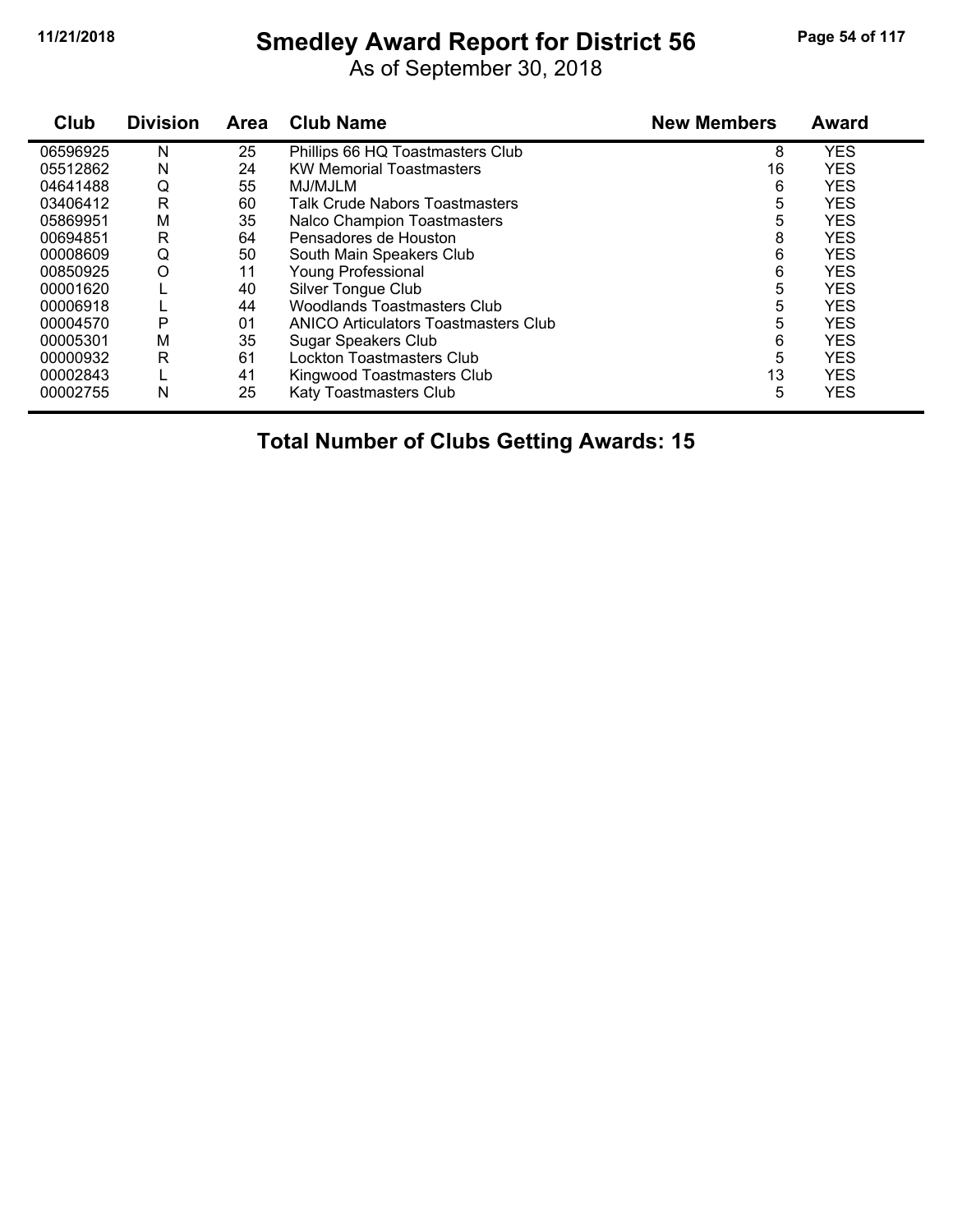#### **11/21/2018 Smedley Award Report for District 57 Page 55 of 117**

As of September 30, 2018

| Club     | <b>Division</b> | Area | <b>Club Name</b>                 | <b>New Members</b> | Award |
|----------|-----------------|------|----------------------------------|--------------------|-------|
| 00003321 |                 | 24   | North Marin Toastmasters Club    | 6                  | YES   |
| 00005306 | Е               | 23   | Toastmasters on Campus Club      | 8                  | YES   |
| 01463058 |                 | 30   | Heart2Heart                      | 5                  | YES   |
| 00001441 |                 | 09   | Southern Marin Toastmasters Club | 6                  | YES   |
| 00008629 | E               | 06   | Walnut Creek Toastmasters Club   | 6                  | YES   |
| 03730261 | F               | 32   | <b>Electric Speakers</b>         |                    | YES   |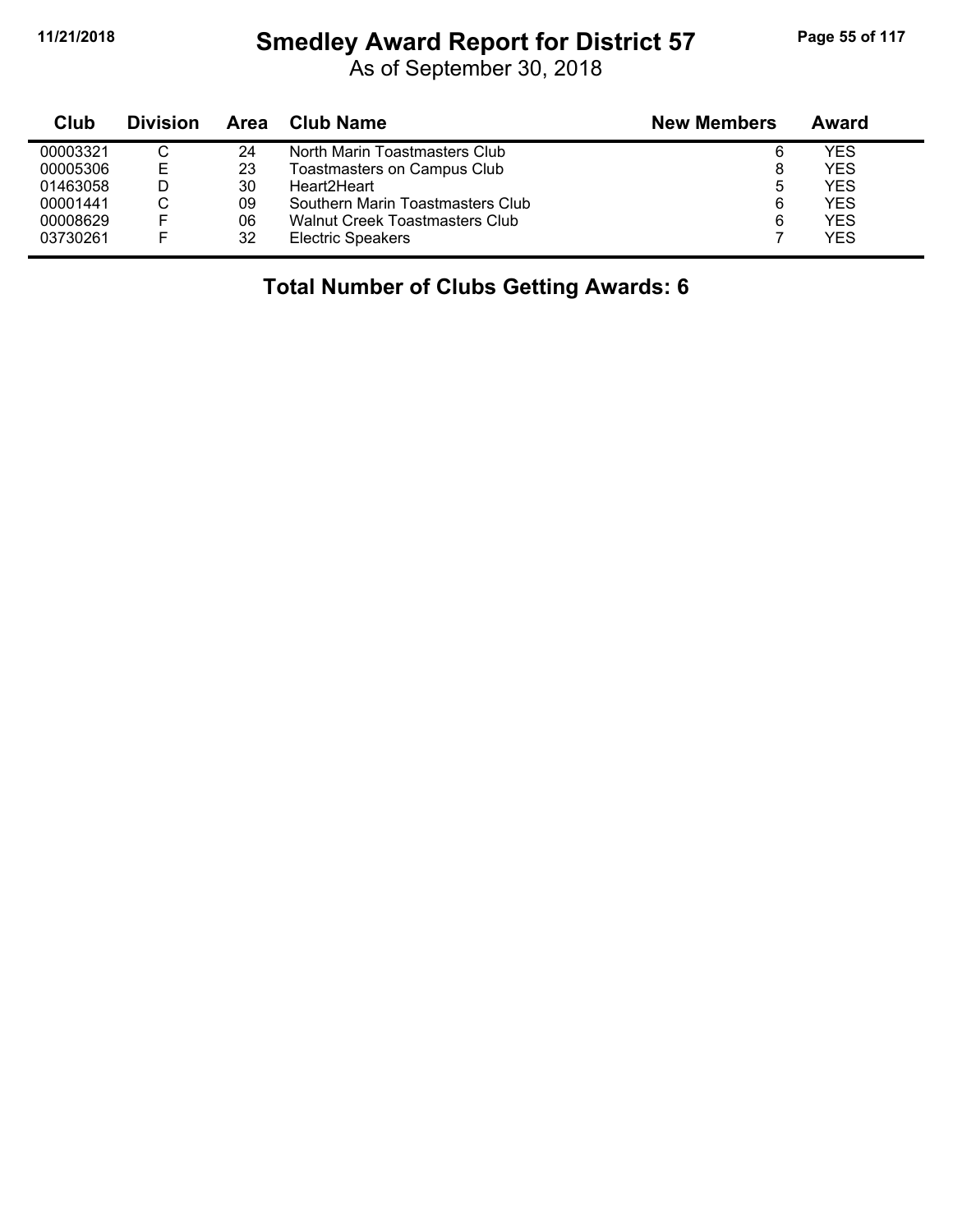# **11/21/2018 Smedley Award Report for District 58 Page 56 of 117**

As of September 30, 2018

| Club     | <b>Division</b> | Area | Club Name                     | <b>New Members</b> | Award |
|----------|-----------------|------|-------------------------------|--------------------|-------|
| 05175745 |                 | 42   | Speakers In the Works         |                    | YES   |
| 05589061 |                 | 42   | Next Level Speakers           |                    | YES   |
| 00001453 | G               |      | Spartanburg Toastmasters Club |                    | YES   |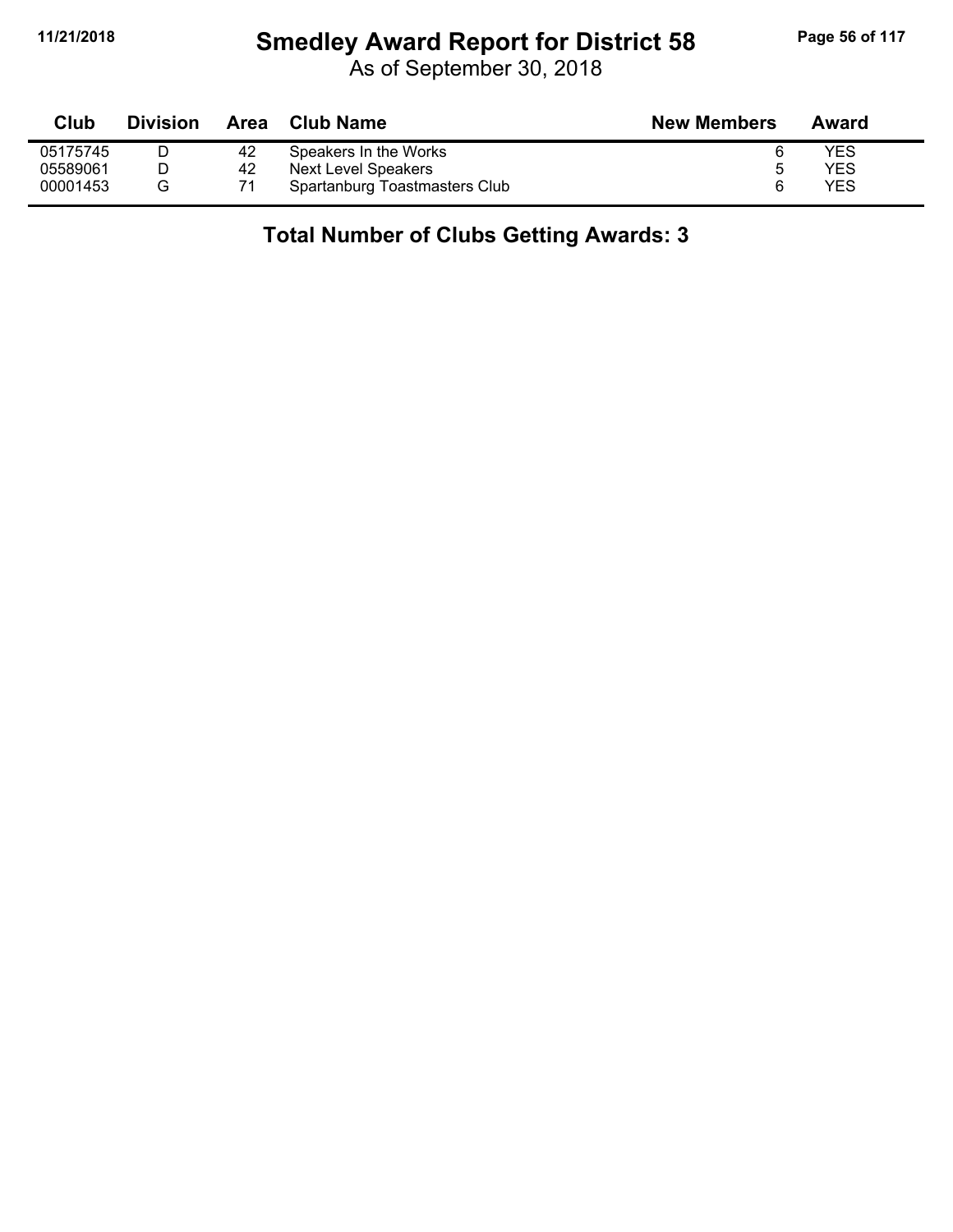# **11/21/2018 Smedley Award Report for District 59 Page 57 of 117**

As of September 30, 2018

| Club     | <b>Division</b> | Area | <b>Club Name</b>                     | <b>New Members</b> | Award      |
|----------|-----------------|------|--------------------------------------|--------------------|------------|
| 00840219 | A               | 02   | <b>L'ETINCELLE</b>                   | 8                  | <b>YES</b> |
| 00778487 | A               | 01   | <b>Expressions Toastmasters Club</b> | 5                  | <b>YES</b> |
| 00587070 | С               | 04   | De Sprekers Club                     | 5                  | <b>YES</b> |
| 00006631 | A               | 03   | Forum des Rives de Seine             | 5                  | <b>YES</b> |
| 01225462 | B               | 04   | <b>Toastmasters Antwerpen</b>        |                    | <b>YES</b> |
| 00620921 | Е               | 01   | Toastmasters of The Hague            | 6                  | <b>YES</b> |
| 04943729 | С               | 04   | Amsterdam Early Bird Toastmasters    | 9                  | <b>YES</b> |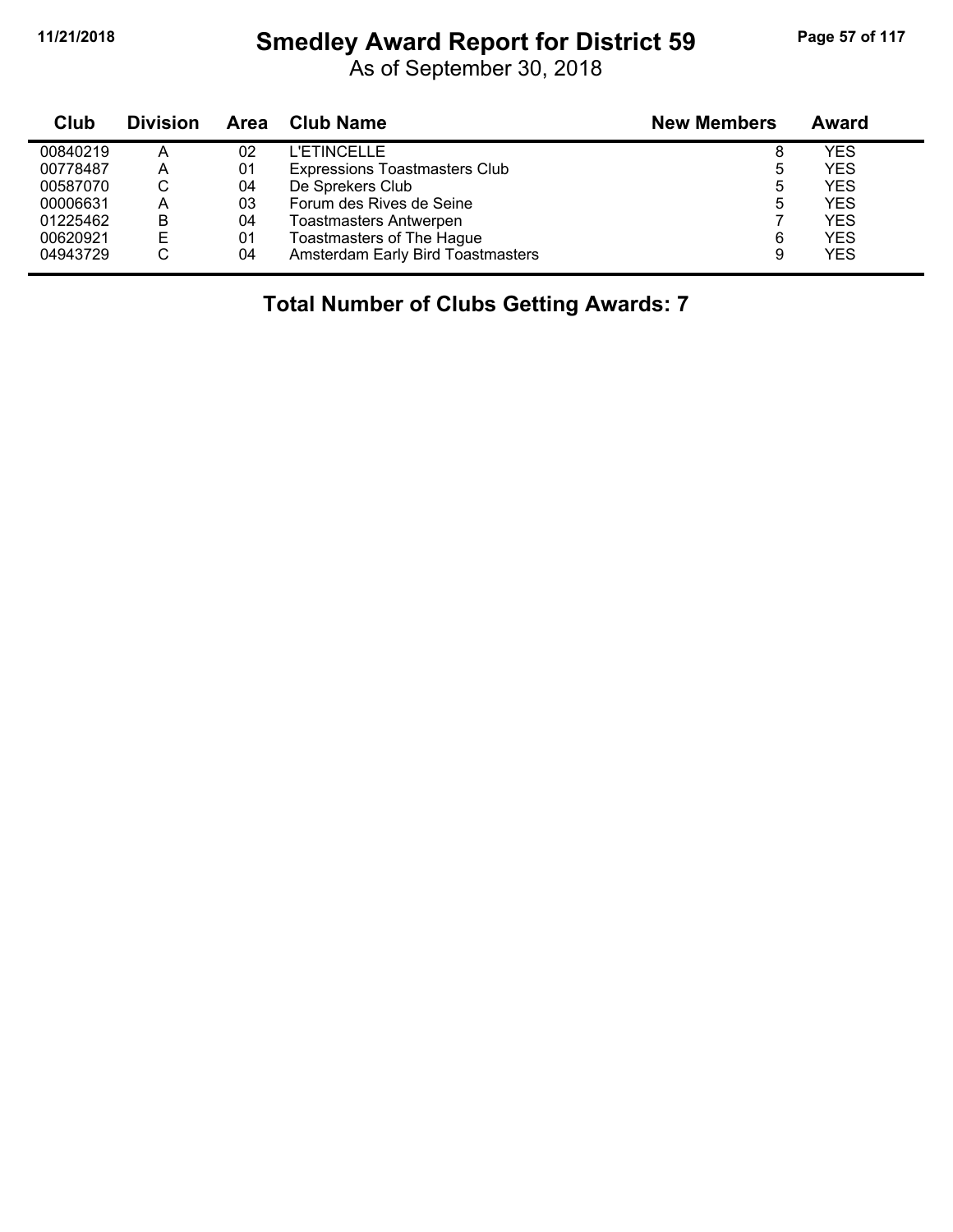# **11/21/2018 Smedley Award Report for District 60 Page 58 of 117**

As of September 30, 2018

| Club     | <b>Division</b> | Area | <b>Club Name</b>                            | <b>New Members</b> | Award      |  |
|----------|-----------------|------|---------------------------------------------|--------------------|------------|--|
| 03792518 | н               | 75   | Toastmasters LoyaltyOne                     | 5                  | <b>YES</b> |  |
| 04684845 | н               | 72   | Lend A Voice Toastmasters                   | 5                  | <b>YES</b> |  |
| 02666972 |                 | 81   | Alpha Beta Toastmasters                     |                    | <b>YES</b> |  |
| 02387295 | А               | 01   | Toronto Engineering Club of Speakers (TECS) | 6                  | <b>YES</b> |  |
| 02102585 | F               | 55   | Deloitte Toronto Toastmasters               | 5                  | <b>YES</b> |  |
| 00627794 | A               | 02   | 777 Toastmasters Club                       | 5                  | <b>YES</b> |  |
| 00008529 | С               | 22   | Metro Hall Toastmasters                     | 6                  | <b>YES</b> |  |
| 01188896 | A               | 02   | University Health Network Toastmasters      | 6                  | <b>YES</b> |  |
| 00004260 | G               | 64   | Humber Shores Club                          | 5                  | <b>YES</b> |  |
| 00006723 | G               | 62   | Toasters@Lunch.CIBC Club                    | 5                  | <b>YES</b> |  |
| 00590213 | A               | 04   | Toronto Debate Club                         | 5                  | <b>YES</b> |  |
| 00744171 | F               | 56   | The Communicators Toastmasters Club (BMO)   | 5                  | <b>YES</b> |  |
| 01019843 | н               | 71   | Eglinton-Yonge Toastmasters                 | 8                  | <b>YES</b> |  |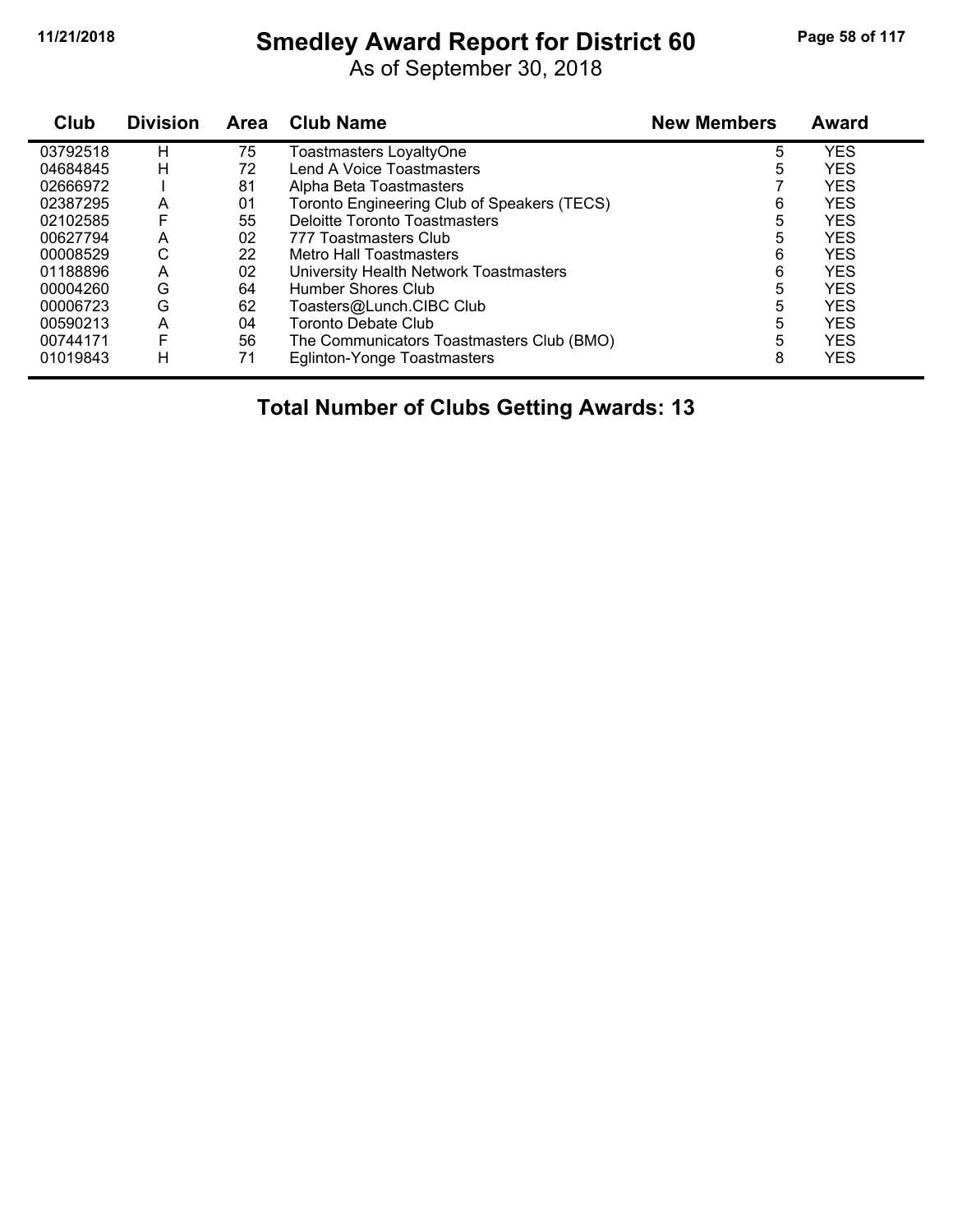# **11/21/2018 Smedley Award Report for District 61 Page 59 of 117**

As of September 30, 2018

| Club     | <b>Division</b> | Area | <b>Club Name</b>                   | <b>New Members</b> | Award |
|----------|-----------------|------|------------------------------------|--------------------|-------|
| 00000348 | н               | 71   | Le Club Les Toastmasters De Granby | 5                  | YES   |
| 00006207 | G               | 61   | Concordia Toastmasters Club        |                    | YES   |
| 00001838 |                 | 90   | Québec Toastmasters Club           |                    | YES   |
| 00001935 |                 | 34   | Ottawa Toastmasters Club           | 9                  | YES   |
| 00004311 | G               | 61   | <b>McGill Club</b>                 | 5                  | YES   |
| 00008210 |                 | 31   | Mail Talk Club                     | 8                  | YES   |
| 05884192 | А               | 04   | Ottawa Collab Toastmasters         | 5                  | YES   |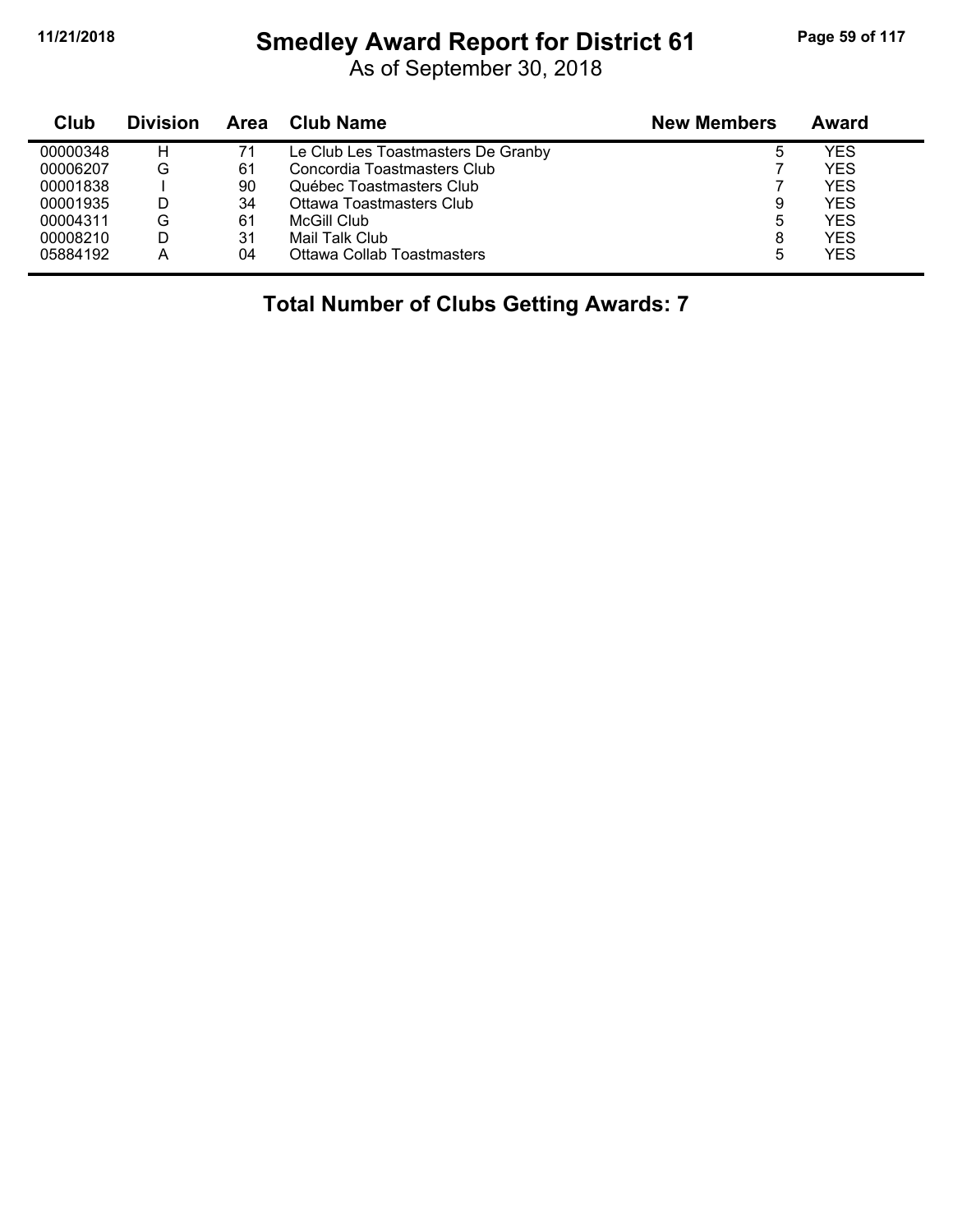### **11/21/2018 Smedley Award Report for District 63 Page 60 of 117**

As of September 30, 2018

#### **Total Number of Clubs Getting Awards: 2**

Nashville Toastmasters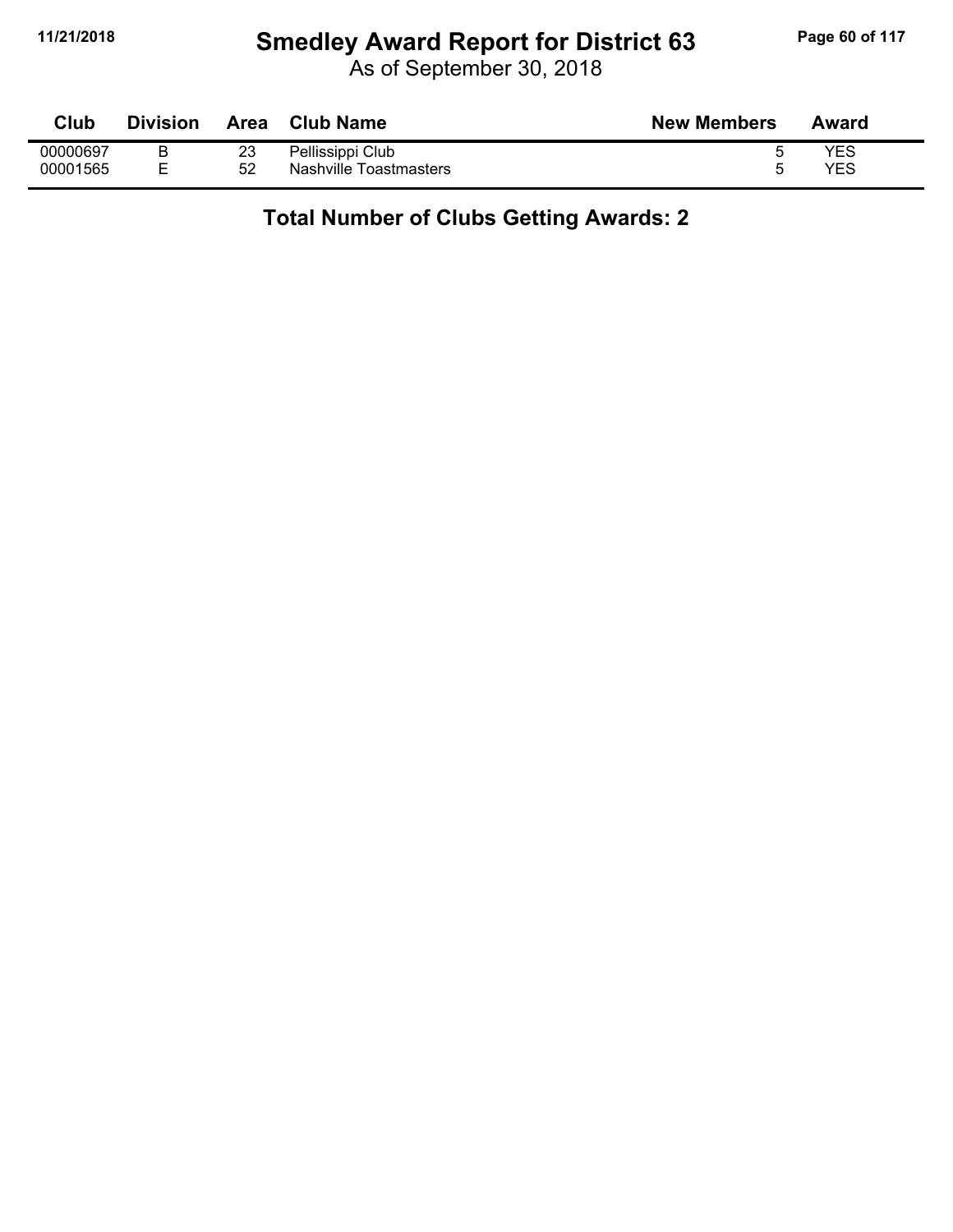# **11/21/2018 Smedley Award Report for District 64 Page 61 of 117**

As of September 30, 2018

| Club     | <b>Division</b> | <b>Area</b> | <b>Club Name</b>         | <b>New Members</b> | Award      |  |
|----------|-----------------|-------------|--------------------------|--------------------|------------|--|
| 00008484 |                 | 14          | <b>Kelsey Trail Club</b> |                    | <b>YES</b> |  |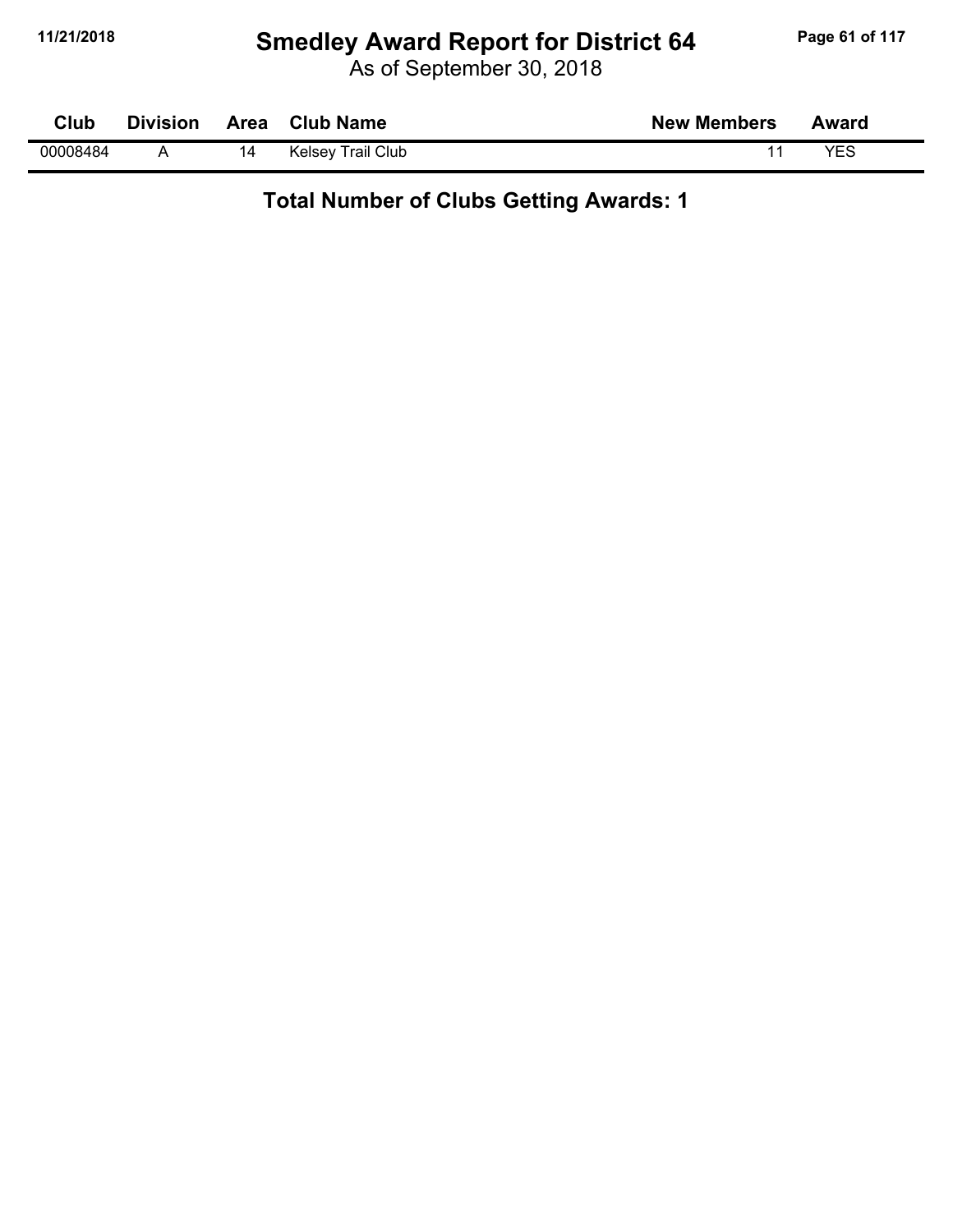# **11/21/2018 Smedley Award Report for District 65 Page 62 of 117**

As of September 30, 2018

| Club     | <b>Division</b> | Area | Club Name                    | <b>New Members</b> | Award |
|----------|-----------------|------|------------------------------|--------------------|-------|
| 01409786 |                 | 53   | <b>OCC Toastmasters</b>      | 30                 | YES   |
| 03220612 |                 | 44   | Speak Up - CNY               |                    | YES   |
| 05702952 |                 | 53   | Live Learn Lead Toastmasters |                    | YES   |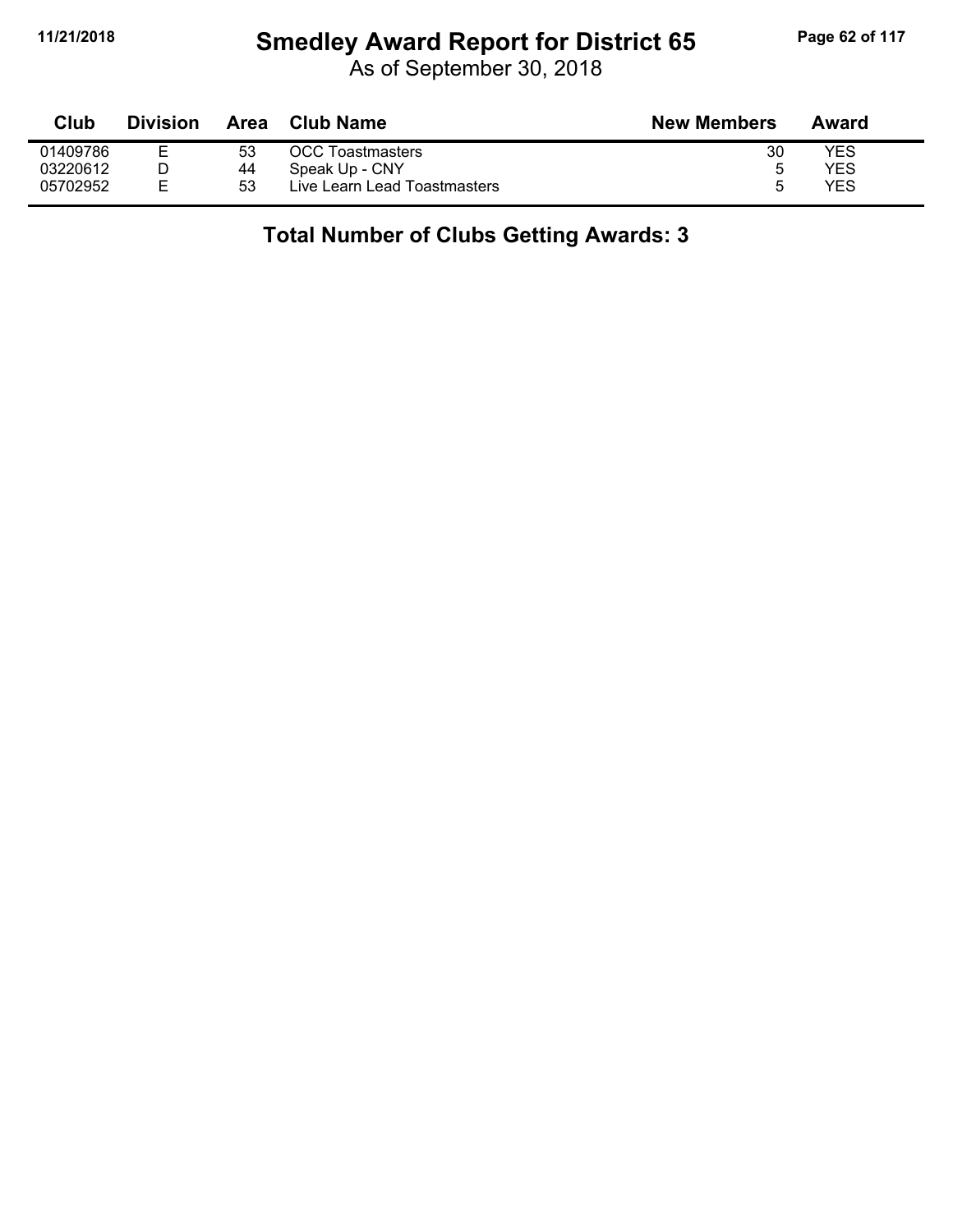#### **11/21/2018 Smedley Award Report for District 66 Page 63 of 117**

As of September 30, 2018

| Club     | <b>Division</b> | Area | <b>Club Name</b>                       | <b>New Members</b> | Award |
|----------|-----------------|------|----------------------------------------|--------------------|-------|
| 00001514 | A               | 13   | Blue Ridge Club                        |                    | YES   |
| 00003715 | A               | 12   | Christiansburg Club                    | 5                  | YES   |
| 00009166 | B               | 22   | <b>Generally Speaking Toastmasters</b> | 6                  | YES   |
| 00003386 |                 | -43  | V.O.I.C.E.S. of Williamsburg Club      |                    | YES   |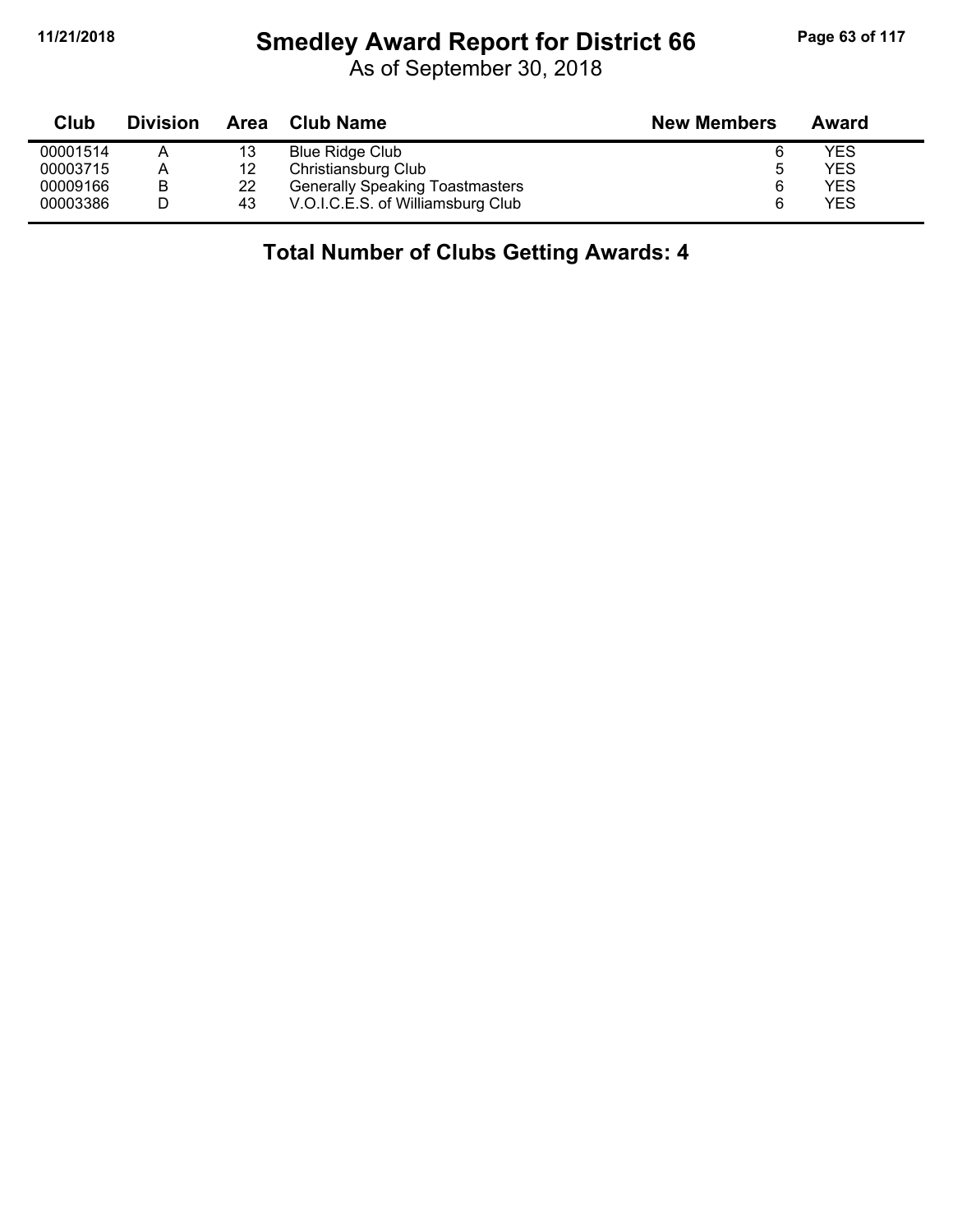$\blacksquare$ 

#### **11/21/2018 Smedley Award Report for District 67 Page 64 of 117**

As of September 30, 2018

| Club     | <b>Division</b> | <b>Area</b> | Club Name                              | <b>New Members</b> | Award      |
|----------|-----------------|-------------|----------------------------------------|--------------------|------------|
| 00654073 | G               | 03          | Yang Ming University Toastmasters Club | 6                  | YES        |
| 00005159 |                 | 02          | Cheer Club                             | 5                  | YES        |
| 00009244 | F               | 01          | Happiness Toastmasters Club            | 5                  | YES.       |
| 00009295 | ◡               | 02          | Legacy                                 | 5                  | <b>YES</b> |
| 01829287 | М               | 04          | Young-Bankers Toastmasters Club        | 6                  | YES.       |
| 06578666 | F               | 01          | Go-Me Bilingual                        | 5                  | YES        |
| 06885989 | ◡               | 01          | Taipei Lions Toastmasters Club         | 5                  | YES        |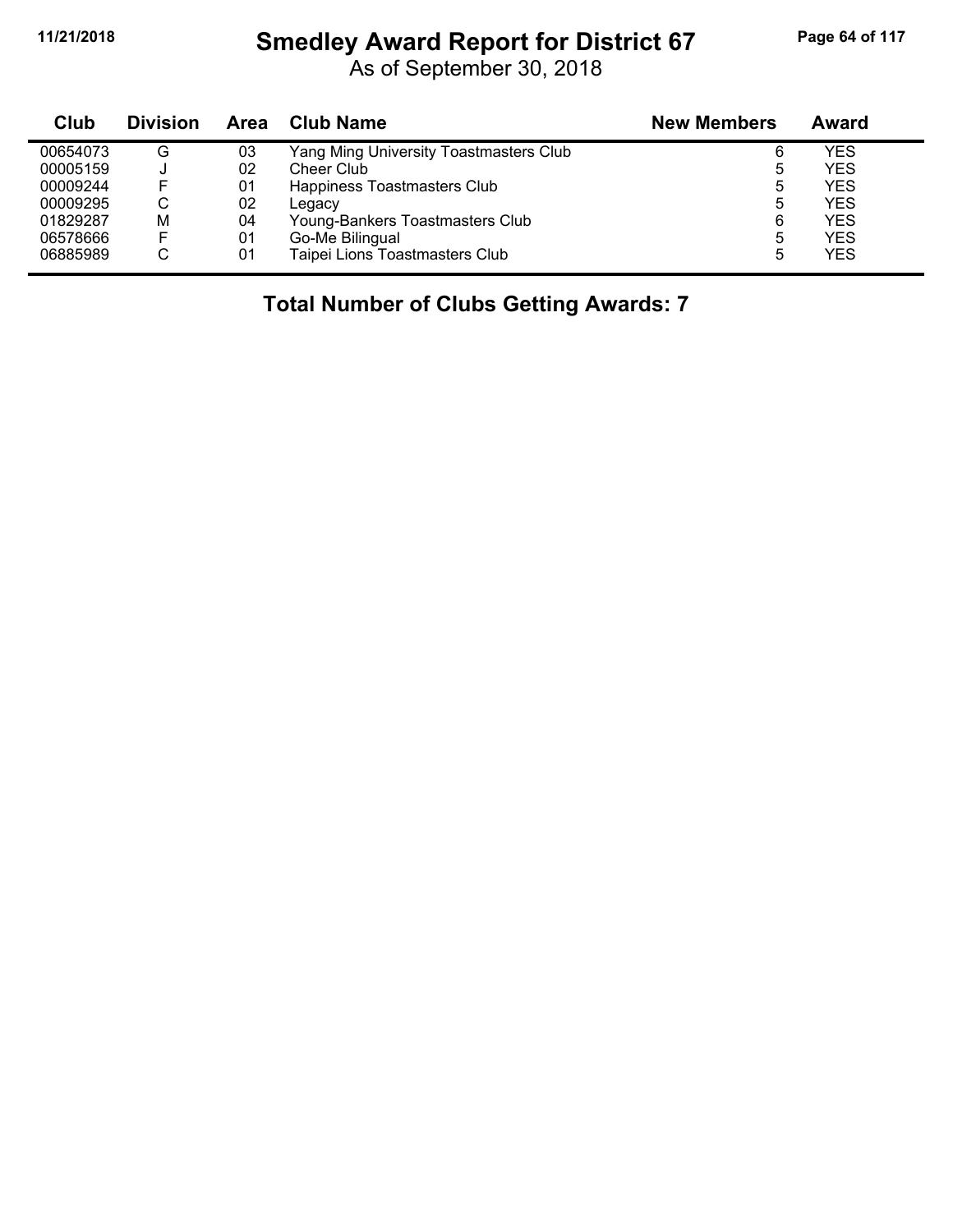# **11/21/2018 Smedley Award Report for District 68 Page 65 of 117**

As of September 30, 2018

| Club     | <b>Division</b> | Area | <b>Club Name</b>    | <b>New Members</b> | Award |
|----------|-----------------|------|---------------------|--------------------|-------|
| 00004123 |                 |      | <b>UNO Lakeside</b> |                    | VES   |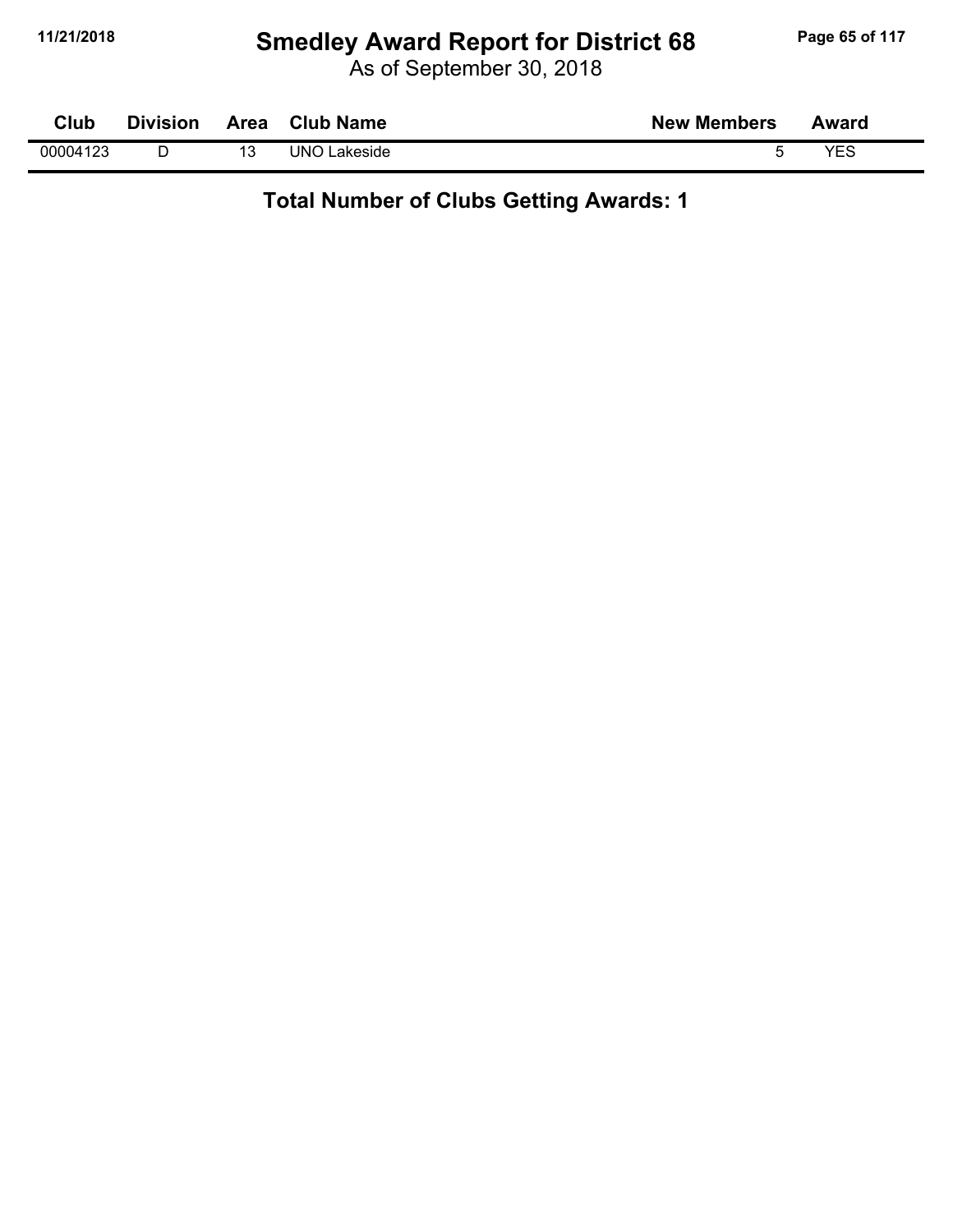# **11/21/2018 Smedley Award Report for District 69 Page 66 of 117**

As of September 30, 2018

| Club     | <b>Division</b> |    | Area Club Name               | <b>New Members</b> | Award |
|----------|-----------------|----|------------------------------|--------------------|-------|
| 01426268 | W               | 29 | City of Ipswich Toastmasters |                    | YES   |
| 02654492 |                 | 24 | BeChange Toastmasters        |                    | YES   |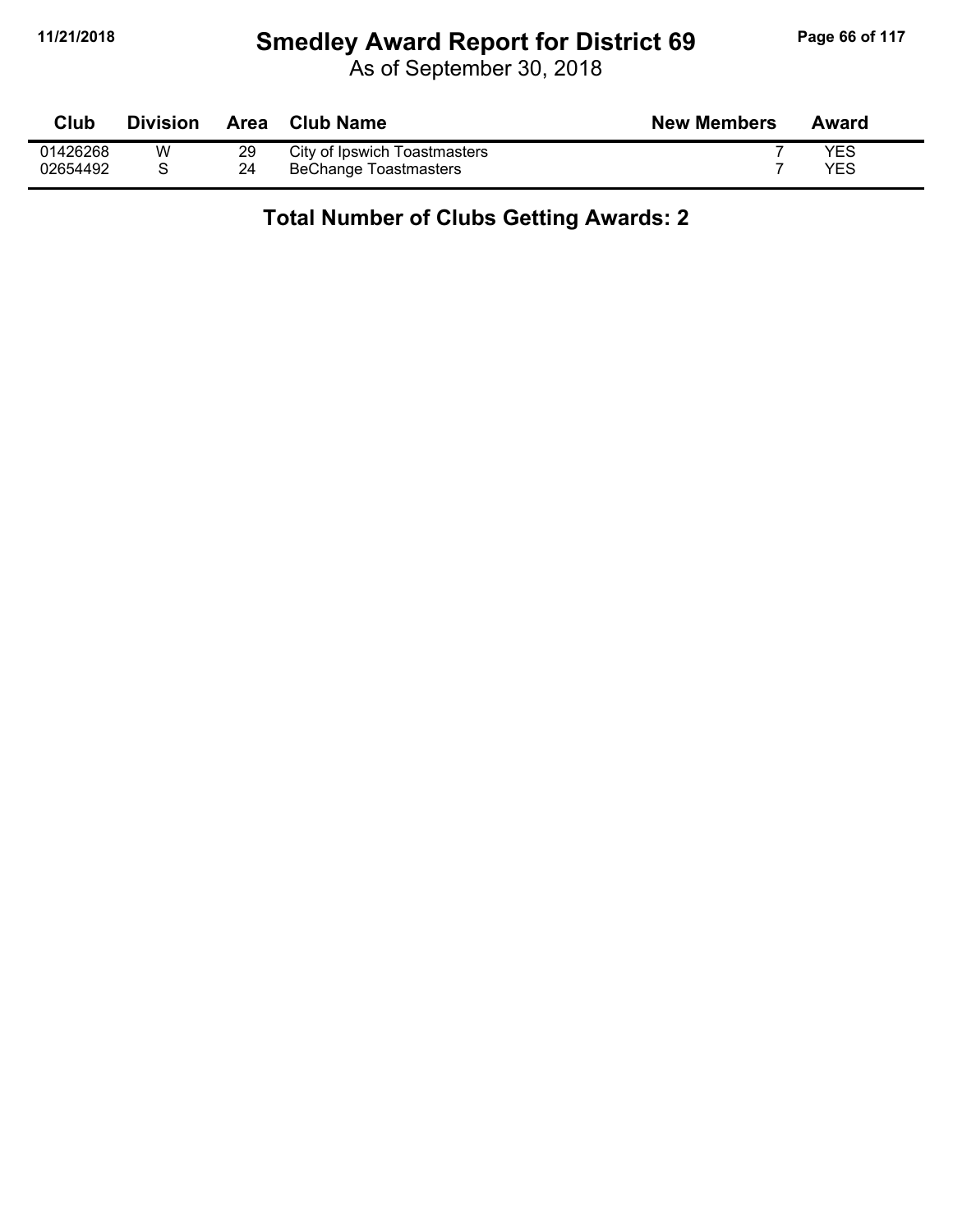# **11/21/2018 Smedley Award Report for District 70 Page 67 of 117**

As of September 30, 2018

| Club     | <b>Division</b> | Area | <b>Club Name</b>                  | <b>New Members</b> | Award      |
|----------|-----------------|------|-----------------------------------|--------------------|------------|
| 04399635 | C               | 05   | Amazon Sydney                     | 11                 | YES        |
| 02167733 | B               | 16   | <b>EY Sydney Toastmasters</b>     | 5                  | YES        |
| 01537422 |                 | 24   | <b>Skyline Speakers</b>           | 6                  | YES        |
| 01080469 | C               | 01   | CBA City                          |                    | <b>YES</b> |
| 00002578 | P               | 06   | Concord Yaralla Toastmasters Club | 9                  | YES        |
| 00003440 | C               | 01   | <b>Professional Speakers Club</b> | 5                  | <b>YES</b> |
| 06053943 | C               | 08   | <b>MNF Group</b>                  |                    | <b>YES</b> |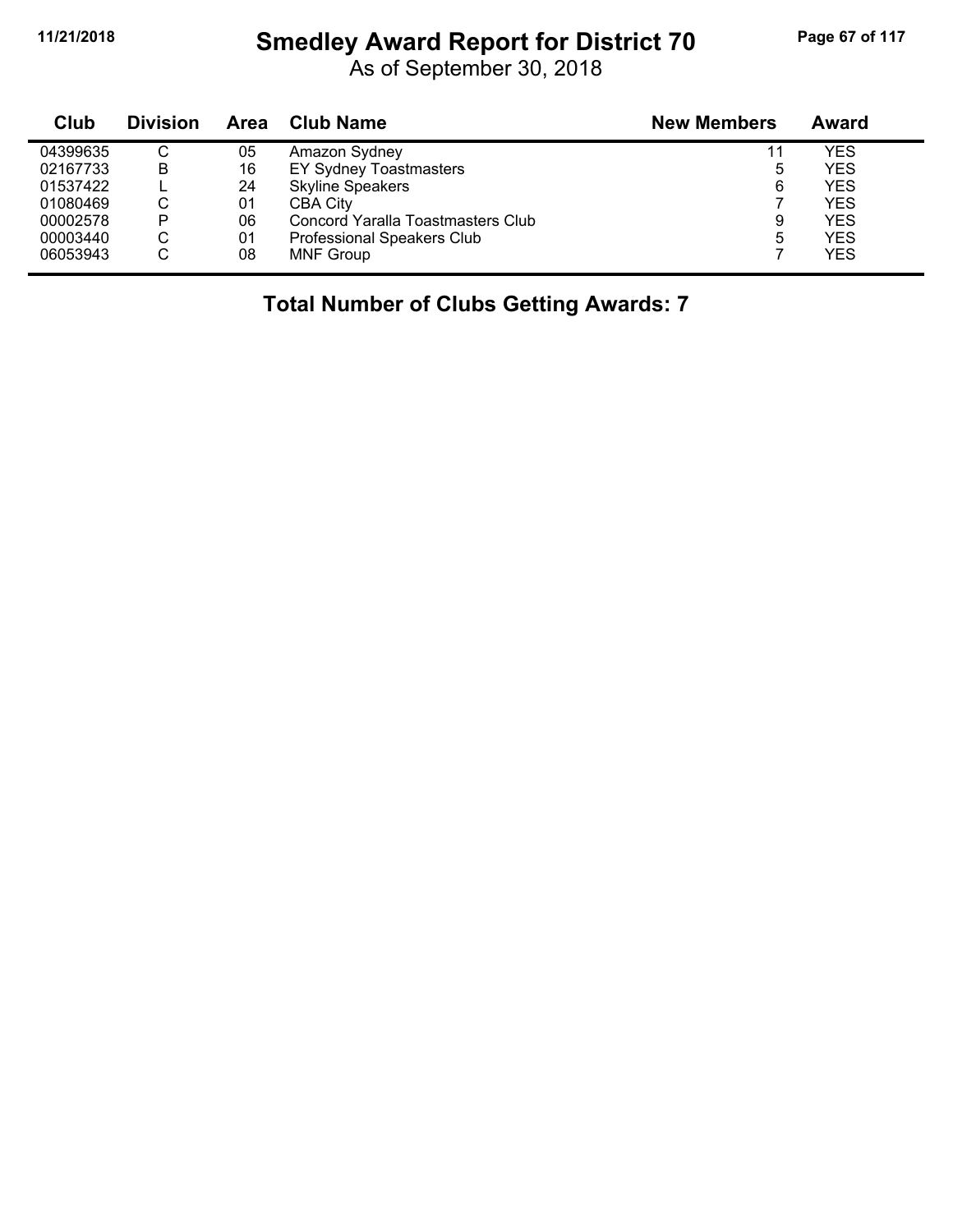# **11/21/2018 Smedley Award Report for District 71 Page 68 of 117**

As of September 30, 2018

| Club     | <b>Division</b> | Area | <b>Club Name</b>                     | <b>New Members</b> | <b>Award</b> |
|----------|-----------------|------|--------------------------------------|--------------------|--------------|
| 00003669 | D               | 28   | Naas Club                            | 9                  | YES          |
| 00009215 | F               | 12   | Galway Club                          | 5                  | <b>YES</b>   |
| 00007574 | S               | 60   | <b>Glasgow Toastmasters</b>          | 5                  | YES          |
| 00005181 | Μ               | 26   | <b>Clondalkin Toastmasters</b>       |                    | YES          |
| 00006824 | Ε               | 42   | Heart of England Club                | 9                  | <b>YES</b>   |
| 01205233 | G               | 41   | <b>Cambridge City Communicators</b>  | 6                  | YES          |
| 00006640 | N               | 15   | <b>Leeds City Toastmasters</b>       | 5                  | YES          |
| 00006467 | С               | 16   | Castleknock Toastmasters Club        | 5                  | <b>YES</b>   |
| 00006726 | N               | 48   | Manchester Orators Toastmasters Club | 8                  | YES          |
| 03087888 | С               | 22   | El Toastmasters                      | 9                  | <b>YES</b>   |
| 05168217 | E               | 06   | <b>Lincolnshire Speakers</b>         | 5                  | <b>YES</b>   |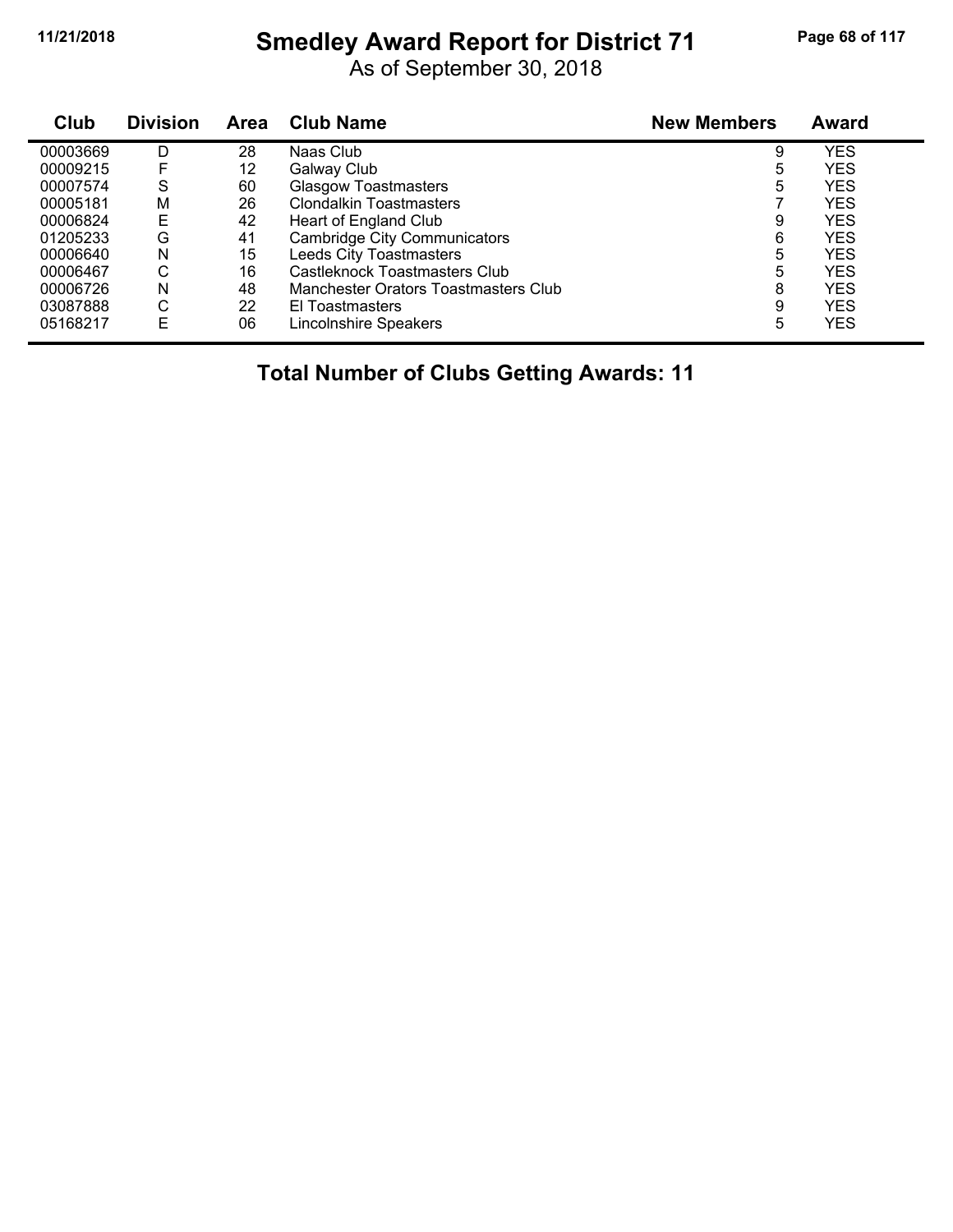#### **11/21/2018 Smedley Award Report for District 72 Page 69 of 117**

As of September 30, 2018

| Club     | <b>Division</b> | <b>Area</b> | <b>Club Name</b>               | <b>New Members</b> | Award      |  |
|----------|-----------------|-------------|--------------------------------|--------------------|------------|--|
| 05291627 | G               | 04          | <b>Solnet Toastmasters</b>     | 6                  | YES        |  |
| 00002400 | D               | 01          | Boaters Club                   | 5                  | YES        |  |
| 00002069 | Е               | 01          | Nelson Madhatters Club         | 6                  | YES        |  |
| 00006961 | E               | 01          | <b>Sunbelt Speakers Club</b>   | 5                  | YES        |  |
| 00007243 | G               | 03          | Terrace@12 Toastmasters Club   | 6                  | YES        |  |
| 00007525 | J               | 01          | Coastmasters Toastmasters Club | 5                  | YES        |  |
| 00009360 | D               | 03          | Shoreline Club                 | 5                  | YES        |  |
| 00005535 | E               | 06          | Riccarton Toastmasters Club    | 5                  | <b>YES</b> |  |
| 00005859 | Е               | 05          | U-CAN-SPEAK Club               |                    | YES        |  |
| 00000067 | С               | 04          | Lunchspeak Club                | 5                  | YES        |  |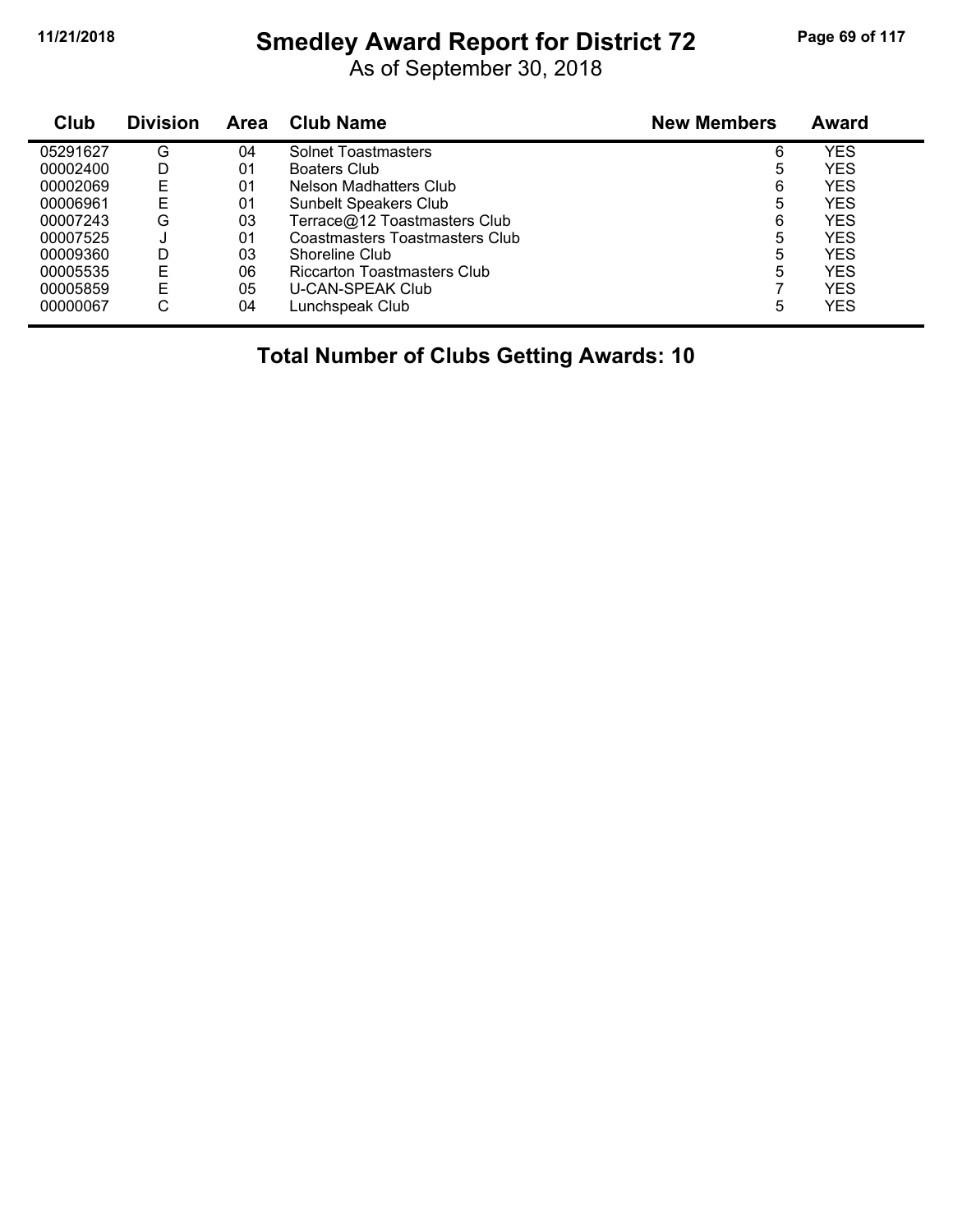#### **11/21/2018 Smedley Award Report for District 73 Page 70 of 117**

As of September 30, 2018

| Club     | <b>Division</b> | Area | Club Name                                | <b>New Members</b> | Award |
|----------|-----------------|------|------------------------------------------|--------------------|-------|
| 02350416 | М               | 22   | <b>Melbourne University Toastmasters</b> | 9                  | YES   |
| 01529862 |                 | 49   | Women In Leadership                      |                    | YES   |
| 04411379 | M               | 21   | CPA Toastmasters Club                    | ა                  | YES   |
| 06413776 |                 | 49   | Flinders Lane Toastmasters Club          | 10                 | YES   |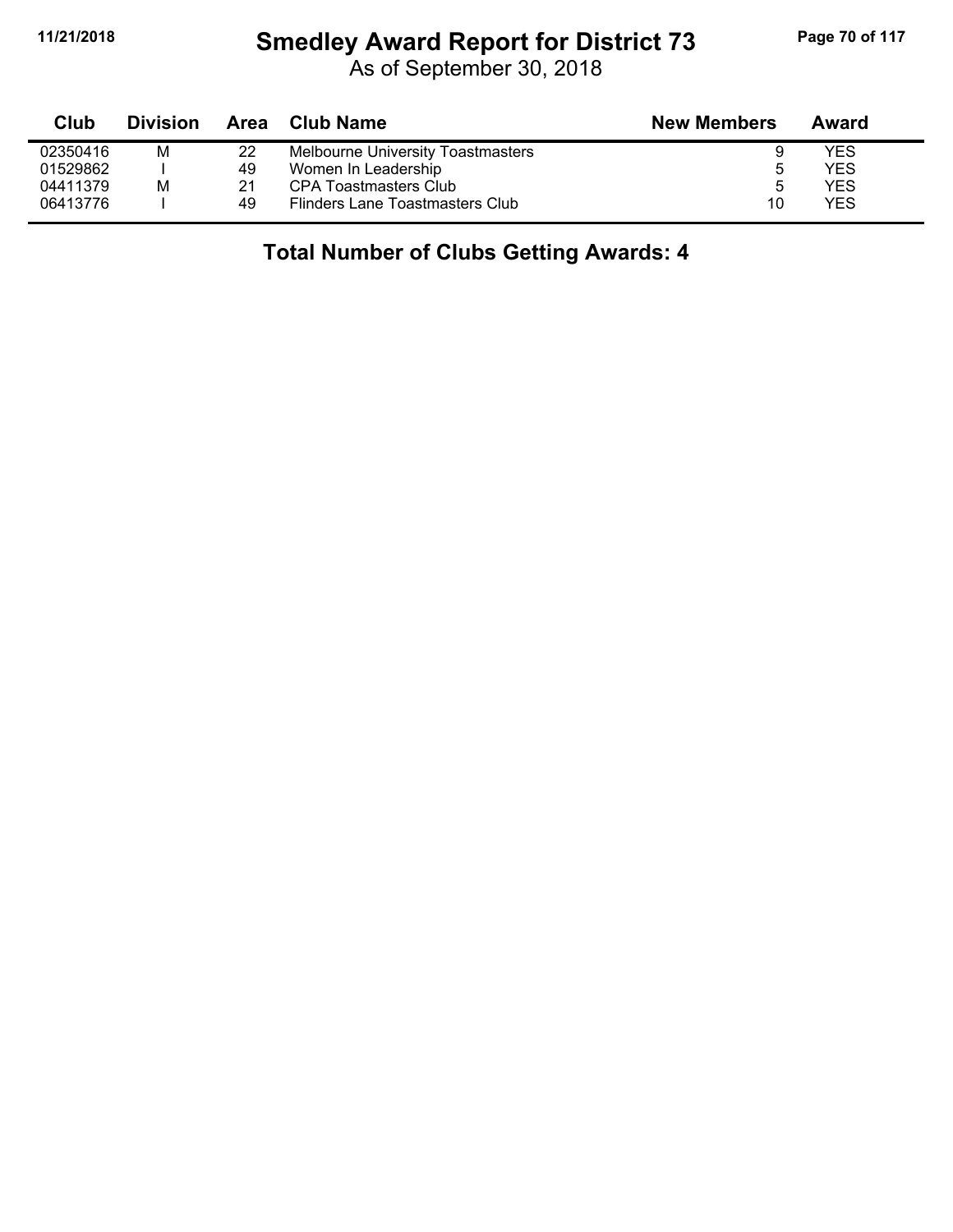# **11/21/2018 Smedley Award Report for District 74 Page 71 of 117**

As of September 30, 2018

| Club     | <b>Division</b> | <b>Area</b> | <b>Club Name</b>                   | <b>New Members</b> | <b>Award</b> |
|----------|-----------------|-------------|------------------------------------|--------------------|--------------|
| 06462352 | А               | 05          | <b>Midrand Groundbreakers</b>      | 5                  | <b>YES</b>   |
| 06571937 | A               | 02          | <b>MBSA Toastmasters Club</b>      | 5                  | <b>YES</b>   |
| 04272851 | R               | 04          | Allan Gray Toastmasters Club       | 8                  | <b>YES</b>   |
| 04647453 | Z               | 05          | Champions                          | 5                  | <b>YES</b>   |
| 04639869 | D               | 04          | ABC Club                           | 5                  | <b>YES</b>   |
| 05735341 | D               | 02          | <b>UCT Toastmasters</b>            | 5                  | <b>YES</b>   |
| 03589401 | Z               | 02          | Diplomatic Corps Toastmasters Club | 5                  | <b>YES</b>   |
| 03361684 | A               | 05          | Resolve Toastmasters Club          | 5                  | <b>YES</b>   |
| 02643404 | н               | 03          | Deloitte Siyakhuluma               | 5                  | <b>YES</b>   |
| 02906099 |                 | 03          | Melrose Arch                       | 5                  | <b>YES</b>   |
| 00000920 | S               | 02          | Florida Toastmasters Club          | 5                  | <b>YES</b>   |
| 00005624 | н               | 04          | Rivonia Toastmasters Club          | 5                  | <b>YES</b>   |
| 00004718 | н               | 04          | Sandton Toastmasters Club          | 6                  | <b>YES</b>   |
| 00008699 |                 | 01          | Gaborone Club                      | 8                  | <b>YES</b>   |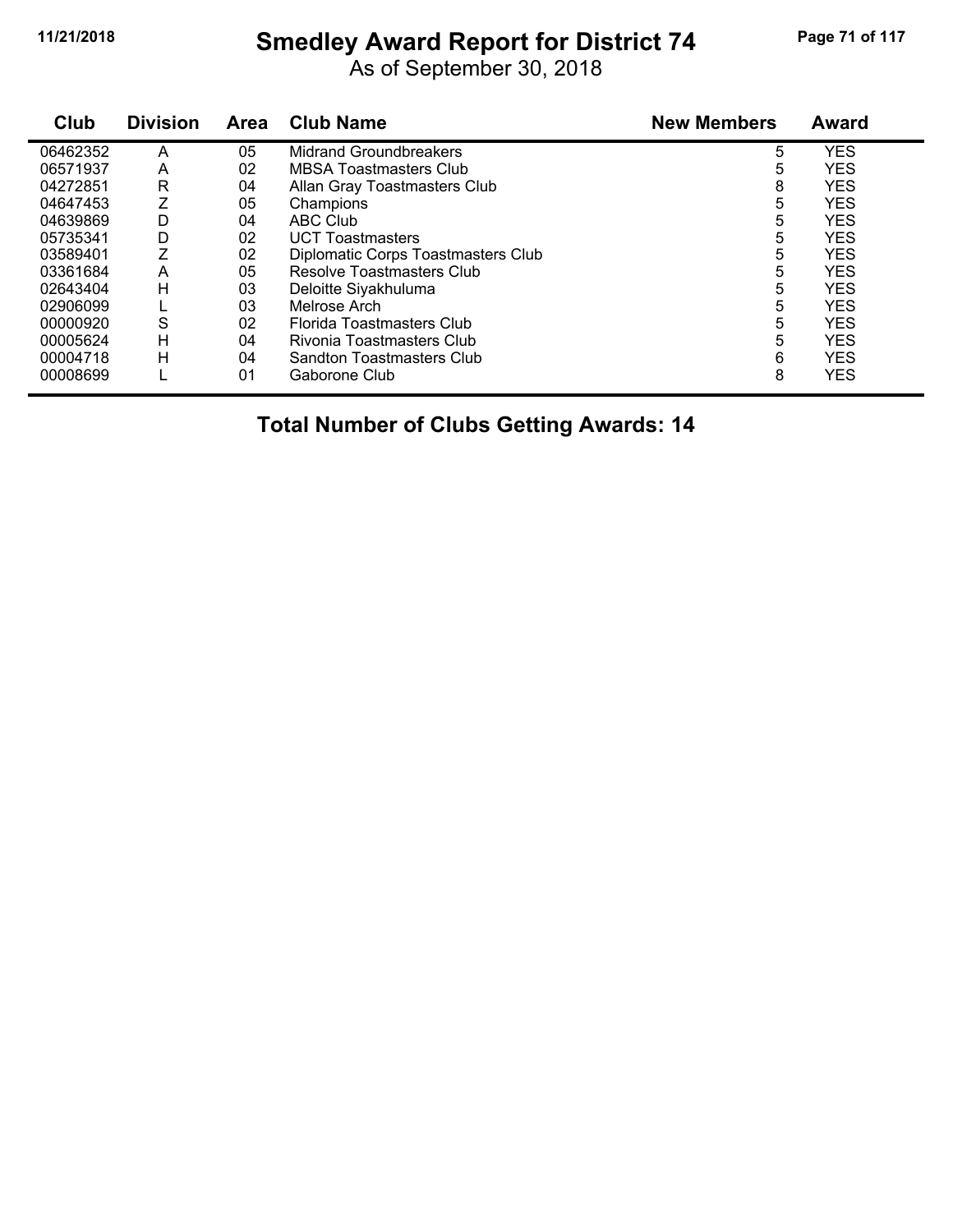#### **11/21/2018 Smedley Award Report for District 75 Page 72 of 117**

As of September 30, 2018

| Club     | <b>Division</b> | <b>Area</b> | Club Name                               | <b>New Members</b> | Award      |  |
|----------|-----------------|-------------|-----------------------------------------|--------------------|------------|--|
| 01065841 | н               | 73          | BF Community Toastmasters Club          | 5                  | YES        |  |
| 01360367 | E               | 42          | <b>Palm City Toastmasters</b>           |                    | YES        |  |
| 00007788 | М               | 02          | <b>Ortigas Center Toastmasters Club</b> | 5                  | YES        |  |
| 00007739 | G               | 61          | <b>Pines City Toastmasters Club</b>     | 9                  | YES        |  |
| 00004494 | F               | 52          | Cagayan De Oro Toastmasters Club        | 8                  | YES        |  |
| 05359072 | G               | 63          | City of Angeles Toastmasters Club       | 6                  | YES        |  |
| 05086074 | н               | 71          | MicroSpeak                              | 5                  | YES        |  |
| 05759929 |                 | 91          | <b>RCL Manila Toastmasters Club</b>     | 17                 | <b>YES</b> |  |
| 03357121 | Κ               | 77          | Dasmarinas City Toastmasters Club       | 8                  | <b>YES</b> |  |
| 01535097 |                 | 91          | <b>LANDBANK Toastmasters Club</b>       | 5                  | YES        |  |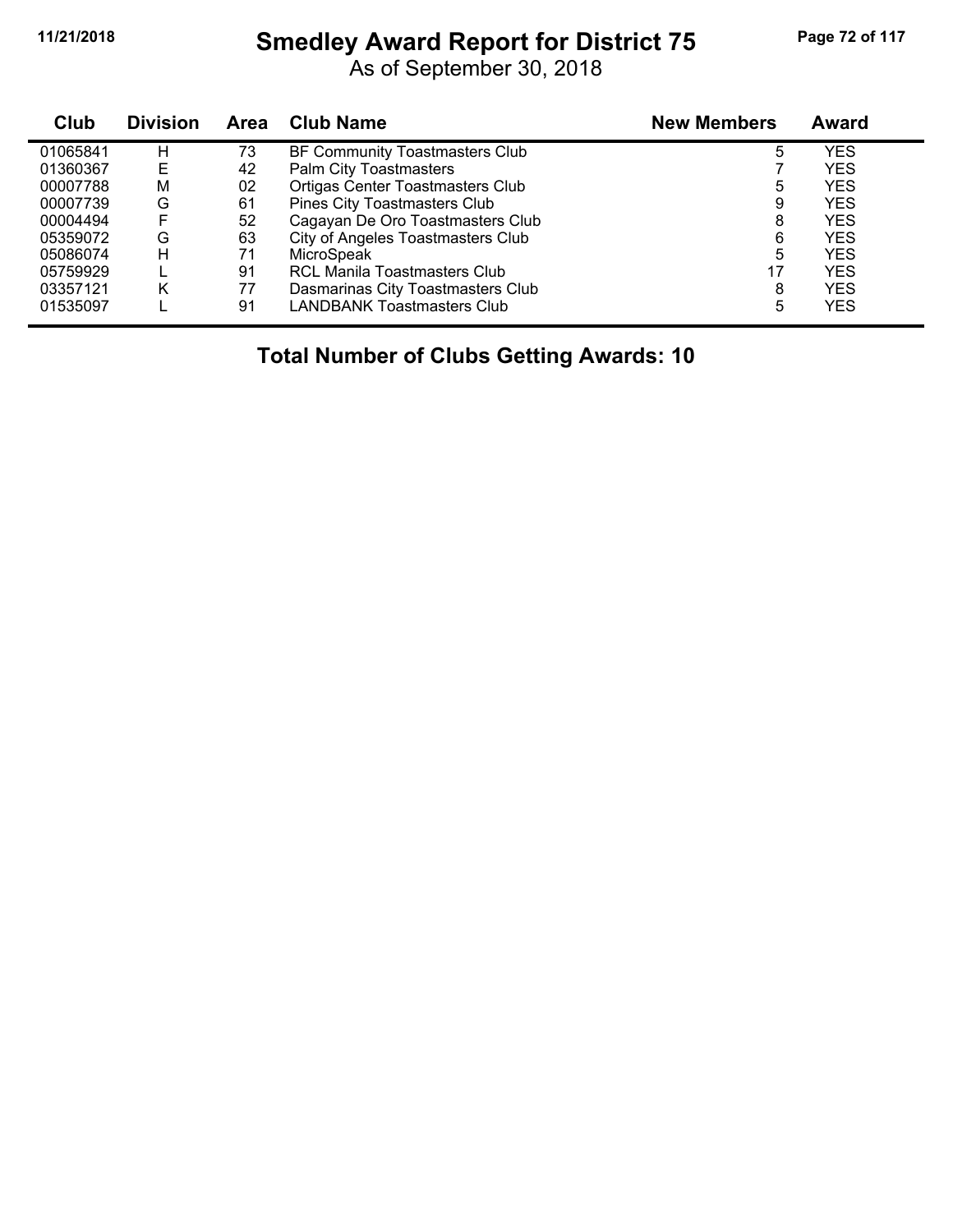# **11/21/2018 Smedley Award Report for District 76 Page 73 of 117**

As of September 30, 2018

| <b>Club</b> | <b>Division</b> |    | Area Club Name                     | <b>New Members</b> | Award |
|-------------|-----------------|----|------------------------------------|--------------------|-------|
| 02089768    | в               | 25 | Cosmos Toastmasters Club           |                    | YES   |
| 03262461    |                 | 95 | The Champions Toastmasters Club    | b                  | YES   |
| 05644198    | в               | 25 | J&J Japan 2                        |                    | YES   |
| 04920143    |                 | 66 | Nishinomiya TGIF Toastmasters Club |                    | YES   |
| 02932428    |                 | 91 | <b>Big Tree Toastmasters Club</b>  |                    | YES   |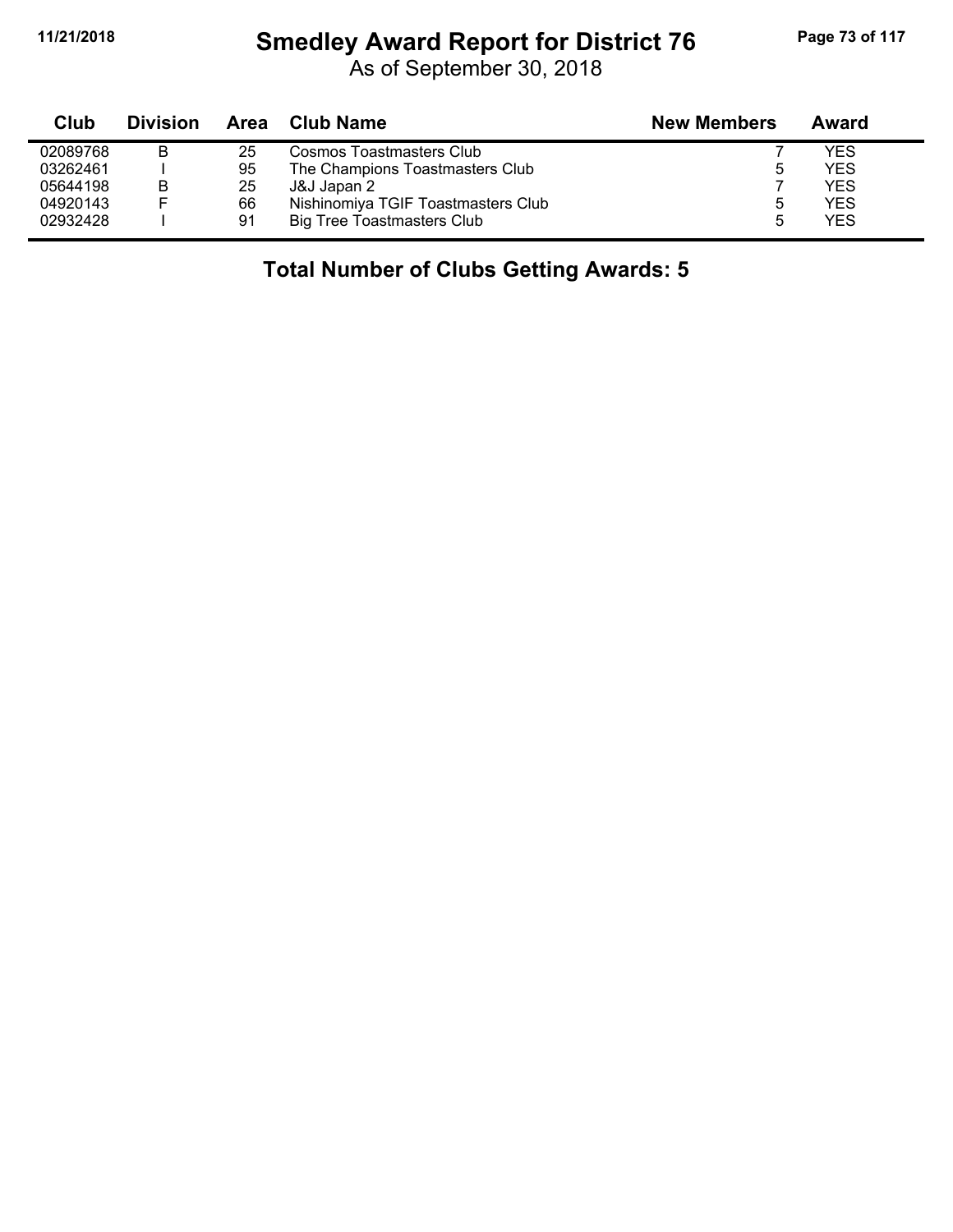# **11/21/2018 Smedley Award Report for District 78 Page 74 of 117**

As of September 30, 2018

| Club     | <b>Division</b> |    | Area Club Name              | <b>New Members</b> | Award |  |
|----------|-----------------|----|-----------------------------|--------------------|-------|--|
| 00006539 |                 | 44 | Continuum Toastmasters Club |                    | VES   |  |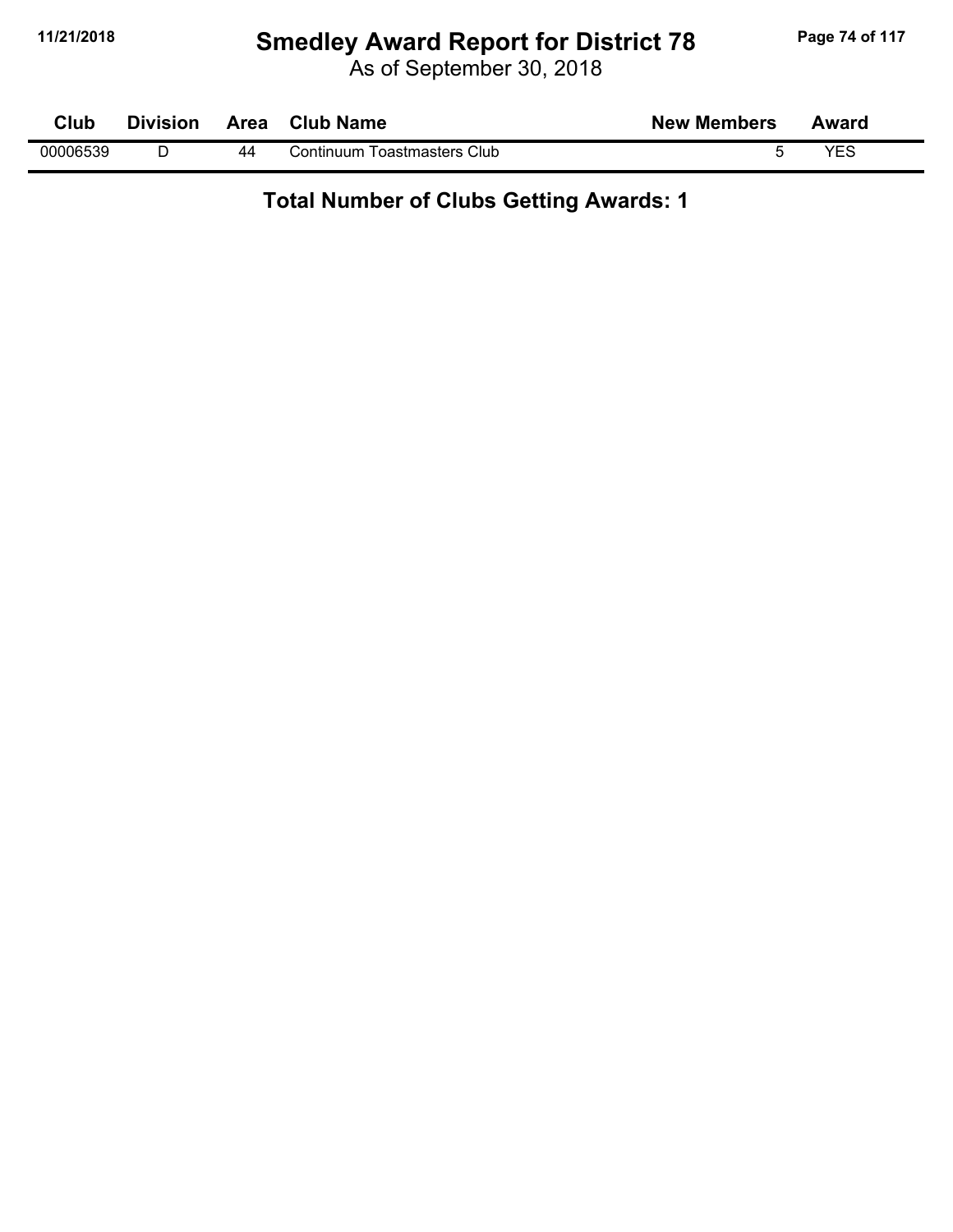#### **11/21/2018 Smedley Award Report for District 79 Page 75 of 117**

As of September 30, 2018

| Club     | <b>Division</b> | <b>Area</b> | <b>Club Name</b>                          | <b>New Members</b> | <b>Award</b> |
|----------|-----------------|-------------|-------------------------------------------|--------------------|--------------|
| 01068334 | Q               | 71          | <b>OKADH</b>                              | 7                  | <b>YES</b>   |
| 01014428 | F               | 61          | Nesma and Partners Toastmasters Club      | 5                  | <b>YES</b>   |
| 01097255 | F               | 31          | <b>Horizon Toastmasters Club</b>          | 5                  | <b>YES</b>   |
| 01427793 | G               | 08          | La'aLe'e Toastmasters                     | 8                  | <b>YES</b>   |
| 00009209 | N               | 66          | Kohinoor Toastmasters Club                | 5                  | <b>YES</b>   |
| 00006897 | A               | 01          | <b>Riyadh Toastmasters Club</b>           | 7                  | <b>YES</b>   |
| 00005762 | L               | 53          | Arabian Toastmasters Club                 | 5                  | <b>YES</b>   |
| 00001158 | $\sf B$         | 06          | Taj Club                                  | $\overline{7}$     | <b>YES</b>   |
| 00001059 | M               | 20          | <b>Dhahran Toastmasters</b>               | 5                  | <b>YES</b>   |
| 00008258 | J               | 32          | <b>Oasis Toastmasters Club</b>            | 5                  | <b>YES</b>   |
| 00002496 | $\sf B$         | 06          | Serendib Toastmasters Club                | 5                  | <b>YES</b>   |
| 00008490 | N               | 05          | PICPA Riyadh Toastmasters Club (PRTC)     | 5                  | <b>YES</b>   |
| 00918581 | F               | 60          | <b>COSMOS</b>                             | 5                  | <b>YES</b>   |
| 01871524 | F               | 60          | PHOENIX MASA TOASTMASTERS CLUB            | 5                  | <b>YES</b>   |
| 02523088 | G               | 45          | <b>Cateus Toastmasters</b>                | 5                  | <b>YES</b>   |
| 04725065 | $\mathsf C$     | 59          | Al-Qassim                                 | 9                  | <b>YES</b>   |
| 03888434 | $\mathbf S$     | 58          | <b>Hajariat Explorer</b>                  | 5                  | <b>YES</b>   |
| 05083978 | A               | 67          | Knowledge Core Toastmasters Club          | 6                  | <b>YES</b>   |
| 04822300 | A               | 67          | RIYADH GEMS ADVANCED TOASTMASTERS CL      | 5                  | <b>YES</b>   |
| 05331206 | $\mathsf C$     | 77          | Al Qassim Leaders TMC                     | 12                 | <b>YES</b>   |
| 05333075 | G               | 72          | Al Mashael                                | 6                  | <b>YES</b>   |
| 06721954 | Q               | 71          | Danat Advanced                            | 5                  | <b>YES</b>   |
| 04251144 | $\mathsf F$     | 60          | Jacobz Toastmasters Club                  | $\overline{7}$     | <b>YES</b>   |
| 03201345 | N               | 66          | Riyadh Tamil Toastmasters Club            | 5                  | <b>YES</b>   |
| 03337827 | F               | 61          | Harmony Toastmasters Club                 | 6                  | <b>YES</b>   |
| 02412906 | $\mathsf F$     | 25          | <b>URDU Toastmasters Club</b>             | 5                  | <b>YES</b>   |
| 06480028 | $\mathsf C$     | 59          | <b>Engineers Arabic Toastmasters Club</b> | 5                  | <b>YES</b>   |
| 06051628 | G               | 45          | Resala                                    | 5                  | <b>YES</b>   |
| 07013378 | $\mathsf F$     | 60          | Perlas NG Silangan Toastmasters           | 5                  | <b>YES</b>   |
| 06904745 | $\mathsf C$     | 59          | <b>Health of Qassim</b>                   | 5                  | <b>YES</b>   |
| 06911216 | $\mathsf{C}$    | 59          | Sulaiman Al Rajhi College Male Students   | 6                  | <b>YES</b>   |
| 06911242 | G               | 08          | Manahel                                   | 5                  | <b>YES</b>   |
| 07074442 | $\mathsf{C}$    | 59          | Ar Rass Chamber Toastmasters Club         | 8                  | <b>YES</b>   |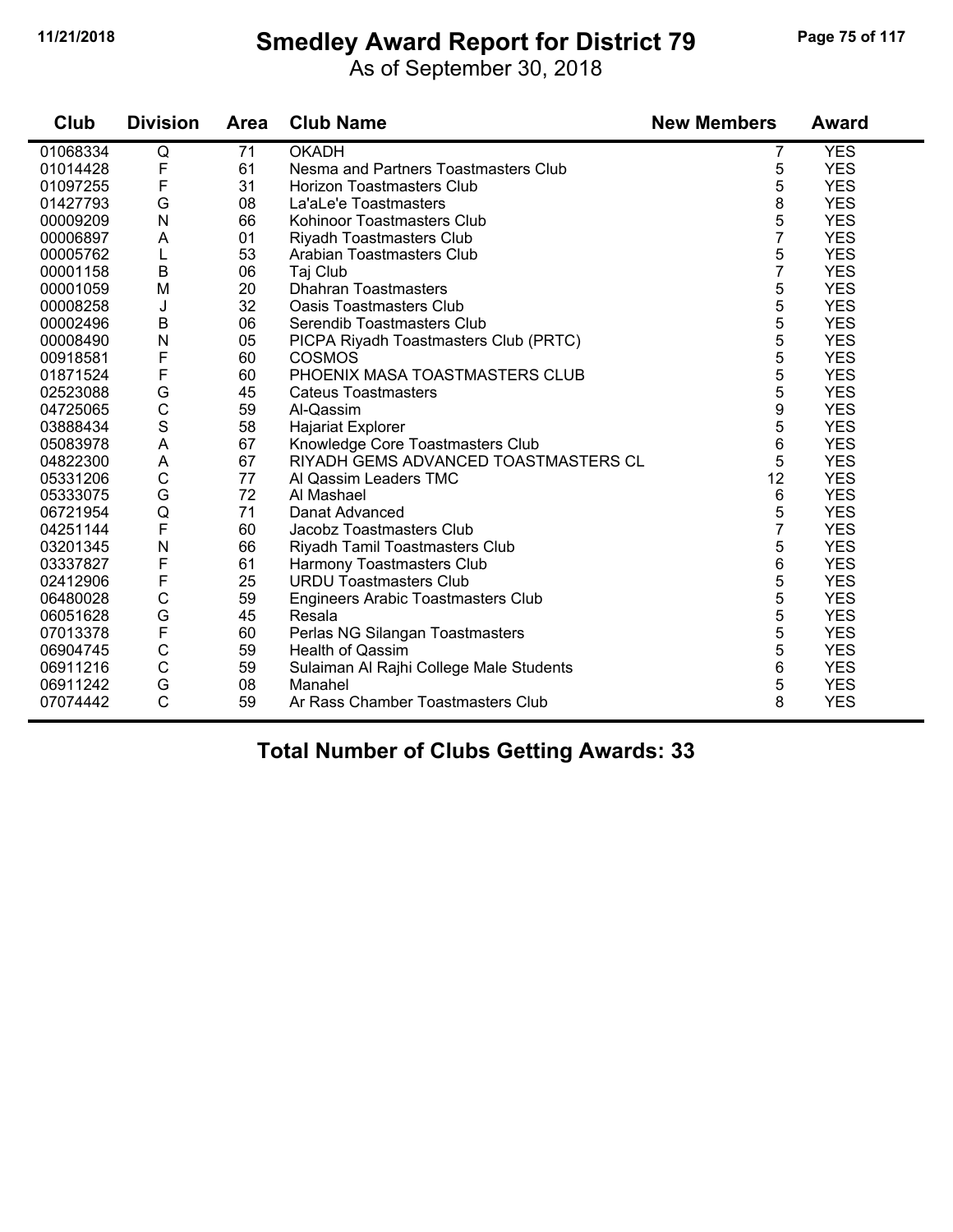# **11/21/2018 Smedley Award Report for District 80 Page 76 of 117**

As of September 30, 2018

| Club     | <b>Division</b> | <b>Area</b> | <b>Club Name</b>                            | <b>New Members</b> | <b>Award</b> |
|----------|-----------------|-------------|---------------------------------------------|--------------------|--------------|
| 06608598 | U               | 05          | Siemens Singapore Toastmasters              | 10                 | <b>YES</b>   |
| 06604523 |                 | 01          | Chui Huay Lim Teochew Toastmasters Club     | 8                  | <b>YES</b>   |
| 05488208 | Ζ               | 04          | Toastmasters @ Duxton                       | 5                  | <b>YES</b>   |
| 05922405 |                 | 02          | <b>Cheran Toastmasters Club</b>             | 5                  | <b>YES</b>   |
| 04069638 | V               | 05          | Yuhua Mandarin Toastmasters Club            | 5                  | <b>YES</b>   |
| 02759712 |                 | 01          | Chui Huay Lim Toastmasters Club             | 12                 | <b>YES</b>   |
| 00670365 | B               | 04          | NTU Alumni Toastmasters Club                | 5                  | <b>YES</b>   |
| 00008531 |                 | 03          | <b>SCCCI Mandarin Club</b>                  | 5                  | <b>YES</b>   |
| 00002548 | G               | 02          | Nee Soon East Toastmasters Club             | 5                  | <b>YES</b>   |
| 00005193 |                 | 04          | Ang Mo Kio C.C. Mandarin Toastmasters Club  | 5                  | <b>YES</b>   |
| 00005105 |                 | 01          | <b>TLCS Club</b>                            | 5                  | <b>YES</b>   |
| 00007691 | ٧               | 05          | Jurong Green Community Club                 | 5                  | <b>YES</b>   |
| 01481742 | A               | 01          | Anchorvale CC                               |                    | <b>YES</b>   |
| 00000357 | U               | 04          | Toastmasters Club Of Singapore              | 14                 | <b>YES</b>   |
| 00009479 |                 | 03          | <b>Bishan Toastmasters Club</b>             | 6                  | <b>YES</b>   |
| 01346644 |                 | 03          | LISHA Tamil Toastmasters Club               | 5                  | <b>YES</b>   |
| 00008816 | D               | 01          | Money Mastery (Singapore) Toastmasters Club | 5                  | <b>YES</b>   |
| 00008833 | Ζ               | 01          | <b>NUS Toastmasters Club</b>                | 29                 | <b>YES</b>   |
| 00691812 | G               | 04          | AIA Toastmasters Club                       | 5                  | <b>YES</b>   |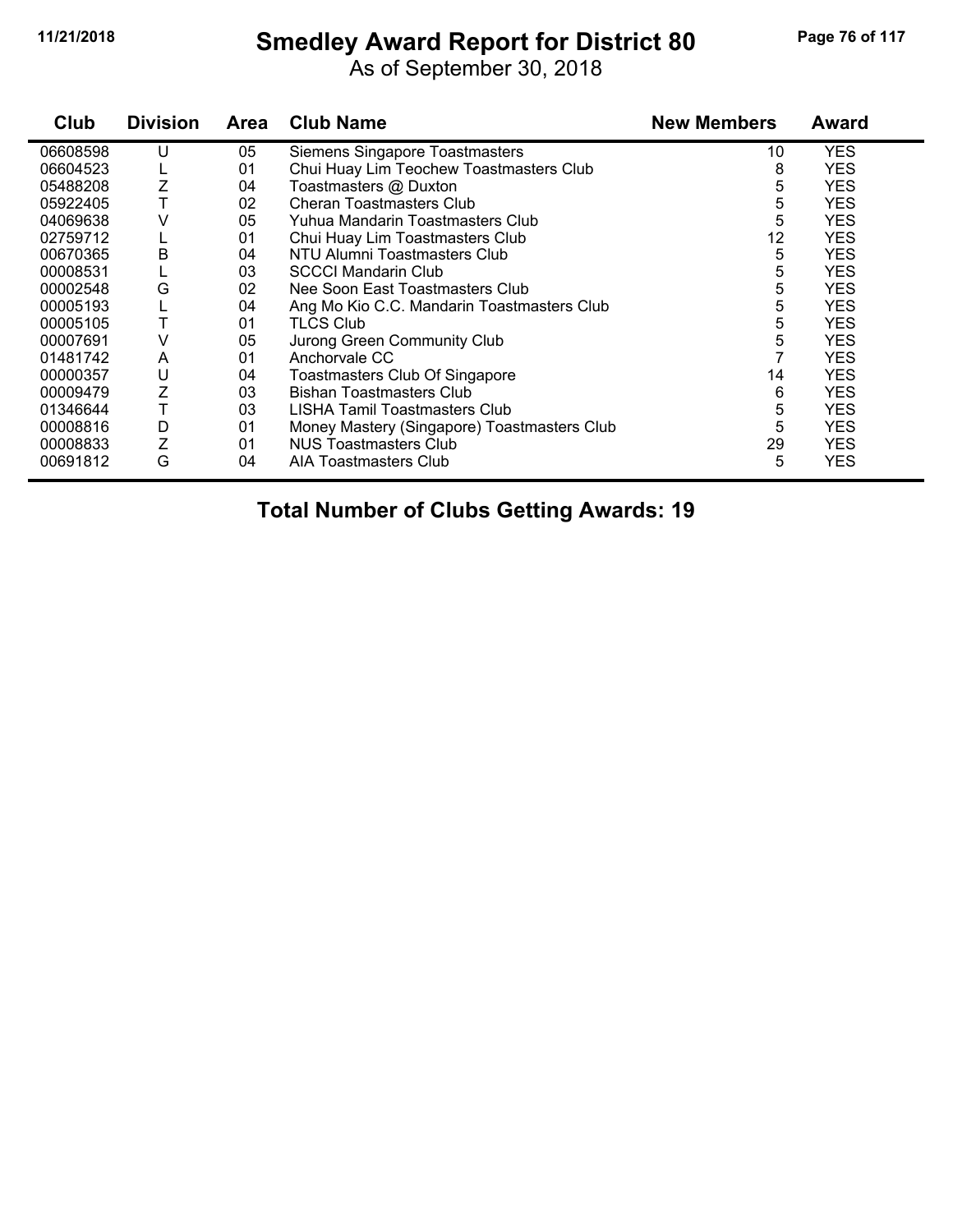# **11/21/2018 Smedley Award Report for District 81 Page 77 of 117**

As of September 30, 2018

| Club     | <b>Division</b> | Area | <b>Club Name</b>                            | <b>New Members</b> | <b>Award</b> |
|----------|-----------------|------|---------------------------------------------|--------------------|--------------|
| 00691079 | Ε               | 31   | Soualiga Corporate Toastmasters Club        | 6                  | <b>YES</b>   |
| 00006546 | D               | 28   | Flamboyant Club                             | 6                  | <b>YES</b>   |
| 01331585 | F               | 41   | <b>MACORP Toastmasters Club</b>             | 6                  | <b>YES</b>   |
| 01280871 | D               | 23   | THE BEES                                    | 8                  | <b>YES</b>   |
| 01036686 | E               | 30   | <b>SXM Achievers</b>                        | 5                  | <b>YES</b>   |
| 00830360 | D               | 22   | Amaryllis Toastmasters Club                 | 5                  | <b>YES</b>   |
| 00864763 | Β               | 12   | <b>CIPS Communicators Toastmasters Club</b> | 6                  | <b>YES</b>   |
| 01972752 | Ε               | 30   | <b>Saint Martin Evolution</b>               | 5                  | <b>YES</b>   |
| 00002687 | F               | 41   | Georgetown Toastmasters Club                | 8                  | <b>YES</b>   |
| 03627535 | A               | 06   | <b>Arikok Toastmasters Club</b>             | 5                  | <b>YES</b>   |
| 05955391 | A               | 07   | Baranca Toastmasters Club                   | 5                  | <b>YES</b>   |
| 05241009 | G               | 45   | Santo Domingo Toastmasters Club             | 5                  | <b>YES</b>   |
| 03314990 | C               | 21   | Nature Isle Toastmasters Club               | 6                  | <b>YES</b>   |
| 04603017 | G               | 42   | Boringuen Toastmasters Club                 | 6                  | <b>YES</b>   |
| 04617742 | E               | 32   | <b>Sugar City Toastmasters</b>              | 6                  | <b>YES</b>   |
| 06780444 | F               | 37   | <b>Toast and Tap Toastmasters Club</b>      | 5                  | <b>YES</b>   |
| 06637397 | A               | 07   | Sin Fronteras Toastmasters Club             | 5                  | <b>YES</b>   |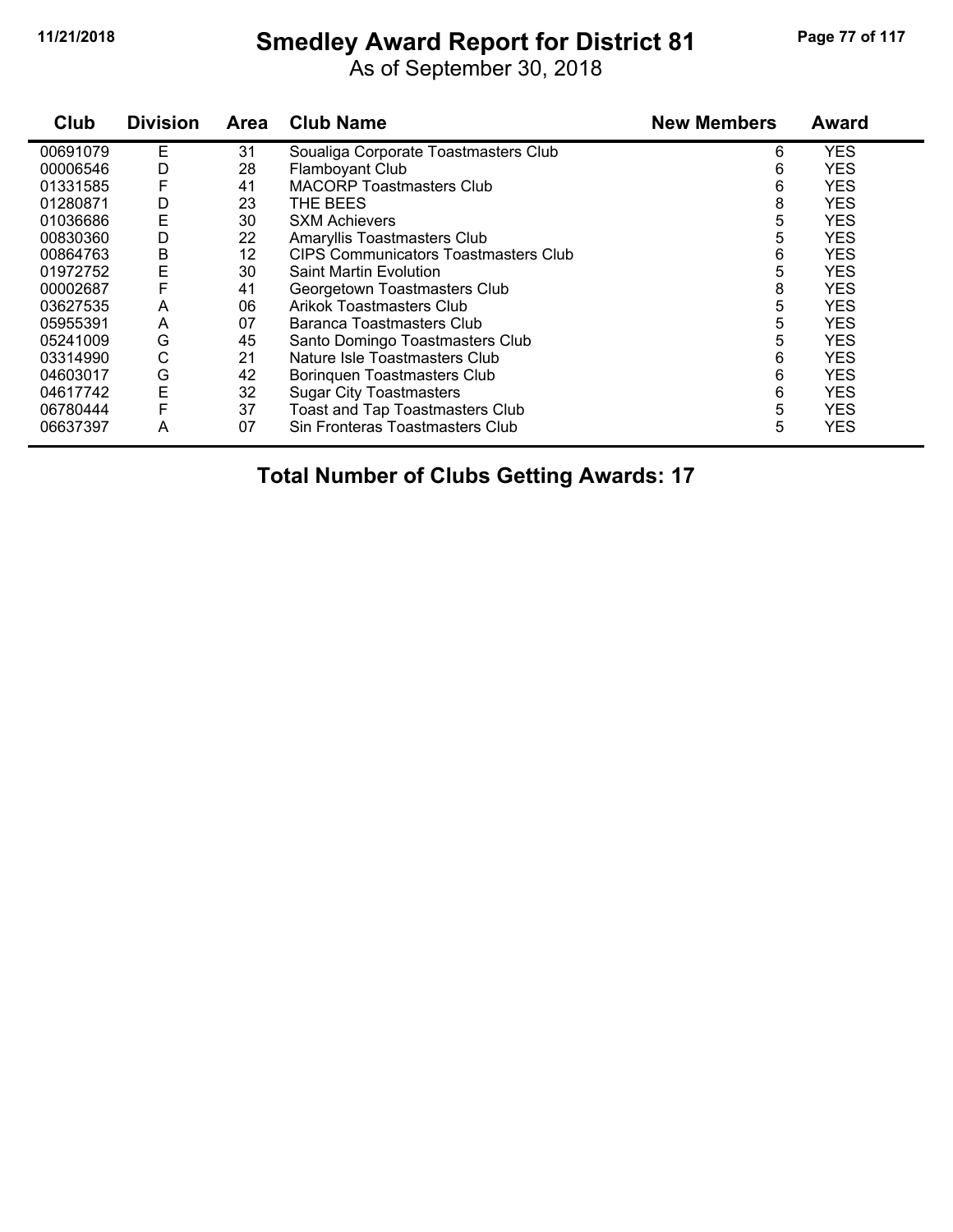$\blacksquare$ 

#### **11/21/2018 Smedley Award Report for District 82 Page 78 of 117**

As of September 30, 2018

| Club                 | <b>Division</b>   | <b>Area</b> | <b>Club Name</b>                                            | <b>New Members</b> | <b>Award</b>             |
|----------------------|-------------------|-------------|-------------------------------------------------------------|--------------------|--------------------------|
| 06650246             | F                 | 02          | <b>UOC Toastmasters Club</b>                                | 5                  | <b>YES</b>               |
| 06650307             | A                 | 05          | <b>Esoft Toastmasters Club</b>                              | 9                  | <b>YES</b>               |
| 06650357             | F                 | 04          | Dowels Toastmasters Club                                    | 7                  | <b>YES</b>               |
| 06899839             | Κ                 | 01          | Panimalar Institute of Technology Toastmasters Clu          | 6                  | <b>YES</b>               |
| 06646561             | Κ                 | 01          | Speak To Lead Toastmasters Club                             | 5                  | <b>YES</b>               |
| 06929313             | A                 | 03          | <b>LALAN Toastmasters Club</b>                              | 6                  | <b>YES</b>               |
| 06931833             | N                 | 03          | <b>CAT Hosur Toastmasters Club</b>                          | 5                  | <b>YES</b>               |
| 06963004             | A                 | 01          | <b>Sunshine Toastmasters Club</b>                           | 9                  | <b>YES</b>               |
| 06072489             | J                 | 02          | Kotahena Toastmasters Club                                  | 6                  | <b>YES</b>               |
| 06058695             | B                 | 05          | Standard Chartered GBS India-OMR Toastmasters               | 5                  | <b>YES</b>               |
| 06479172             | G                 | 01          | Hindustan Toastmasters Club                                 | 28                 | <b>YES</b>               |
| 06522955             | B                 | 04          | <b>KRM Toastmasters Club</b>                                | 8                  | <b>YES</b>               |
| 06128127             | D                 | 03          | Genesys Toastmasters Club                                   | 5                  | <b>YES</b>               |
| 06547348             | J                 | 04          | Prime Group Toastmasters Club                               | 8                  | <b>YES</b>               |
| 06547554             | J                 | 03          | Synopsys Lanka Toastmasters Club                            | 8                  | <b>YES</b>               |
| 06604478             | Н                 | 05          | K & J Champions Toastmasters Club                           | 8                  | <b>YES</b>               |
| 06596709             | D                 | 03          | <b>DTCC Chennai Toastmasters Club</b>                       | 5                  | <b>YES</b>               |
| 06592577             | F                 | 03          | Kadawatha Toastmasters Club                                 | 6                  | <b>YES</b>               |
| 06583856             | Β                 | 04          | Kemin Toastmasters Club                                     | 5                  | <b>YES</b>               |
| 06768767             | H                 | 03          | Vadamaradchi Toastmasters Club                              | 5                  | <b>YES</b>               |
| 06762575             | A                 | 04          | Sarvodaya Toastmasters                                      | 5                  | <b>YES</b>               |
| 06765726             | L                 | 01          | COLOSSUS TOASTMASTERS NIT TRICHY                            | 6                  | <b>YES</b>               |
| 05726507             | D                 | 03          | Ericsson Toastmasters Club                                  | 6                  | <b>YES</b>               |
| 05663570             | M                 | 03          | Sysco Labs SL Toastmasters                                  | 13                 | <b>YES</b>               |
| 05668176             | N                 | 04          | BNY Mellon Technology Chennai Toastmasters Clu              | 5                  | <b>YES</b>               |
| 05580417             | B                 | 03          | Majestic Chennai Toastmasters                               | 6                  | <b>YES</b>               |
| 04628720             | J                 | 04          | Voice of Colombo Toastmasters Club                          | 6                  | <b>YES</b>               |
| 04631334             | F                 | 01          | <b>CBA Toastmasters Club</b>                                | 8                  | <b>YES</b>               |
| 04451861             | $\mathsf B$       | 05          | Ocean's Toastmasters Club                                   | 5                  | <b>YES</b>               |
| 04469699             | L                 | 05          | Coimbatore Speakers Forum                                   | 6                  | <b>YES</b>               |
| 05488551             | D                 | 01          | Franklin Speaking Toastmasters Club                         | 5                  | <b>YES</b>               |
| 05231508             | $\mathsf{C}$      | 05          | <b>HSBC Global Service Centre</b>                           | 10                 | <b>YES</b>               |
| 05505274             | E                 | 05          | Horana Toastmasters Club                                    | 7                  | <b>YES</b>               |
| 04304054             | H                 | 02          | Lunuwila Toastmasters Club                                  | 5                  | <b>YES</b>               |
| 04309638             | T                 | 04          | <b>Rising Pillars Toastmasters Club</b>                     | 8                  | <b>YES</b>               |
| 04142818             | B                 | 05          | Great Lakes Chennai Toastmasters Club                       | 13                 | <b>YES</b>               |
| 03365542             | M                 | 02          | Linea Aqua Toastmasters Club                                | 8                  | <b>YES</b>               |
| 03270615             | L                 | 01          | <b>Trichy Toastmasters Club</b>                             | 5                  | <b>YES</b>               |
| 03414509             | Α                 | 02          | Lions Toastmasters Club                                     | 5                  | <b>YES</b>               |
| 03560488             | G                 | 02          | <b>HCL Expressions Toastmasters Club</b>                    | 5                  | <b>YES</b>               |
| 03578140             | Е                 | 05          | <b>NDB Toastmasters</b>                                     | 5                  | <b>YES</b>               |
| 03598897             | $\mathsf C$       | 01          | <b>Awakening Toastmasters</b>                               | 5                  | <b>YES</b>               |
| 04091394             | Ε                 | 02          | Ceylinco Life Toastmasters Club                             | 7                  | <b>YES</b>               |
| 03075300             | Κ                 | 04          | <b>Coromandel Toastmasters Club</b>                         | 7                  | <b>YES</b>               |
| 03159585             | Ε                 | 02          | <b>SJMS Toastmasters Club</b>                               | 5                  | <b>YES</b>               |
| 02302941             | F                 | 02          | Expolanka Toastmasters Club                                 | 8                  | <b>YES</b>               |
| 02321352             | $\mathsf{C}$      | 02          | Aitken Spence Toastmasters                                  | 5                  | <b>YES</b>               |
| 02148163             | L                 | 04          | <b>Coimbatore Toastmasters Club</b>                         | 5                  | <b>YES</b>               |
| 02188218             |                   | 03          | <b>L&amp;T ECC Toastmasters Club</b>                        | 5                  | <b>YES</b>               |
| 02221629             | G                 | 05          | <b>TCS Insurance Toastmasters Club</b>                      | 5                  | <b>YES</b>               |
| 01514977             | H                 | 01          | Wattala Toastmasters Club                                   | 8                  | <b>YES</b>               |
| 01515466             | M                 | 02          | <b>BEPZ Toastmasters</b>                                    | 8                  | <b>YES</b>               |
| 01553096             | F                 | 03          | <b>Siyane Toastmasters</b>                                  | 10                 | <b>YES</b>               |
| 01600825             | $\mathsf C$       | 04          | Hemas Toastmasters Club                                     | 5                  | <b>YES</b>               |
| 05270893             | J                 | 03          | <b>PLC Toastmasters Club</b>                                | 5                  | <b>YES</b>               |
| 05275304             | C                 | 03          | <b>GET Colombo Toastmasters Club</b>                        | 8                  | <b>YES</b><br><b>YES</b> |
| 05366018             | B                 | 03<br>02    | <b>Towering Speakers</b><br>CMA SRI LANKA TOASTMASTERS CLUB | 6                  | <b>YES</b>               |
| 04903005<br>04859680 | A<br>$\mathsf{C}$ | 05          | Zone24x7 Toastmasters Club                                  | 6<br>6             | <b>YES</b>               |
|                      |                   |             |                                                             |                    |                          |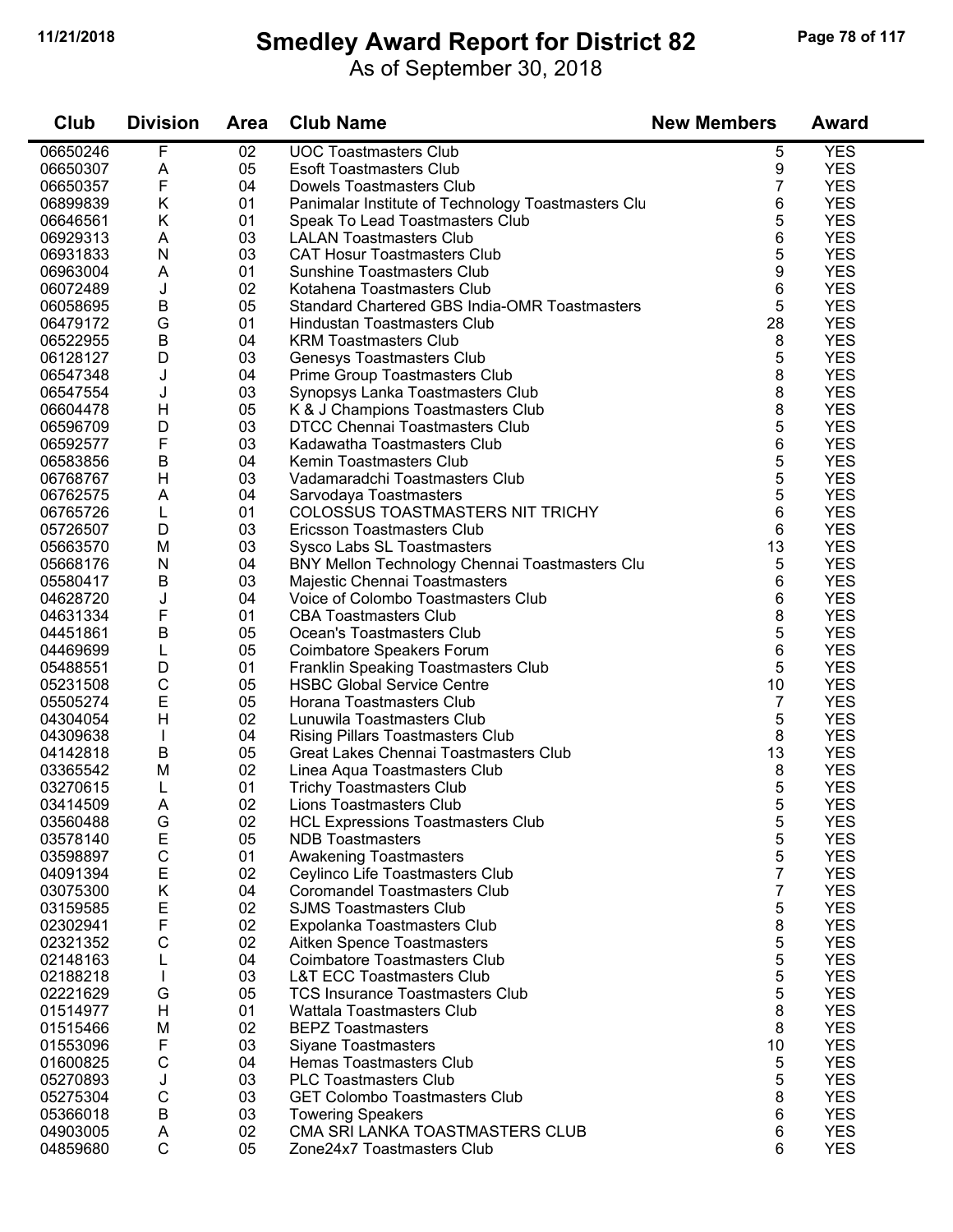# **11/21/2018 Smedley Award Report for District 82 Page 79 of 117**

As of September 30, 2018

| Club     | <b>Division</b> | Area | <b>Club Name</b>                                      | <b>New Members</b> | <b>Award</b> |
|----------|-----------------|------|-------------------------------------------------------|--------------------|--------------|
| 04926628 | $\mathbf{I}$    | 05   | Symantec Toastmasters Club                            | 5                  | <b>YES</b>   |
| 04935335 | Κ               | 02   | <b>DICV Toastmasters</b>                              | 5                  | <b>YES</b>   |
| 05938312 | N               | 01   | Lennox India Toastmasters Club                        | 5                  | <b>YES</b>   |
| 05880520 | E               | 04   | Laugfs Toastmasters Club                              | 8                  | <b>YES</b>   |
| 05477954 | H               | 01   | Pyramid Wilmar Toastmasters Club                      | 5                  | <b>YES</b>   |
| 05747141 | G               | 04   | <b>TCS Maitree SYNDICATE Toastmasters</b>             | 8                  | <b>YES</b>   |
| 05756861 | M               | 02   | <b>LNP Toastmasters Club</b>                          |                    | <b>YES</b>   |
| 05859174 | $\mathsf A$     | 05   | Pan Asia Toastmasters                                 | 5                  | <b>YES</b>   |
| 03613674 | D               | 02   | Hubbell Burndy India Toastmasters Club                | 5                  | <b>YES</b>   |
| 03815299 | L               | 03   | Madurai Toastmasters Club                             | 5                  | <b>YES</b>   |
| 04032159 | A               | 03   | <b>Commercial Bank Toastmasters Club</b>              | 5                  | <b>YES</b>   |
| 03958454 | $\mathsf F$     | 02   | Amana Bank Toastmasters Club                          | 5                  | <b>YES</b>   |
| 02784801 | D               | 02   | <b>BACI Chennai Silver Tongue Toastmaster Chapter</b> | 5                  | <b>YES</b>   |
| 02441171 | D               | 05   | Chennai Communicators Club                            | 5                  | <b>YES</b>   |
| 01861319 | M               | 01   | Moratuwa Toastmasters                                 | 6                  | <b>YES</b>   |
| 02560653 | D               | 04   | TCS Maitree Champions Toastmasters Club               | 5                  | <b>YES</b>   |
| 02568195 | J               | 02   | <b>Fusion Toastmasters Club</b>                       | $\overline{7}$     | <b>YES</b>   |
| 02541805 | J               | 02   | Virtusa CMB                                           | 16                 | <b>YES</b>   |
| 02549382 | H               | 03   | Anuradhapura Toastmasters Club                        | 7                  | <b>YES</b>   |
| 00614737 | E               | 02   | <b>IESL Toastmasters Club</b>                         | 8                  | <b>YES</b>   |
| 00665905 | N               | 03   | Chennai Toastmasters Club                             | 7                  | <b>YES</b>   |
| 00642857 | J               | 01   | <b>HNB Toastmasters Club</b>                          | 5                  | <b>YES</b>   |
| 00649172 | J               | 04   | Serendib Toastmasters Club                            | 12                 | <b>YES</b>   |
| 00918669 | F               | 01   | <b>Bcis Toastmasters Club</b>                         | 5                  | <b>YES</b>   |
| 01223622 | $\mathsf A$     | 05   | <b>Nations Toastmasters</b>                           | 5                  | <b>YES</b>   |
| 01223810 | Н               | 03   | Jaffna Toastmasters Club (JTMC)                       | 5                  | <b>YES</b>   |
| 00007639 | H               | 04   | SriLankan Airlines Toastmasters Club                  | 5                  | <b>YES</b>   |
| 00005324 | A               | 02   | The Colombo Toastmasters Club                         | 6                  | <b>YES</b>   |
| 01888115 | M               | 04   | Bank of Ceylon Toastmasters Club                      | 8                  | <b>YES</b>   |
| 01424892 | F               | 02   | <b>Union Assurance Toastmasters</b>                   | 5                  | <b>YES</b>   |
| 01391757 | A               | 01   | Dialog Toastmasters Club                              | 6                  | <b>YES</b>   |
| 01401009 | $\mathsf{H}$    | 01   | Lyceum Wattala Toastmasters                           | 5                  | <b>YES</b>   |
| 02072381 | $\sf B$         | 02   | <b>CatMiner Toastmasters Club</b>                     | 8                  | <b>YES</b>   |
| 01982862 | E               | 03   | Word Blasters Toastmasters Club                       | 9                  | <b>YES</b>   |
| 02009282 | D               | 02   | Chennai Speakers Forum                                | 5                  | <b>YES</b>   |
| 00861227 | E               | 05   | CIMA Sri Lanka Toastmasters Club                      | 6                  | <b>YES</b>   |
| 01128480 | Κ               | 05   | <b>Medley Toastmasters Club</b>                       | 5                  | <b>YES</b>   |
| 01050359 | $\mathsf B$     | 04   | Chennai Wordsmiths Toastmasters Club                  | 12                 | <b>YES</b>   |
| 00968050 | Κ               | 01   | DXC Chennai Chapter Toastmasters                      | 5                  | <b>YES</b>   |
| 01244213 | $\mathsf C$     | 05   | <b>IFS Toastmasters Club</b>                          | 5                  | <b>YES</b>   |
| 01334805 | E               | 04   | <b>IPM Toastmasters Club</b>                          | 5                  | <b>YES</b>   |
| 01338612 | G               | 01   | PayPal Chennai Toastmasters Club                      | 5                  | <b>YES</b>   |
| 01355969 | E               | 04   | <b>AATSL Toastmasters Club</b>                        | 8                  | <b>YES</b>   |
| 01357117 | F               | 04   | HILL CAPITAL TOASTMASTERS                             | 5                  | <b>YES</b>   |
| 01363550 | $\mathsf B$     | 02   | <b>Madras Toastmasters Club</b>                       | 5                  | <b>YES</b>   |
|          |                 |      |                                                       |                    |              |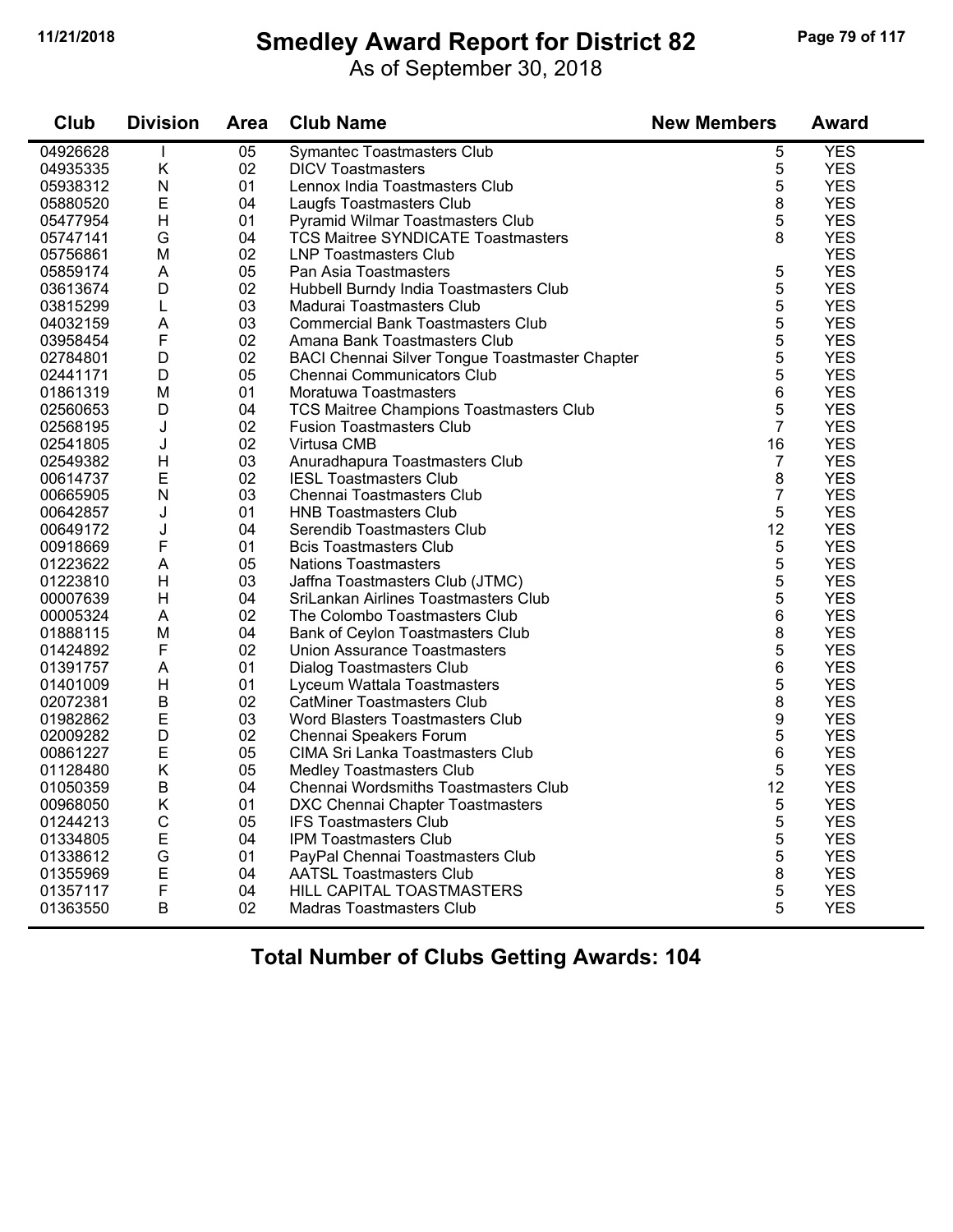#### **11/21/2018 Smedley Award Report for District 83 Page 80 of 117**

As of September 30, 2018

| <b>Club</b> | <b>Division</b> | <b>Area</b> | <b>Club Name</b>                    | <b>New Members</b> | Award |  |
|-------------|-----------------|-------------|-------------------------------------|--------------------|-------|--|
| 00728513    | B               | 21          | Hunterdon Speak Easy Club           | 5                  | YES   |  |
| 01481011    | B               | 21          | <b>Clinton Toastmasters</b>         |                    | YES   |  |
| 03972683    | D               | 44          | Dialogue Party Toastmasters Club    | 5                  | YES   |  |
| 03938656    | D               | 44          | <b>DP&amp;C Toastmasters</b>        | 11                 | YES   |  |
| 05869336    | н               | 81          | University Heights Toastmasters     | 5                  | YES   |  |
| 04792039    | G               | 74          | <b>Quest Diagnostics Madison</b>    | 8                  | YES   |  |
| 01506768    |                 | 94          | <b>Rockland Toastmasters</b>        | 6                  | YES   |  |
| 03051875    | С               | 31          | The Toast of RMS                    | 13                 | YES   |  |
| 06804651    | D               | 41          | Dr. Reddy's Laboratories            | 6                  | YES   |  |
| 07022262    | D               | 41          | <b>Trac Intermodal Toastmasters</b> | 8                  | YES   |  |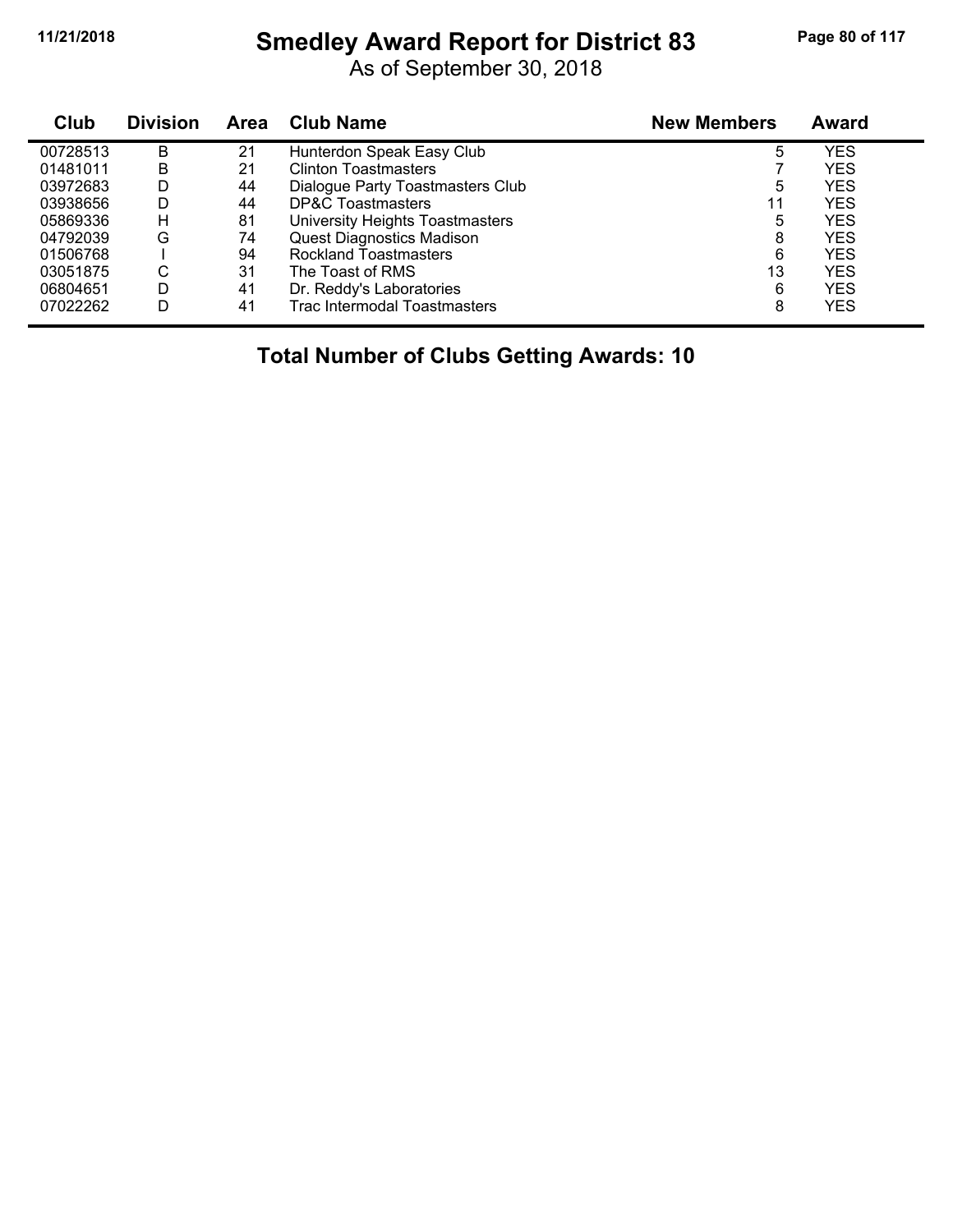# **11/21/2018 Smedley Award Report for District 84 Page 81 of 117**

As of September 30, 2018

| Club     | <b>Division</b> | <b>Area</b> | <b>Club Name</b>                | <b>New Members</b> | <b>Award</b> |
|----------|-----------------|-------------|---------------------------------|--------------------|--------------|
| 01580631 | A               | 10          | Toast to DB                     | 5                  | <b>YES</b>   |
| 00001841 | E               | 50          | Osceola Club                    | 9                  | <b>YES</b>   |
| 00002362 | E               | 55          | Turnpike Toasters Club          | 5                  | <b>YES</b>   |
| 00001980 | F               | 63          | Orange Park Toastmasters Club   | 6                  | <b>YES</b>   |
| 00006861 |                 | 92          | Omni Toastmasters Club 6861     | 5                  | <b>YES</b>   |
| 00009269 | B               | 22          | Toast-Stars Club                | 5                  | <b>YES</b>   |
| 00006084 | С               | 31          | Downtown Toastmasters Club      |                    | <b>YES</b>   |
| 00000028 | С               | 30          | Orlando Toastmasters Club       |                    | YES          |
| 00001134 |                 | 91          | Daytona Beach Toastmasters Club | 9                  | <b>YES</b>   |
| 00003179 | D               | 43          | Oviedo Toastmasters             | 5                  | <b>YES</b>   |
| 00004051 | E               | 53          | <b>Plant City Toastmasters</b>  | 9                  | <b>YES</b>   |
| 01948459 | G               | 73          | <b>Clermont Toastmasters</b>    | 5                  | YES          |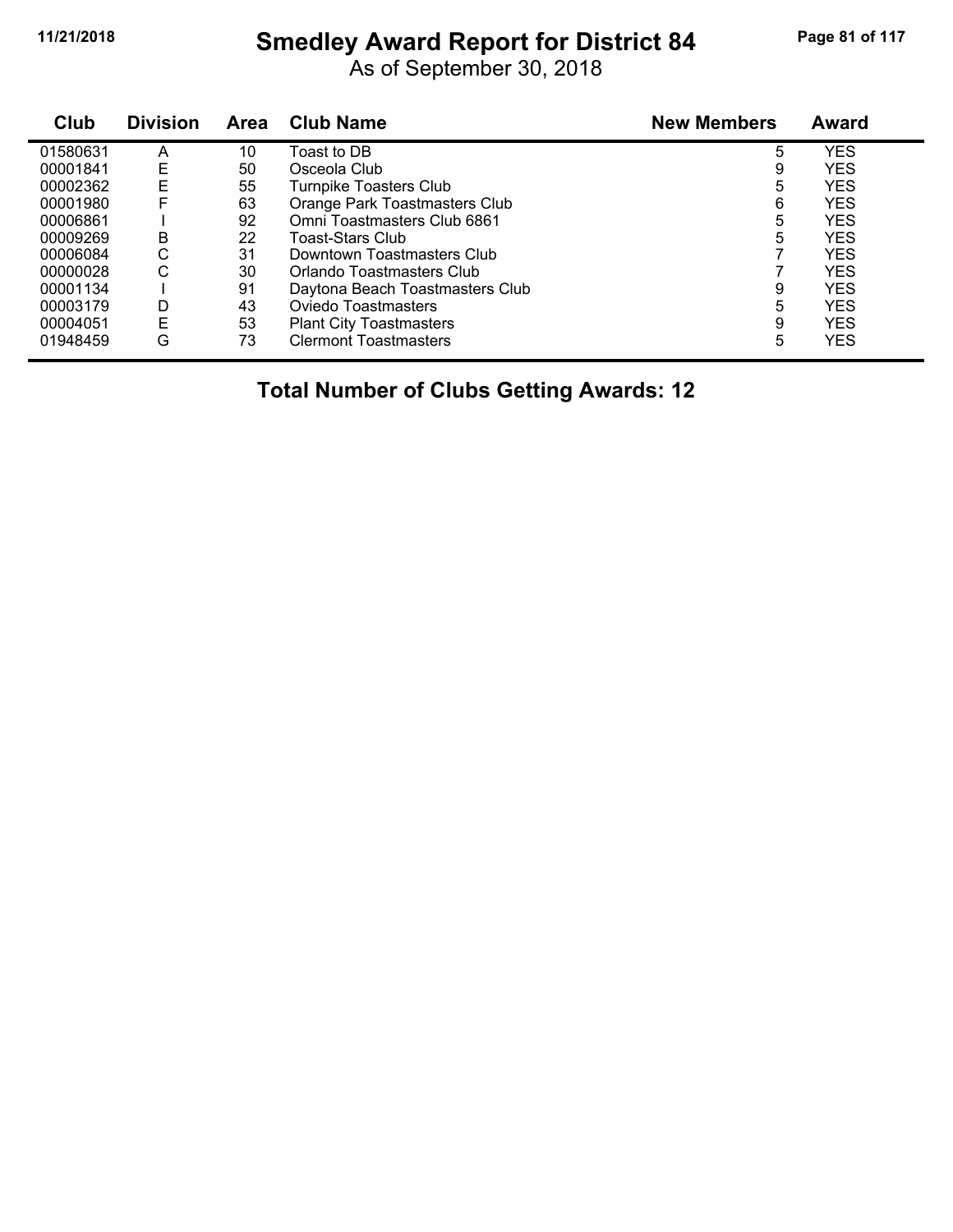# **11/21/2018 Smedley Award Report for District 85 Page 82 of 117**

As of September 30, 2018

| Club     | <b>Division</b> | <b>Area</b> | <b>Club Name</b>                                | <b>New Members</b> | <b>Award</b> |
|----------|-----------------|-------------|-------------------------------------------------|--------------------|--------------|
| 01122845 | S               | 01          | <b>Suzhou Toastmasters Club</b>                 | 6                  | <b>YES</b>   |
| 01012036 | L               | 04          | Shanghai Talent Discovery Bilingual TMC         | 6                  | <b>YES</b>   |
| 00817728 | U               | 02          | Shanghai Dynamic Mandarin Club                  | 6                  | <b>YES</b>   |
| 01224488 | Z               | 03          | WestLake Bilingual                              | 5                  | <b>YES</b>   |
| 01490476 | $\circ$         | 02          | <b>Bilingual Drama Toastmasters Club</b>        | 5                  | <b>YES</b>   |
| 01530787 | U               | 02          | Toastmasters Club FedEx@Shanghai                | 7                  | <b>YES</b>   |
| 01524822 | Т               | 05          | Alcatel-Lucent Smart Speakers Nanjing           | 6                  | <b>YES</b>   |
| 01527423 | Y               | 03          | Wenzhou Friends Toastmaster Club                | 5                  | <b>YES</b>   |
| 02190569 |                 | 02          | Ford Shanghai Toastmasters Club                 | 6                  | <b>YES</b>   |
| 02164490 | T               | 04          | Nanjing HROP Toastmasters Club                  | 5                  | <b>YES</b>   |
| 01670504 | N               | 04          | 5A+ Professional Speakers Shanghai Toastmasters | 11                 | <b>YES</b>   |
| 06824646 | U               | 05          | Louyushe Toastmasters Club                      | 5                  | <b>YES</b>   |
| 06826113 | N               | 02          | <b>3M China Toastmasters Club</b>               | 12                 | <b>YES</b>   |
| 04398123 | S               | 02          | Suzhou Bilingual Toastmasters Club              | 5                  | <b>YES</b>   |
| 04899503 | $\mathsf Q$     | 01          | AMD-iLead-TMC                                   | 6                  | <b>YES</b>   |
| 05315986 | $\circ$         | 02          | Shanghai Miracle Persuasive Speakers TMC        | 6                  | <b>YES</b>   |
| 05453419 | S               | 05          | Changzhou Toastmasters Club                     | 5                  | <b>YES</b>   |
| 05991914 | $\mathbf S$     | 03          | Knowles Toastmasters Club                       | 5                  | <b>YES</b>   |
| 04067934 | T               | 05          | Nanjing Student Elite Toastmasters Club         | 9                  | <b>YES</b>   |
| 02666677 | U               | 05          | Nantong No. 1 Toastmasters Club                 | 5                  | <b>YES</b>   |
| 02478206 | Υ               | 01          | Ningbo No. 1 Toastmasters Club                  |                    | <b>YES</b>   |
| 02771670 | ${\sf R}$       | 02          | Lenovo Le-Sharing Bilingual Toastmasters Club   | 6                  | <b>YES</b>   |
| 02708270 | $\mathsf{R}$    | 04          | Dow Magic Toastmasters Club                     | 6                  | <b>YES</b>   |
| 06984897 | Τ               | 03          | NJ Elite Management TMC                         | 6                  | <b>YES</b>   |
| 06591407 | Z               | 02          | <b>XIASHA Toastmasters Club</b>                 | 5                  | <b>YES</b>   |
| 07026431 | T               | 06          | A.A.C.T.P. HeFei Toastmasters Club              | 7                  | <b>YES</b>   |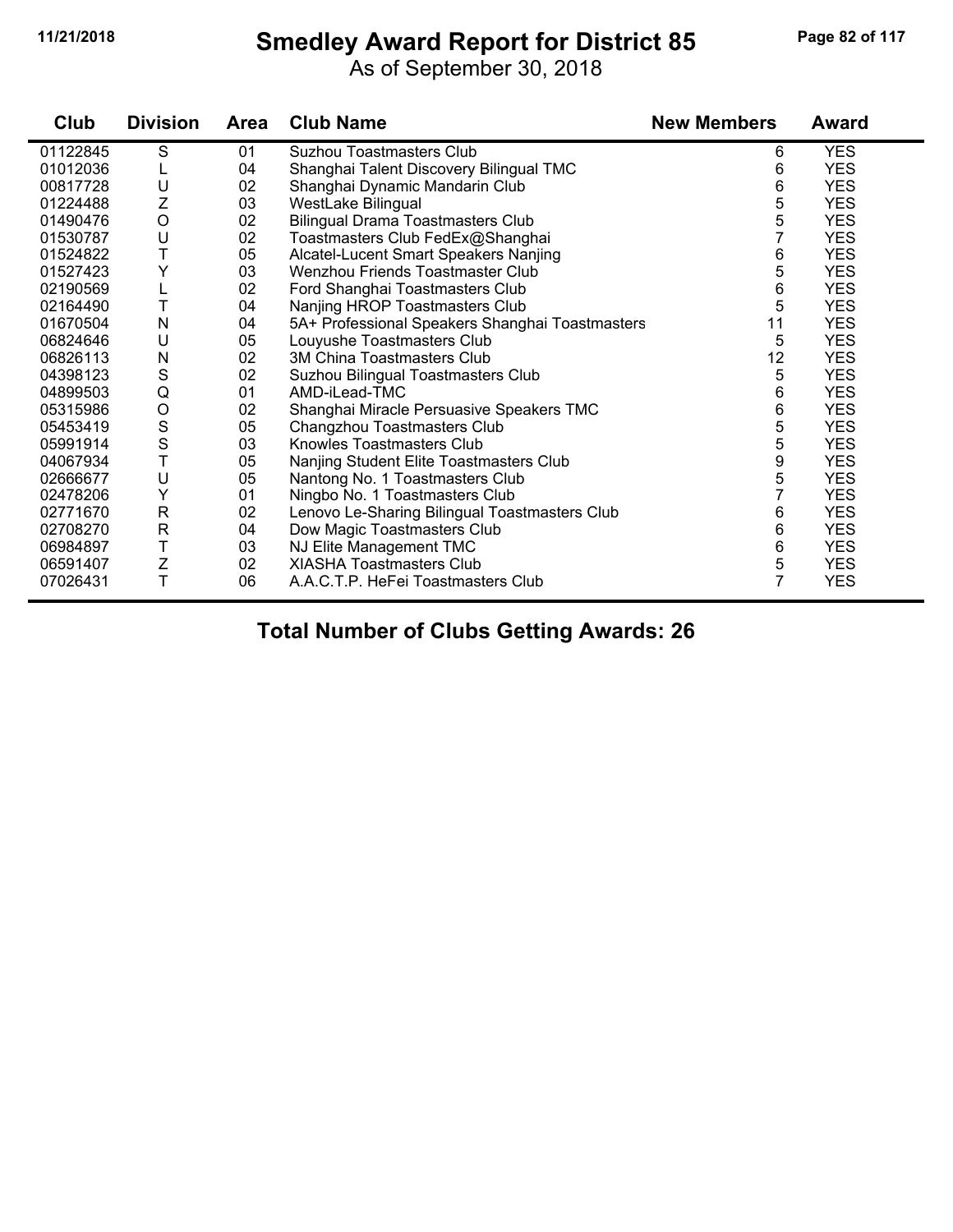# **11/21/2018 Smedley Award Report for District 86 Page 83 of 117**

As of September 30, 2018

| Club     | <b>Division</b> | Area | <b>Club Name</b>                              | <b>New Members</b> | <b>Award</b> |
|----------|-----------------|------|-----------------------------------------------|--------------------|--------------|
| 05242727 | А               | 23   | <b>IIBA Markham Toastmasters Club</b>         | 5                  | YES          |
| 04662653 | A               | 28   | Cornell Markham Toastmasters                  | 5                  | YES          |
| 01460785 | B               | 33   | <b>Brampton Speakeasy Toastmasters</b>        | 5                  | YES          |
| 00005456 | С               | 45   | <b>Confidently Speaking Toastmasters Club</b> | 5                  | YES          |
| 00003206 |                 | 94   | <b>Guelph Public Speakers</b>                 | 5                  | YES          |
| 00007976 |                 | 53   | <b>Stoney Creek Toastmasters</b>              | 5                  | YES          |
| 00006288 | D               | 85   | City Centre Club                              | 5                  | YES          |
| 00006307 |                 | 51   | McMaster Club                                 | 5                  | YES          |
| 00001603 | М               | 11   | Barrie Toastmasters Club                      | 5                  | YES          |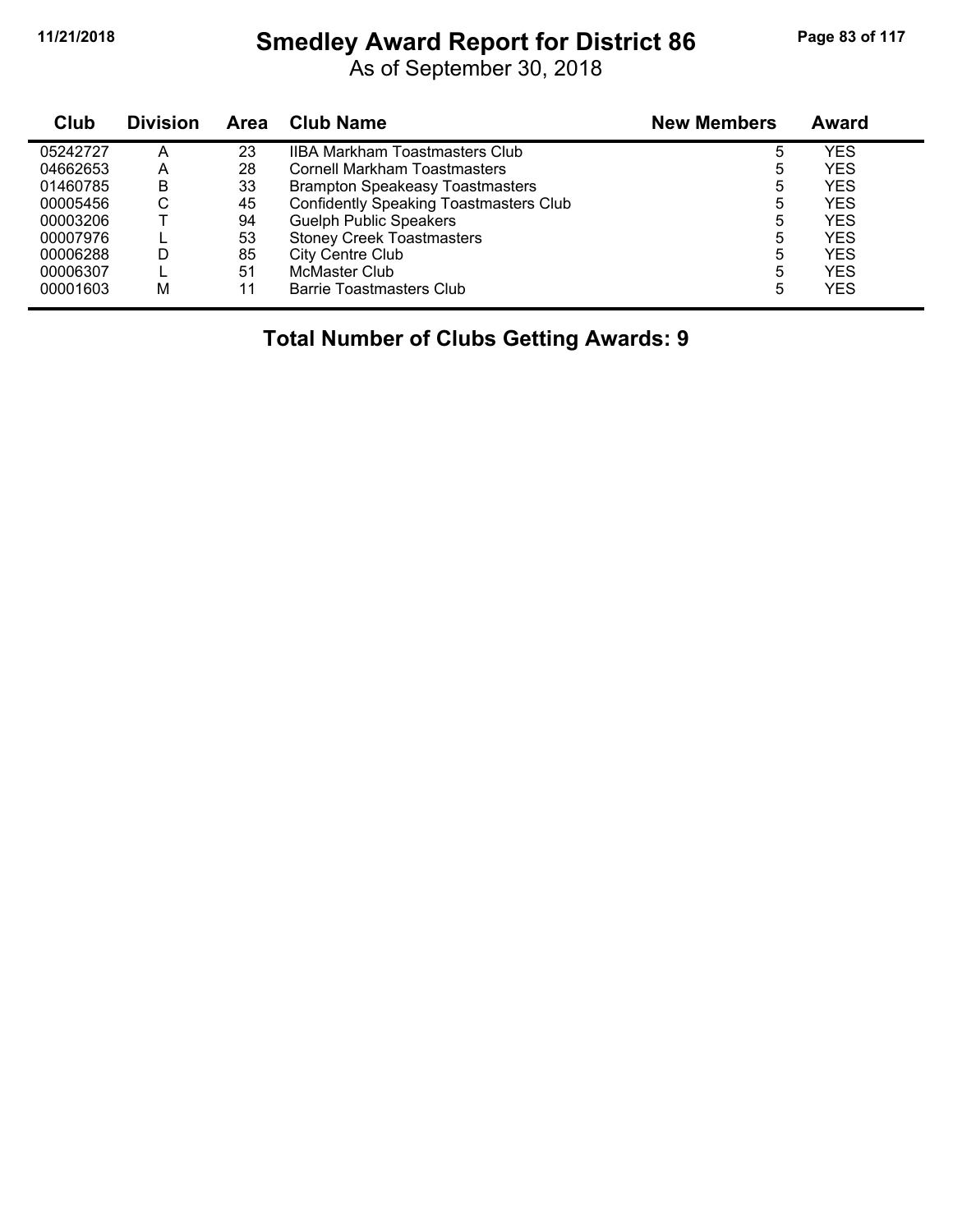# **11/21/2018 Smedley Award Report for District 87 Page 84 of 117**

As of September 30, 2018

| Club     | <b>Division</b> | Area | <b>Club Name</b>                        | <b>New Members</b> | <b>Award</b> |
|----------|-----------------|------|-----------------------------------------|--------------------|--------------|
| 00009747 | B               | 01   | Metropolitan Club                       |                    | YES          |
| 00004067 |                 | 01   | Jakarta Toastmasters Club               | 6                  | <b>YES</b>   |
| 01060760 | н               | 04   | Medan Miracle Pidato Club               |                    | <b>YES</b>   |
| 01197998 | B               | 04   | Universitas Indonesia Toastmasters Club | 5                  | <b>YES</b>   |
| 00004384 | S               | 04   | Sibu Mandarin Club                      | 5                  | <b>YES</b>   |
| 04634530 | G               | 03   | Dojo Toastmasters Club                  | 6                  | <b>YES</b>   |
| 01737990 |                 | 03   | <b>BKF Toastmasters Club</b>            | 5                  | <b>YES</b>   |
| 05432728 | в               | 01   | Pediatric CIPTO Toastmasters Club       | 6                  | <b>YES</b>   |
| 05790633 |                 | 01   | Berlian Toastmasters Club               |                    | <b>YES</b>   |
| 01840115 | н               | 05   | Binjai Platinum                         | 5                  | <b>YES</b>   |
| 03653156 | н               | 04   | Binjai Quantum Toastmasters Pidato Club | 5                  | <b>YES</b>   |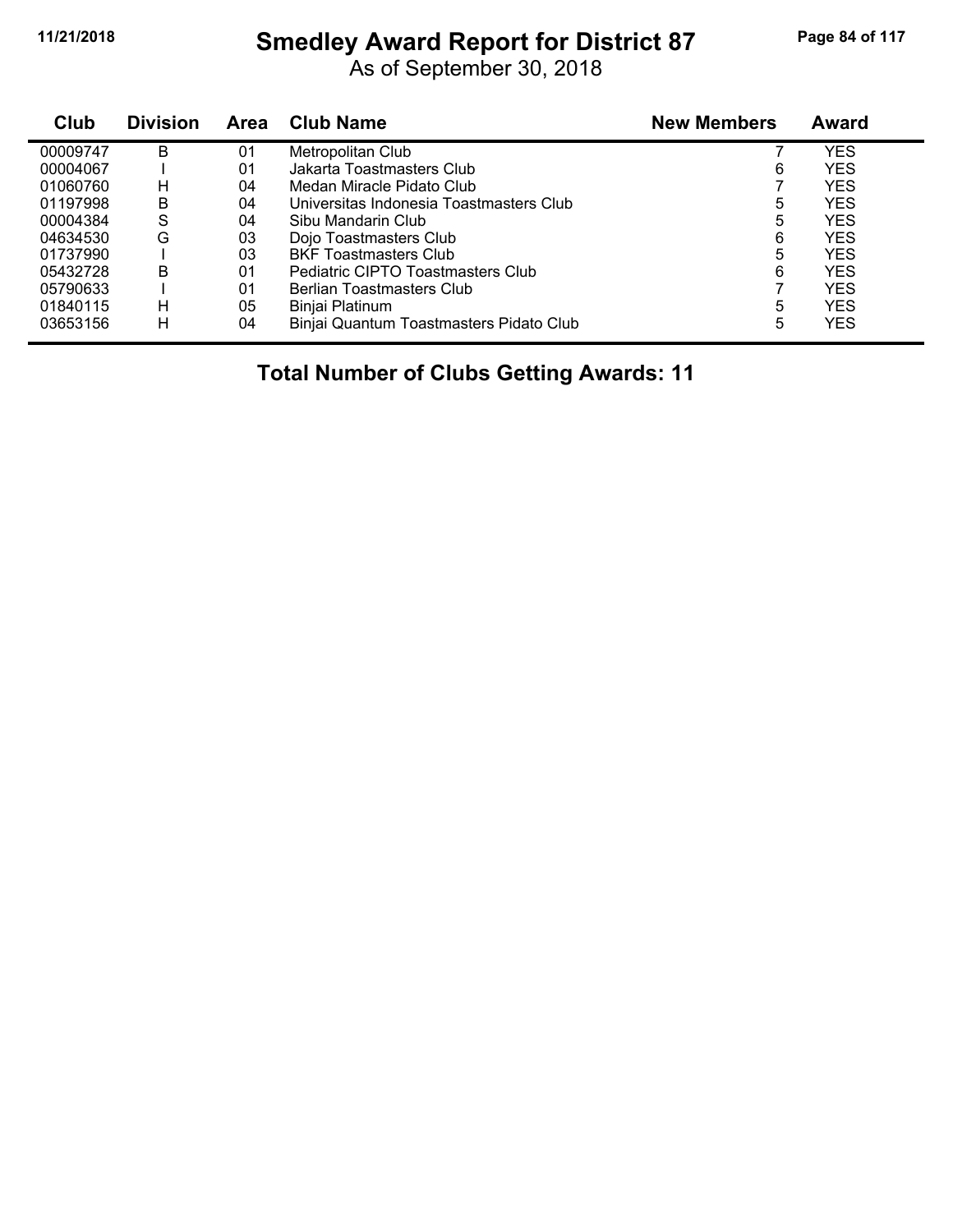#### **11/21/2018 Smedley Award Report for District 88 Page 85 of 117**

As of September 30, 2018

| Club     | <b>Division</b> | <b>Area</b> | <b>Club Name</b>                              | <b>New Members</b> | <b>Award</b> |
|----------|-----------------|-------------|-----------------------------------------------|--------------------|--------------|
| 04054926 | B               | 04          | Spark Time Bilingual Toastmasters Club        | 5                  | <b>YES</b>   |
| 04679646 | H               | 01          | Xi'an Hi-Tech Toastmasters Club               | 9                  | <b>YES</b>   |
| 04757386 | E               | 01          | <b>DLSP Toastmasters Club</b>                 | 8                  | <b>YES</b>   |
| 01600441 | G               | 03          | Alcatel-Lucent Qingdao Toastmasters Club      | 5                  | <b>YES</b>   |
| 02880809 |                 | 04          | Beihang Toastmasters Club                     | 5                  | <b>YES</b>   |
| 05785478 | B               | 02          | Yizhan A.A.C.T.P. Toastmasters                | 5                  | <b>YES</b>   |
| 01566927 | E               | 05          | Xylem Shenyang Dream Flying Toastmasters Club | 5                  | <b>YES</b>   |
| 03029655 | A               | 01          | ShareWithU                                    | 5                  | <b>YES</b>   |
| 04570390 | $\mathsf{C}$    | 03          | Keysight Toastmasters Club                    | 6                  | <b>YES</b>   |
| 04144284 | D               | 03          | Thomson Reuters Toastmasters @ Beijing        | 5                  | <b>YES</b>   |
| 06806006 | $\mathsf F$     | 02          | Tianjin Trainers Toastmasters Club            | 5                  | <b>YES</b>   |
| 06815804 | A               | 03          | Life Partner Toastmasters Club                | 5                  | <b>YES</b>   |
| 06854858 | Н               | 03          | <b>ACE Bilingual Toastmasters Club</b>        | 5                  | <b>YES</b>   |
| 06833224 | E               | 01          | Rockwell Dalian Toastmasters Club             | 6                  | <b>YES</b>   |
| 06765823 | A               | 04          | The Bookworm Beijing Toastmasters Club        | 5                  | <b>YES</b>   |
| 05601856 | $\mathsf{H}$    | 04          | Taiyuan English Salon Toastmasters Club       | 11                 | <b>YES</b>   |
| 01180356 | $\sf B$         | 02          | A1 Toastmasters Club                          | $\overline{7}$     | <b>YES</b>   |
| 00009237 | F               | 01          | Tianjin No.1 Toastmasters Club                | 5                  | <b>YES</b>   |
| 00887575 | B               | 01          | China Capital Toastmasters Club               | 7                  | <b>YES</b>   |
| 01348047 | D               | 02          | Athena Toastmasters Club                      | 5                  | <b>YES</b>   |
| 01336415 | D               | 02          | <b>IBM Beijing Toastmasters Club</b>          | 11                 | <b>YES</b>   |
| 01121637 | E               | 01          | Dalian Number One Toastmasters Club           | 5                  | <b>YES</b>   |
| 01377165 | D               | 03          | Lenovo Northstar                              | 5                  | <b>YES</b>   |
| 06590440 | $\mathsf{F}$    | 04          | BinHai Bilingual Toastmasters Club            | 5                  | <b>YES</b>   |
| 06559909 | H               | 04          | A.A.C.T.P. Taiyuan Toastmasters Club          | 5                  | <b>YES</b>   |
| 06493160 |                 | 03          | Mind Keys Bilingual Toastmasters Club         | 5                  | <b>YES</b>   |
| 06046137 | H               | 03          | A.A.C.T.P Xi'an Toastmasters Club             | 9                  | <b>YES</b>   |
| 06975214 |                 | 01          | A.A.C.T.P. Qihang Toastmasters                | 7                  | <b>YES</b>   |
| 06954223 | E               | 01          | Dalian MBA Toastmasters Club                  | 6                  | <b>YES</b>   |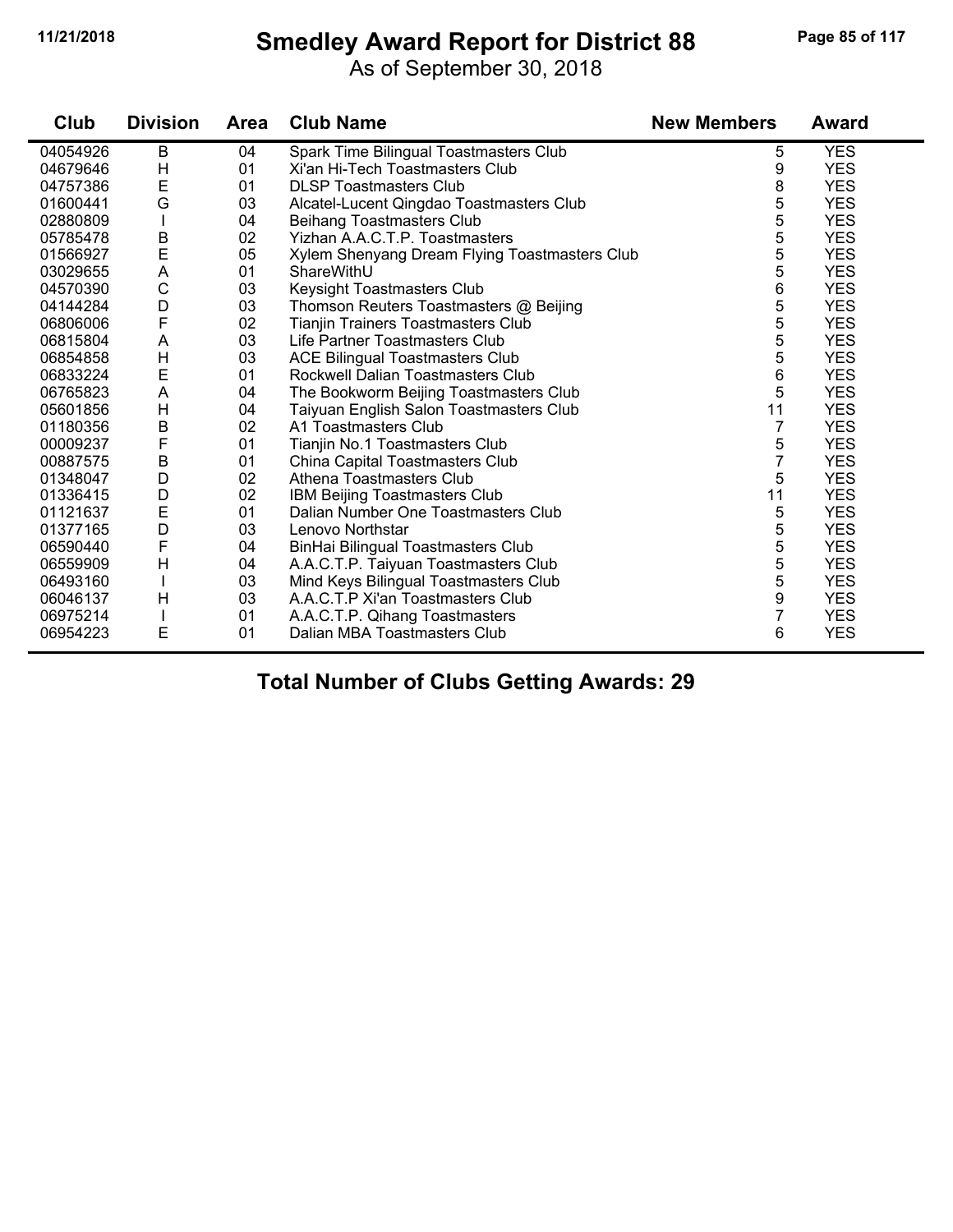#### **11/21/2018 Smedley Award Report for District 89 Page 86 of 117**

As of September 30, 2018

| Club     | <b>Division</b> | Area | <b>Club Name</b>                              | <b>New Members</b> | <b>Award</b> |
|----------|-----------------|------|-----------------------------------------------|--------------------|--------------|
| 06632988 |                 | 01   | Wonderful Life Toastmasters Club              | 7                  | <b>YES</b>   |
| 06630062 | Υ               | 01   | <b>Bloomer Toastmasters</b>                   | 7                  | <b>YES</b>   |
| 06048162 | G               | 04   | <b>UBS Hong Kong Toastmasters</b>             | 5                  | <b>YES</b>   |
| 06536696 | K               | 01   | Mabuhay Toastmasters Club                     | 5                  | <b>YES</b>   |
| 07065625 | W               | 01   | Leadshow Mandarin Toastmasters Club           | 6                  | <b>YES</b>   |
| 01976054 | Υ               | 01   | <b>Spring City Toastmasters</b>               | 5                  | <b>YES</b>   |
| 00750773 | $\mathsf{H}$    | 04   | Aon Toastmasters Club                         | 5                  | <b>YES</b>   |
| 01299032 | M               | 01   | <b>CCB Xiamen Mandarin Toastmasters Club</b>  | 5                  | <b>YES</b>   |
| 01373522 |                 | 02   | Chang Yan Mandarin Toastmasters Club          | 6                  | <b>YES</b>   |
| 01270299 | W               | 01   | First Fuzhou Toastmasters Club                | 6                  | <b>YES</b>   |
| 00997786 | M               | 02   | <b>CCB Xiamen Toastmasters Club</b>           | 5                  | <b>YES</b>   |
| 00931493 | G               | 03   | <b>Professional and Graduates</b>             | 5                  | <b>YES</b>   |
| 00007718 | N               | 03   | Guangzhou Toastmasters Club                   | 6                  | <b>YES</b>   |
| 01472867 | W               | 02   | Dell Toastmasters International Club (Xiamen) | 6                  | <b>YES</b>   |
| 06777019 | $\mathsf{R}$    | 03   | Zhongshan Torchlight Toastmasters Club        | 6                  | <b>YES</b>   |
| 04206559 | Κ               | 02   | <b>GIA Toastmasters Club</b>                  | 5                  | <b>YES</b>   |
| 01584626 | P               | 02   | <b>Discovery Toastmasters Club</b>            | 8                  | <b>YES</b>   |
| 01540850 | E<br>E          | 02   | Guangzhou Bilingual Toastmasters Club         | 8                  | <b>YES</b>   |
| 01522699 |                 | 02   | Guangzhou eStar Toastmasters Club             | 6                  | <b>YES</b>   |
| 01645167 | P               | 03   | Chengdu WExpress Toastmasters Club            | 5                  | <b>YES</b>   |
| 05948413 | D               | 01   | A.A.C.T.P. Shenzhen Toastmasters Club         | 9                  | <b>YES</b>   |
| 05953736 | $\mathsf{R}$    | 01   | <b>Maoming Toastmasters Club</b>              | $\overline{7}$     | <b>YES</b>   |
| 05954048 | $\mathsf{R}$    | 01   | Earth Chinese Toastmasters Club               | 5                  | <b>YES</b>   |
| 05391513 | D               | 02   | Leader Toastmaster Club                       | 6                  | <b>YES</b>   |
| 04935417 | Υ               | 02   | Huan Yu Toastmasters                          | 5                  | <b>YES</b>   |
| 05028659 |                 | 03   | Learn and Grow Toastmasters Club              | 6                  | <b>YES</b>   |
| 02541596 | S               | 02   | Dongguan Toastmasters Club                    | 5                  | <b>YES</b>   |
| 04708101 | $\circ$         | 04   | Fung Academy Toastmasters Club Hong Kong      | 5                  | <b>YES</b>   |
| 03867168 | Z               | 01   | New Experience Toastmasters Club Hong Kong    | 5                  | <b>YES</b>   |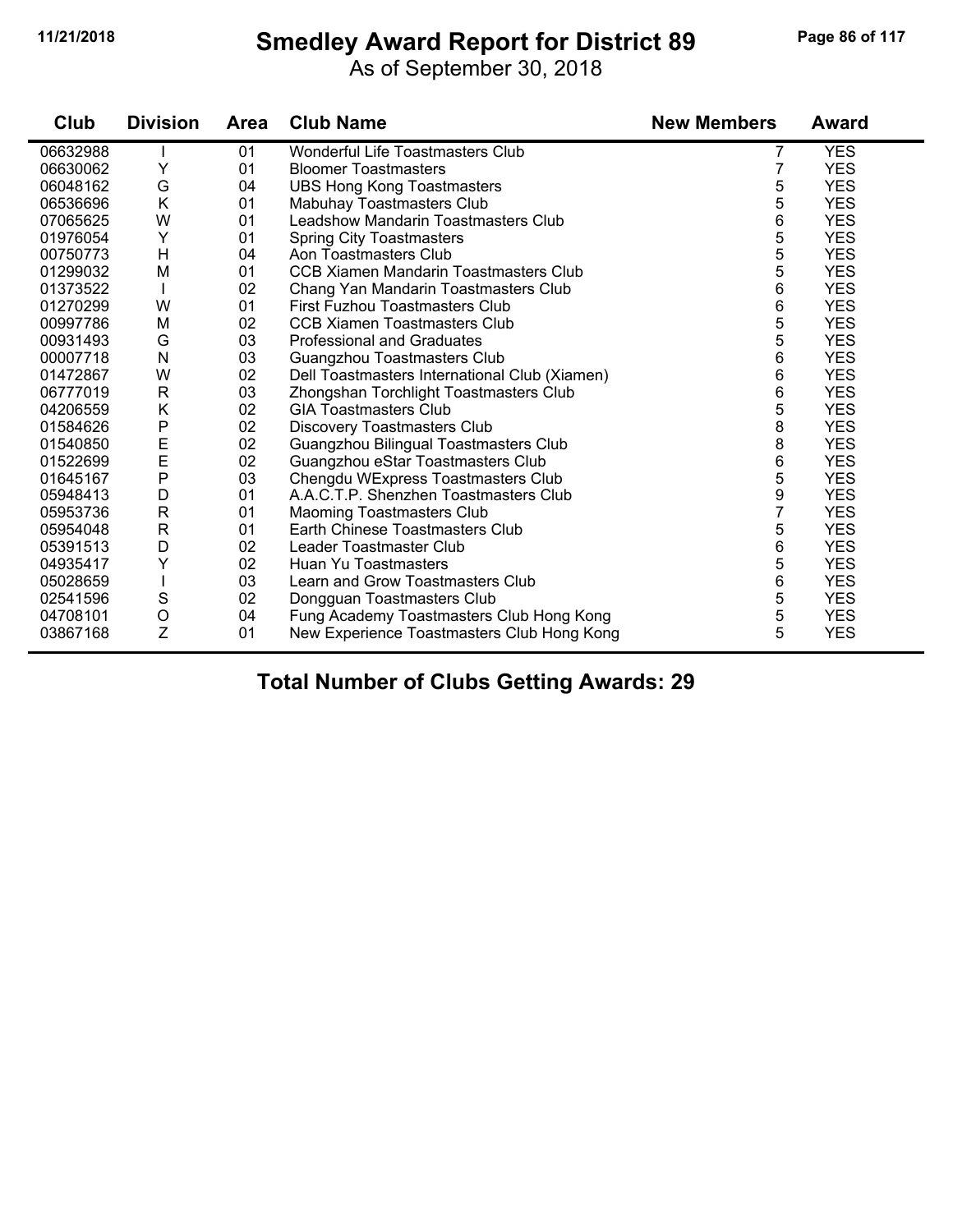#### **11/21/2018 Smedley Award Report for District 90 Page 87 of 117**

As of September 30, 2018

| Club     | <b>Division</b> | Area | <b>Club Name</b>                      | <b>New Members</b> | Award      |
|----------|-----------------|------|---------------------------------------|--------------------|------------|
| 03756173 | н               | 19   | <b>Australian Catholic University</b> | 8                  | <b>YES</b> |
| 02832985 | M               | 25   | <b>Macquarie University</b>           | 5                  | <b>YES</b> |
| 00004480 | н               | 10   | Harbour View Club                     | 5                  | <b>YES</b> |
| 00007123 | н               | 06   | Chatswood Early Risers Club           | 6                  | <b>YES</b> |
| 00004925 | O               | 05   | Talk It Up                            | 5                  | <b>YES</b> |
| 00002692 | М               | 02   | Dundas Club                           | 6                  | <b>YES</b> |
| 00003378 | W               | 04   | <b>Blacktown City</b>                 |                    | <b>YES</b> |
| 00006215 | H               | 19   | North Sydney Achievers Club           | 6                  | <b>YES</b> |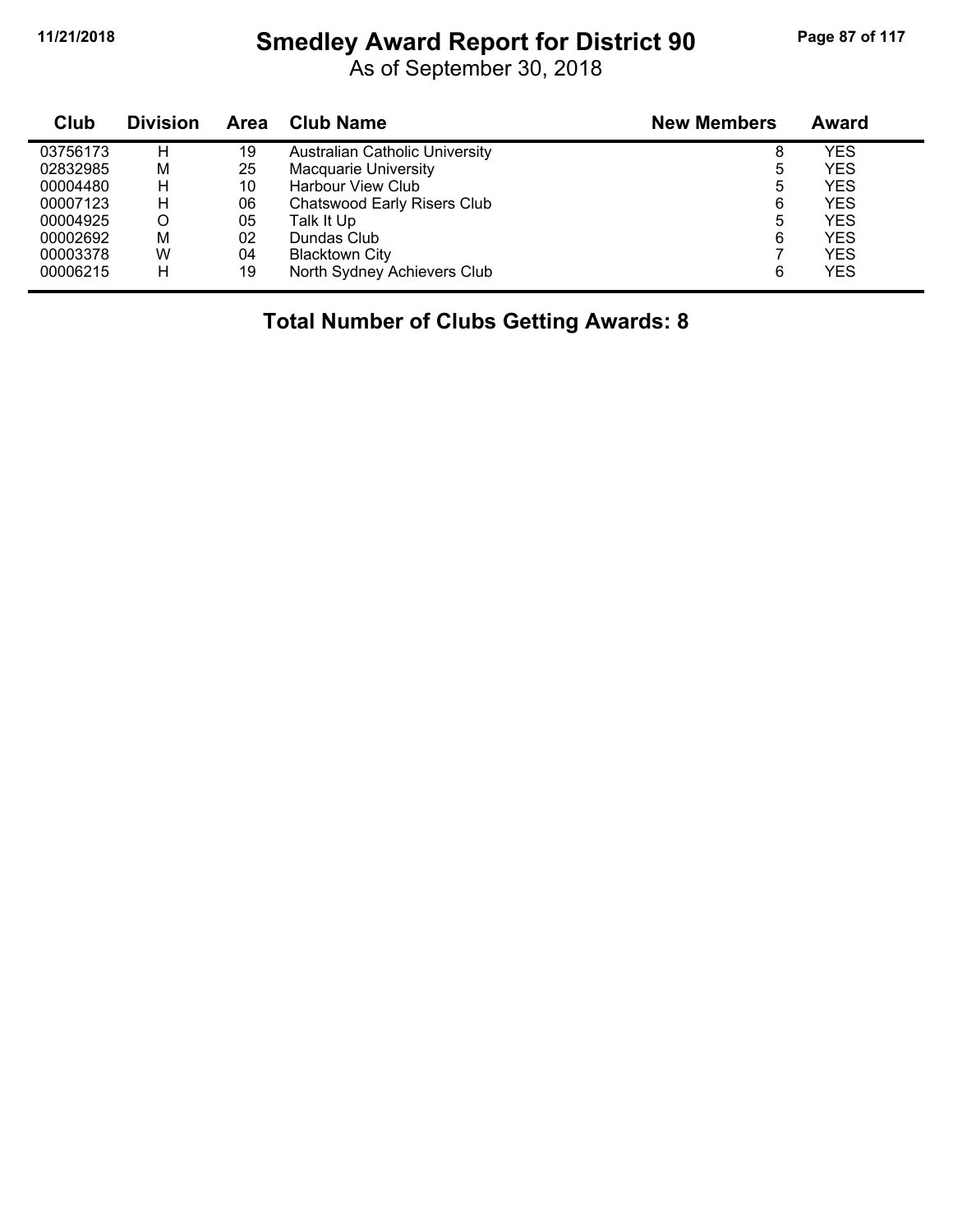#### **11/21/2018 Smedley Award Report for District 91 Page 88 of 117**

As of September 30, 2018

| Club     | <b>Division</b> | <b>Area</b> | <b>Club Name</b>                            | <b>New Members</b> | <b>Award</b> |
|----------|-----------------|-------------|---------------------------------------------|--------------------|--------------|
| 00778270 | K               | 13          | Canary Wharf Communicators Club             | 10                 | <b>YES</b>   |
| 00003149 | С               | 02          | <b>Holborn Speakers</b>                     | 5                  | <b>YES</b>   |
| 00002731 | В               | 29          | <b>Riverside Communicators</b>              | 10                 | <b>YES</b>   |
| 00885179 | Β               | 06          | West London Speakers Club                   | 5                  | <b>YES</b>   |
| 00004824 |                 | 47          | London Business School Public Speaking Club | 13                 | <b>YES</b>   |
| 00007749 |                 | 61          | Harrovian Speakers Toastmasters             |                    | <b>YES</b>   |
| 00002390 |                 | 09          | Berkeley Square Speakers Toastmasters Club  | 5                  | <b>YES</b>   |
| 00002027 | K               | 58          | City of London Toastmasters Club            | 10                 | <b>YES</b>   |
| 03808273 | Κ               | 58          | PMI UK Toastmasters Club                    | 5                  | <b>YES</b>   |
| 05812194 | A               | 62          | <b>Bristol Central Speakers</b>             | 6                  | <b>YES</b>   |
| 01811645 | Κ               | 03          | <b>London Public Speakers</b>               |                    | <b>YES</b>   |
| 02205990 | J               | 10          | <b>Cardiff Toastmasters</b>                 | 5                  | <b>YES</b>   |
| 01519329 | $\mathsf C$     | 05          | <b>Covent Garden Speakers</b>               | 6                  | <b>YES</b>   |
| 04169140 | С               | 05          | <b>City Limits Speakers</b>                 | 10                 | <b>YES</b>   |
| 04138266 | Β               | 08          | London Victorians                           | 12                 | <b>YES</b>   |
| 05492830 | H               | 32          | <b>Gatwick Communicators</b>                | 6                  | <b>YES</b>   |
| 06787373 | K               | 03          | London Toastmasters                         | 11                 | <b>YES</b>   |
| 06113540 | Κ               | 12          | <b>Barking Toastmasters</b>                 | 7                  | <b>YES</b>   |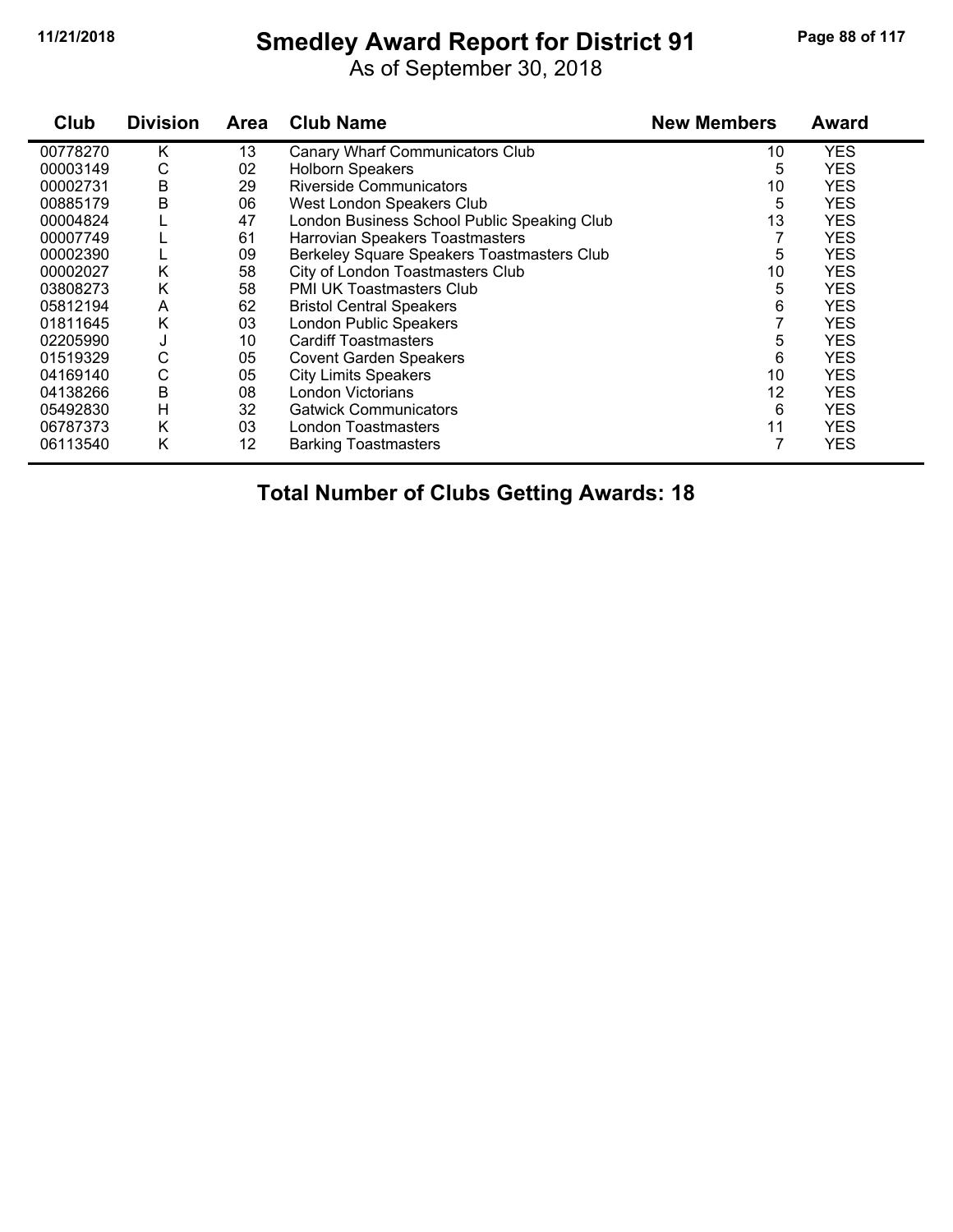$\blacksquare$ 

#### **11/21/2018 Smedley Award Report for District 92 Page 89 of 117**

As of September 30, 2018

| Club                 | <b>Division</b> | <b>Area</b> | <b>Club Name</b>                                                             | <b>New Members</b> | <b>Award</b>             |
|----------------------|-----------------|-------------|------------------------------------------------------------------------------|--------------------|--------------------------|
| 06110289             | F               | 02          | <b>NITK Toastmasters Club</b>                                                | 5                  | <b>YES</b>               |
| 06427472             | E               | 03          | Lead India Speakers Club                                                     | 7                  | <b>YES</b>               |
| 06479232             | M               | 01          | <b>Mphasis Speech Crafters</b>                                               | 5                  | <b>YES</b>               |
| 06090299             | Α               | 03          | <b>Toastmasters of Allscripts Bangalore</b>                                  | 5                  | <b>YES</b>               |
| 06513267             | C               | 04          | Samsung Bangalore Toastmasters Club                                          | 5                  | <b>YES</b>               |
| 06660600             |                 | 02          | <b>TVSM Toastmasters Club 1</b>                                              | 5                  | <b>YES</b>               |
| 06660603             |                 | 03          | <b>TVSM Toastmasters Club 2</b>                                              | 5                  | <b>YES</b>               |
| 06664090             | Е               | 04          | <b>Zinnov Toastmasters Club</b>                                              | 5                  | <b>YES</b>               |
| 06887288             | $\mathsf F$     | 02          | Sahyadri Toastmasters Club                                                   | 5                  | <b>YES</b>               |
| 06880725             | $\mathsf E$     | 02          | <b>Bangalore Storytellers Toastmasters Club</b>                              | 5                  | <b>YES</b>               |
| 06885674             | Κ               | 01          | Accenture Bangalore Toastmasters Club @ Ecospa                               | 25                 | <b>YES</b>               |
| 06843977             | F               | 01          | <b>MAHE Toastmasters Club</b>                                                | 7                  | <b>YES</b>               |
| 06732826             | J               | 02          | <b>CBS Toastmasters Club Bangalore</b>                                       | 5                  | <b>YES</b>               |
| 05648358             | E               | 04          | <b>Bosch Toastmasters Club</b>                                               | 5                  | <b>YES</b>               |
| 05729476             | Κ               | 03          | Shell We Talk                                                                | 10                 | <b>YES</b>               |
| 04113936             | B               | 03          | Infinera Toastmasters                                                        | 5                  | <b>YES</b>               |
| 04184180             | L               | 04          | Deshpande Educational Trust Toastmasters Club                                | 7                  | <b>YES</b>               |
| 04194984             | M               | 01          | Mindtree Bangalore Toastmasters Club                                         | 6                  | <b>YES</b>               |
| 04403220             |                 | 01          | Jinsei Dojo Toastmasters Club                                                | 5                  | <b>YES</b>               |
| 04410336             | E               | 01          | Dhwani Toastmasters                                                          | 10                 | <b>YES</b>               |
| 04304110             | $\mathbf{I}$    | 02          | Siemens Bangalore Toastmasters Club                                          | 5                  | <b>YES</b>               |
| 01535535             | D               | 03          | Schneider Electric Toastmasters Club                                         | 5                  | <b>YES</b>               |
| 01548643             | D               | 04          | Express2Lead Toastmasters Club                                               | 5                  | <b>YES</b>               |
| 02188958             | Α               | 01          | Koramangala Toastmasters Club                                                | 5                  | <b>YES</b>               |
| 02177847             | A               | 02          | Thomson Reuters Toastmasters Club Bangalore                                  | 5                  | <b>YES</b>               |
| 02102647             | A               | 01          | Dell Sukti Toastmasters Club                                                 | 5                  | <b>YES</b>               |
| 03078424             | A               | 04          | Toastmasters Indiranagar Pride                                               | 11                 | <b>YES</b>               |
| 03283460             | $\mathbf{I}$    | 01          | <b>Wipro BEATS</b>                                                           | 5                  | <b>YES</b>               |
| 05840831             | J               | 03          | Juniper India                                                                | 6                  | <b>YES</b>               |
| 05843852             | J               | 02          | <b>HSR Toastmasters Club</b>                                                 | 9                  | <b>YES</b>               |
| 05947684             | D               | 04          | <b>Chevy Orators</b>                                                         | 5                  | <b>YES</b>               |
| 05915386             | H               | 01          | <b>Enterprising Toastmasters of Palakkad</b>                                 | 5                  | <b>YES</b>               |
| 05893220             | Η               | 03          | <b>UST Global Kochi Toastmasters</b>                                         | 5                  | <b>YES</b>               |
| 05044336             | G               | 02          | The Quilon Toastmasters                                                      | 5                  | <b>YES</b>               |
| 05025457             | H               | 03          | <b>Advanced Toastmasters of Kerala</b>                                       | 5                  | <b>YES</b>               |
| 05016997             |                 | 04          | <b>IFIM Toastmasters Club</b>                                                | 34                 | <b>YES</b>               |
| 04833954             | E               | 03          | <b>Tavant Bangalore Toastmasters Club</b>                                    | 5                  | <b>YES</b>               |
| 05089624             | $\mathsf C$     | 02          | <b>Stagecoach Bangalore Toastmasters</b>                                     | 5                  | <b>YES</b>               |
| 05185978             |                 | 04          | <b>Electronics City Toastmasters Club</b>                                    | 5                  | <b>YES</b>               |
| 05186089             | J               | 03          | [24] 7 Inspired Orators                                                      | 5                  | <b>YES</b>               |
| 03900632             | F               | 01          | Manipal-Udupi Toastmasters Club                                              | 8                  | <b>YES</b>               |
| 03793772             | M               | 01          | <b>Utthishta Toastmasters</b>                                                | 5                  | <b>YES</b>               |
| 03803102             | B               | 02          | <b>RESONANCE</b>                                                             | 5                  | <b>YES</b>               |
| 03859695             | E               | 01          | <b>IBC Titans Toastmasters Club</b>                                          | 6                  | <b>YES</b>               |
| 03602666<br>04716011 |                 | 01<br>03    | Yokogawa India Toastmasters Club                                             | 5                  | <b>YES</b><br><b>YES</b> |
| 04701278             |                 | 03          | TechMahindra Bangalore Toastmasters Club                                     | 9<br>5             | <b>YES</b>               |
| 04754691             |                 | 02          | <b>TCS Thinkcampus Toastmasters Club</b><br>Morgan Stanley Bengaluru Orators | 5                  | <b>YES</b>               |
| 04703229             | J<br>D          | 02          | <b>PSN Toastmasters Club</b>                                                 | 6                  | <b>YES</b>               |
| 03926170             | M               | 01          | <b>Textron India Toastmasters Club</b>                                       | 5                  | <b>YES</b>               |
| 03977461             | D               | 01          | Novozymes Toastmasters Club                                                  | 7                  | <b>YES</b>               |
| 03984104             | H               | 01          | <b>Calicut Toastmasters</b>                                                  | 8                  | <b>YES</b>               |
| 03958529             | D               | 03          | SAP SpeakToLead Toastmasters Club                                            | 5                  | <b>YES</b>               |
| 02818428             | F               | 03          | Milagres Toastmasters, Mangalore                                             | 5                  | <b>YES</b>               |
| 02721508             | $\mathsf C$     | 04          | Speakers' Den                                                                | 7                  | <b>YES</b>               |
| 02870184             | B               | 02          | <b>Talkmagic Toastmasters Club</b>                                           | 5                  | <b>YES</b>               |
| 02995796             | C               | 01          | Netapp Toastmasters Club                                                     | 5                  | <b>YES</b>               |
| 01600545             | F               | 03          | <b>INSPIRON Toastmasters Club</b>                                            | 6                  | <b>YES</b>               |
| 01207477             | H               | 03          | <b>EKM Toastmasters</b>                                                      | 5                  | <b>YES</b>               |
|                      |                 |             |                                                                              |                    |                          |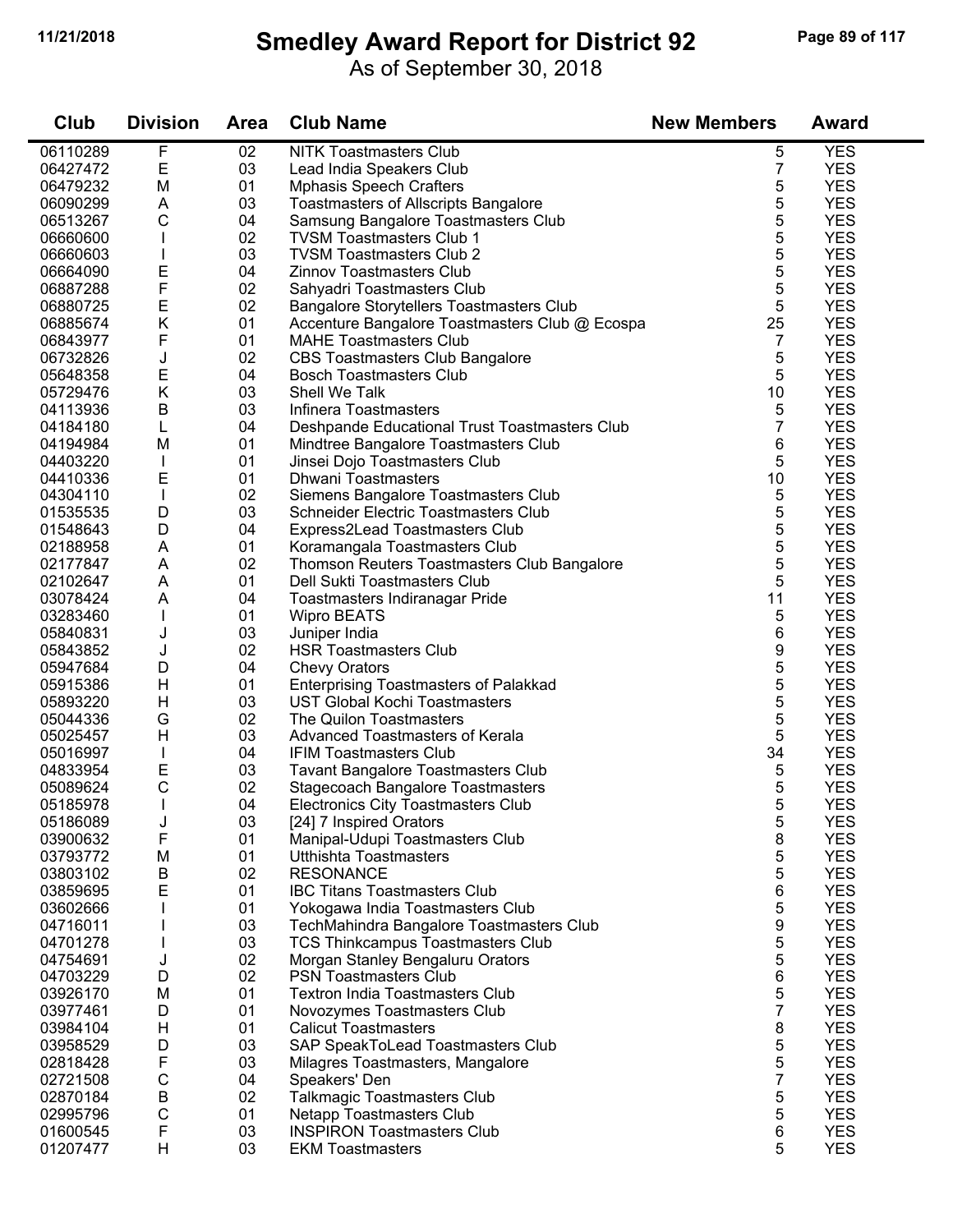# **11/21/2018 Smedley Award Report for District 92 Page 90 of 117**

As of September 30, 2018

| Club     | <b>Division</b> | <b>Area</b> | <b>Club Name</b>                          | <b>New Members</b> | <b>Award</b> |
|----------|-----------------|-------------|-------------------------------------------|--------------------|--------------|
| 00000547 | м               | 04          | Deejays Toastmasters                      |                    | <b>YES</b>   |
| 00009639 | M               | 01          | <b>Mecon Communication Club</b>           | 5                  | YES          |
| 00009688 |                 | 02          | Infosys Toastmasters, Bangalore           |                    | YES          |
| 00585650 | F               | 03          | Mangalore Club                            | 5                  | YES          |
| 01139415 | M               | 03          | Infosys Toastmasters, Mysore              | 9                  | <b>YES</b>   |
| 00848580 | J               | 01          | <b>Smedley Speakers Society</b>           | 5                  | YES          |
| 01077961 | Е               | 04          | <b>ORA*TORS CLUB</b>                      | 5                  | <b>YES</b>   |
| 01449300 | M               | 02          | <b>Mysore Toastmasters</b>                | 5                  | <b>YES</b>   |
| 01418339 | G               | 04          | Assisi Toastmasters                       | 5                  | <b>YES</b>   |
| 01434790 | D               | 04          | TCS Maitree - Bangalore Toastmasters Club | 5                  | <b>YES</b>   |
| 01384796 | J               | 01          | Cisco-Vani                                | 6                  | <b>YES</b>   |
| 01389390 | Е               | 02          | <b>IIMB Orators Club</b>                  | 5                  | <b>YES</b>   |
| 01401641 | F               | 03          | Infosys Toastmasters, Mangalore SEZ       | 6                  | <b>YES</b>   |
| 01378869 | В               | 01          | <b>Blue Expression Toastmasters Club</b>  | 5                  | <b>YES</b>   |
| 01376605 | н               | 04          | <b>Travancore Toastmasters Club</b>       | 5                  | <b>YES</b>   |
| 00001766 |                 | 01          | Daffodils Toastmasters Club               |                    | YES          |
| 00003698 | F               | 02          | <b>Winners Club</b>                       | 5                  | YES          |
| 00691074 | H               | 02          | Kochi Club                                | 5                  | <b>YES</b>   |
| 01254322 | A               | 01          | Speech Weavers                            | 6                  | YES          |
| 01364680 | D               | 04          | Caterpillar Bangalore Toastmasters Club   | 8                  | <b>YES</b>   |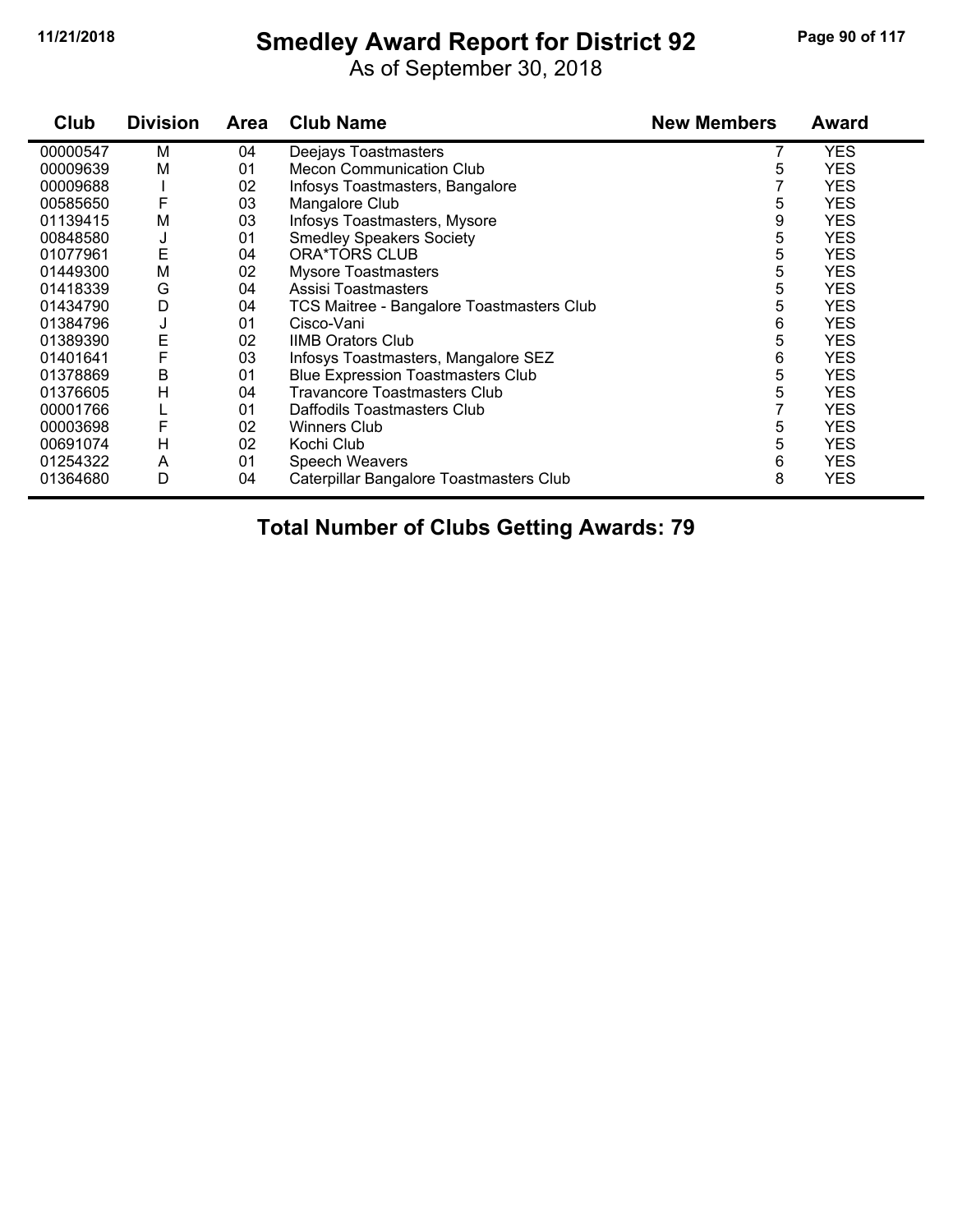# **11/21/2018 Smedley Award Report for District 93 Page 91 of 117**

As of September 30, 2018

| Club     | <b>Division</b> | Area | Club Name                               | <b>New Members</b> | Award      |  |
|----------|-----------------|------|-----------------------------------------|--------------------|------------|--|
| 00913772 |                 | 20   | Yeouido Toastmasters Club               | 6                  | <b>YES</b> |  |
| 00002206 | B               | 30   | South River Toastmasters Club           | 8                  | <b>YES</b> |  |
| 05150263 | А               | 12   | <b>Embassy Toastmasters</b>             | 5                  | <b>YES</b> |  |
| 05883355 | ◡               | 51   | Katchi Kapshida                         | 6                  | <b>YES</b> |  |
| 05820825 | A               | 20   | Hongdae Toastmasters                    |                    | <b>YES</b> |  |
| 02129036 | B               | 34   | Japanese English Bilingual Toastmasters |                    | <b>YES</b> |  |
| 01529131 |                 | 32   | Friday Night Toastmasters (FNTM)        |                    | <b>YES</b> |  |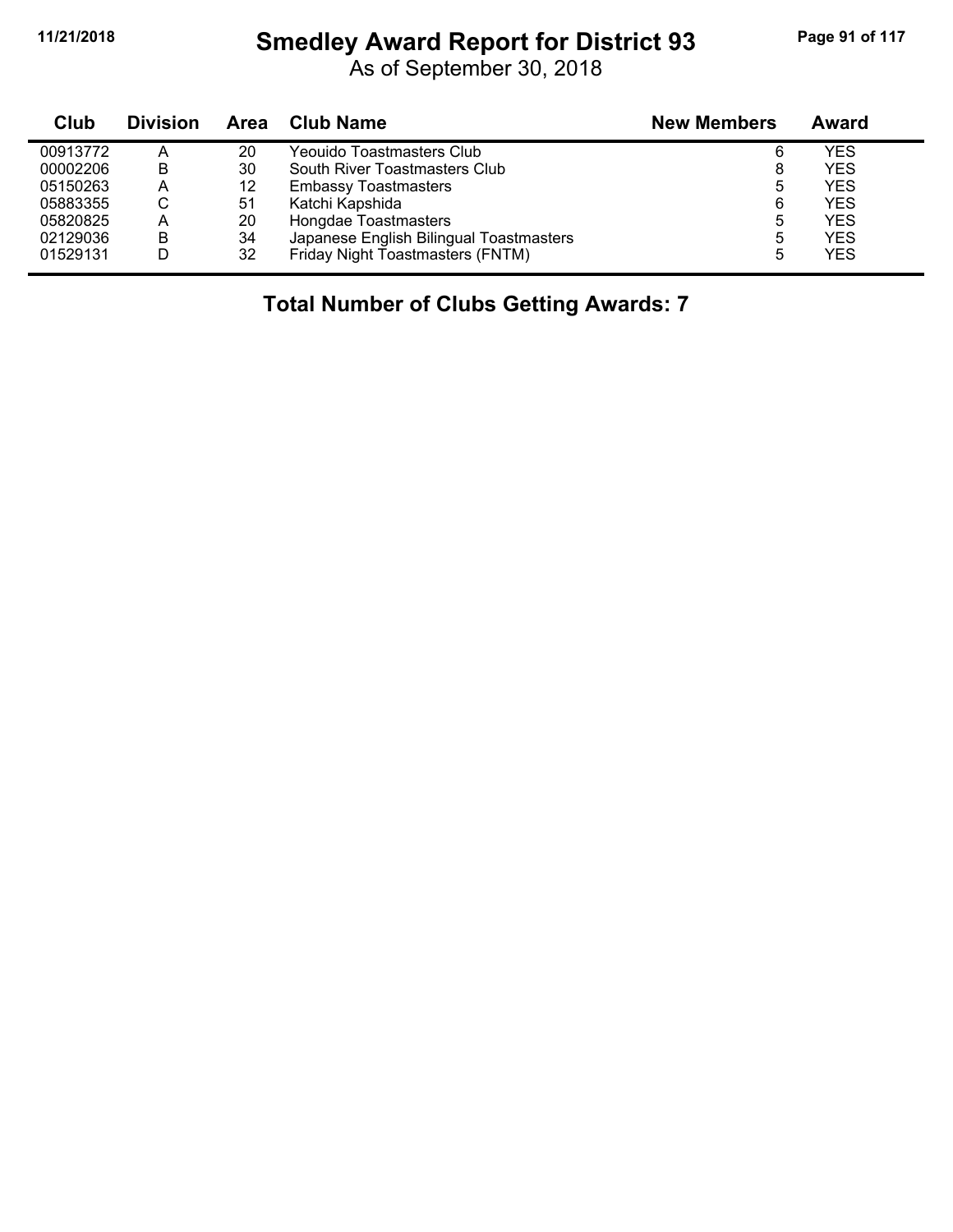# **11/21/2018 Smedley Award Report for District 94 Page 92 of 117**

As of September 30, 2018

| Club     | <b>Division</b> | <b>Area</b> | <b>Club Name</b>                                | <b>New Members</b> | <b>Award</b> |
|----------|-----------------|-------------|-------------------------------------------------|--------------------|--------------|
| 02100300 | A               | 01          | Sophia Toastmasters Club                        | 6                  | <b>YES</b>   |
| 01807690 | С               | 09          | Gwani                                           | 5                  | <b>YES</b>   |
| 03584204 | C               | 29          | <b>IAM LIGHT</b>                                | 5                  | <b>YES</b>   |
| 04323560 | H               | 22          | Performance Toastmasters Club De Lome           | 5                  | <b>YES</b>   |
| 04553130 | A               | 25          | <b>Tinkisso Prestige</b>                        | 8                  | <b>YES</b>   |
| 04454813 | F               | 18          | <b>GE AAF Toastmasters Club</b>                 | 6                  | <b>YES</b>   |
| 05526422 | F               | 17          | <b>AWN Toastmasters</b>                         | 6                  | <b>YES</b>   |
| 06773641 | G               | 31          | <b>Stanbic Heights Toastmasters</b>             | 5                  | <b>YES</b>   |
| 06800139 | D               | 12          | Dakar Teranga Toastmasters Club                 | 6                  | <b>YES</b>   |
| 05995130 | C               | 07          | <b>CCI Leaders Toastmasters Club</b>            | 9                  | <b>YES</b>   |
| 02639045 | C               | 29          | Ouaga Eclat                                     | 5                  | <b>YES</b>   |
| 02951914 | H               | 34          | Noblesse Toastmasters Club De Lome              | 6                  | <b>YES</b>   |
| 02860859 | F               | 18          | Seaside                                         | 5                  | <b>YES</b>   |
| 04687239 | B               | 04          | <b>EVEREST</b>                                  | 6                  | <b>YES</b>   |
| 04757806 | A               | 24          | REVEIL TOASTMASTERS CLUB                        | 5                  | <b>YES</b>   |
| 02909877 | A               | 20          | Eburnea                                         | 5                  | <b>YES</b>   |
| 03681387 | B               | 04          | Challenge                                       | 6                  | <b>YES</b>   |
| 00670876 | C               | 07          | <b>Ouaga Forum Toastmasters Club</b>            | 6                  | <b>YES</b>   |
| 01025377 | F               | 18          | <b>Lighthouse Toastmasters</b>                  | 6                  | <b>YES</b>   |
| 01102010 | C               | 09          | Aura Toastmasters Club                          | 5                  | <b>YES</b>   |
| 06613234 | С               | 08          | Ouaga Elite                                     | 5                  | <b>YES</b>   |
| 06546713 | E               | 13          | APO Hill Diamonds                               | 6                  | <b>YES</b>   |
| 06590401 | H               | 22          | DELOITTE TOGO TOASTMASTERS CLUB DE LO           | 5                  | <b>YES</b>   |
| 06068857 | F               | 28          | <b>Business School Netherlands Toastmasters</b> | 11                 | <b>YES</b>   |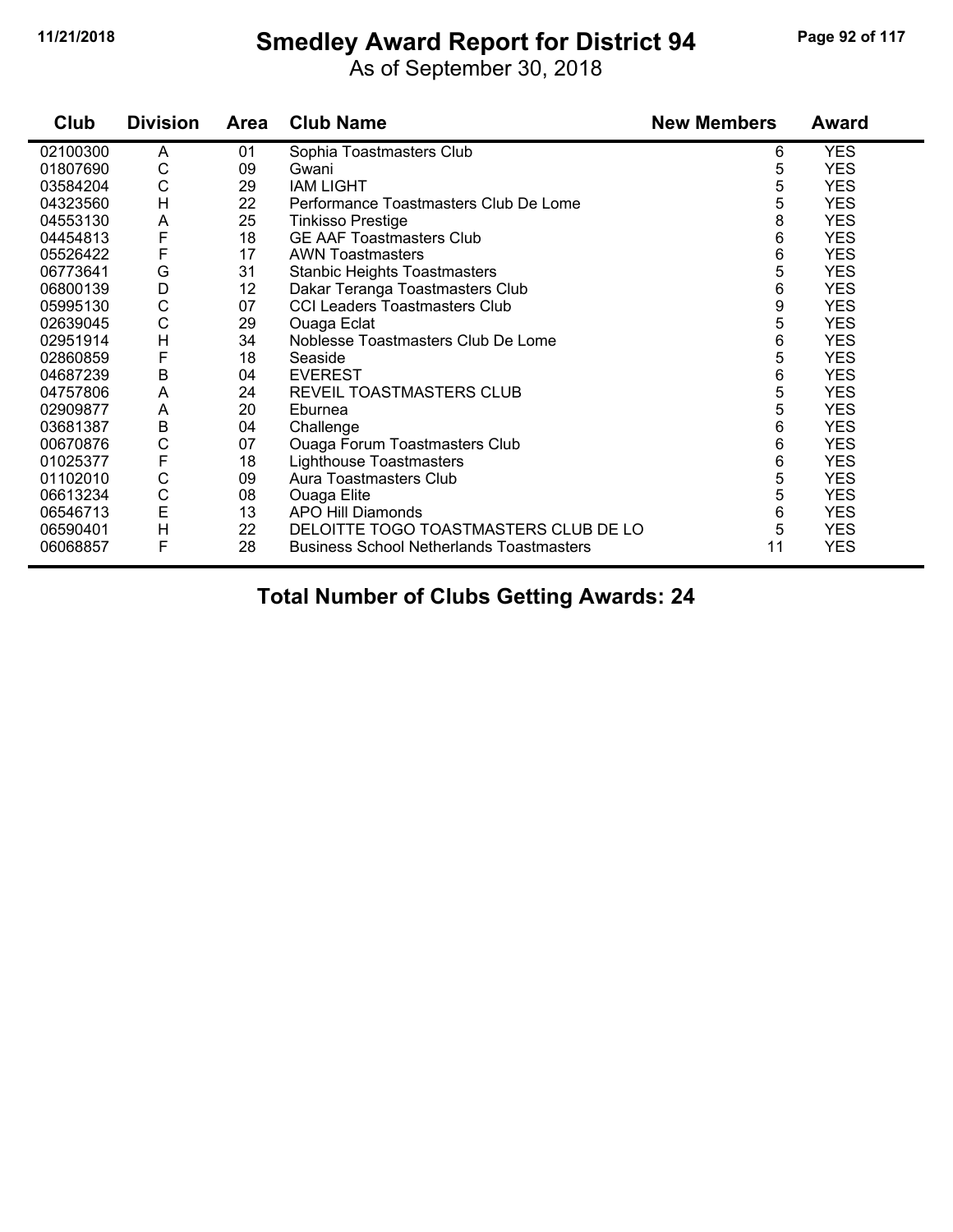# **11/21/2018 Smedley Award Report for District 95 Page 93 of 117**

As of September 30, 2018

| Club     | <b>Division</b> | <b>Area</b> | <b>Club Name</b>                            | <b>New Members</b> | Award      |
|----------|-----------------|-------------|---------------------------------------------|--------------------|------------|
| 00817718 | E               | 02          | Karlsruhe Toastmasters Club                 | 5                  | <b>YES</b> |
| 01320303 | A               | 04          | Bochum Toastmasters e.V.                    | 5                  | YES        |
| 00680945 | A               | 04          | Duesseldorfer Toastmasters                  | 16                 | <b>YES</b> |
| 00006409 | F               | 04          | <b>Rhetorik Club Frankfurt</b>              | 5                  | <b>YES</b> |
| 00934487 | A               | 06          | <b>Bonn International Toastmasters</b>      | 8                  | <b>YES</b> |
| 00001063 | С               | 01          | <b>Mercury Toastmasters Berlin</b>          | 10                 | <b>YES</b> |
| 00005571 | $\mathsf{C}$    | 05          | Hannover Speakers Club                      | 9                  | YES        |
| 00005176 | D               | 02          | Rhetorenschmiede                            | 5                  | <b>YES</b> |
| 00005320 | B               | 01          | Stockholm International                     | 5                  | <b>YES</b> |
| 04694957 | С               | 03          | <b>Center Berlin Toastmasters</b>           |                    | <b>YES</b> |
| 04677551 | В               | 05          | <b>CPH City Toastmasters</b>                | 10                 | <b>YES</b> |
| 02884134 | F               | 04          | <b>Business Club Frankfurt Toastmasters</b> | 5                  | <b>YES</b> |
| 02560410 | B               | 05          | Aarhus Toastmasters                         | 5                  | <b>YES</b> |
| 04961547 | F               | 02          | <b>Rhetorik Club Mainz</b>                  | 5                  | YES        |
| 06793979 | D               | 06          | Würzburg                                    |                    | <b>YES</b> |
| 06786547 | B               | 02          | Frederiksberg Toastmasters                  |                    | <b>YES</b> |
| 05704564 | A               | 06          | The Bridge Speakers                         | 5                  | <b>YES</b> |
| 02174231 | F               | 02          | <b>Rhetorik Club Wiesbaden</b>              | 6                  | <b>YES</b> |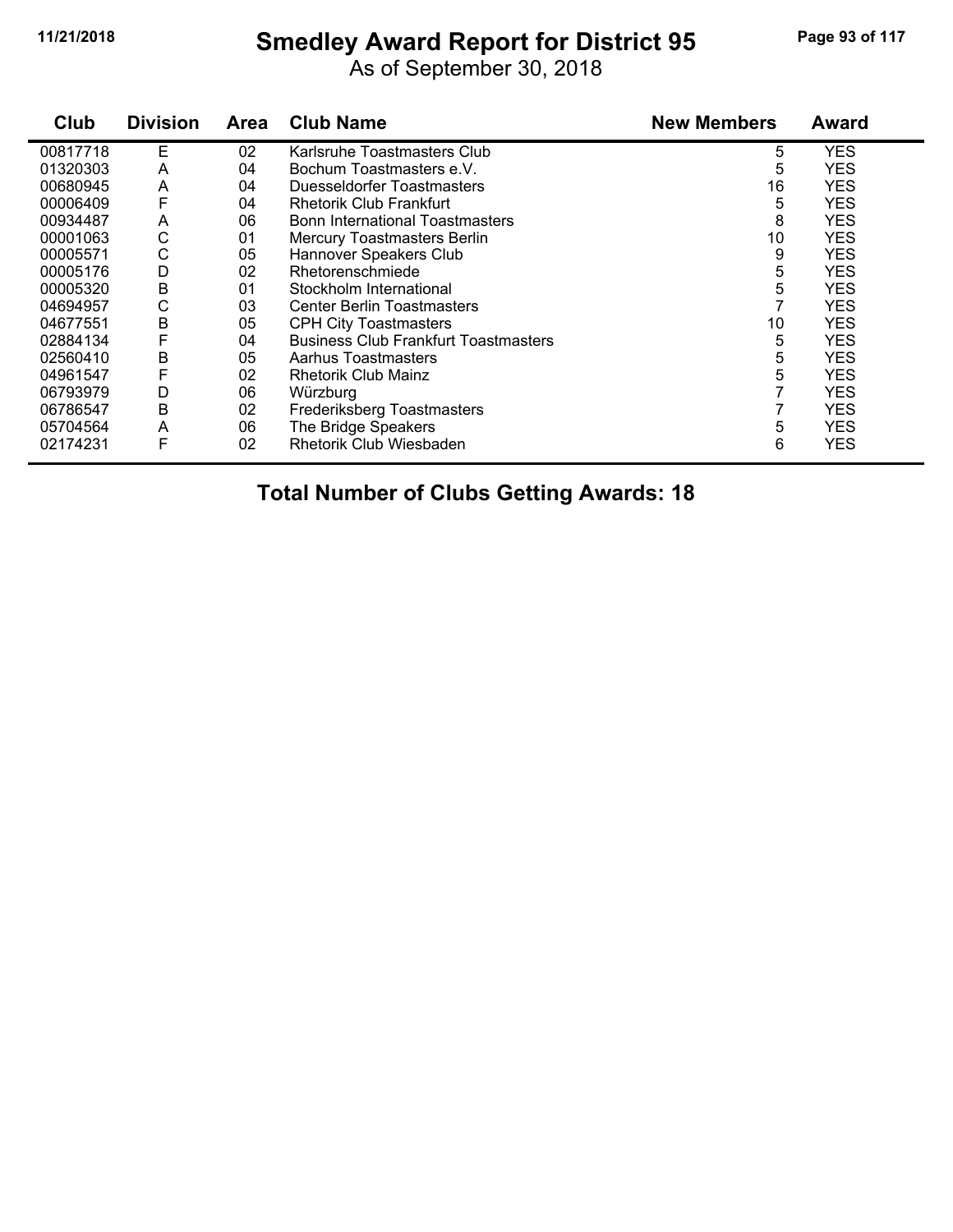#### **11/21/2018 Smedley Award Report for District 96 Page 94 of 117**

As of September 30, 2018

| Club     | <b>Division</b> | Area | Club Name                        | <b>New Members</b> | Award |
|----------|-----------------|------|----------------------------------|--------------------|-------|
| 04386472 |                 | 45   | Prince Rupert Toastmasters Club  | 9                  | YES   |
| 04801014 | М               | 90   | Tri-Cities Chamber of Commerce   | 6                  | YES   |
| 00006907 |                 | 80   | Power Speakers Club              | 5                  | YES   |
| 00001892 | S               | 26   | <b>Burrard Toastmasters Club</b> | 6                  | YES   |
| 00004371 |                 | 86   | Metro Speakers Club              |                    | YES   |
| 00000059 | B               | 23   | Vancouver Toastmasters Club      | 5                  | YES   |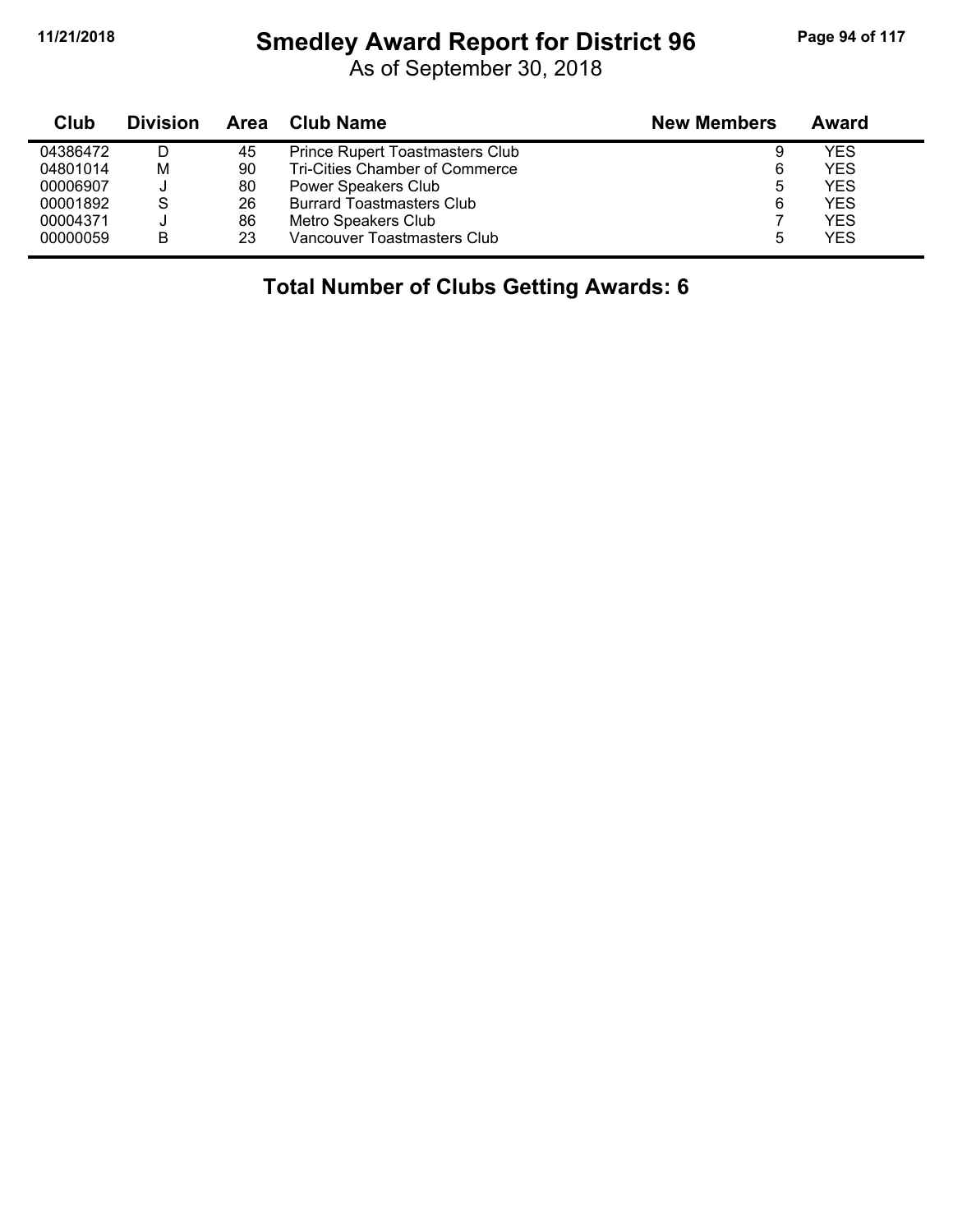# **11/21/2018 Smedley Award Report for District 97 Page 95 of 117**

As of September 30, 2018

| Club     | <b>Division</b> | <b>Area</b> | <b>Club Name</b>                          | <b>New Members</b> | Award      |  |
|----------|-----------------|-------------|-------------------------------------------|--------------------|------------|--|
| 00002010 | C               | 02          | Bangkok Club                              |                    | YES        |  |
| 00002092 | А               | 01          | <b>Capitol Toastmasters Club</b>          | 6                  | <b>YES</b> |  |
| 00009060 | В               | 02          | Hatyai Songkhla Club                      | 5                  | <b>YES</b> |  |
| 00943943 | А               | 02          | The First Thai Toastmasters Club          | 8                  | <b>YES</b> |  |
| 04943786 | А               | 01          | <b>Empower Toastmasters</b>               | 6                  | <b>YES</b> |  |
| 02474648 | А               | 01          | <b>Bangkok Advanced Toastmasters Club</b> | 5                  | <b>YES</b> |  |
| 05521980 | ⌒<br>◡          | 03          | Lion Toastmasters Club                    | 11                 | <b>YES</b> |  |
| 05708761 |                 | 03          | Danang Toastmasters Club                  | 6                  | <b>YES</b> |  |
| 06962498 |                 | 03          | Yup Danang Leaders Toastmasters           | 5                  | <b>YES</b> |  |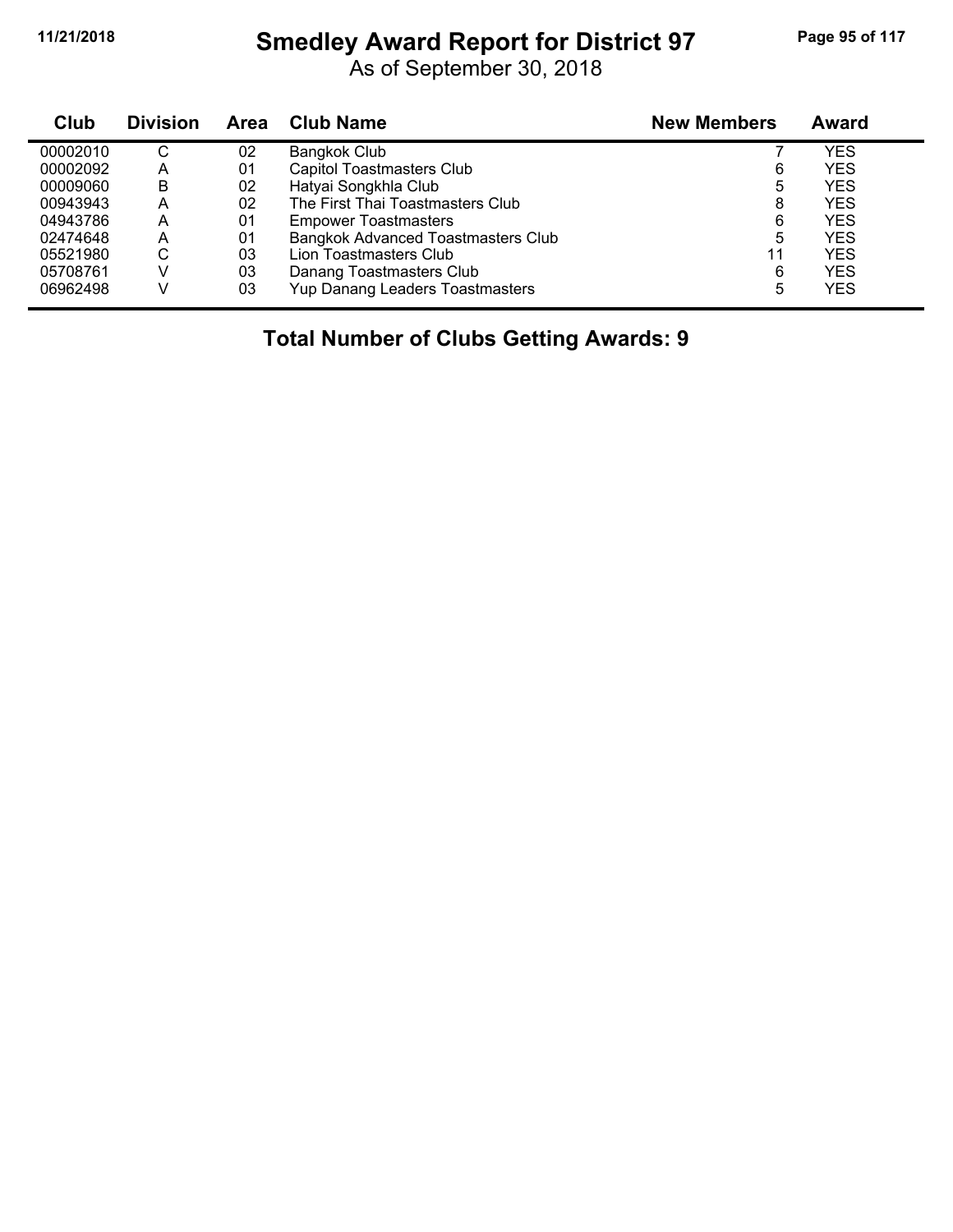# **11/21/2018 Smedley Award Report for District 98 Page 96 of 117**

As of September 30, 2018

| Club     | <b>Division</b> | <b>Area</b> | <b>Club Name</b>                                 | <b>New Members</b> | <b>Award</b> |
|----------|-----------------|-------------|--------------------------------------------------|--------------------|--------------|
| 06974223 | Ρ               | 02          | Sinhgad Toastmasters Club                        | 5                  | <b>YES</b>   |
| 06931486 | Α               | 01          | Heritage City Toastmasters Club                  | 9                  | <b>YES</b>   |
| 06604804 | D               | 02          | <b>Bibvewadi Toastmasters Club</b>               | 5                  | <b>YES</b>   |
| 06641278 | $\mathsf C$     | 03          | 3DS Pune Toastmasters Club                       | 6                  | <b>YES</b>   |
| 06642875 | D               | 04          | <b>Toastmasters Club of Pune South</b>           | 6                  | <b>YES</b>   |
| 06090393 | Α               | 02          | Toastmasters Club of Allscripts Vadodara         | 5                  | <b>YES</b>   |
| 06097544 | $\circ$         | 01          | <b>Toastmasters for Pune Entrepreneurs</b>       | 5                  | <b>YES</b>   |
| 06062133 | A               | 03          | Diamond City Toastmasters Club                   | 5                  | <b>YES</b>   |
| 06592002 | M               | 06          | <b>Ghodbunder Toastmasters Club</b>              | 8                  | <b>YES</b>   |
| 06539289 | P               | 04          | <b>UBS Pune Toastmasters Club</b>                | $\overline{7}$     | <b>YES</b>   |
| 07030730 | C               | 04          | <b>Wakad Toastmasters Club</b>                   | 10                 | <b>YES</b>   |
| 06727848 | D               | 01          | Symantec Pune Toastmasters Club                  | 6                  | <b>YES</b>   |
| 05742286 | G               | 04          | Provakta Toastmasters Club of IIM Raipur         | 30                 | <b>YES</b>   |
| 06787188 | M               | 01          | <b>GeP Toastmasters Club</b>                     | 6                  | <b>YES</b>   |
| 06786470 | B               | 03          | Chatterati Toastmasters Club                     | $\overline{7}$     | <b>YES</b>   |
| 06739892 | $\mathsf C$     | 05          | <b>SCIT Pune Toastmasters Club</b>               | 32                 | <b>YES</b>   |
| 05506714 | $\mathsf C$     | 03          | <b>Baner Toastmasters Club</b>                   | 11                 | <b>YES</b>   |
| 05235362 | B               | 02          | DB Mumbai Toastmasters Club                      | 8                  | <b>YES</b>   |
| 04421153 | C               | 04          | <b>Toastmasters Club of Pune North West</b>      | 8                  | <b>YES</b>   |
| 04167410 | $\mathsf{C}$    | 01          | <b>TCS Maitree Toastmasters Club Pune</b>        | 5                  | <b>YES</b>   |
| 02187981 | D               | 05          | <b>JDTCI Toastmasters</b>                        | 6                  | <b>YES</b>   |
| 01534609 | P               | 02          | <b>Toastmasters Club of Pune-West</b>            | 8                  | <b>YES</b>   |
| 01543586 | D               | 03          | Toastmasters Club of Pune South East             | 9                  | <b>YES</b>   |
| 03214306 | M               | 04          | International Centre GOA (ICG) Toastmasters Club | 5                  | <b>YES</b>   |
| 03217489 | B               | 02          | <b>DADAR Toastmasters Club</b>                   | 5                  | <b>YES</b>   |
| 03265856 | F               | 03          | Xilinx India Toastmasters Club                   | 5                  | <b>YES</b>   |
| 03220784 | A               | 01          | TCS BE@T Gandhinagar                             | 6                  | <b>YES</b>   |
| 02380536 | M               | 01          | <b>Agnel Toastmasters Club</b>                   | 8                  | <b>YES</b>   |
| 02472534 | Α               | 01          | <b>Amdavad Toastmasters Club</b>                 | 8                  | <b>YES</b>   |
| 02541278 | Ρ               | 03          | <b>Toastmasters Club Of Pune-Central</b>         | 9                  | <b>YES</b>   |
| 02571105 | D               | 01          | Opulent Toastmasters Club Of Pune Camp           | 9                  | <b>YES</b>   |
| 02621397 | Α               | 04          | ISC Bhopal Toastmasters International Club       | 5                  | <b>YES</b>   |
| 02973814 | $\circ$         | 04          | Toastmasters Club of Pune - North East           | 5                  | <b>YES</b>   |
| 02854357 | $\sf B$         | 05          | <b>Eminent Toastmasters Club</b>                 | 8                  | <b>YES</b>   |
| 02669965 | G               | 03          | Infosys Toastmasters, Hyderabad Prakriti         | 5                  | <b>YES</b>   |
| 04002291 | B               | 03          | Oracle Mumbai                                    | 5                  | <b>YES</b>   |
| 03700901 | O               | 01          | Toastmasters Club of BMC Software                | 5                  | <b>YES</b>   |
| 03743725 | F               | 04          | <b>Ben's Toastmasters</b>                        | 6                  | <b>YES</b>   |
| 05094604 | D               | 01          | Citi eXpressions Toastmasters Club               | 5                  | <b>YES</b>   |
| 05163301 | O               | 03          | Deccan Toastmasters Club                         | 8                  | <b>YES</b>   |
| 05965350 | $\mathsf C$     | 05          | Pimpri Toastmasters Club                         | 6                  | <b>YES</b>   |
| 05757009 | H               | 04          | Toastmasters @ IIM Nagpur                        | 46                 | <b>YES</b>   |
| 05748839 | M               | 06          | KJ SIMSR Toastmasters Club                       | 8                  | <b>YES</b>   |
| 05488272 | G               | 01          | Eager Beaver's Toastmasters Club                 | 5                  | <b>YES</b>   |
| 00993448 | B               | 04          | Mumbai Toastmasters                              | 39                 | <b>YES</b>   |
| 01036431 | F               | 04          | Deloitte Hyderabad Toastmasters Club             | 5                  | <b>YES</b>   |
| 01246728 | M               | 03          | <b>Mulund Toastmasters Club</b>                  | 6                  | <b>YES</b>   |
| 01141787 | Ρ               | 01          | <b>Toastmasters Club of Pune</b>                 | 6                  | <b>YES</b>   |
| 01135184 | Β               | 06          | <b>Bombay Toastmasters</b>                       | 6                  | <b>YES</b>   |
| 02017422 | M               | 06          | <b>Thane Toastmasters Club</b>                   | 11                 | <b>YES</b>   |
| 01447379 | Β               | 03          | Mahindra Toastmasters Club                       | 5                  | <b>YES</b>   |
| 01937401 | E               | 02          | <b>BACI HYDERABAD Toastmasters Club</b>          | 8                  | <b>YES</b>   |
| 00916446 | $\mathsf C$     | 04          | Infosys Pune Toastmasters Club                   | 8                  | <b>YES</b>   |
| 00616631 | B               | 05          | <b>TCS Maitree Toastmasters Club</b>             | 6                  | <b>YES</b>   |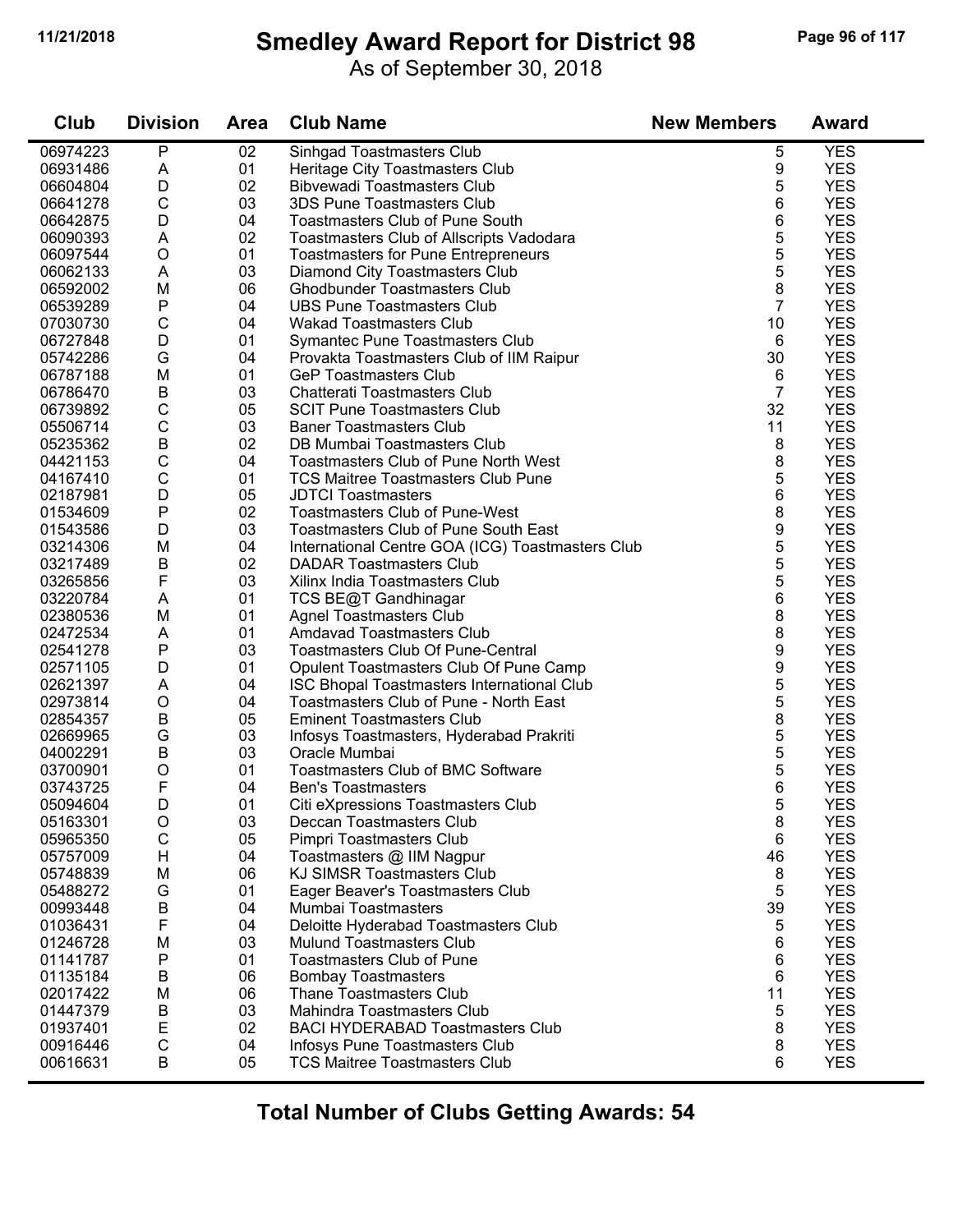# **11/21/2018 Smedley Award Report for District 99 Page 97 of 117**

As of September 30, 2018

| Club     | <b>Division</b> | Area | <b>Club Name</b> | <b>New Members</b> | Award |
|----------|-----------------|------|------------------|--------------------|-------|
| 00002928 |                 | 21   | Kitowin Club     |                    | VEC   |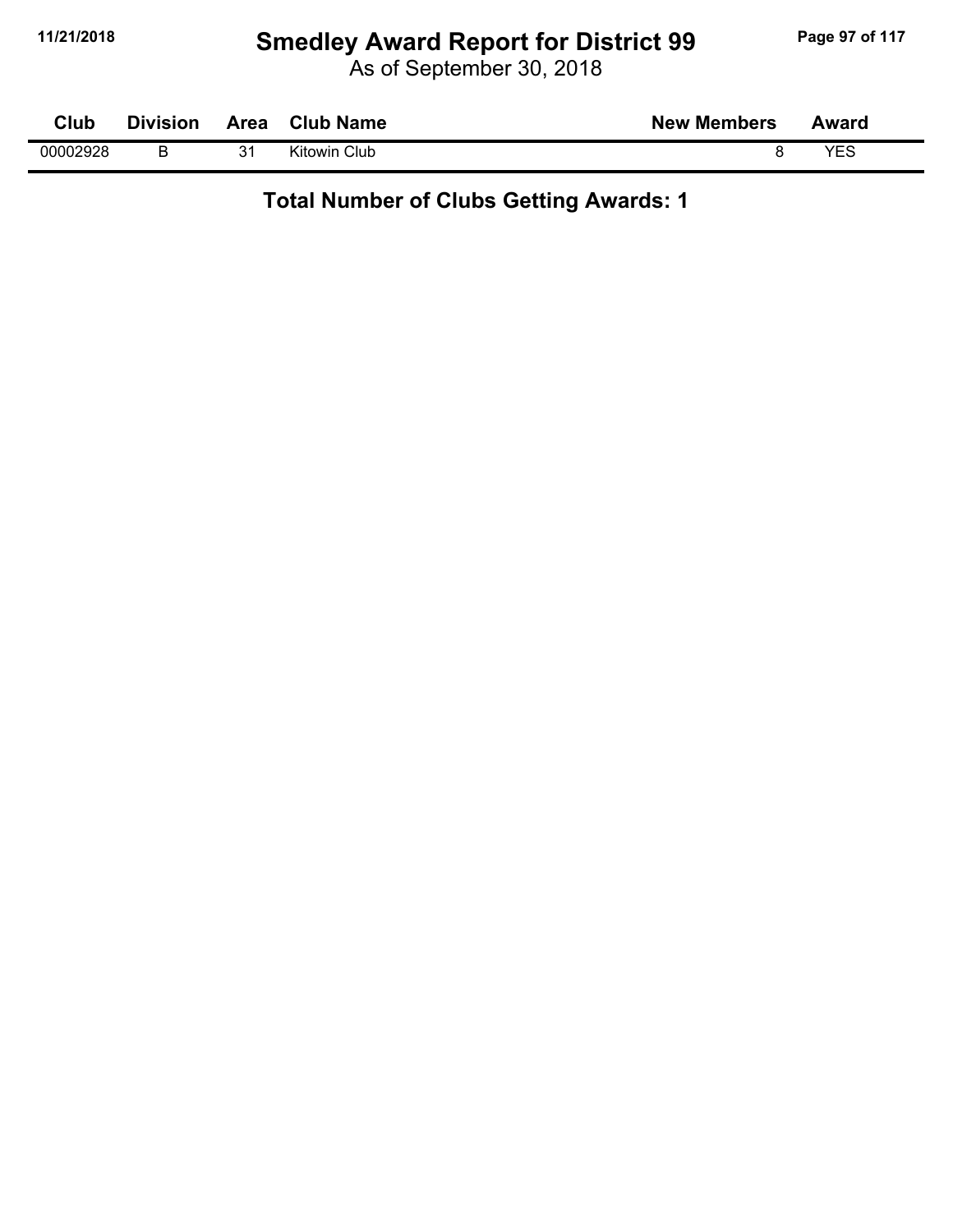#### **11/21/2018 Smedley Award Report for District 100 Page 98 of 117**

As of September 30, 2018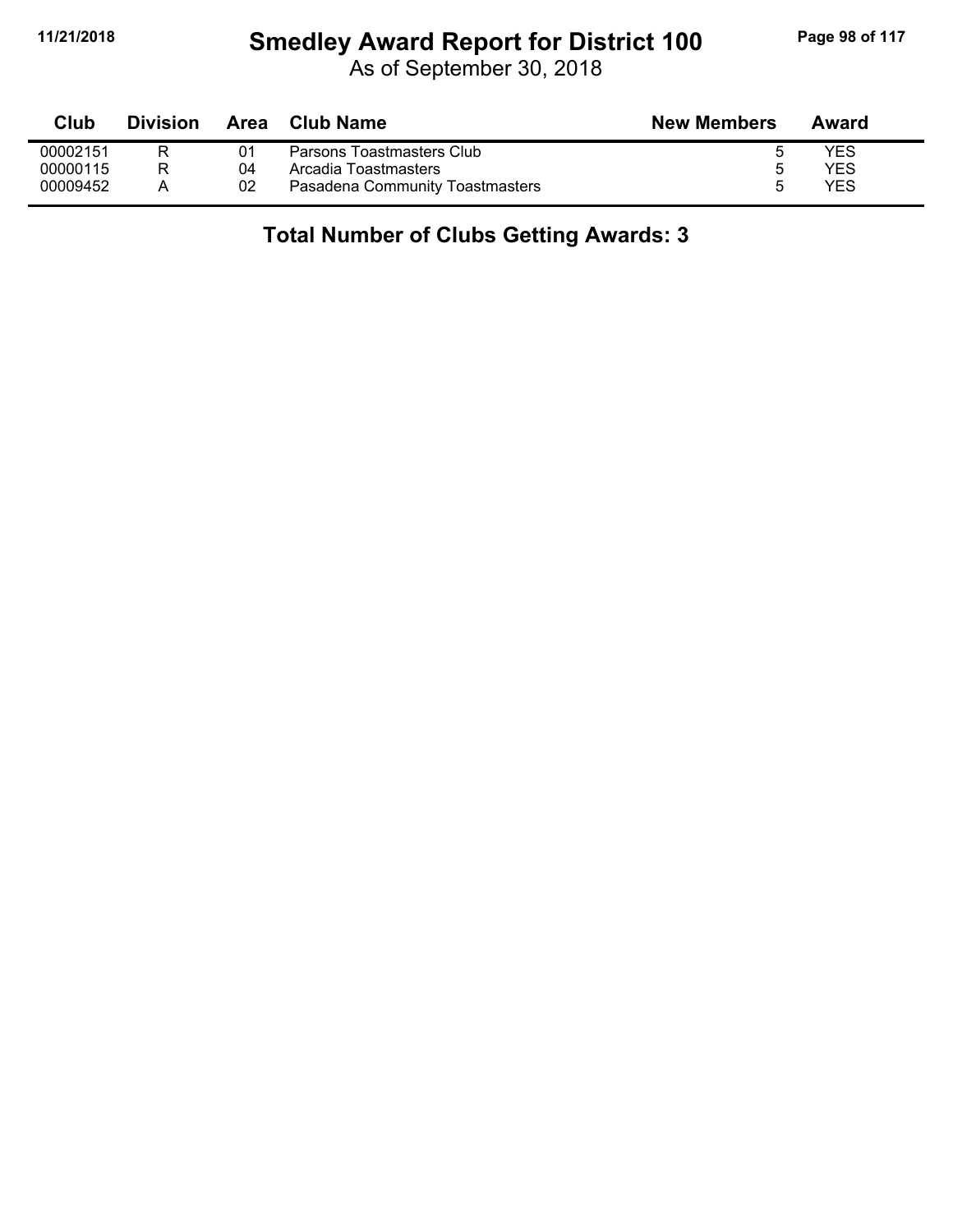# **11/21/2018 Smedley Award Report for District 101 Page 99 of 117**

As of September 30, 2018

| <b>Club</b> | <b>Division</b> | <b>Area</b> | <b>Club Name</b>                             | <b>New Members</b> | Award      |
|-------------|-----------------|-------------|----------------------------------------------|--------------------|------------|
| 00607909    | G               | 04          | I'm Feeling Chatty Toastmasters Club         | 5                  | YES        |
| 00854912    | D               | 01          | <b>First Street Speakers</b>                 | 5                  | YES        |
| 00007430    | B               | 04          | <b>Macintalkers Club</b>                     | 8                  | <b>YES</b> |
| 00007922    | С               | 03          | Cadence AHgorithms Club                      |                    | <b>YES</b> |
| 00638813    | А               | 03          | B.L.T. Club                                  | 9                  | <b>YES</b> |
| 02997821    | B               | 03          | Los Gatos Toastmasters                       | 5                  | YES        |
| 02410520    | С               | 03          | Silicon Valley Mandarin English Toastmasters | 5                  | YES        |
| 04302421    | G               | 05          | Toastmasters Lead [In] SV                    | 5                  | <b>YES</b> |
| 07019936    | B               | 05          | <b>Big Basin Toastmasters</b>                |                    | YES        |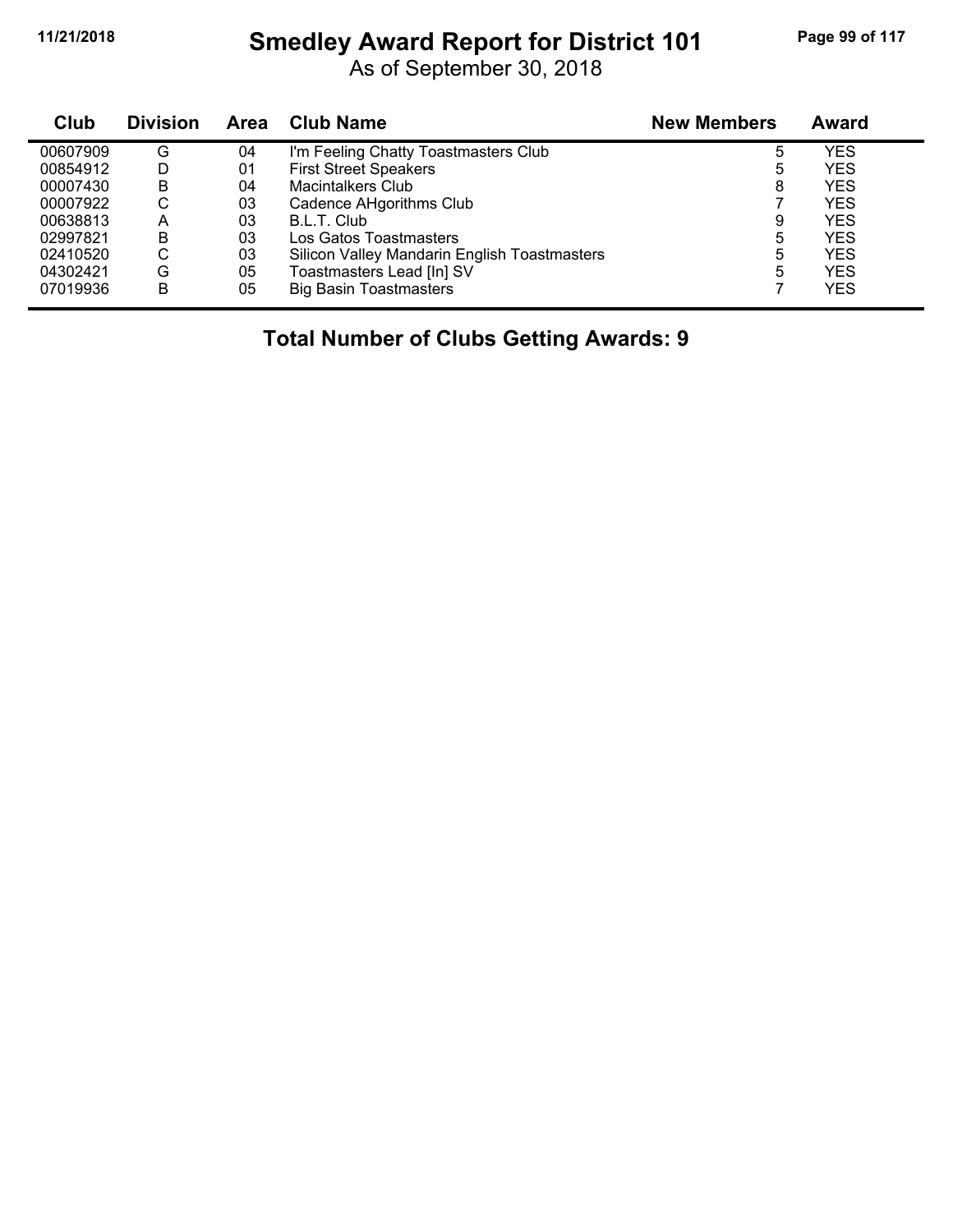#### **11/21/2018 Smedley Award Report for District 102 Page 100 of 117**

As of September 30, 2018

| Club     | <b>Division</b> |    | Area Club Name                           | <b>New Members</b> | Award      |  |
|----------|-----------------|----|------------------------------------------|--------------------|------------|--|
| 01543102 |                 | 01 | Monash University Toastmasters Club      | 23                 | YES        |  |
| 01517575 | В               | 01 | Standard Chartered GBS Toastmasters Club | 5                  | <b>YES</b> |  |
| 04729722 | Α               | 03 | Infineon Melaka Toastmasters Club        | 20                 | <b>YES</b> |  |
| 05975347 | M               | 04 | Impian Emas Mandarin Toastmasters Club   | 5                  | <b>YES</b> |  |
| 05163258 | Α               | 03 | <b>MMMC Toastmasters Club</b>            | 5                  | <b>YES</b> |  |
| 04971018 | G               | 04 | JCorp Toastmasters Club                  | 22                 | <b>YES</b> |  |
| 04795666 | R               | 01 | Damansara Mandarin Toastmasters Club     | 6                  | <b>YES</b> |  |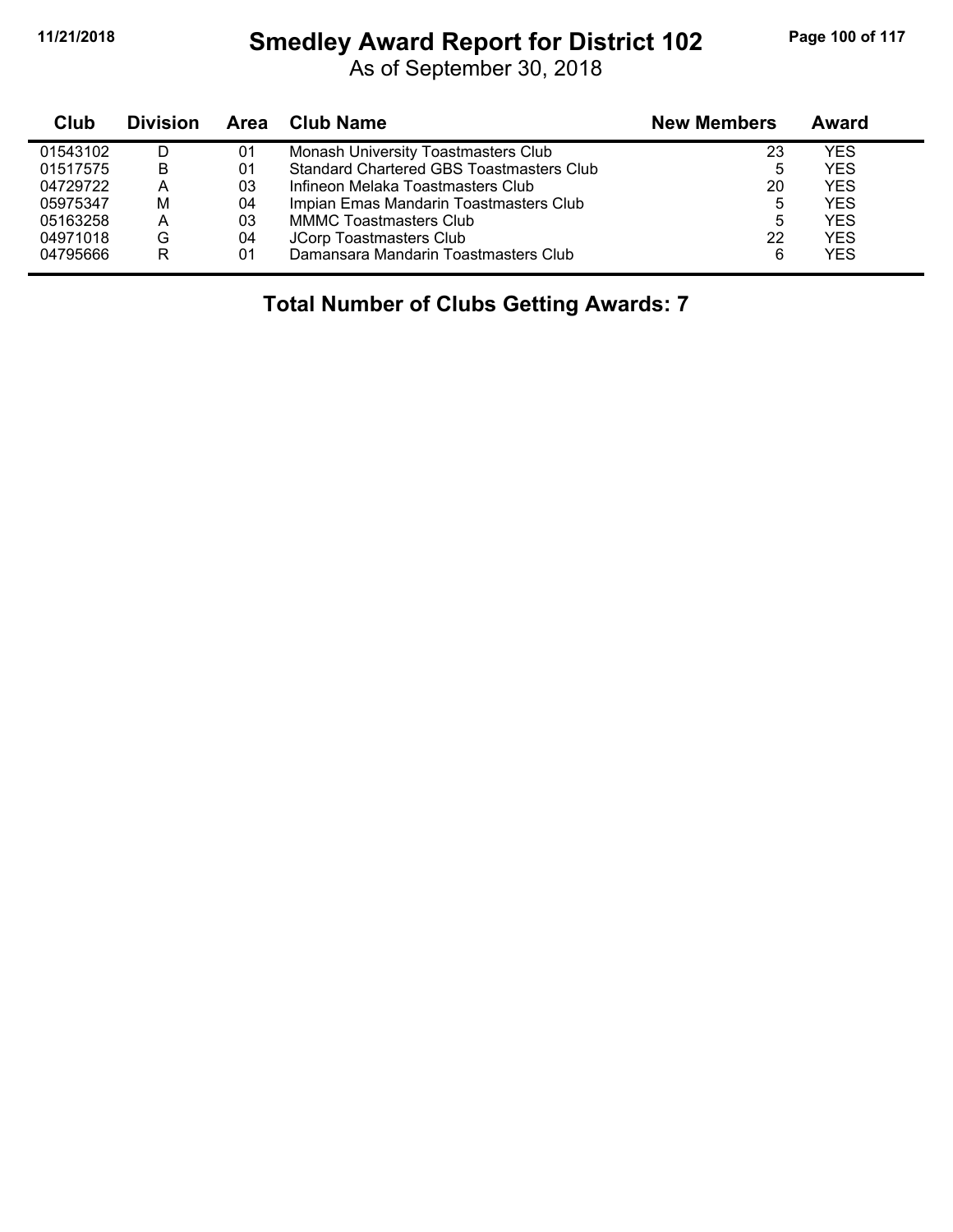# **11/21/2018 Smedley Award Report for District 103 Page 101 of 117**

As of September 30, 2018

| Club     | <b>Division</b> | Area | Club Name                     | <b>New Members</b> | Award      |
|----------|-----------------|------|-------------------------------|--------------------|------------|
| 03063999 | G               | 92   | TransUnion Toastmasters       | 6                  | YES        |
| 00000930 | S               | 51   | West Suburban Club            | ხ                  | <b>YES</b> |
| 00005752 |                 | 82   | Michigan Avenue Club          | 6                  | <b>YES</b> |
| 00003303 | S               | 51   | <b>Broadview Toastmasters</b> | ხ                  | <b>YES</b> |
| 00595201 |                 | 22   | Extreme Toastmasters Club     | 8                  | <b>YES</b> |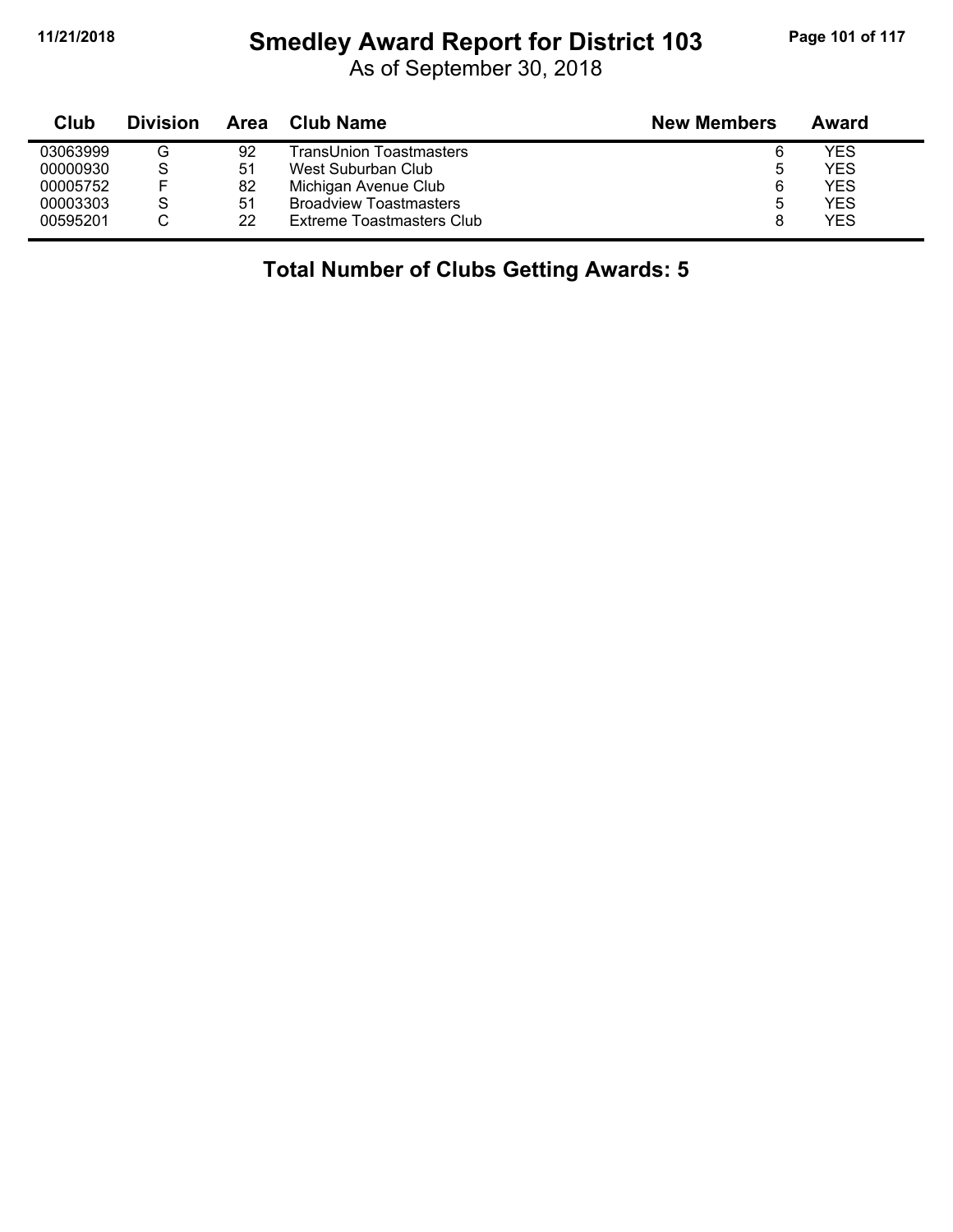# **11/21/2018 Smedley Award Report for District 104 Page 102 of 117**

As of September 30, 2018

| Club     | <b>Division</b> | <b>Area</b> | <b>Club Name</b>              | <b>New Members</b> | Award      |  |
|----------|-----------------|-------------|-------------------------------|--------------------|------------|--|
| 01571027 |                 | 46          | Umm Al-Qura                   | 5                  | YES        |  |
| 04363443 |                 | 30          | <b>Quba Toastmasters Club</b> | 6                  | YES        |  |
| 05533428 |                 | 71          | Ghars TM Club                 | 5                  | YES        |  |
| 05580620 | J               | 01          | Elite Toastmasters Club       | 5                  | YES        |  |
| 05114161 |                 | 73          | Al-Wehda Toastmasters Club    | 5                  | YES        |  |
| 05305878 | Κ               | 06          | Jeddah Superiority Club       | 5                  | <b>YES</b> |  |
| 02477760 |                 | 74          | Al-Alva                       | 9                  | YES        |  |
| 06992506 | A               | 70          | Saf Albaha Toastmasters       | 5                  | YES        |  |
| 06951226 | Κ               | 35          | <b>IMC Toastmasters Club</b>  | 6                  | YES        |  |
| 06630494 | Κ               | 28          | AL NAGHI TOASTMASTERS CLUB    | 5                  | YES        |  |
| 06063255 |                 | 73          | Benaa Toastmasters Club       | 8                  | YES        |  |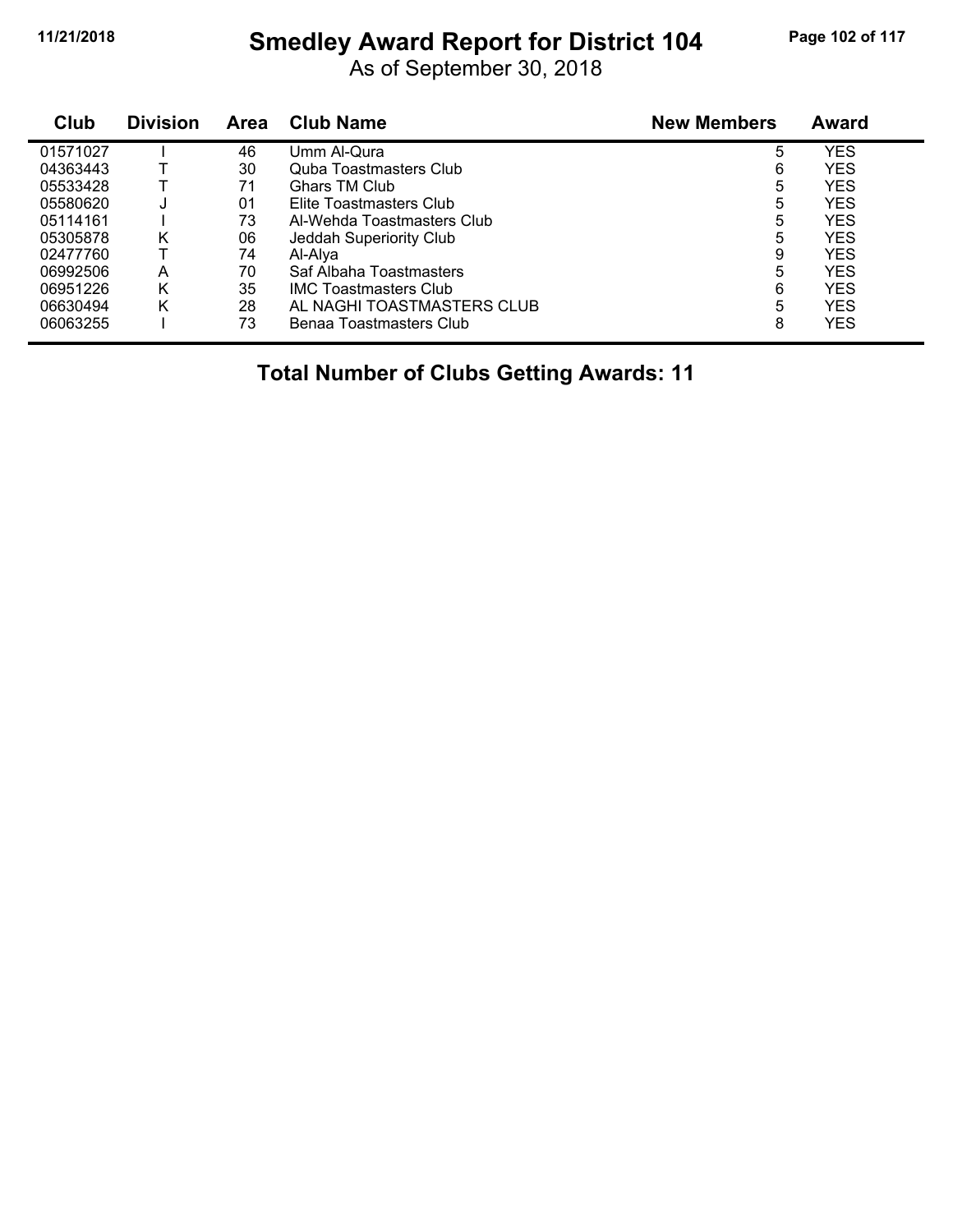#### **11/21/2018 Smedley Award Report for District 105 Page 103 of 117**

As of September 30, 2018

| Club                 | <b>Division</b> | <b>Area</b> | <b>Club Name</b>                                           | <b>New Members</b> | <b>Award</b>             |
|----------------------|-----------------|-------------|------------------------------------------------------------|--------------------|--------------------------|
| 06066253             | B               | 23          | SP Jain Toastmasters                                       | 5                  | <b>YES</b>               |
| 06485446             | F               | 28          | Greens Dubai Toastmaster Club                              | 5                  | <b>YES</b>               |
| 06487442             | E               | 13          | Rise & Climb                                               | 5                  | <b>YES</b>               |
| 06509599             | D               | 09          | <b>KR INFRA Toastmasters</b>                               | 5                  | <b>YES</b>               |
| 06462195             | В               | 20          | Dubai Oasis Toastmasters Club                              | 5                  | <b>YES</b>               |
| 06513461             | E               | 14          | Filipino Toastmasters Club Oman                            | 5                  | <b>YES</b>               |
| 06519943             | F               | 27          | <b>BITS Dubai Toastmasters</b>                             | 5                  | <b>YES</b>               |
| 06562921             | B               | 23          | <b>TAEGUS Toastmasters Club</b>                            | 5                  | <b>YES</b>               |
| 06555885             | $\mathbf{I}$    | 31          | Pioneer Advanced Toastmasters Club                         | 5                  | <b>YES</b>               |
| 06576393             | G               | 19          | Al Siraj Toastmasters                                      | 5                  | <b>YES</b>               |
| 06581474             | D               | 06          | Wise Minds @ ISG Toastmasters Club                         | 5                  | <b>YES</b>               |
| 06594893             | B               | 22          | <b>Bollywood Toastmasters Club</b>                         | 5                  | <b>YES</b>               |
| 06938101             | F               | 26          | <b>ABRA Toastmasters Club</b>                              | 8                  | <b>YES</b>               |
| 06962768             | $\mathsf C$     | 11          | <b>Muscat Debaters Toastmasters Club</b>                   | 5                  | <b>YES</b>               |
| 06962858             | D               | 08          | Asyad Toastmasters Club                                    | 5                  | <b>YES</b>               |
| 07026411             | B               | 21          | <b>Take DeBait Toastmasters Club</b>                       | 6                  | <b>YES</b>               |
| 07011104             | D               | 38          | <b>Creative Toastmasters Club</b>                          | 5                  | <b>YES</b>               |
| 07032628             | J               | 35          | <b>NIA Toastmasters Club</b>                               | 5                  | <b>YES</b>               |
| 07026452             |                 | 30          | <b>HR Connexions Toastmasters Club</b>                     | 8                  | <b>YES</b>               |
| 07092546             | В               | 23          | Farmchimp Toastmasters Club                                | 6                  | <b>YES</b>               |
| 02469966             | E               | 14          | <b>New Track Toastmasters</b>                              | 5                  | <b>YES</b>               |
| 02527551             | F               | 25          | Wings of Magic                                             | 5                  | <b>YES</b>               |
| 02532218             | J               | 34          | <b>Business Excellence Toastmasters Club</b>               | 5                  | <b>YES</b>               |
| 03017346             | D               | 08          | <b>Sur Toastmasters</b>                                    | 5                  | <b>YES</b>               |
| 02980001             | D               | 38          | <b>Sohar Toastmasters</b>                                  | 5                  | <b>YES</b>               |
| 02991308             | F               | 28          | Discovery Gardens Toastmasters Club                        | 5                  | <b>YES</b>               |
| 02741533             | J               | 37          | <b>Bowlers Toastmasters Club</b>                           | 5                  | <b>YES</b>               |
| 04705496             | D               | 07          | PDO FAHUD Toastmasters                                     | 5                  | <b>YES</b>               |
| 04006300             | B               | 21          | <b>McDermott Toastmasters Club</b>                         | 7                  | <b>YES</b>               |
| 03720318             | F               | 28          | <b>GE LOT Dubai Toastmasters</b>                           | 5                  | <b>YES</b>               |
| 03617294             | D               | 08          | <b>Pioneer Toastmasters Club</b>                           | 5                  | <b>YES</b>               |
| 03922931             | F<br>G          | 26<br>18    | <b>DIC2 Toastmasters Club</b>                              | 6<br>5             | <b>YES</b><br><b>YES</b> |
| 03881962<br>05200305 | E               | 16          | Ha Ha He He Ho Ho Toastmasters<br>Eitgan Toastmasters Club | 5                  | <b>YES</b>               |
| 05409350             | J               | 36          | <b>Voltas International Toastmasters Club</b>              | 9                  | <b>YES</b>               |
| 05150176             | J               | 37          | <b>EROS Group Toastmasters Club</b>                        | 5                  | <b>YES</b>               |
| 05104857             | D               | 08          | Ruwi Toastmasters Club                                     | 5                  | <b>YES</b>               |
| 04809025             | F               | 25          | <b>DIC Advanced</b>                                        | 5                  | <b>YES</b>               |
| 04818768             | F               | 26          | Capital Toastmasters Club                                  | 6                  | <b>YES</b>               |
| 05056625             | С               | 10          | MALAYALAM TOASTMASTERS CLUB                                | 5                  | <b>YES</b>               |
| 05984189             | F               | 28          | JLT Dubai Toastmasters Club                                | 6                  | <b>YES</b>               |
| 05965832             | F               | 25          | <b>CMA Dubai Toastmasters Club</b>                         | 5                  | <b>YES</b>               |
| 05908526             | Н               | 43          | <b>MINT Toastmasters Club</b>                              | 5                  | <b>YES</b>               |
| 05477632             | Κ               | 46          | <b>Brilliant Minds Toastmasters Club</b>                   | 5                  | <b>YES</b>               |
| 05790135             | Е               | 14          | <b>OOCEP</b>                                               | 5                  | <b>YES</b>               |
| 05540389             | Α               | 02          | al Nour                                                    | 5                  | <b>YES</b>               |
| 06695879             | $\mathsf C$     | 10          | Ruwi Malayalam Toastmasters Club                           | 5                  | <b>YES</b>               |
| 05739698             | G               | 17          | Muscat Malayalam Toastmasters Club (Oman)                  | 6                  | <b>YES</b>               |
| 05739667             | H               | 40          | Kafa'at Toastmasters Club                                  | 7                  | <b>YES</b>               |
| 06750202             | J               | 33          | Millennium Rising Stars TM Club Dubai                      | 5                  | <b>YES</b>               |
| 06754122             | F               | 27          | <b>JITO TOASTMASTERS CLUB</b>                              | 7                  | <b>YES</b>               |
| 01594550             |                 | 31          | AL NAHDA TOASTMASTERS CLUB                                 | 5                  | <b>YES</b>               |
| 06842134             | G               | 18          | EY - Muscat Professionals                                  | 5                  | <b>YES</b>               |
| 04390780             | G               | 18          | <b>GRC Toastmasters Club</b>                               | 5                  | <b>YES</b>               |
| 04413839             |                 | 31          | Emirates Chartered Accountants Toastmasters Clut           | 5                  | <b>YES</b>               |
| 04303877             |                 | 30          | Professionals Toastmasters Club                            | 5                  | <b>YES</b>               |
| 04430868             | H               | 44          | Buraimi Hospital Toastmasters Club                         | 5                  | <b>YES</b>               |
| 04657736             | Β               | 23          | <b>DSO Toastmasters Club</b>                               | 5                  | <b>YES</b>               |
| 04658073             | T               | 30          | <b>CBD Toastmasters Club</b>                               | 5                  | <b>YES</b>               |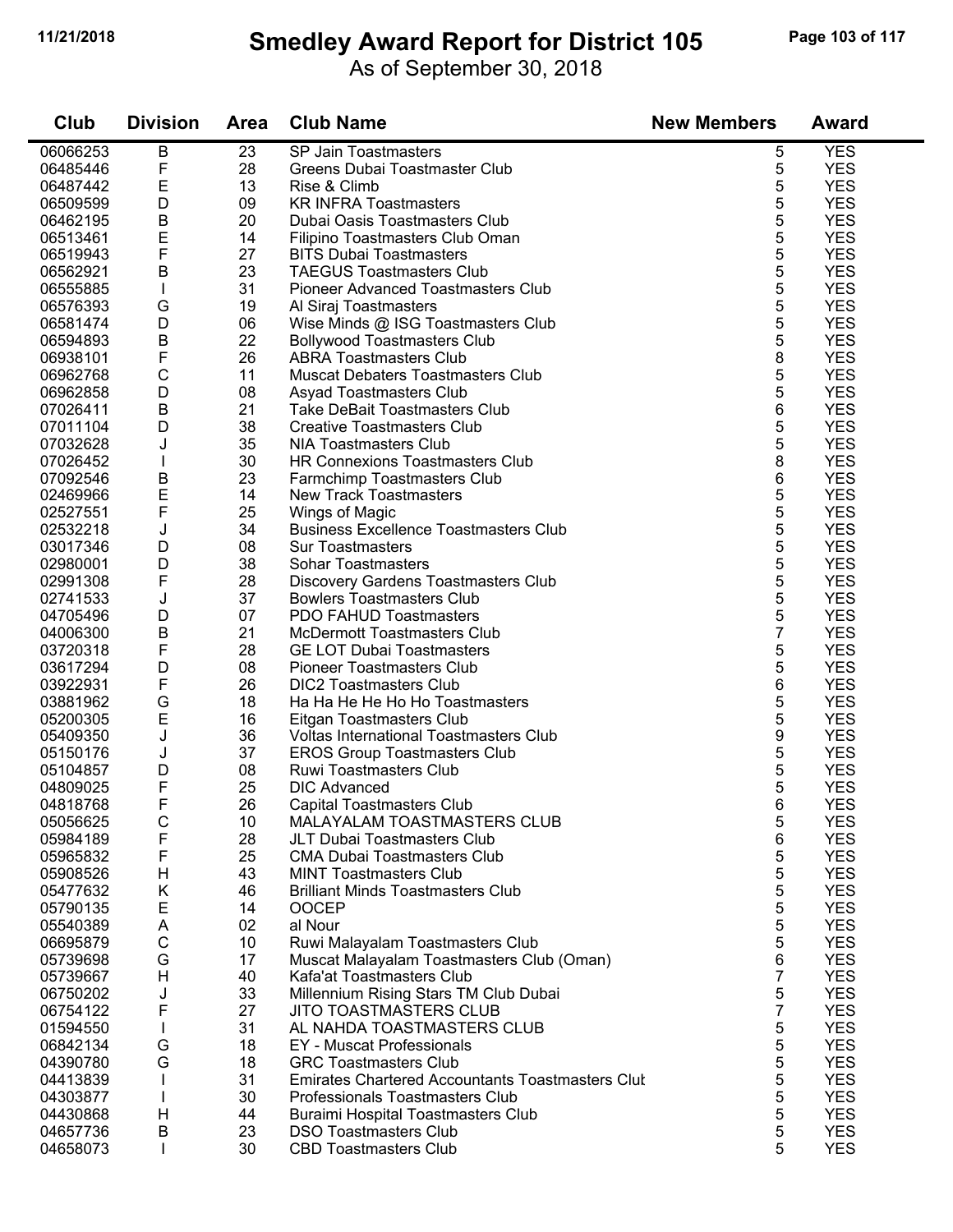# **11/21/2018 Smedley Award Report for District 105 Page 104 of 117**

As of September 30, 2018

| Club     | <b>Division</b> | <b>Area</b> | <b>Club Name</b>                       | <b>New Members</b> | <b>Award</b> |
|----------|-----------------|-------------|----------------------------------------|--------------------|--------------|
| 05512970 |                 | 32          | I-Speak Toastmasters Club              | 5                  | <b>YES</b>   |
| 01602864 | Κ               | 46          | Spectrum Toastmasters Club             | $\overline{7}$     | <b>YES</b>   |
| 01811210 | T               | 29          | Petrofac Toastmasters                  | 5                  | <b>YES</b>   |
| 01670793 | J               | 35          | Digerati Toastmasters Club             | 5                  | <b>YES</b>   |
| 01671090 | T               | 30          | Arabian Dreams Toastmasters Club       | 5                  | <b>YES</b>   |
| 02298659 | Κ               | 46          | <b>Scholars Toastmaster Club</b>       | 6                  | <b>YES</b>   |
| 02254635 | J               | 36          | <b>TRISTAR Toastmasters Club</b>       | 14                 | <b>YES</b>   |
| 02257012 |                 | 29          | <b>UAE Leaders Toastmasters Clubs</b>  | 8                  | <b>YES</b>   |
| 02269072 | $\mathsf C$     | 12          | Elite Toastmasters Club                | 9                  | <b>YES</b>   |
| 03234183 | $\sf B$         | 20          | <b>Blue Ocean Academy Toastmasters</b> | 5                  | <b>YES</b>   |
| 03256429 | B               | 22          | Apples Toastmasters Club               | 5                  | <b>YES</b>   |
| 03123172 | A               | 05          | Al Fanar Toastmasters Club of Jordan   | 5                  | <b>YES</b>   |
| 03267382 | J               | 36          | <b>PSME UAE &amp; Associates</b>       | 5                  | <b>YES</b>   |
| 03290091 | D               | 09          | <b>Orbit Toastmasters Club</b>         | 5                  | <b>YES</b>   |
| 03201199 | Κ               | 46          | Victoria Toastmasters Club             | 5                  | <b>YES</b>   |
| 03373303 | Κ               | 45          | <b>Pinnacle Toastmasters</b>           | 5                  | <b>YES</b>   |
| 03373392 | J               | 37          | <b>Desert Divas</b>                    | 6                  | <b>YES</b>   |
| 03349286 | G               | 19          | Paradise Toastmasters Club             | 5                  | <b>YES</b>   |
| 03589758 | J               | 36          | <b>Barsha Toastmasters Club</b>        | 5                  | <b>YES</b>   |
| 03498575 | В               | 22          | Shell Dubai Toastmasters Club          | 5                  | <b>YES</b>   |
| 00804519 | B               | 23          | TGIS Toastmasters Club, Dubai, UAE     | 5                  | <b>YES</b>   |
| 01021147 | D               | 08          | Saud Bahwan Toastmasters               | 5                  | <b>YES</b>   |
| 01078342 | D               | 09          | Morison Muscat Toastmasters Club       | 5                  | <b>YES</b>   |
| 01079197 | E               | 13          | <b>NTI Toastmasters</b>                | 5                  | <b>YES</b>   |
| 01118594 | G               | 19          | Khimji Toastmasters                    | 5                  | <b>YES</b>   |
| 01125063 | B               | 24          | <b>Dreams Toastmasters Club</b>        | 5                  | <b>YES</b>   |
| 01882967 |                 | 32          | <b>Emirates Orators</b>                | 6                  | <b>YES</b>   |
| 01436618 | A               | 01          | Pro-Toast Club                         | 5                  | <b>YES</b>   |
| 01055870 | J               | 35          | <b>SLP</b>                             | 5                  | <b>YES</b>   |
| 01048201 | B               | 22          | ESCF (Emirates Supply Chain Forum)     | 5                  | <b>YES</b>   |
| 00946137 | F               | 27          | Friends of Yoga Toastmasters Club      | 6                  | <b>YES</b>   |
| 01329527 | В               | 20          | ACE (Active, Creative & Educative)     | 5                  | <b>YES</b>   |
| 01353103 | G               | 17          | <b>ABC Toastmasters Club</b>           | 5                  | <b>YES</b>   |
| 01347513 | F               | 25          | <b>ECC Toastmasters Club</b>           | 5                  | <b>YES</b>   |
| 00687361 | $\sf B$         | 21          | <b>BURJ Toastmasters Club</b>          | 5                  | <b>YES</b>   |
| 00687847 | K               | 47          | <b>FUJAIRAH TOASTMASTERS CLUB</b>      | 5                  | <b>YES</b>   |
| 00006664 | H               | 41          | Millennium Toastmasters Club           | $\overline{7}$     | <b>YES</b>   |
| 00006392 | Κ               | 45          | Lagoon Club                            | 11                 | <b>YES</b>   |
| 00008154 | J               | 33          | City of Gold Toastmasters Club         | 5                  | <b>YES</b>   |
| 00640930 | A               | 01          | Speakers & Leaders                     | 5                  | <b>YES</b>   |
| 00632593 | B               | 24          | Kanoo Toastmasters Club                | 5                  | <b>YES</b>   |
| 00882137 | H               | 40          | Intilaagah Abu Dhabi Club              | 5                  | <b>YES</b>   |
| 00919010 | J               | 35          | <b>Dunes Toastmasters Club</b>         | 5                  | <b>YES</b>   |
| 00909218 | F               | 26          | Dubai Internet City Toastmasters Club  | 7                  | <b>YES</b>   |
| 00889574 | F               | 27          | <b>ICAT Toastmasters Dubai</b>         | 9                  | <b>YES</b>   |
| 00904980 | A               | 04          | New Horizons Toastmasters Club         | 5                  | <b>YES</b>   |
| 00002913 | J               | 33          | Star of Arabia Club                    | 5                  | <b>YES</b>   |
| 00624236 | F               | 26          | <b>Emirates Toastmasters Club</b>      | 9                  | <b>YES</b>   |
| 00007492 | В               | 20          | Dubai Toastmasters Club                | 5                  | <b>YES</b>   |
| 01481541 |                 | 30          | <b>Landmark Toastmasters</b>           | 5                  | <b>YES</b>   |
| 01200816 | A               | 05          | Al-Bayan Toastmasters Club             | 5                  | <b>YES</b>   |
| 01183425 |                 | 32          | <b>Emirates Group Toastmasters</b>     | 5                  | <b>YES</b>   |
| 01218973 | A               | 01          | Loudspeakers                           | 5                  | <b>YES</b>   |
| 00001950 | H               | 39          | Abu Dhabi Toastmasters                 | 5                  | <b>YES</b>   |
|          |                 |             |                                        |                    |              |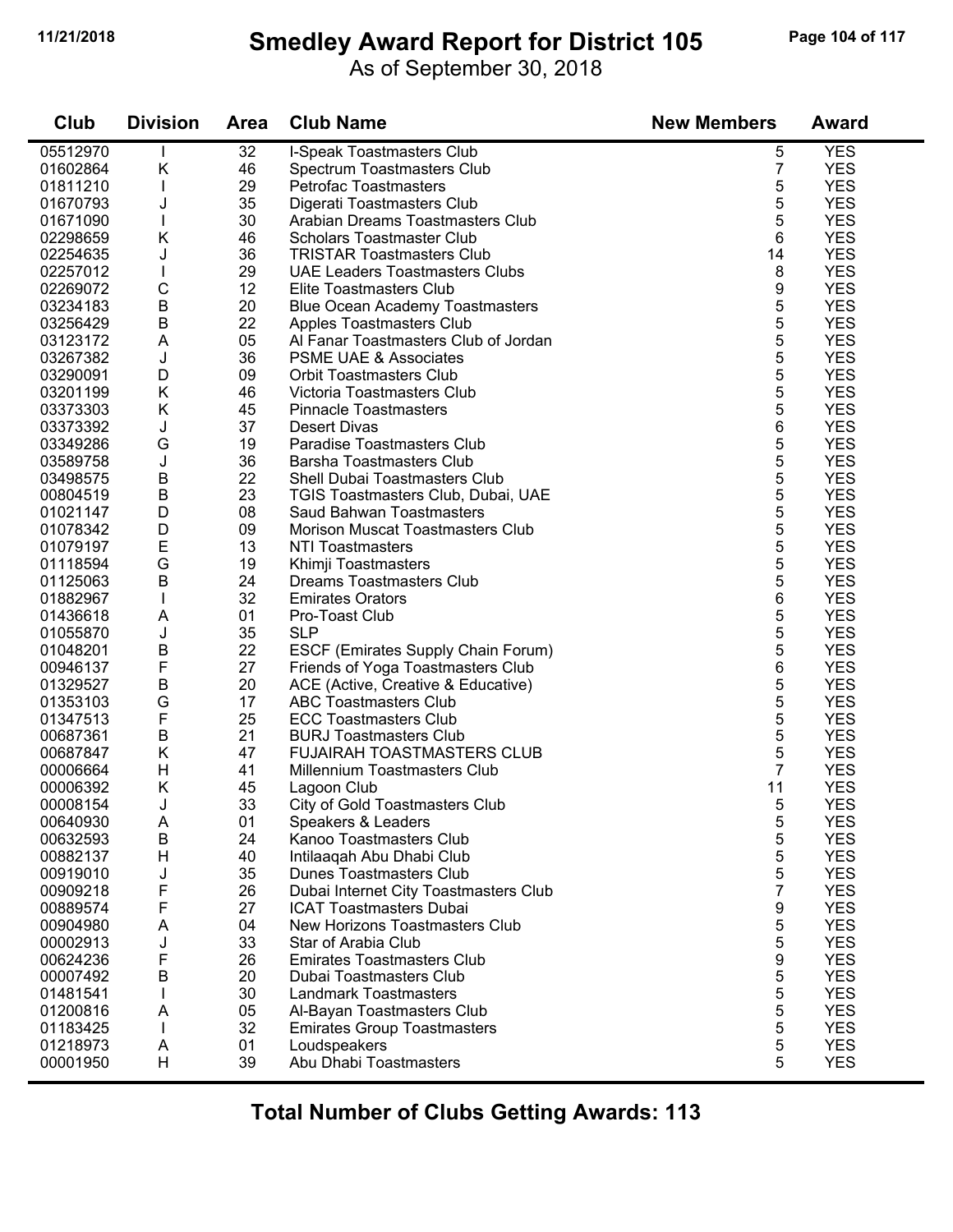# **11/21/2018 Smedley Award Report for District 106 Page 105 of 117**

As of September 30, 2018

| Club     | <b>Division</b> | Area | <b>Club Name</b>         | <b>New Members</b> | Award |
|----------|-----------------|------|--------------------------|--------------------|-------|
| 00004807 | B               | 12   | Daylighters Toastmasters |                    | YES   |
| 00001428 |                 | 26   | Pacemasters Club         |                    | YES   |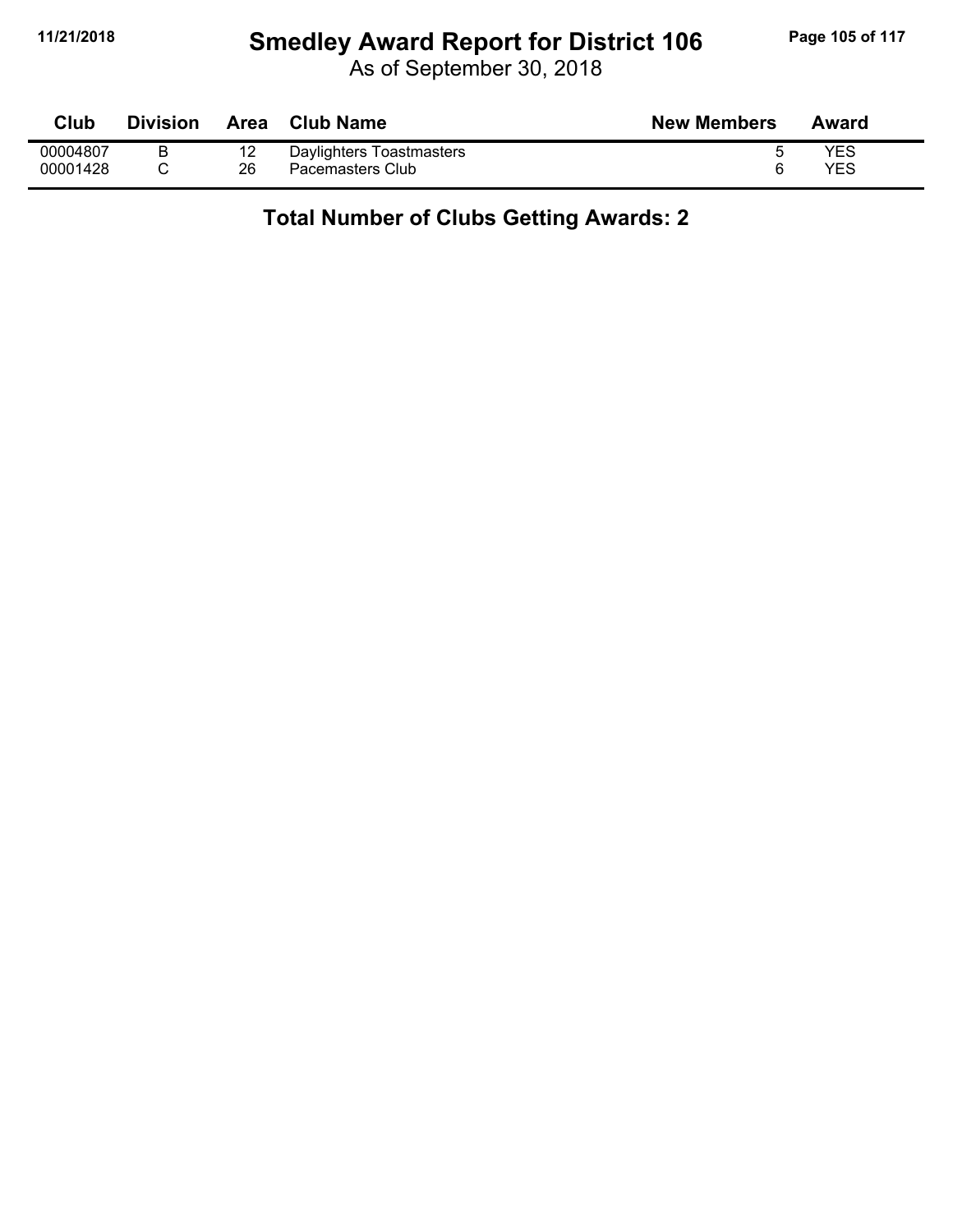## **11/21/2018 Smedley Award Report for District 107 Page 106 of 117**

As of September 30, 2018

| Club     | <b>Division</b> | Area | Club Name                             | <b>New Members</b> | Award |
|----------|-----------------|------|---------------------------------------|--------------------|-------|
| 01361615 |                 | 02   | Young Entrepreneurs Toastmasters Club |                    | YES   |
| 01578352 |                 | 07   | Toastmasters Málaga                   | 6                  | YES   |
| 05881182 |                 | 01   | Toastmasters@Galp                     | h                  | YES   |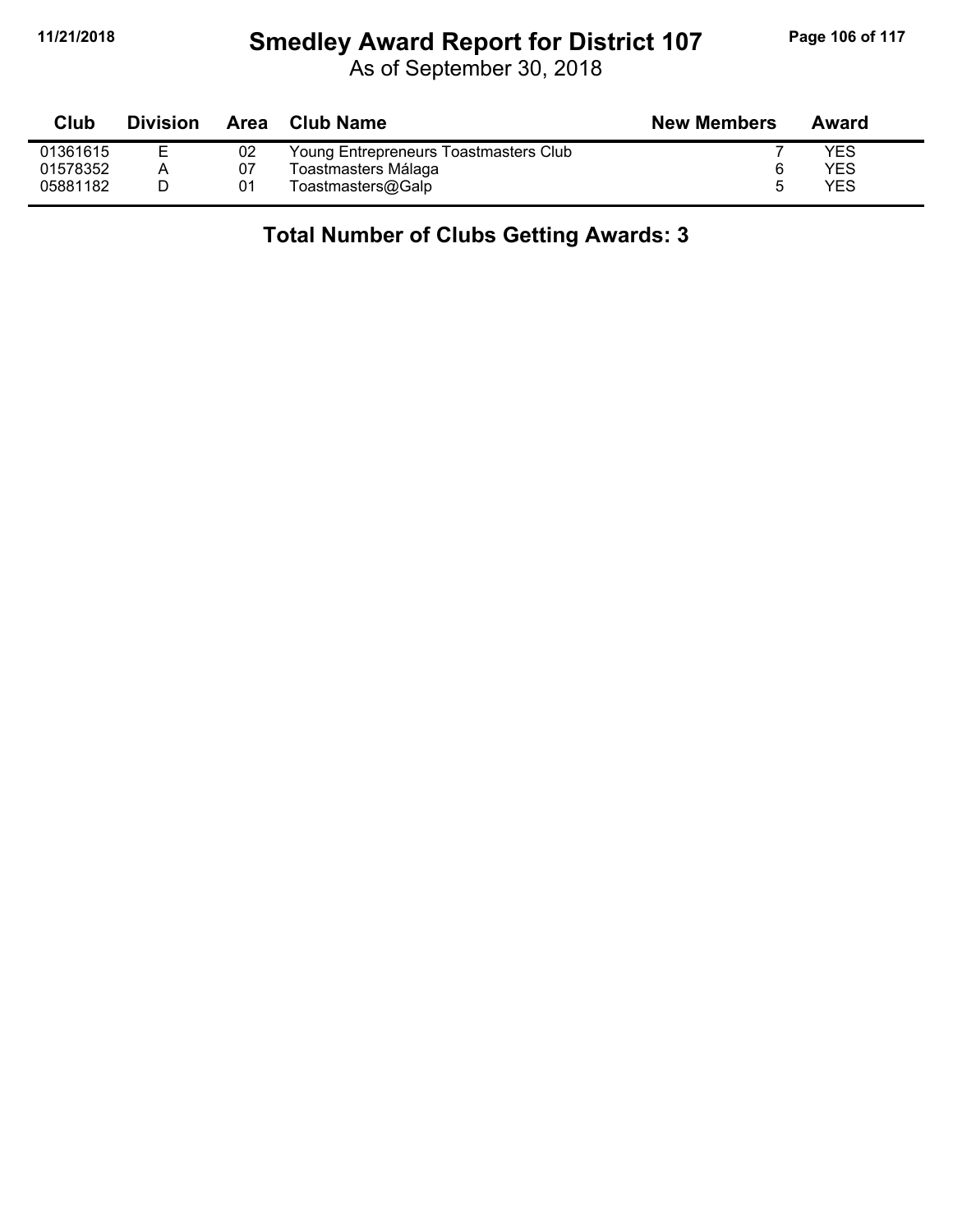# **11/21/2018 Smedley Award Report for District 108 Page 107 of 117**

As of September 30, 2018

| Club     | <b>Division</b> | <b>Area</b> | <b>Club Name</b>                     | <b>New Members</b> | <b>Award</b> |
|----------|-----------------|-------------|--------------------------------------|--------------------|--------------|
| 05187204 | В               | 01          | <b>ThermoMasters Vilnius</b>         |                    | <b>YES</b>   |
| 03902057 | A               | 05          | <b>ASBIRO Toastmasters</b>           |                    | <b>YES</b>   |
| 03738001 | D               | 01          | Toastmasters Na Szczycie             | 6                  | <b>YES</b>   |
| 02909537 | D               | 02          | <b>WrocLove Speakers</b>             | 6                  | <b>YES</b>   |
| 02548928 | A               | 02          | <b>Toastmasters Bialystok</b>        | 5                  | <b>YES</b>   |
| 01610052 | D               | 04          | Toastmasters Kraków                  | 5                  | <b>YES</b>   |
| 03157539 | D               | 05          | Pionier Rzeszów Toastmasters         | 6                  | <b>YES</b>   |
| 05225847 | В               | 01          | <b>Confident Voices Vilnius</b>      | 5                  | <b>YES</b>   |
| 04315720 | С               | 02          | POZnaj Toastmasters                  | 6                  | <b>YES</b>   |
| 04304066 | A               | 05          | Vistula Toastmasters Leaders         | 6                  | <b>YES</b>   |
| 01231724 | D               | 03          | Krakow Public Speaking Club          | 5                  | <b>YES</b>   |
| 01112264 | D               | 01          | Silesia Toastmasters                 |                    | <b>YES</b>   |
| 01174825 | Α               | 03          | <b>Speaking Elephants</b>            | 6                  | <b>YES</b>   |
| 00906542 | A               | 02          | <b>Top Careers Toastmasters Club</b> |                    | <b>YES</b>   |
| 06101783 | С               | 01          | <b>Toastmasters Business Club</b>    | 6                  | <b>YES</b>   |
| 06502170 | D               | 01          | Toastmasters IG Wodzislaw            | 9                  | <b>YES</b>   |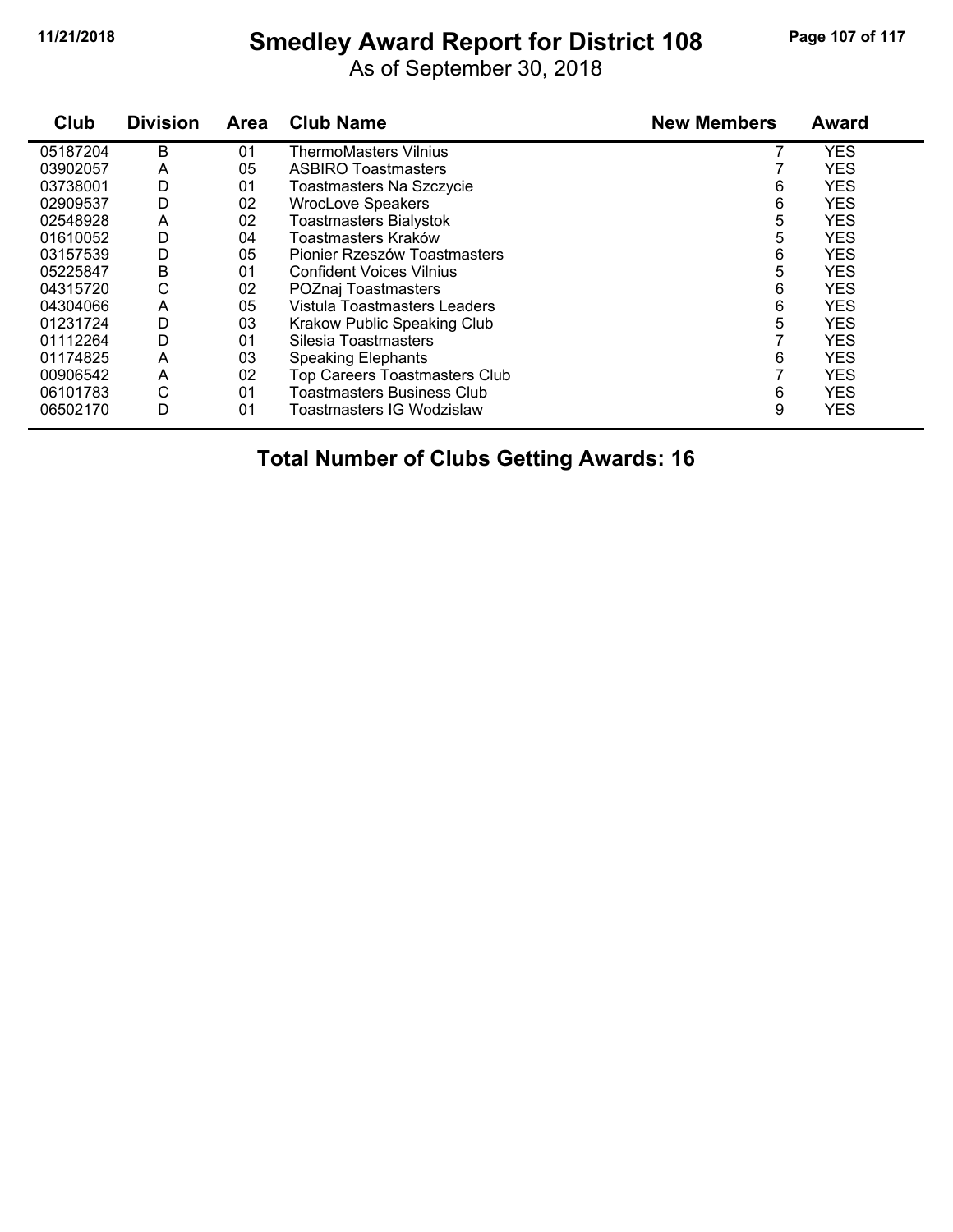# **11/21/2018 Smedley Award Report for District 109 Page 108 of 117**

| Club     | <b>Division</b> |    | Area Club Name                      | <b>New Members</b> | Award      |  |
|----------|-----------------|----|-------------------------------------|--------------------|------------|--|
| 06630643 | A               | 03 | Zoomarine Toastmasters              | ა                  | YES        |  |
| 01490250 | F               | 02 | Wiener Toastmasters Rhetorik Klub   | 5                  | <b>YES</b> |  |
| 00856858 | Е               | 04 | Zuriberg Toastmasters Club          | 5                  | <b>YES</b> |  |
| 00009176 | A               | 02 | Milan-Easy Toastmasters Club        | 5                  | YES        |  |
| 04502690 | F               | 03 | Rhetorikclub Toastmasters Salzburg  | 6                  | <b>YES</b> |  |
| 02959165 | C               | 03 | <b>Toastmasters Luzern</b>          | 16                 | <b>YES</b> |  |
| 05760999 | F               | 03 | Toastmasters Rhetorikclub Innsbruck | 5                  | YES        |  |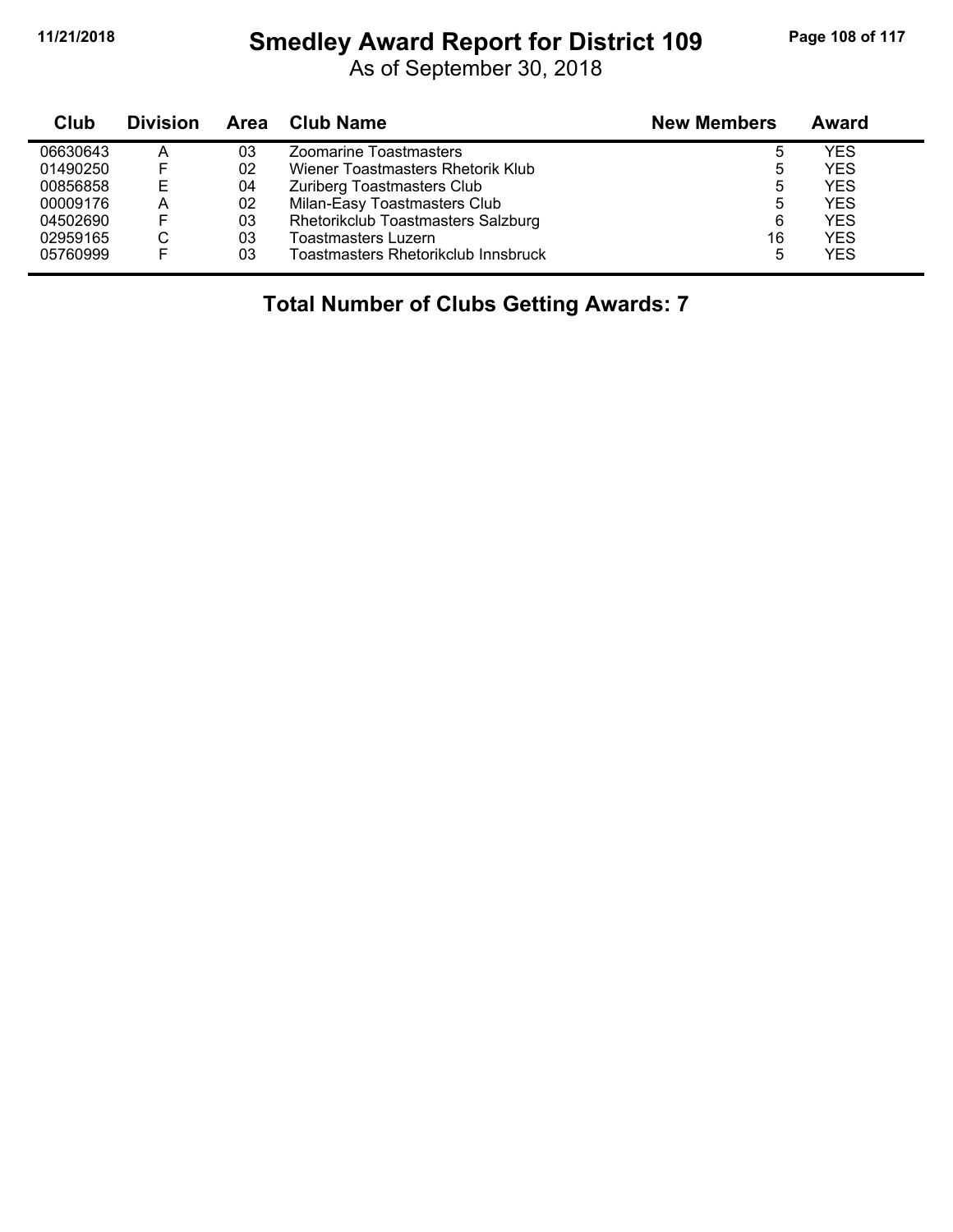## **11/21/2018 Smedley Award Report for District 110 Page 109 of 117**

As of September 30, 2018

| Club     | <b>Division</b> | Area | <b>Club Name</b>                        | <b>New Members</b> | Award      |  |
|----------|-----------------|------|-----------------------------------------|--------------------|------------|--|
| 02456486 | С               | 03   | <b>Prague Business Toastmasters</b>     |                    | YES        |  |
| 03735431 | С               | 02   | S.E.A. Sharks of ExxonMobil Association | 6                  | <b>YES</b> |  |
| 04377361 | D               | 04   | Toastmasters Botosani                   | 5                  | <b>YES</b> |  |
| 04165672 | D               | 06   | Speak Up!                               | 5                  | <b>YES</b> |  |
| 03461223 | А               | 03   | PestBeszéd Toastmasters Klub            | 6                  | <b>YES</b> |  |
| 02243431 | D               | 04   | Top Toastmasters Club                   | 5                  | <b>YES</b> |  |
| 00004133 | Α               | 01   | <b>Budapest Toastmasters</b>            | 5                  | <b>YES</b> |  |
| 00007226 | В               | 02   | <b>Chamber Toastmasters Club</b>        |                    | <b>YES</b> |  |
| 00008466 | B               | 01   | Dnipro Hills Club                       | 5                  | <b>YES</b> |  |
| 07016248 | D               | 05   | <b>PowerSquad Toastmasters</b>          |                    | <b>YES</b> |  |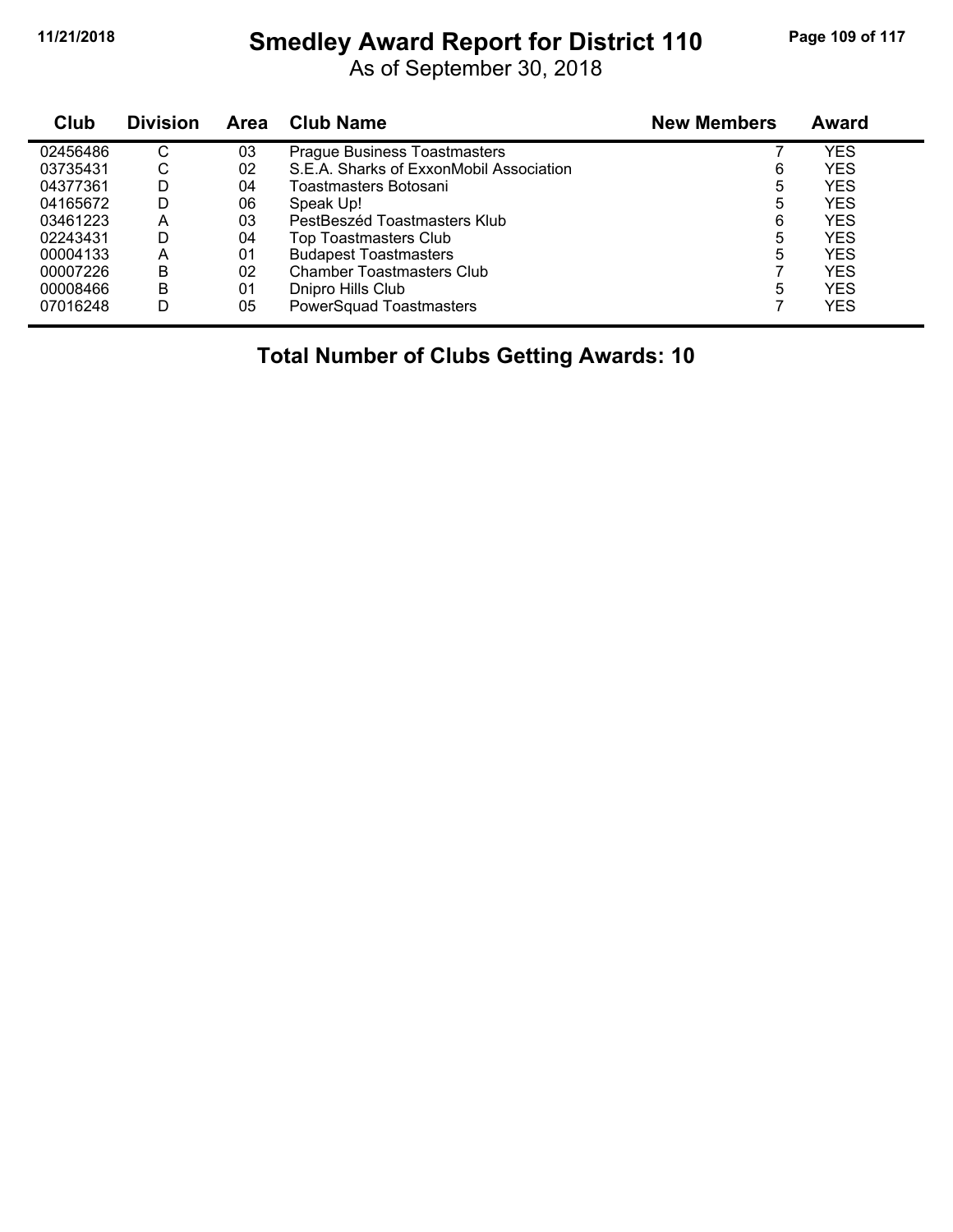# **11/21/2018 Smedley Award Report for District 111 Page 110 of 117**

As of September 30, 2018

| Club     | <b>Division</b> | Area | <b>Club Name</b>        | <b>New Members</b> | Award |
|----------|-----------------|------|-------------------------|--------------------|-------|
| 04398319 |                 | 05   | <b>Rio Toastmasters</b> |                    | VES   |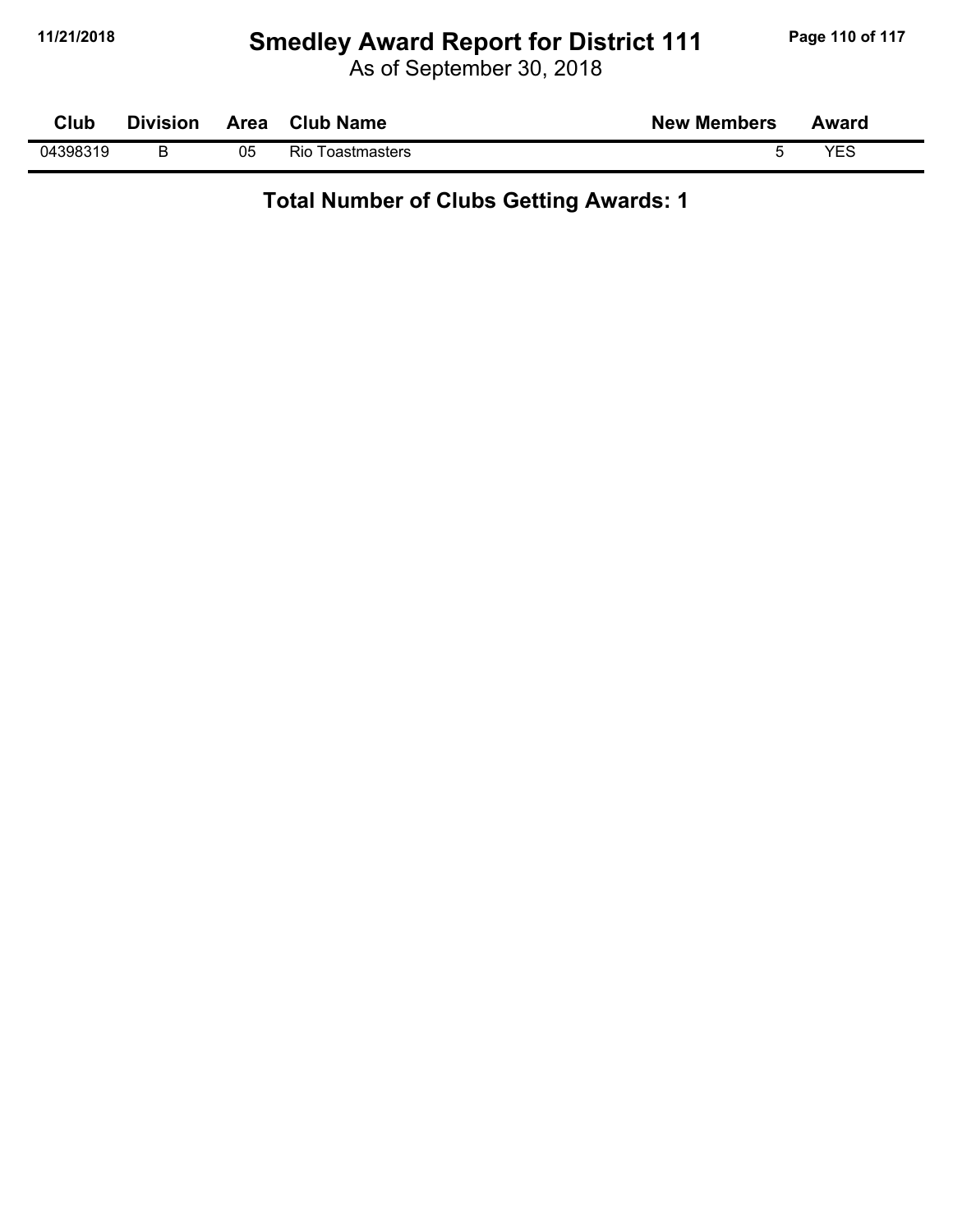## **11/21/2018 Smedley Award Report for District 112 Page 111 of 117**

As of September 30, 2018

| Club     | <b>Division</b> | Area | <b>Club Name</b>                      | <b>New Members</b> | Award      |
|----------|-----------------|------|---------------------------------------|--------------------|------------|
| 03075495 |                 | 04   | Auckland Advanced TM Club             | 5                  | YES        |
| 04938137 | N               | 04   | OP Auckland                           | 6                  | <b>YES</b> |
| 00005991 | M               | 03   | Three Kings Club                      |                    | YES        |
| 00004675 | R               | 02   | Massey Toastmasters Club              | 6                  | <b>YES</b> |
| 00007664 | O               | 01   | Eastern Bays Club                     | 5                  | YES        |
| 01458145 | N               | 04   | <b>Biztalk Toastmasters</b>           | 5                  | YES        |
| 00002017 | N               | 05   | Waitemata Toastmasters Club           | 6                  | <b>YES</b> |
| 00004338 | P               | 05   | First Impressions Club                | 5                  | YES        |
| 00006480 |                 | 02   | <b>Ellerslie Sunrise Toastmasters</b> | 6                  | YES        |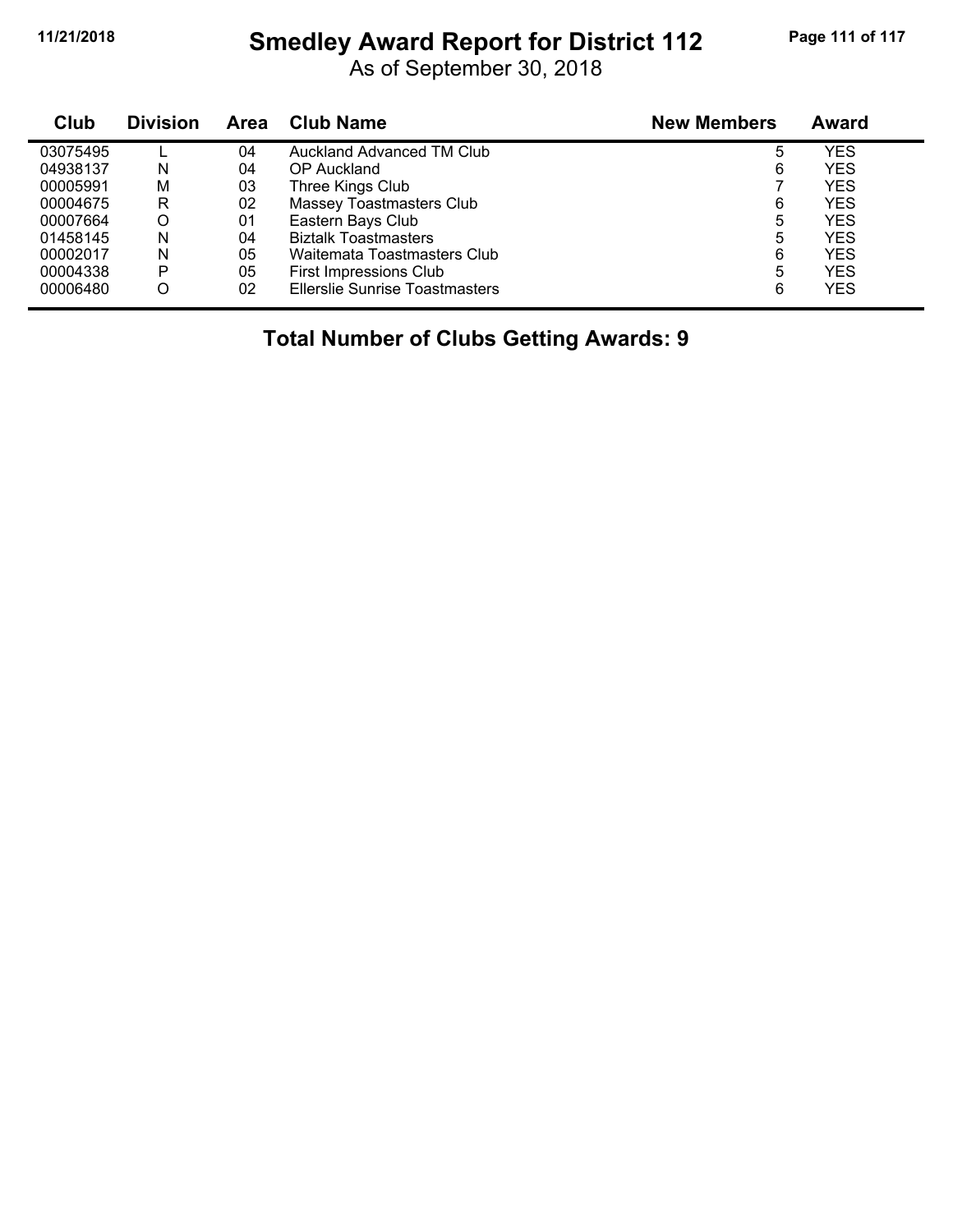## **11/21/2018 Smedley Award Report for District 113 Page 112 of 117**

As of September 30, 2018

| Club     | <b>Division</b> | Area | <b>Club Name</b>               | <b>New Members</b> | Award      |  |
|----------|-----------------|------|--------------------------------|--------------------|------------|--|
| 00004076 | D               | 03   | Matamoros Toastmasters Club    | 5                  | <b>YES</b> |  |
| 00003994 | D               | 01   | <b>Vegxpress Club</b>          |                    | <b>YES</b> |  |
| 01048238 | Ε               | 03   | Cultura y Liderazgo            | 5                  | <b>YES</b> |  |
| 01354888 | D               | 01   | <b>TEC De Monterrey</b>        | 6                  | <b>YES</b> |  |
| 00002310 | F               | 03   | Club Reexpresion 2310          | 5                  | <b>YES</b> |  |
| 00007714 | E               | 04   | <b>First Class Club</b>        | 5                  | <b>YES</b> |  |
| 00009426 | D               | 01   | <b>UMNE Carlos A Tijerina</b>  | 5                  | <b>YES</b> |  |
| 00004732 | Α               | 03   | SOL                            | 5                  | <b>YES</b> |  |
| 00001156 | E               | 03   | Tecnologico de Monterrey Club  | 5                  | <b>YES</b> |  |
| 01174464 | D               | 02   | Comunicacion Amistad y Cultura | 6                  | <b>YES</b> |  |
| 05879977 | E               | 01   | <b>Business Class</b>          | 5                  | <b>YES</b> |  |
| 07016666 | Ε               | 01   | Grupo Prosesa                  | 6                  | <b>YES</b> |  |
| 06098014 | E               | 02   | Sonora                         | 5                  | YES        |  |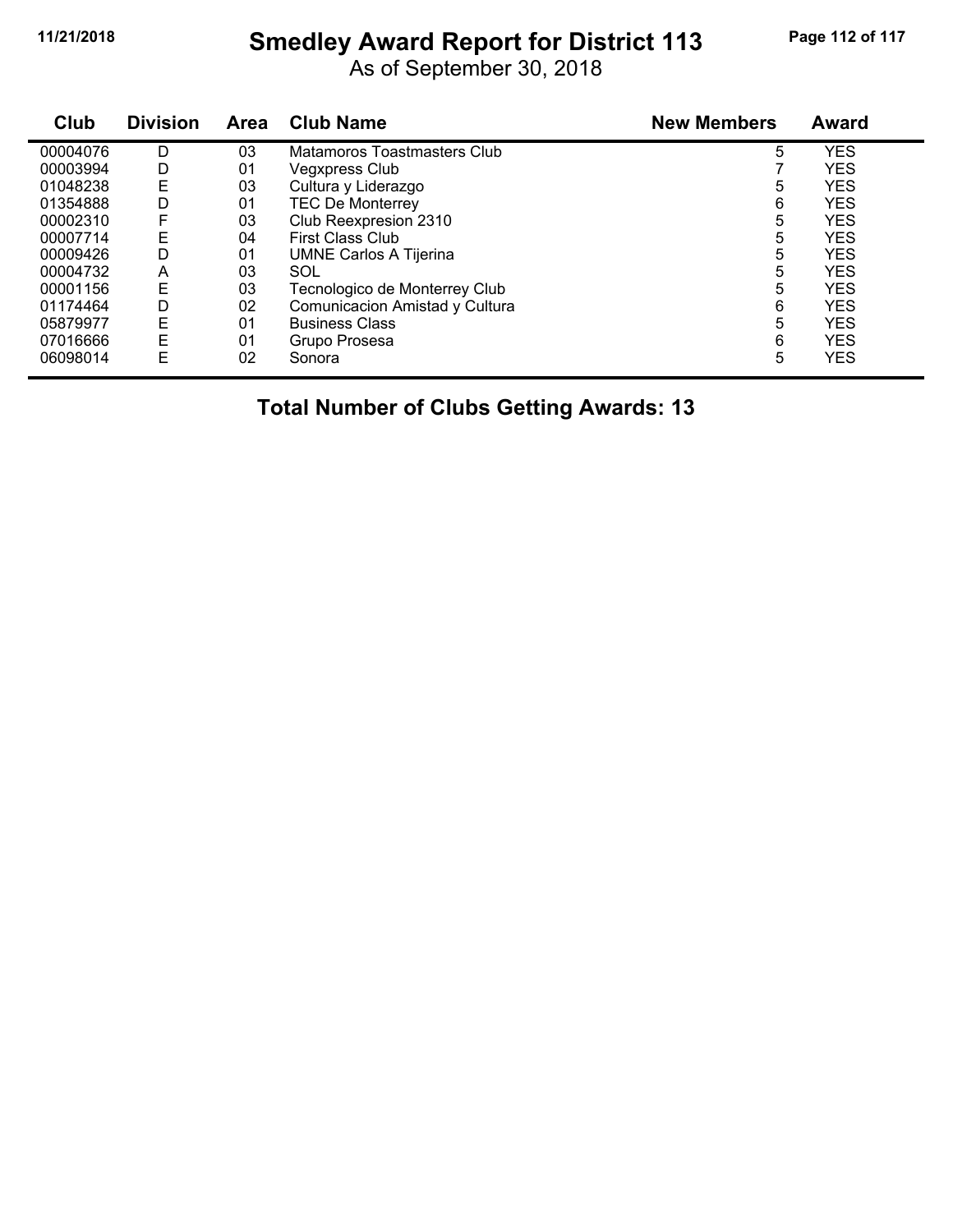## **11/21/2018 Smedley Award Report for District 114 Page 113 of 117**

As of September 30, 2018

| Club     | <b>Division</b> | Area | <b>Club Name</b>            | <b>New Members</b> | Award |  |
|----------|-----------------|------|-----------------------------|--------------------|-------|--|
| 06613258 | D               | 04   | Kilele Toastmasters Club    | 8                  | YES   |  |
| 06639074 | D               | 01   | Rafiki Toastmasters         | 6                  | YES   |  |
| 05954085 | D               | 04   | <b>Eldoret Toastmasters</b> | 20                 | YES   |  |
| 05099075 | D               | 03   | K-Toastmasters              | 5                  | YES   |  |
| 05328645 | D               | 03   | Anchored Toastmasters Club  |                    | YES   |  |
| 03064505 | D               | 03   | Downtown Toastmasters Club  | 6                  | YES   |  |
| 05567421 | D               | 02   | Mombasa Island TM           | 5                  | YES   |  |
| 00004863 | D               | 01   | Kwanza Kenya Club           | 10                 | YES   |  |
| 01197334 | D               | 03   | Nairobi Toastmasters        | 5                  | YES   |  |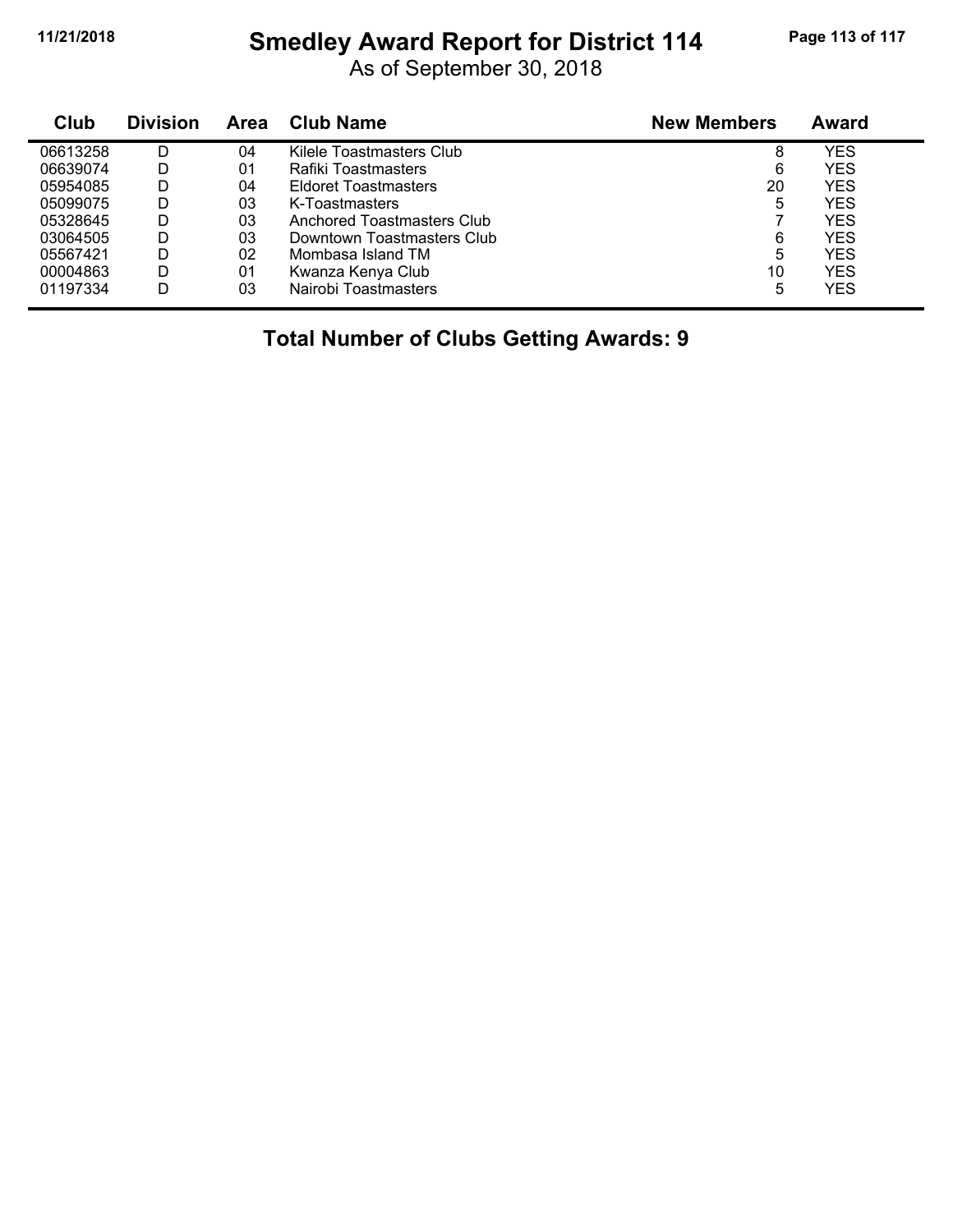#### **11/21/2018 Smedley Award Report for District 116 Page 114 of 117**

As of September 30, 2018

**Club Division Area Club Name New Members Award** 00004549 C 09 Talking Matters Toastmasters Club 6 YES A 01 Doha Toastmasters Club 5 YES D 12 Filcom International Toastmasters Club 5 YES 00007850 A 02 Al Khor Toastmasters Club 5 YES D 13 Qatar Toastmasters Club 6 YES B 06 ICC-Eves Toastmasters Club 5 YES B 07 Indian Club Toastmasters 5 YES 01128180 C 09 Doha Advanced Toastmasters C 3 S YES B 04 ICC Advanced 5 YES 00820149 B 04 Konkan Club 5 YES D 14 Professional Toastmasters Club 6 YES 02046498 C 11 Smedley Toastmasters Club<br>05636137 D 12 RCS Debaters Toastmasters Club 6 7 YES D 12 RCS Debaters Toastmasters Club 7 YES Hamad Toastmasters Club D 15 KBPN Toastmasters Club 5 YES B 06 Bhavans Toastmasters 5 YES B 05 Qatar Malayalam Toastmasters Club 5 YES C 08 EF Toastmasters Club 5 YES D 15 KEF Toastmasters 5 YES B 05 FCC Vanitha Toastmasters 7 YES E 05 Mindtune Waves Toastmasters 6 YESS 6 YESS 6 YESS 6 YESS 6 YESS 6 YESS 6 YESS 6 YESS 6 YESS 6 YESS 7 C 08 CAAK Toastmasters Club 7 YES B 05 Qatar Laughter Yoga Toastmasters Club 5 YES B 04 Zeal Toastmasters Club 9 YES 0364564 D 12 Stafford Toastmasters Club<br>14 Excel Toastmasters Club 6 4 S 02685568 D 14 Excel Toastmasters Club<br>06982032 B 04 HSE Toastmasters Club 3 COSS 5 YES B 04 HSE Toastmasters Club 5 YES D 14 SLQS Toastmasters Club 5 YES 06077861 D 13 Qatar University Toastmasters (arabic) 9<br>06598310 C 08 FLAMING SPIRITS TOASTMASTERS CLUB 5 C 08 FLAMING SPIRITS TOASTMASTERS CLUB 5 YES 06553677 C 11 Global Toastmasters Club 5 YES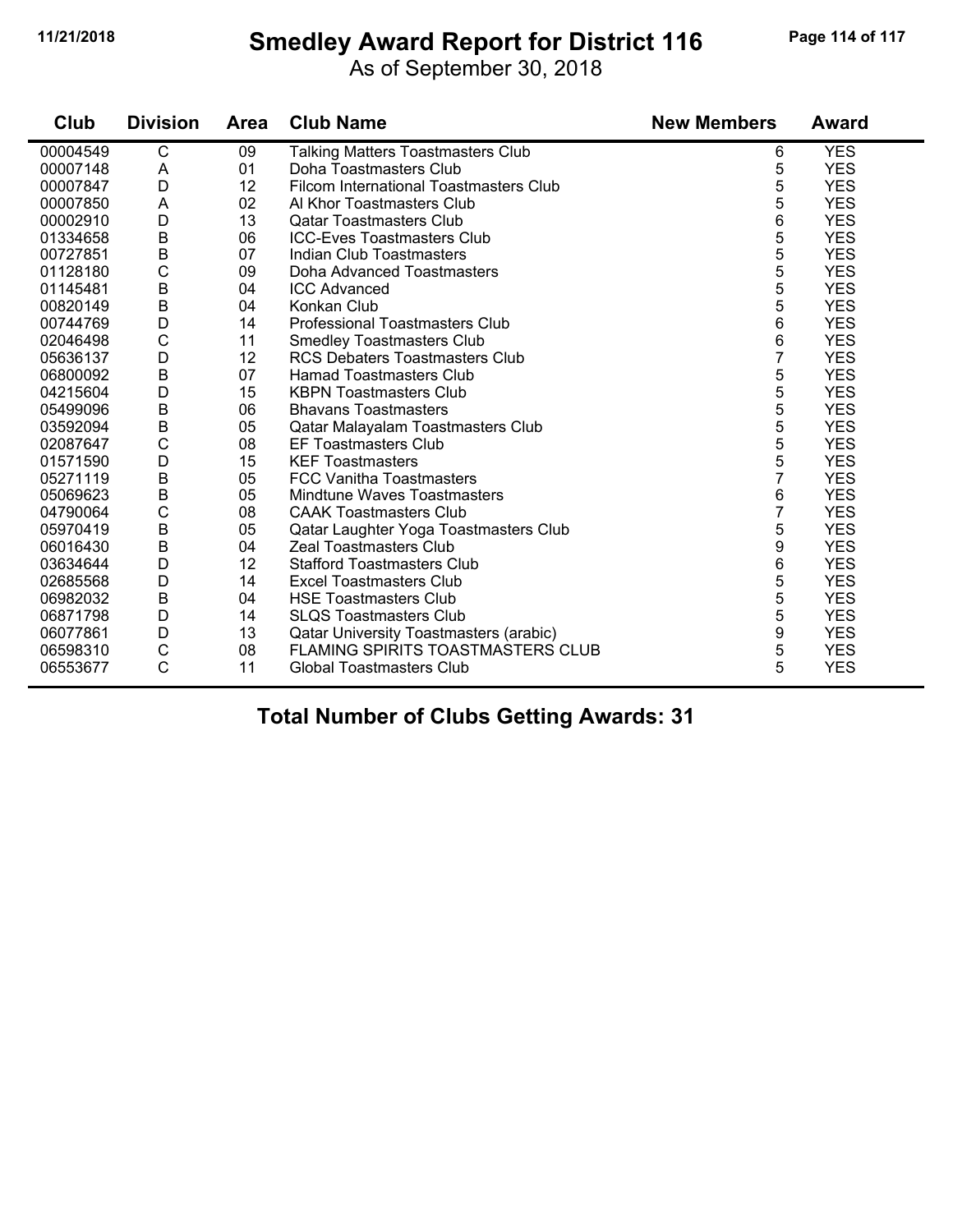#### **11/21/2018 Smedley Award Report for District F Page 115 of 117**

As of September 30, 2018

| Club     | <b>Division</b> | Area | <b>Club Name</b>                           | <b>New Members</b> | Award |
|----------|-----------------|------|--------------------------------------------|--------------------|-------|
| 04181664 | G               | 03   | Toastmasters of Laguna Beach               | b                  | YES   |
| 05588745 |                 | 03   | <b>Blizzard Toastmasters</b>               | 9                  | YES   |
| 00000316 |                 | 02   | Articulates Club                           | 5                  | YES   |
| 00004274 | E               | 04   | Costa Mesa Communicators                   | 5                  | YES   |
| 00909560 |                 | 04   | The Contrarians Toastmasters Club - Irvine | 6                  | YES   |
| 00000734 | G               | 04   | <b>Challengers Toastmasters Club</b>       | 5                  | YES   |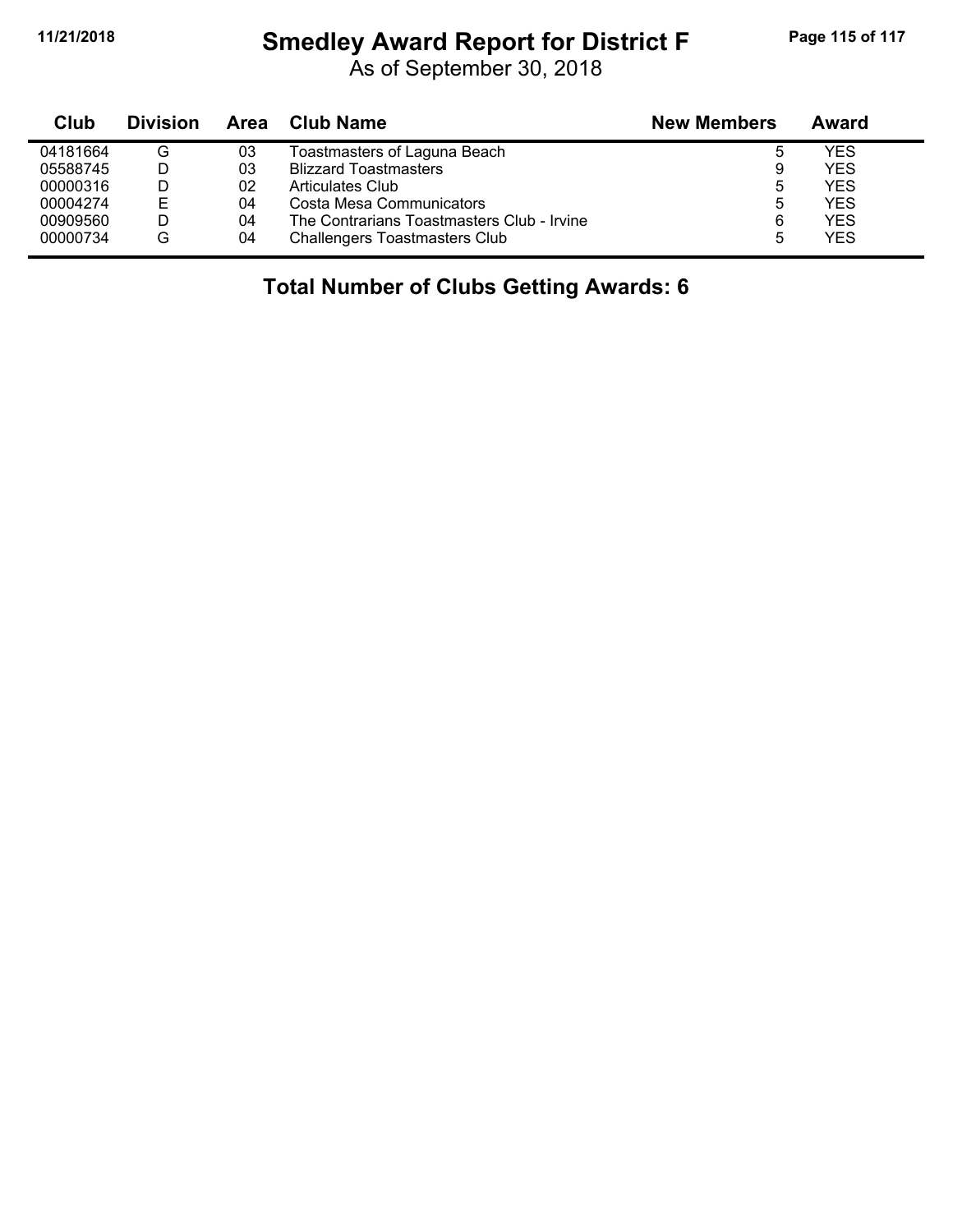#### **11/21/2018 Smedley Award Report for District U Page 116 of 117**

As of September 30, 2018

| Club     | <b>Division</b> | <b>Area</b> | <b>Club Name</b>                   | <b>New Members</b> | Award |
|----------|-----------------|-------------|------------------------------------|--------------------|-------|
| 01214038 |                 | 11          | Lahore Toastmasters Club           | 5                  | YES   |
| 01338915 |                 | 13          | Astana Toastmasters Club           | 5                  | YES   |
| 01226180 |                 | 11          | <b>Financial Toastmasters Club</b> | 5                  | YES   |
| 00001417 |                 | 11          | Karachi Toastmasters Club          | 6                  | YES   |
| 00592015 |                 | 11          | Plateau Toastmasters Club          | 5                  | YES   |
| 05642681 | 7               | 11          | CA Toastmasters Club Islamabad     | 8                  | YES   |
| 06787370 | 7               | 11          | Basra Toastmasters Club            | 5                  | YES   |
| 03185947 | 7               | 08          | Toastmasters After Office          | 5                  | YES   |
| 07014349 | Z               | 11          | <b>Babylon Toastmasters</b>        | 12                 | YES   |
| 06861949 |                 | 11          | <b>Baghdad Elite Toastmasters</b>  | 8                  | YES   |